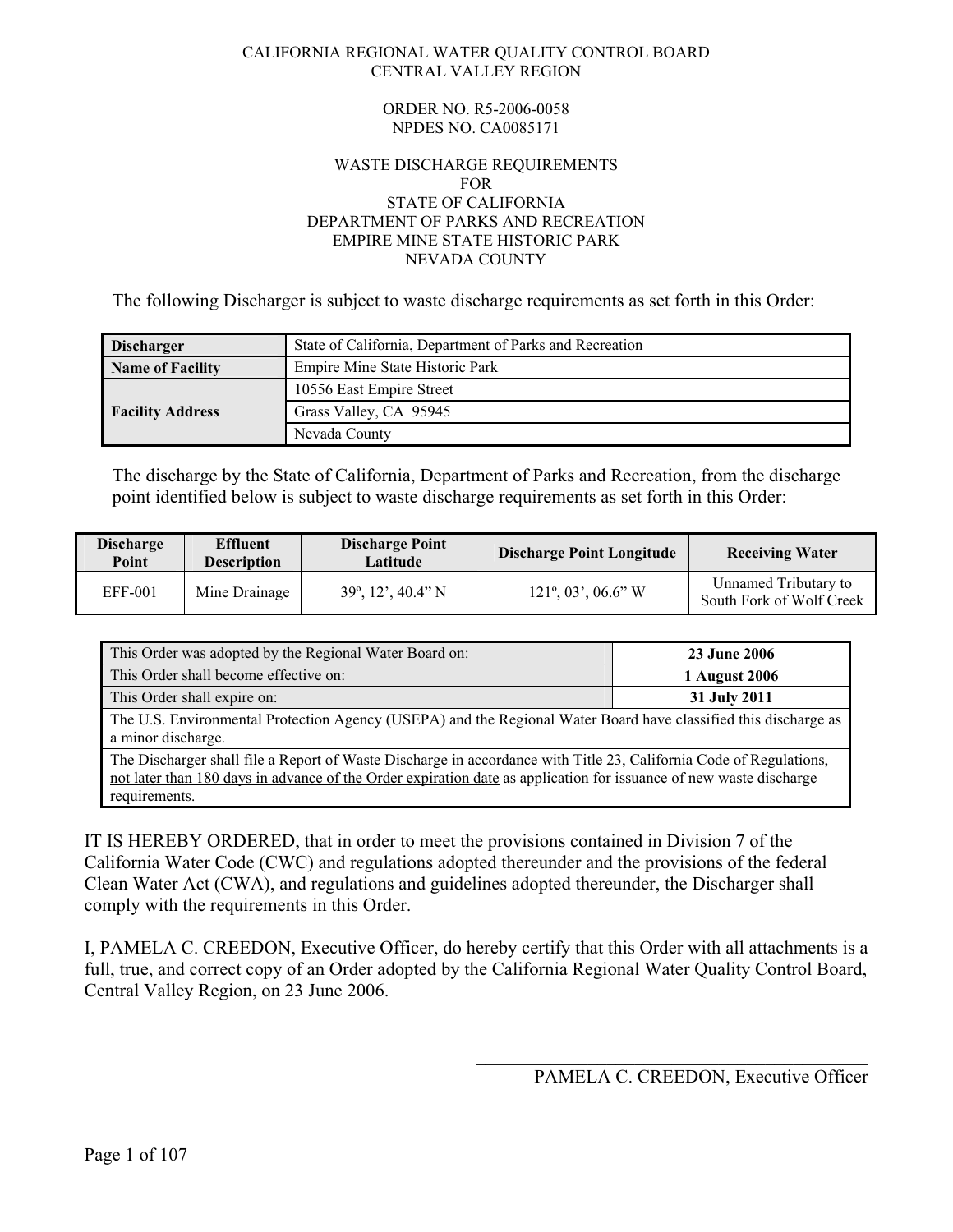# **TABLE OF CONTENTS**

| I.   |                |                                                                                     |  |
|------|----------------|-------------------------------------------------------------------------------------|--|
| II.  |                |                                                                                     |  |
| III. |                |                                                                                     |  |
| IV.  |                |                                                                                     |  |
|      |                |                                                                                     |  |
|      | <b>B.</b>      |                                                                                     |  |
|      |                |                                                                                     |  |
| V.   |                |                                                                                     |  |
|      |                |                                                                                     |  |
|      | <b>B.</b>      |                                                                                     |  |
| VI.  |                |                                                                                     |  |
|      | $\mathbf{A}$ . |                                                                                     |  |
|      | B.             |                                                                                     |  |
|      | $\mathbf{C}$ . |                                                                                     |  |
|      |                |                                                                                     |  |
|      |                | Special Studies, Technical Reports and Additional Monitoring Requirements  19<br>2. |  |
|      |                | Best Management Practices and Pollution Prevention—Not Applicable  20<br>3.         |  |
|      |                | 4.                                                                                  |  |
|      |                | Special Provisions for Municipal Facilities (POTWs Only)—Not Applicable  21<br>5.   |  |
|      |                | 6.                                                                                  |  |
|      |                | 7.                                                                                  |  |
|      |                |                                                                                     |  |
|      |                |                                                                                     |  |
|      |                |                                                                                     |  |
|      |                |                                                                                     |  |
|      |                |                                                                                     |  |
|      |                |                                                                                     |  |
|      |                |                                                                                     |  |
|      |                |                                                                                     |  |
|      |                |                                                                                     |  |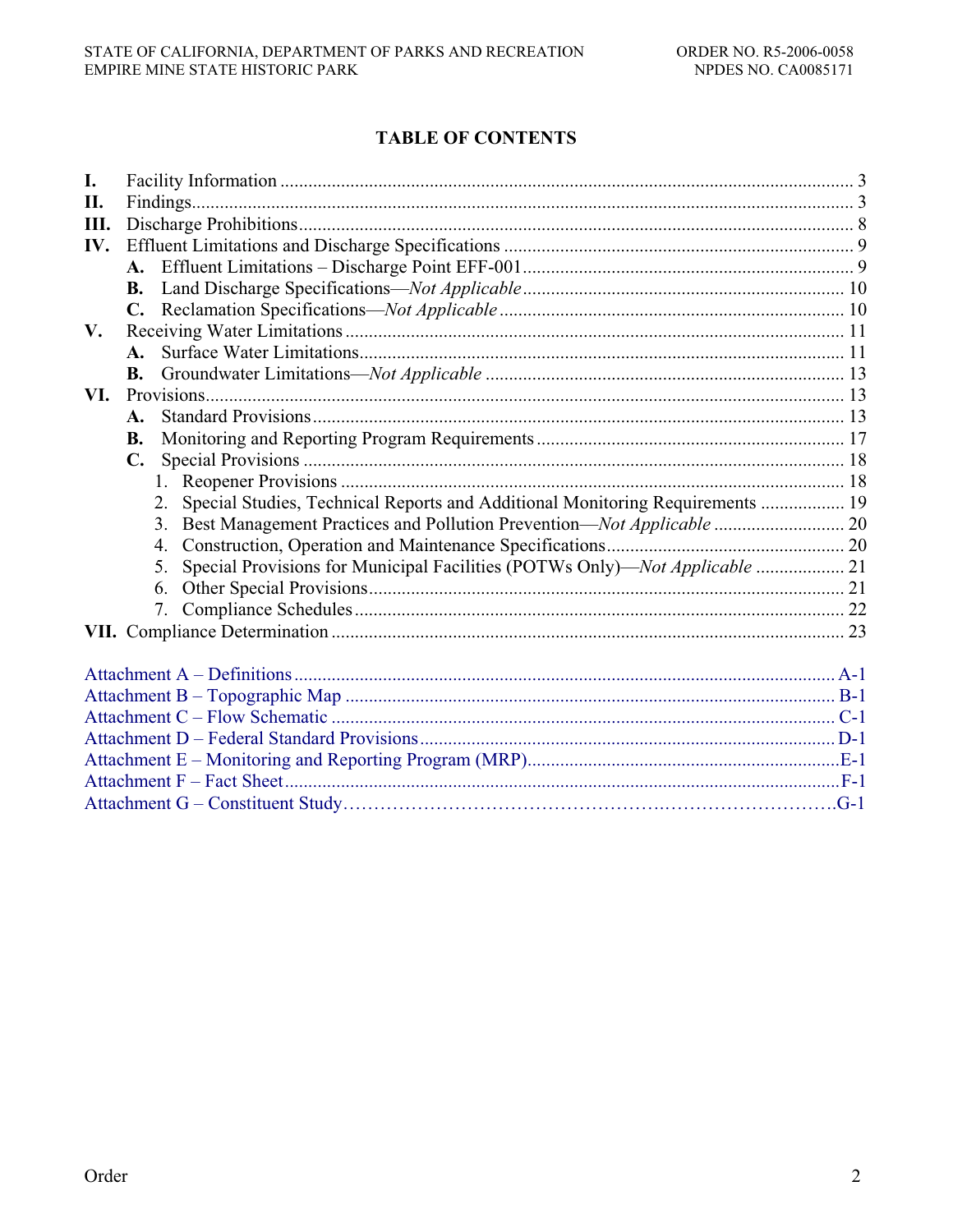# **I. FACILITY INFORMATION**

The following Discharger is subject to waste discharge requirements as set forth in this Order:

| <b>Discharger</b>                         | <b>State of California, Department of Parks and Recreation</b> |
|-------------------------------------------|----------------------------------------------------------------|
| <b>Name of Facility</b>                   | <b>Empire Mine State Historic Park</b>                         |
|                                           | 10556 East Empire Street                                       |
| <b>Facility Address</b>                   | Grass Valley, CA 95945                                         |
|                                           | <b>Nevada County</b>                                           |
| <b>Facility Contact, Title, and Phone</b> | Gold Mine Sector Superintendent, (530) 273-3884                |
| <b>Mailing Address</b>                    | <b>SAME</b>                                                    |
| <b>Type of Facility</b>                   | <b>Industrial (Gold Mine)</b>                                  |
| <b>Facility Design Flow</b>               | <b>Not Available</b>                                           |

## **II. FINDINGS**

The California Regional Water Quality Control Board, Central Valley Region (hereinafter Regional Water Board), finds:

- **A. Background.** The State of California, Department of Parks and Recreation (hereinafter Discharger), submitted a Report of Waste Discharge, dated 23 September 2005, and applied for a National Pollutant Discharge Elimination System (NPDES) permit authorization to discharge wastewater from the Empire Mine State Historic Park.
- **B. Facility Description.** The Discharger owns and operates the Empire Mine State Historic Park. Wastewater is discharged from a constructed mine drain to Discharge Point EFF-001 (see table on cover page) to an unnamed tributary to the South Fork of Wolf Creek, a water of the United States and a tributary to the South Fork of Wolf Creek, Wolf Creek, and the Bear River within the Wolf Creek Hydrologic Subarea (516.32) in the Upper Bear Hydrologic Area and the Bear River Hydrologic Unit. There is currently no treatment provided. Attachment B provides a map of the area around the facility.
- **C. Legal Authorities.** This Order is issued pursuant to section 402 of the Federal Clean Water Act (CWA) and implementing regulations adopted by the U.S. Environmental Protection Agency (USEPA) and Chapter 5.5, Division 7 of the California Water Code (CWC). It shall serve as a NPDES permit for a point source discharge from this facility to surface waters. This Order also serves as Waste Discharge Requirements (WDRs) pursuant to Article 4, Chapter 4 of the CWC for discharges that are not subject to regulation under CWA section 402.
- **D. Background and Rationale for Requirements.** The Regional Water Board developed the requirements in this Order based on information submitted as part of the application and other available information. The Fact Sheet (Attachment F), which contains background information and rationale for Order requirements, is hereby incorporated into this Order and constitutes part of the Findings for this Order. Attachments A through E and G are also incorporated into this Order.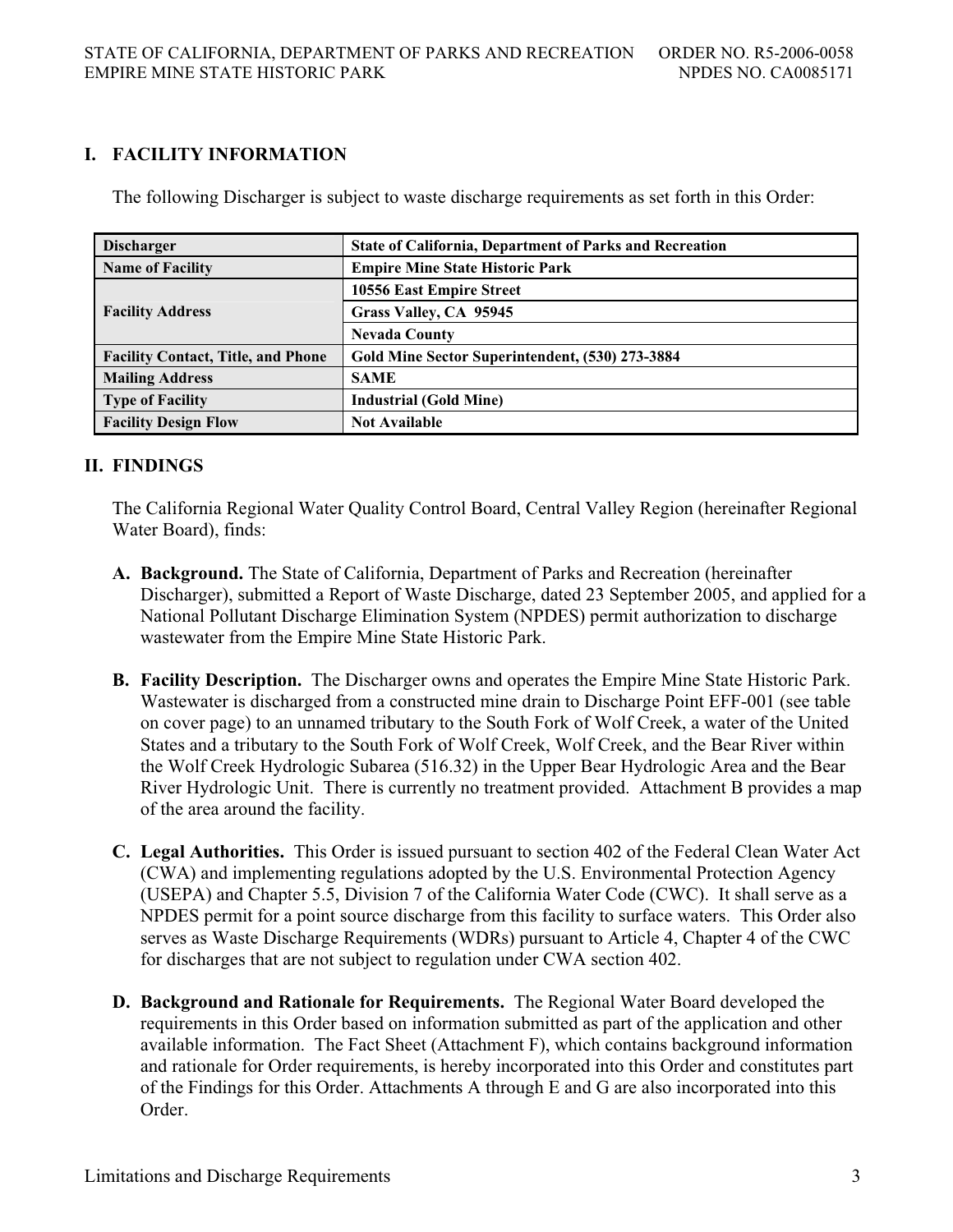- **E. California Environmental Quality Act (CEQA).** This action to adopt an NPDES permit is exempt from the provisions of the California Environmental Quality Act (Public Resources Code Section 21000, *et seq*.) in accordance with Section 13389 of the CWC.
- **F. Technology-Based Effluent Limitations**. The Code of Federal Regulations (CFR) at 40 CFR §122.44(a) requires that permits include applicable technology-based limitations and standards. This Order includes technology-based effluent limitations based on Effluent Limitations Guidelines and Standards for the Ore Mining and Dressing Point Source Category in 40 CFR Part 440, Subpart J—Copper, Lead, Zinc, Gold, Silver, and Molybdenum Ores Subcategory. A detailed discussion of the technology-based effluent limitations development is included in the Fact Sheet (Attachment F).
- **G. Water Quality-Based Effluent Limitations**. Section 122.44(d) of 40 CFR requires that permits include water quality-based effluent limitations (WQBELs) to attain and maintain applicable numeric and narrative water quality criteria to protect the beneficial uses of the receiving water. Where numeric water quality objectives have not been established, 40 CFR §122.44(d) specifies that WQBELs may be established using USEPA criteria guidance under CWA section 304(a), proposed State criteria or a State policy interpreting narrative criteria supplemented with other relevant information, or an indicator parameter.
- **H. Water Quality Control Plans**. The Regional Water Board adopted a *Water Quality Control Plan, Fourth Edition,* for the *Sacramento and San Joaquin River Basins* (hereinafter Basin Plan) that designates beneficial uses, establishes water quality objectives, and contains implementation programs and policies to achieve those objectives for all waters addressed through the plan. In addition, State Water Resources Control Board (State Water Board) Resolution No. 88-63 requires that, with certain exceptions, the Regional Water Board assign the municipal and domestic supply use to water bodies that do not have beneficial uses listed in the Basin Plan.

The Basin Plan at page II-2.00 states that the "…*beneficial uses of any specifically identified water body generally apply to its tributary streams*." The Basin Plan does not specifically identify beneficial uses for the unnamed tributary to the South Fork of Wolf Creek, but does identify present and potential uses for the Bear River, to which the unnamed tributary to the South Fork of Wolf Creek, via the South Fork of Wolf Creek and Wolf Creek, is tributary. These beneficial uses are as follows: municipal and domestic supply, agricultural irrigation and stockwatering, hydropower generation, water contact recreation (including canoeing and rafting), non-contact water recreation, warm freshwater aquatic habitat, cold freshwater aquatic habitat, warm fish migration habitat, cold fish migration habitat, warm spawning habitat, cold spawning habitat, and wildlife habitat*.* In addition, State Water Resources Control Board (State Water Board) Resolution No. 88-63 requires that, with certain exceptions, the Regional Water Board assign the municipal and domestic supply use to water bodies that do not have beneficial uses listed in the Basin Plan. Thus, as discussed in detail in the Fact Sheet (Attachment F), beneficial uses applicable to the unnamed tributary to the South Fork of Wolf Creek are as follows: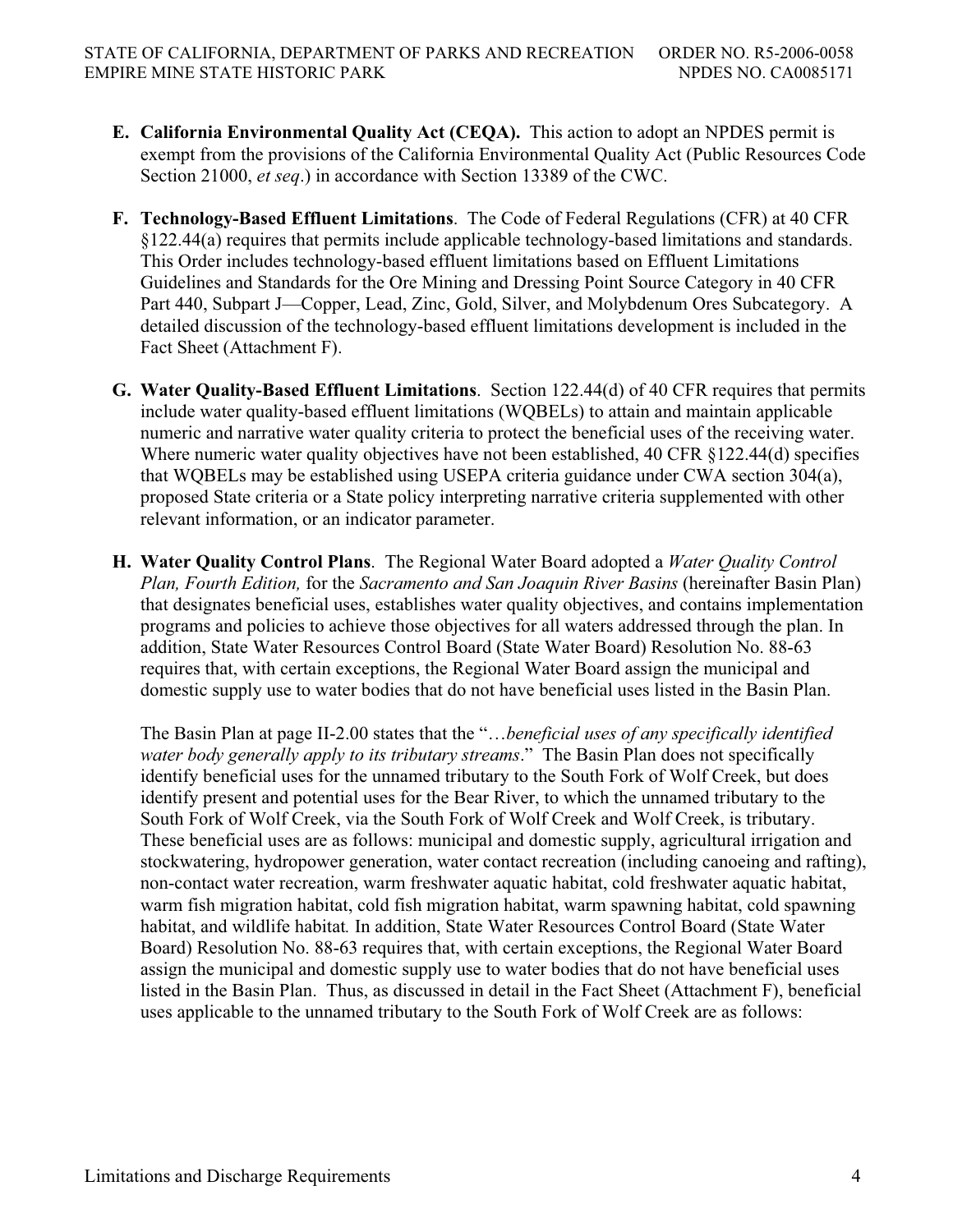| <b>Discharge Point</b> | <b>Receiving Water Name</b>                          | <b>Beneficial Use(s)</b>                                                                                                                                                                                                                                                                                                                                                                  |
|------------------------|------------------------------------------------------|-------------------------------------------------------------------------------------------------------------------------------------------------------------------------------------------------------------------------------------------------------------------------------------------------------------------------------------------------------------------------------------------|
| EFF-001                | Unnamed Tributary to the<br>South Fork of Wolf Creek | Existing:<br>Municipal and domestic supply (MUN); agricultural supply,<br>including stock watering (AGR); hydropower generation<br>(POW); water contact recreation, including canoeing and<br>rafting (REC-1); non-contact water recreation, including<br>aesthetic enjoyment (REC-2); warm freshwater habitat<br>(WARM); cold freshwater habitat (COLD); and wildlife<br>habitat (WILD). |
|                        |                                                      | Potential:<br>Warm migration of aquatic organisms (MGR); cold migration<br>of aquatic organisms (MGR); warm spawning, reproduction,<br>and/or early development (SPWN); and cold spawning,<br>reproduction, and /or early development (SPWN);<br>Groundwater:<br>Municipal and domestic water supply (MUN), industrial<br>service supply (IND), industrial process supply (PRO), and      |
|                        |                                                      | agricultural supply (AGR).                                                                                                                                                                                                                                                                                                                                                                |

The Basin Plan includes a list of Water Quality Limited Segments (WQLSs), which are defined as "…*those sections of lakes, streams, rivers or other fresh water bodies where water quality does not meet (or is not expected to meet) water quality standards even after the application of appropriate limitations for point sources (40 CFR 130, et seq.)*." The Basin Plan also states, "*Additional treatment beyond minimum federal standards will be imposed on dischargers to WQLSs. Dischargers will be assigned or allocated a maximum allowable load of critical pollutants so that water quality objectives can be met in the segment*." Wolf Creek is listed as a WQLS for fecal coliform organisms in the 303(d) list of impaired water bodies. The discharge is not a suspected source of fecal coliform organisms and will not impact the "impaired water body" status. The Bear River is listed as a WQLS for mercury in fish tissue in the 303(d) list of impaired water bodies. Effluent Limitations for mercury constituents are included in this Order.

Requirements of this Order specifically implement the applicable *Water Quality Control Plans*.

- **I.** *National Toxics Rule* **(NTR) and** *California Toxics Rule* **(CTR).** USEPA adopted the NTR on 22 December 1992, which was amended on 4 May 1995 and 9 November 1999, and the CTR on 18 May 2000, which was amended on 13 February 2001. These rules include water quality criteria for priority pollutants and are applicable to this discharge.
- **J. State Implementation Policy.** On 2 March 2000, the State Water Board adopted the *Policy for Implementation of Toxics Standards for Inland Surface Waters, Enclosed Bays, and Estuaries of California* (State Implementation Policy or SIP). The SIP became effective on 28 April 2000 with respect to the priority pollutant criteria promulgated for California by the USEPA through the NTR and to the priority pollutant objectives established by the Regional Water Board in the Basin Plan. The SIP became effective on 18 May 2000 with respect to the priority pollutant criteria promulgated by the USEPA through the California Toxics Rule. The State Water Board adopted amendments to the SIP on 24 February 2005 that became effective on 13 July 2005.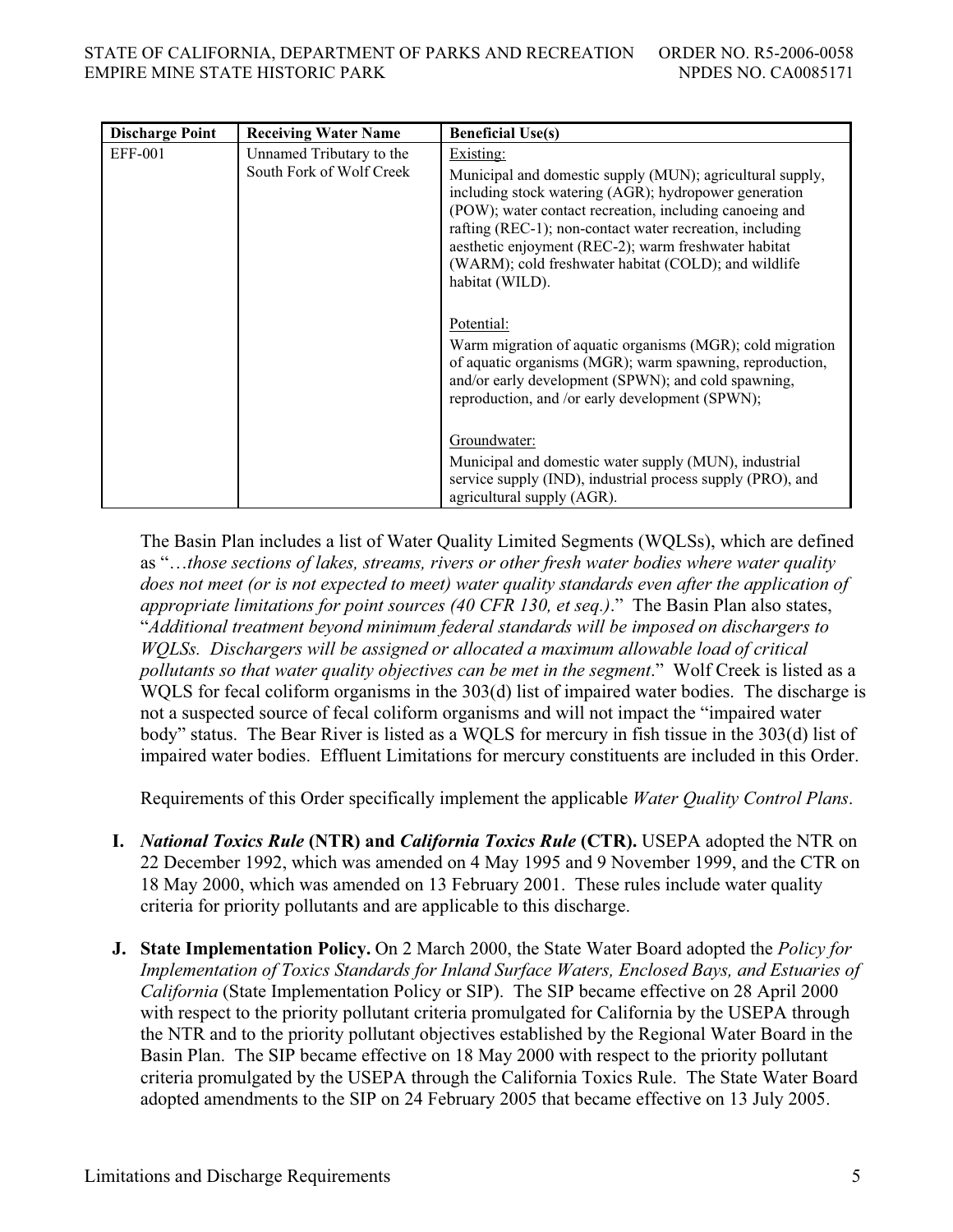- **K. Compliance Schedules and Interim Requirements.** Section 2.1 of the SIP provides that, based on a discharger's request and demonstration that it is infeasible for an existing discharger to achieve immediate compliance with an effluent limitation derived from a CTR criterion, compliance schedules may be allowed in an NPDES permit. Unless an exception has been granted under Section 5.3 of the SIP, a compliance schedule may not exceed five years from the date that the permit is issued or reissued, nor may it extend beyond ten years from the effective date of the SIP (or 18 May 2010) to establish and comply with CTR criterion-based effluent limitations. Where a compliance schedule for a final effluent limitation exceeds one year, the Order must include interim numeric limitations for that constituent or parameter. Where allowed by the Basin Plan, compliance schedules and interim effluent limitations or discharge specifications may also be granted to allow time to implement a new or revised water quality objective. This Order does include compliance schedules and interim effluent limitations*.* A detailed discussion of the basis for the compliance schedules and interim effluent limitations is included in the Fact Sheet (Attachment F).
- **L. Alaska Rule.** On 30 March 2000, USEPA revised its regulation that specifies when new and revised State and Tribal water quality standards (WQS) become effective for CWA purposes (40 CFR 131.21, 65 FR 24641, 27 April 2000). Under the revised regulation (also known as the Alaska rule), new and revised standards submitted to USEPA after 30 May 2000 must be approved by USEPA before being used for CWA purposes. The final rule also provides that standards already in effect and submitted to USEPA by 30 May 2000 may be used for CWA purposes, whether or not approved by USEPA.
- **M. Stringency of Requirements for Individual Pollutants.** This Order contains restrictions on individual pollutants that are no more stringent than required by the federal CWA. Individual pollutant restrictions consist of technology-based restrictions and water quality-based effluent limitations. The technology-based effluent limitations consist of restrictions on total suspended solids. Restrictions on total suspended solids are specified in federal regulations as discussed in 40 CFR 440.102, and the permit's technology-based pollutant restrictions are no more stringent than required by the CWA. Water quality-based effluent limitations have been scientifically derived to implement water quality objectives that protect beneficial uses. Both the beneficial uses and the water quality objectives have been approved pursuant to federal law and are the applicable federal water quality standards. To the extent that toxic pollutant water quality-based effluent limitations were derived from the CTR, the CTR is the applicable standard pursuant to 40 CFR 131.38. The scientific procedures for calculating the individual water quality-based effluent limitations are based on the CTR-SIP, which was approved by USEPA on 18 May 2000. All beneficial uses and water quality objectives contained in the Basin Plan were approved under state law and submitted to and approved by USEPA prior to 30 May 2000. Any water quality objectives and beneficial uses submitted to USEPA prior to 30 May 2000, but not approved by USEPA before that date, are nonetheless "*applicable water quality standards for purposes of the CWA*" pursuant to 40 CFR 131.21(c)(1). Collectively, this Order's restrictions on individual pollutants are no more stringent than required to implement the technology-based requirements of the CWA and the applicable water quality standards for purposes of the CWA.
- **N. Antidegradation Policy.** Section 131.12 of 40 CFR requires that State water quality standards include an antidegradation policy consistent with the federal policy. The State Water Board established California's antidegradation policy in State Water Board Resolution 68-16, which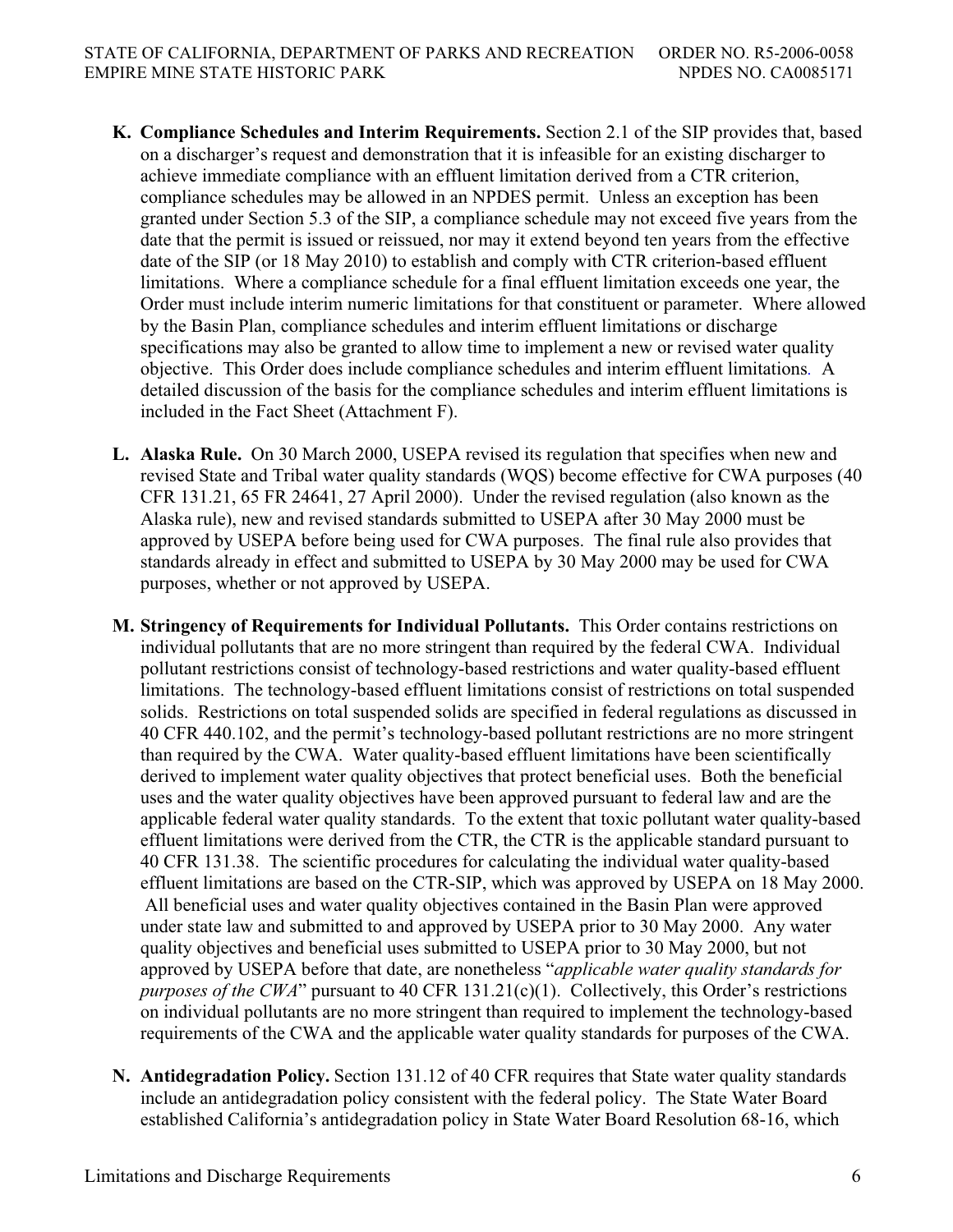incorporates the requirements of the federal antidegradation policy. Resolution 68-16 requires that existing quality of waters be maintained unless degradation is justified based on specific findings. As discussed in detail in the Fact Sheet (Attachment F) the permitted discharge is consistent with the antidegradation provision of 40 CFR §131.12 and State Water Board Resolution 68-16.

- **O. Anti-Backsliding Requirements.** Sections 402(o)(2) and 303(d)(4) of the CWA and federal regulations at 40 CFR § 122.44(l) prohibit backsliding in NPDES permits. These antibacksliding provisions require effluent limitations in a reissued permit to be as stringent as those in the previous permit, with some exceptions where limitations may be relaxed. This is the first permit issued to regulate this discharge.
- **P. Monitoring and Reporting.** Section 122.48 of 40 CFR requires that all NPDES permits specify requirements for recording and reporting monitoring results. Sections 13267 and 13383 of the CWC authorize the Regional Water Board to require technical and monitoring reports. The Monitoring and Reporting Program establishes monitoring and reporting requirements to implement federal and State requirements. The Monitoring and Reporting Program is provided as Attachment E.

Section 1.2 of the SIP directs the Regional Water Board to require, pursuant to California Water Code Section 13267, all NPDES dischargers to submit data sufficient to (1) determine if priority pollutants require effluent limitations (reasonable potential analysis) and (2) calculate water quality-based effluent limitations. Further, Section 2.4 of the SIP requires that each discharger submit to the Regional Water Boards reports necessary to determine compliance with effluent limitations for priority pollutants in permits. This Order requires the Discharger to conduct sampling for priority toxic pollutants and other constituents and to report those results to the Regional Water Board. A detailed discussion of the basis for the study and the specific requirements are included in the Fact Sheet (Attachment F) and the Constituent Study (Attachment G).

- **Q. Standard and Special Provisions.** Standard Provisions, which in accordance with 40 CFR §§122.41and 122.42, apply to all NPDES discharges and must be included in every NPDES permit, are provided in Attachment D. The Regional Water Board has also included in this Order special provisions applicable to the Discharger. A rationale for the special provisions contained in this Order is provided in the attached Fact Sheet (Attachment F).
- **R. Notification of Interested Parties.** The Regional Water Board has notified the Discharger and interested agencies and persons of its intent to prescribe Waste Discharge Requirements for the discharge and has provided them with an opportunity to submit their written comments and recommendations. Details of notification are provided in the Fact Sheet (Attachment F) of this Order.
- **S. Consideration of Public Comment.** The Regional Water Board, in a public meeting, heard and considered all comments pertaining to the discharge. Details of the Public Hearing are provided in the Fact Sheet (Attachment F) of this Order.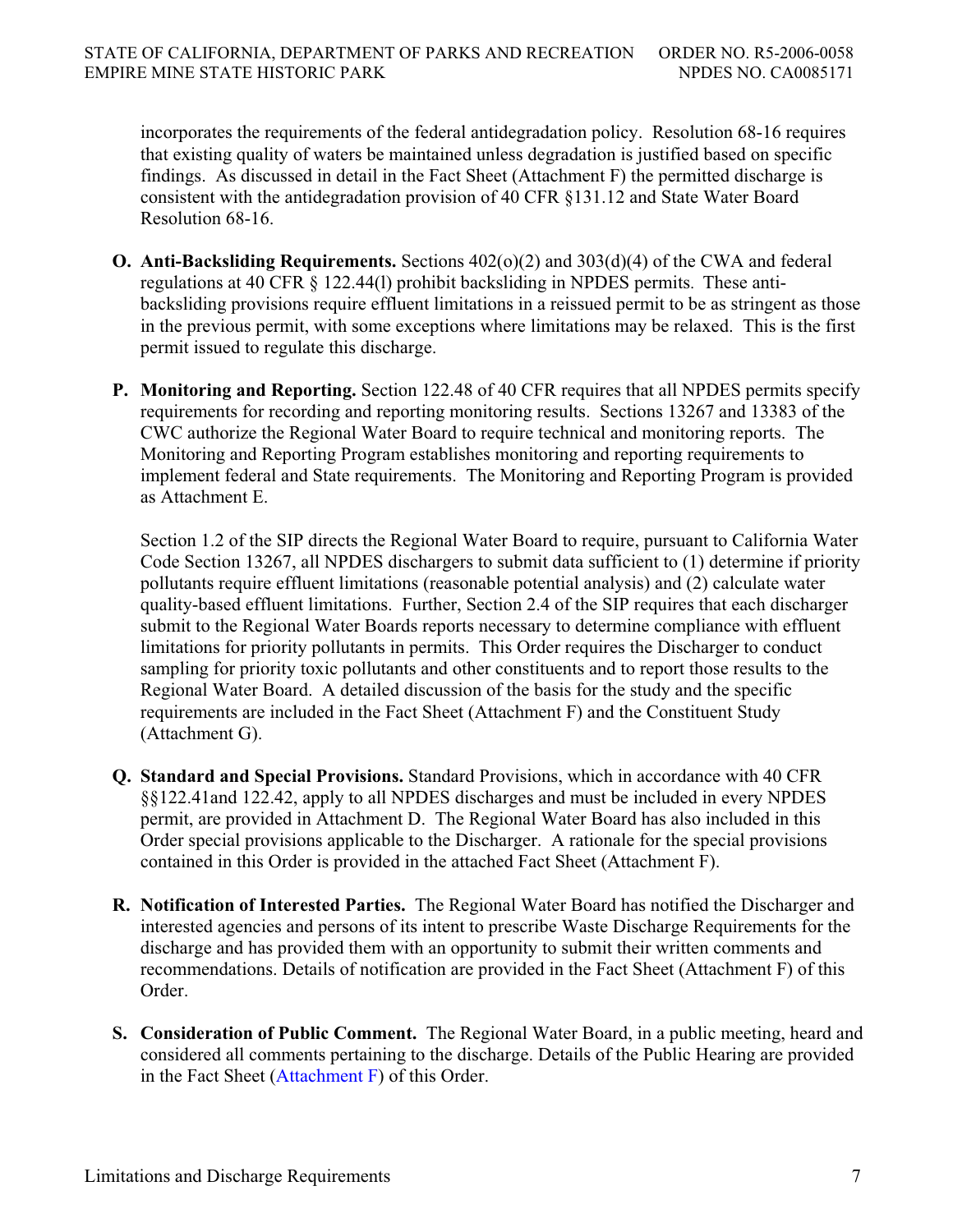# **III. DISCHARGE PROHIBITIONS**

- **A.** Discharge of wastewater at a location or in a manner different from that described in the Findings is prohibited.
- **B.** The by-pass or overflow of wastes to surface waters is prohibited, except as allowed by Federal Standard Provision I.A.7. [See Attachment D – Federal Standard Provisions] and Regional Water Board Standard Provision VI.A.2.f.
- **C.** Neither the discharge nor its treatment shall create a nuisance as defined in Section 13050 of the California Water Code.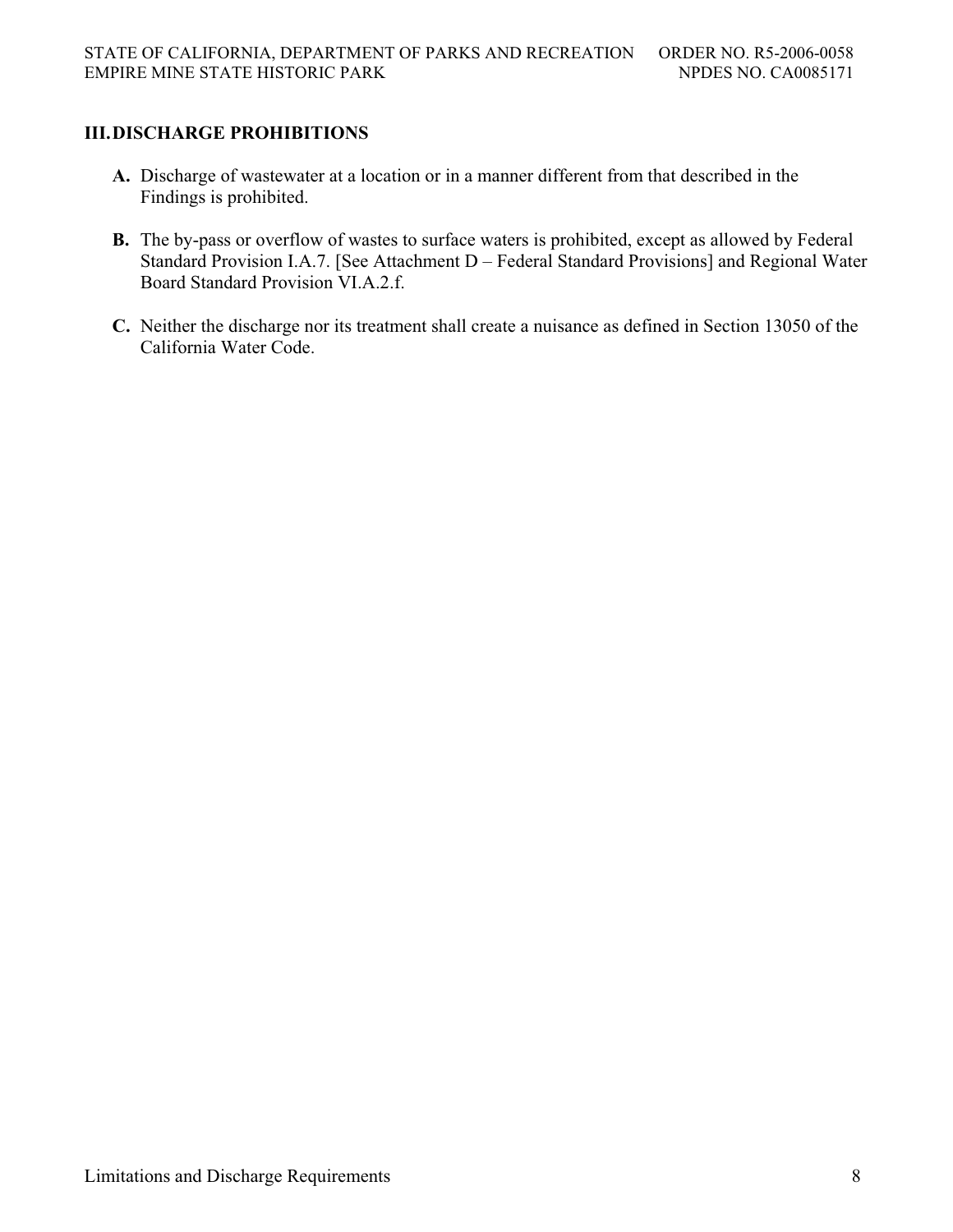# **IV. EFFLUENT LIMITATIONS AND DISCHARGE SPECIFICATIONS**

## **A. Effluent Limitations – Discharge Point EFF-001**

### 1. **Final Effluent Limitations – Discharge Point EFF-001**

a. The discharge of **mine drainage from the Magenta Drain portal** shall maintain compliance with the following effluent limitations at Discharge Point **EFF-001**, with compliance measured at Monitoring Location **EFF-001** as described in the attached Monitoring and Reporting Program (Attachment E):

|                               | <b>Units</b>   | <b>Effluent Limitations</b> |                          |                      |                      |
|-------------------------------|----------------|-----------------------------|--------------------------|----------------------|----------------------|
| Parameter                     |                | Average                     | <b>Maximum</b>           | <b>Instantaneous</b> | <b>Instantaneous</b> |
|                               |                | <b>Monthly</b>              | <b>Daily</b>             | <b>Minimum</b>       | <b>Maximum</b>       |
| <b>Total Suspended Solids</b> | mg/L           | 20                          | 30                       | $-$                  | $-$                  |
| Settleable Solids             | $mL/L-hr$      | 0.1                         | 0.2                      | $-$                  |                      |
| pH                            | standard units | --                          | --                       | 6.5                  | 8.5                  |
| Turbidity                     | <b>NTU</b>     | 5                           | --                       | --                   | --                   |
| Color                         | color units    | 15                          | --                       | --                   | --                   |
| Aluminum                      | $\mu$ g/L      | 71                          | 140                      | $-$                  | $-$                  |
| Antimony, Total Recoverable   | $\mu g/L$      | 6                           | $\overline{\phantom{a}}$ | --                   | $-$                  |
| Arsenic, Total Recoverable    | $\mu g/L$      | 10                          | --                       | --                   | $-$                  |
| Barium, Total Recoverable     | $\mu$ g/L      | 1,000                       | --                       | --                   | $-$                  |
| Cadmium, Total Recoverable    | $\mu$ g/L      | 0.26                        | 0.53                     | --                   | --                   |
| Chromium (III)                | $\mu g/L$      | 36                          | 72                       | --                   | --                   |
| Cobalt, Total Recoverable     | $\mu g/L$      | 50                          | $\overline{\phantom{a}}$ | $-$                  | $-$                  |
| Copper, Total Recoverable     | $\mu g/L$      | 1.2                         | 2.3                      | --                   | $-$                  |
| Iron, Total Recoverable       | $\mu g/L$      | 300                         | $-$                      | --                   | --                   |
| Lead, Total Recoverable       | $\mu g/L$      | 0.23                        | 0.47                     | --                   | --                   |
| Manganese, Total Recoverable  | $\mu g/L$      | 50                          | $\overline{a}$           | --                   | --                   |
| Mercury, Total Recoverable    | $\mu g/L$      | 0.050                       | 0.10                     | --                   | $-$                  |
| Nickel, Total Recoverable     | $\mu g/L$      | 8.6                         | 17                       | --                   | $-$                  |
| Thallium, Total Recoverable   | $\mu$ g/L      | 1.7                         | 5.6                      | --                   | --                   |
| Vanadium, Total Recoverable   | $\mu$ g/L      | 100                         | --                       | --                   | $-$                  |
| Zinc, Total Recoverable       | $\mu g/L$      | 12                          | 24                       | --                   |                      |

b. **Acute Toxicity**: Survival of aquatic organisms in 96-hour bioassays of undiluted waste shall be no less than:

Minimum for any one bioassay  $- - - - - - - - - - - -$ Median for any three consecutive bioassays - - - - 90%

c. **Dissolved Oxygen**: Dissolved oxygen in the discharge shall be no less than: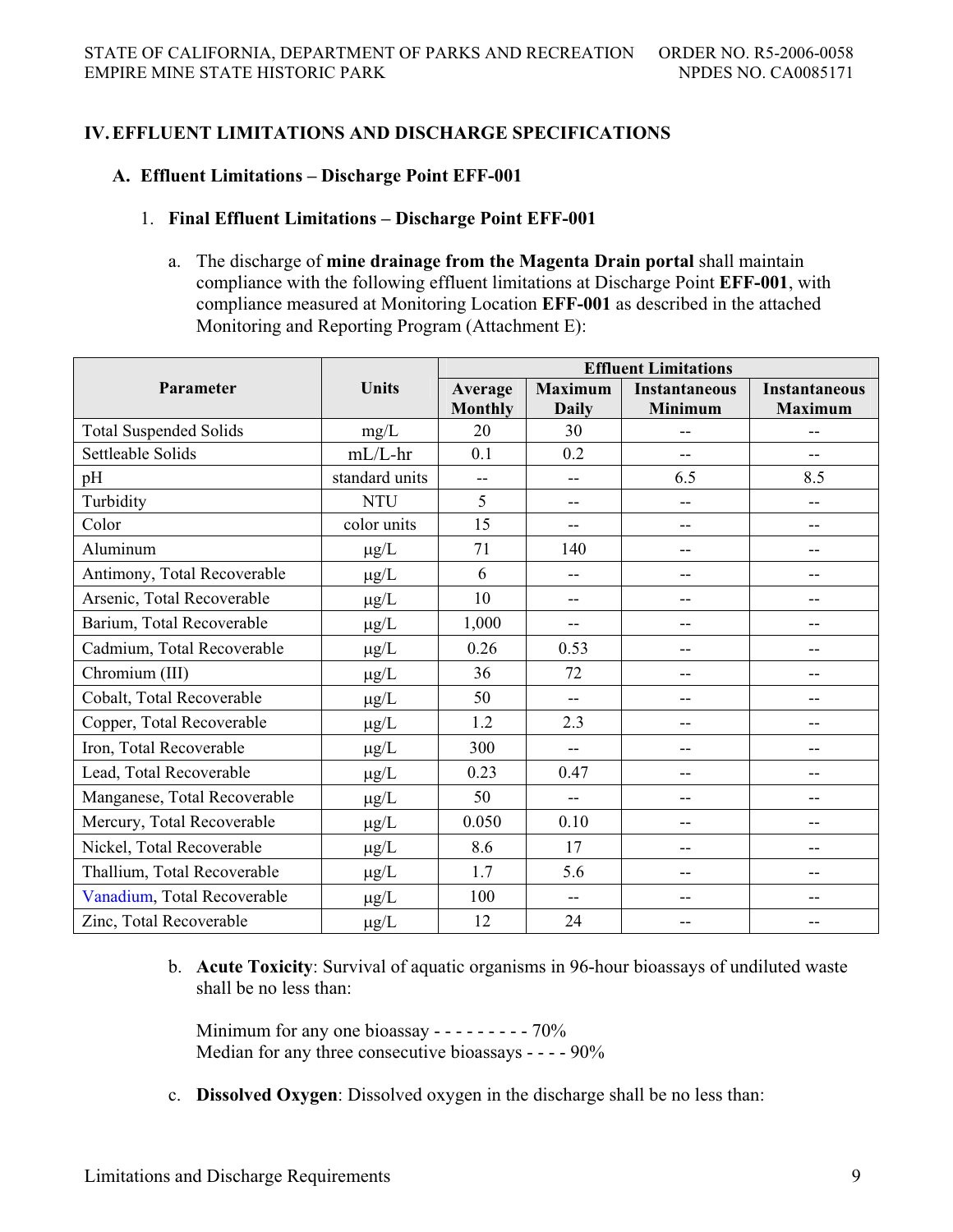- i. 85 percent of saturation as the monthly median of the mean daily dissolved oxygen concentration;
- ii. 75 percent of saturation as the 95 percentile dissolved oxygen concentration; and

iii. 7.0 mg/L at any time.

## 2. **Interim Effluent Limitations– Discharge Point EFF-001**

a. During the period beginning **1 August 2006** and ending on **18 May 2010**, the discharge of **mine drainage from the Magenta Drain portal** shall maintain compliance with the following interim effluent limitations at Discharge Point **EFF-001**, with compliance measured at Monitoring Location **EFF-001** as described in the attached Monitoring and Reporting Program (Attachment E). These interim effluent limitations shall apply in lieu of the corresponding final effluent limitations specified for the same parameters during the time period indicated in this provision.

|                             |              | <b>Effluent Limitations</b> |                |  |
|-----------------------------|--------------|-----------------------------|----------------|--|
| <b>Parameter</b>            | <b>Units</b> | Average                     | <b>Maximum</b> |  |
|                             |              | <b>Monthly</b>              | Daily          |  |
| Cadmium, Total Recoverable  | $\mu$ g/L    | 2,100                       | 4,200          |  |
| Chromium (III)              | $\mu$ g/L    | 220                         | 450            |  |
| Copper, Total Recoverable   | $\mu$ g/L    | 170                         | 350            |  |
| Lead, Total Recoverable     | $\mu$ g/L    | 560                         | 1,100          |  |
| Mercury, Total Recoverable  | $\mu$ g/L    | 4.9                         | 9.2            |  |
| Nickel, Total Recoverable   | $\mu$ g/L    | 65                          | 130            |  |
| Thallium, Total Recoverable | $\mu$ g/L    | 5,900                       | 20,000         |  |
| Zinc, Total Recoverable     | $\mu$ g/L    | 3,700                       | 7,400          |  |

# **B. Land Discharge Specifications—***Not Applicable*

# **C. Reclamation Specifications—***Not Applicable*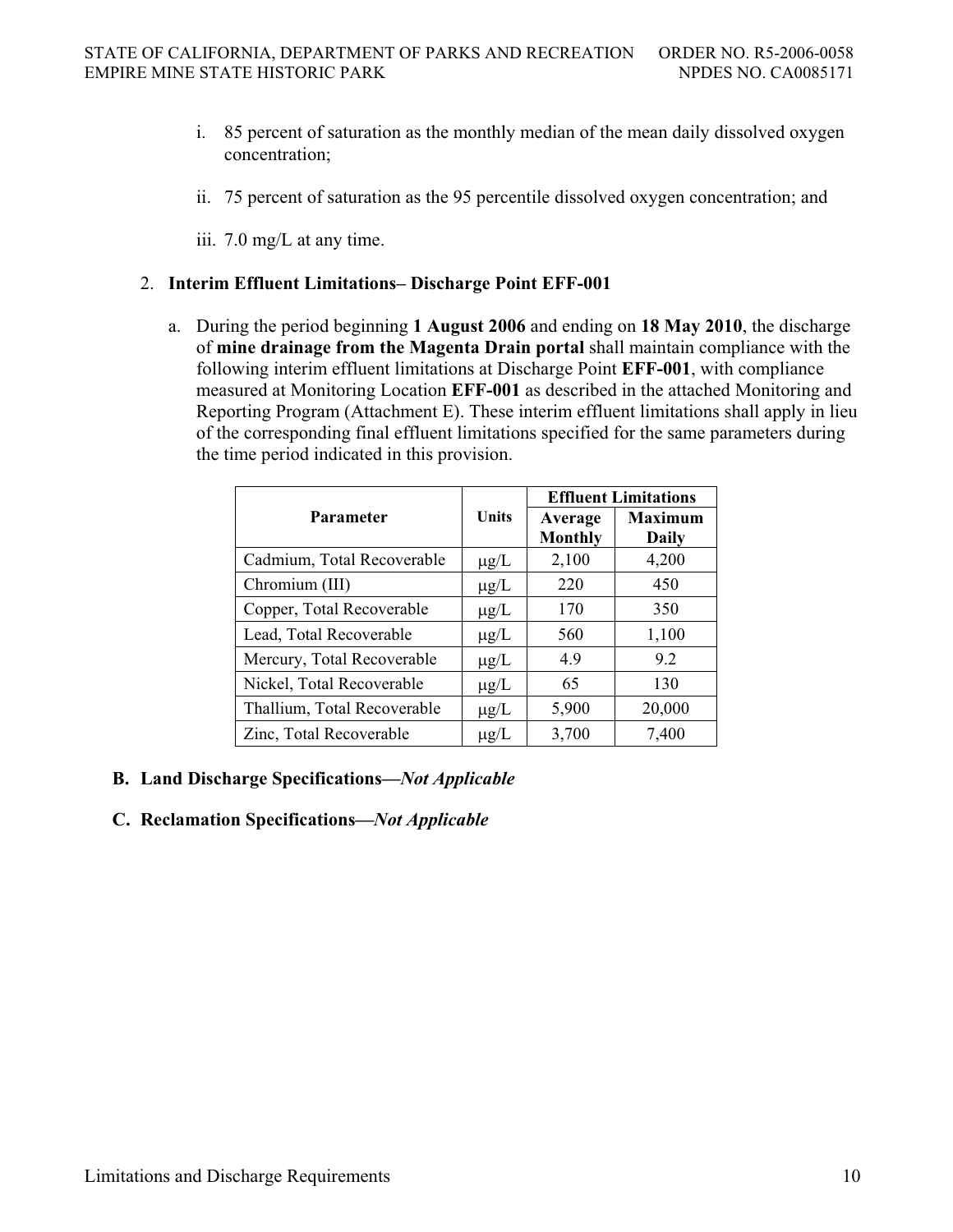# **V. RECEIVING WATER LIMITATIONS**

## **A. Surface Water Limitations**

Receiving water limitations are based on water quality objectives contained in the Basin Plan and are a required part of this Order. The discharge shall not cause the following in the unnamed tributary to the South Fork of Wolf Creek or downstream waters:

- 1. **Fecal Coliform**. The fecal coliform concentration, based on a minimum of not less than five samples for any 30-day period, to exceed a geometric mean of 200 MPN/100 mL, nor more than ten percent of the total number of fecal coliform samples taken during any 30-day period to exceed 400 MPN/100 mL.
- 2. **Biostimulatory Substances**. Water to contain biostimulatory substances which promote aquatic growths in concentrations that cause nuisance or adversely affect beneficial uses.
- 3. **Chemical Constituents**. Chemical constituents to be present in concentrations that adversely affect beneficial uses.
- 4. **Discoloration**. Discoloration that causes nuisance or adversely affects beneficial uses.

## 5. **Dissolved Oxygen**:

- a. The monthly median of the mean daily dissolved oxygen concentration to fall below 85 percent of saturation in the main water mass;
- b. The 95 percentile dissolved oxygen concentration to fall below 75 percent of saturation; nor
- c. The dissolved oxygen concentration to be reduced below 7.0 mg/L at any time.
- 6. **Floating Material**. Floating material to be present in amounts that cause nuisance or adversely affect beneficial uses.
- 7. **Oils and Greases**. Oils, greases, waxes, or other materials to be present in concentrations that cause nuisance, result in a visible film or coating on the surface of the water or on objects in the water, or otherwise adversely affect beneficial uses.
- 8. **pH**. The pH to be depressed below 6.5, raised above 8.5, nor changed by more than 0.5 units. A one-month averaging period may be applied when calculating the pH change of 0.5 units.

## 9. **Pesticides**:

a. Pesticides to be present, individually or in combination, in concentrations that adversely affect beneficial uses;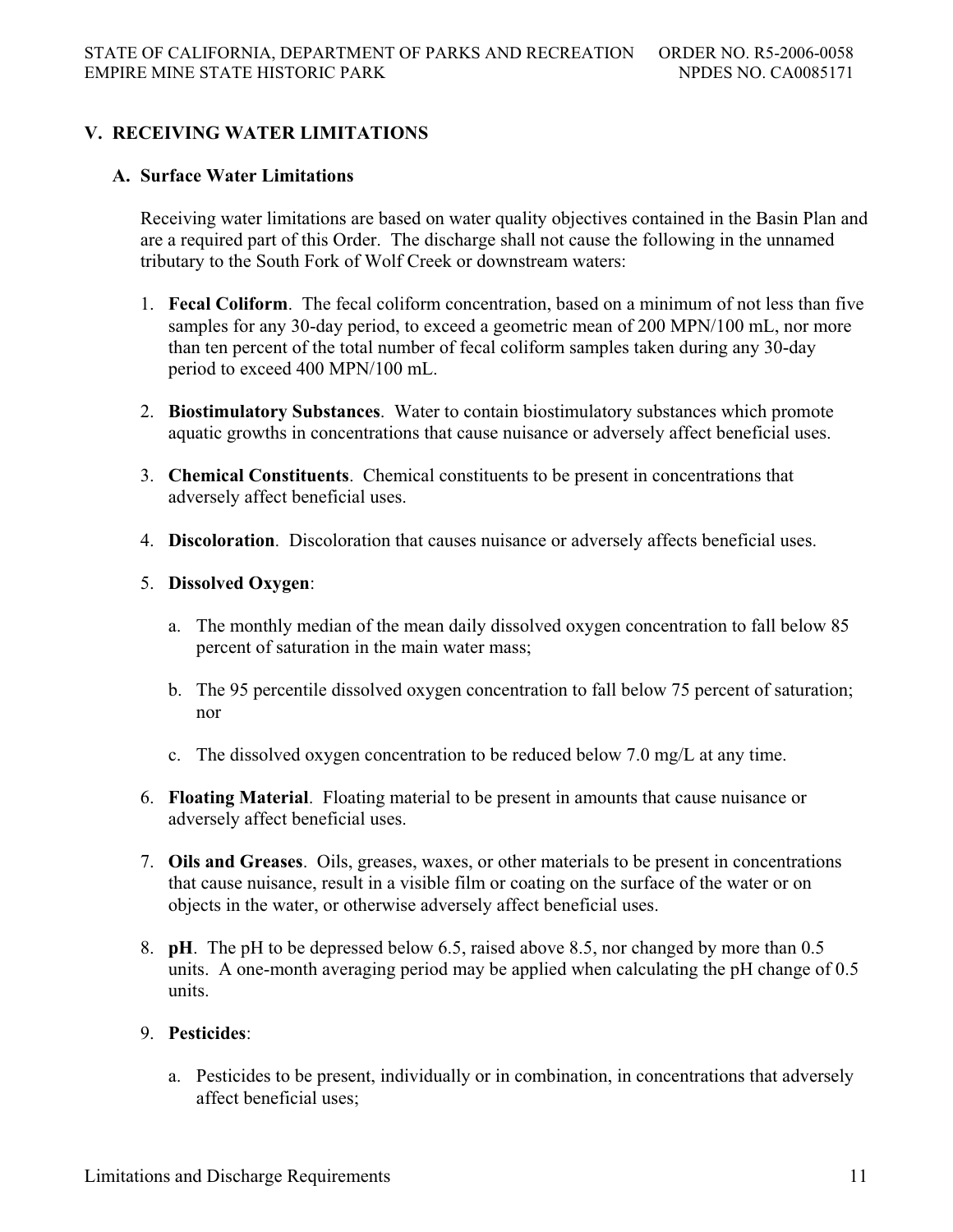- b. Pesticides to be present in bottom sediments or aquatic life in concentrations that adversely affect beneficial uses;
- c. Total identifiable persistent chlorinated hydrocarbon pesticides to be present in the water column at concentrations detectable within the accuracy of analytical methods approved by USEPA or the Executive Officer.
- d. Pesticide concentrations to exceed those allowable by applicable antidegradation policies (see State Water Board Resolution No. 68-16 and 40 CFR §131.12.).
- e. Pesticide concentrations to exceed the lowest levels technically and economically achievable.
- f. Pesticides to be present in concentration in excess of the maximum contaminant levels set forth in California Code of Regulations, Title 22, Division 4, Chapter 15.
- g. Thiobencarb to be present in excess of 1.0  $\mu$ g/L.

# 10. **Radioactivity**:

- a. Radionuclides to be present in concentrations that are harmful to human, plant, animal, or aquatic life nor that result in the accumulation of radionuclides in the food web to an extent that presents a hazard to human, plant, animal, or aquatic life.
- b. Radionuclides to be present in excess of the maximum contaminant levels specified in Table 4 (MCL Radioactivity) of Section 64443 of Title 22 of the California Code of Regulations.
- 11. **Suspended Sediments**. The suspended sediment load and suspended sediment discharge rate of surface waters to be altered in such a manner as to cause nuisance or adversely affect beneficial uses.
- 12. **Settleable Substances**. Substances to be present in concentrations that result in the deposition of material that causes nuisance or adversely affects beneficial uses
- 13. **Suspended Material**. Suspended material to be present in concentrations that cause nuisance or adversely affect beneficial uses.
- 14. **Taste- or Odor-Producing Substances**. Taste- or odor-producing substances to be present in concentrations that impart undesirable tastes or odors to fish flesh or other edible products of aquatic origin, or that cause nuisance, or otherwise adversely affect beneficial uses.
- 15. **Temperature**. The natural temperature to be increased by more than 5°F.
- 16. **Toxic Substances**. Toxic substances to be present, individually or in combination, in concentrations that produce detrimental physiological responses in human, plant, animal, or aquatic life.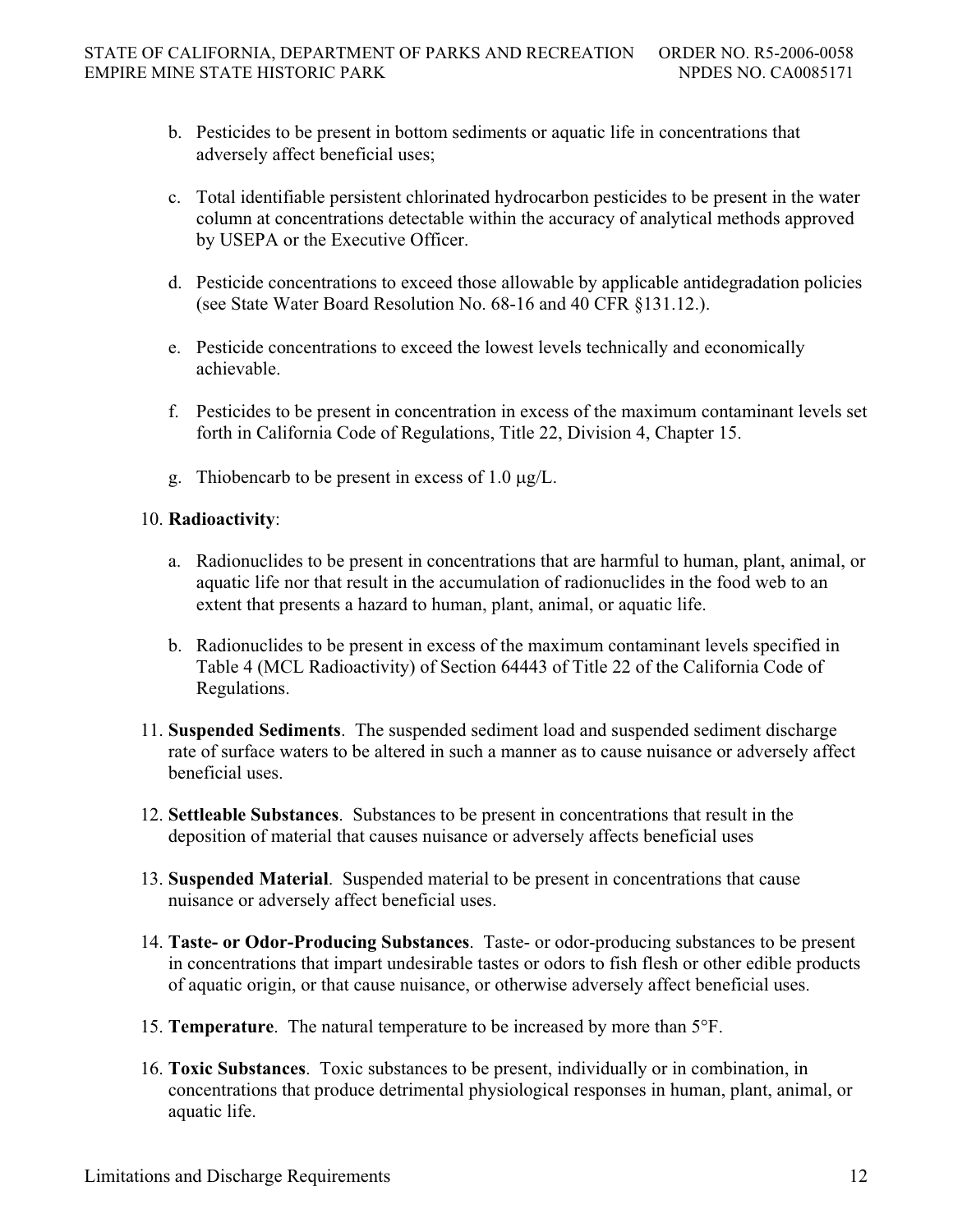- 17. **Turbidity**. The turbidity to increase as follows:
	- a. More than 1 Nephelometric Turbidity Unit (NTU) where natural turbidity is between 0 and 5 NTUs.
	- b. More than 20 percent where natural turbidity is between 5 and 50 NTUs.
	- c. More than 10 NTU where natural turbidity is between 50 and 100 NTUs.
	- d. More than 10 percent where natural turbidity is greater than 100 NTUs.

## **B. Groundwater Limitations—***Not Applicable*

## **VI. PROVISIONS**

## **A. Standard Provisions**

1. **Federal Standard Provisions**. The Discharger shall comply with all Standard Provisions included in Attachment D of this Order.

The Regional Water Board is authorized to enforce the terms of this permit under several provisions of the CWC, including, but not limited to, Sections 13385, 13386, and 13387.

- 2. **Regional Water Board Standard Provisions.** The Discharger shall comply with the following provisions:
	- a. After notice and opportunity for a hearing, this Order may be terminated or modified for cause, including, but not limited to:
		- i. violation of any term or condition contained in this Order;
		- ii. obtaining this Order by misrepresentation or by failing to disclose fully all relevant facts;
		- iii. a change in any condition that requires either a temporary or permanent reduction or elimination of the authorized discharge; and
		- iv. a material change in the character, location, or volume of discharge.

The causes for modification include:

i. New regulations. New regulations have been promulgated under Section 405(d) of the Clean Water Act, or the standards or regulations on which the permit was based have been changed by promulgation of amended standards or regulations or by judicial decision after the permit was issued.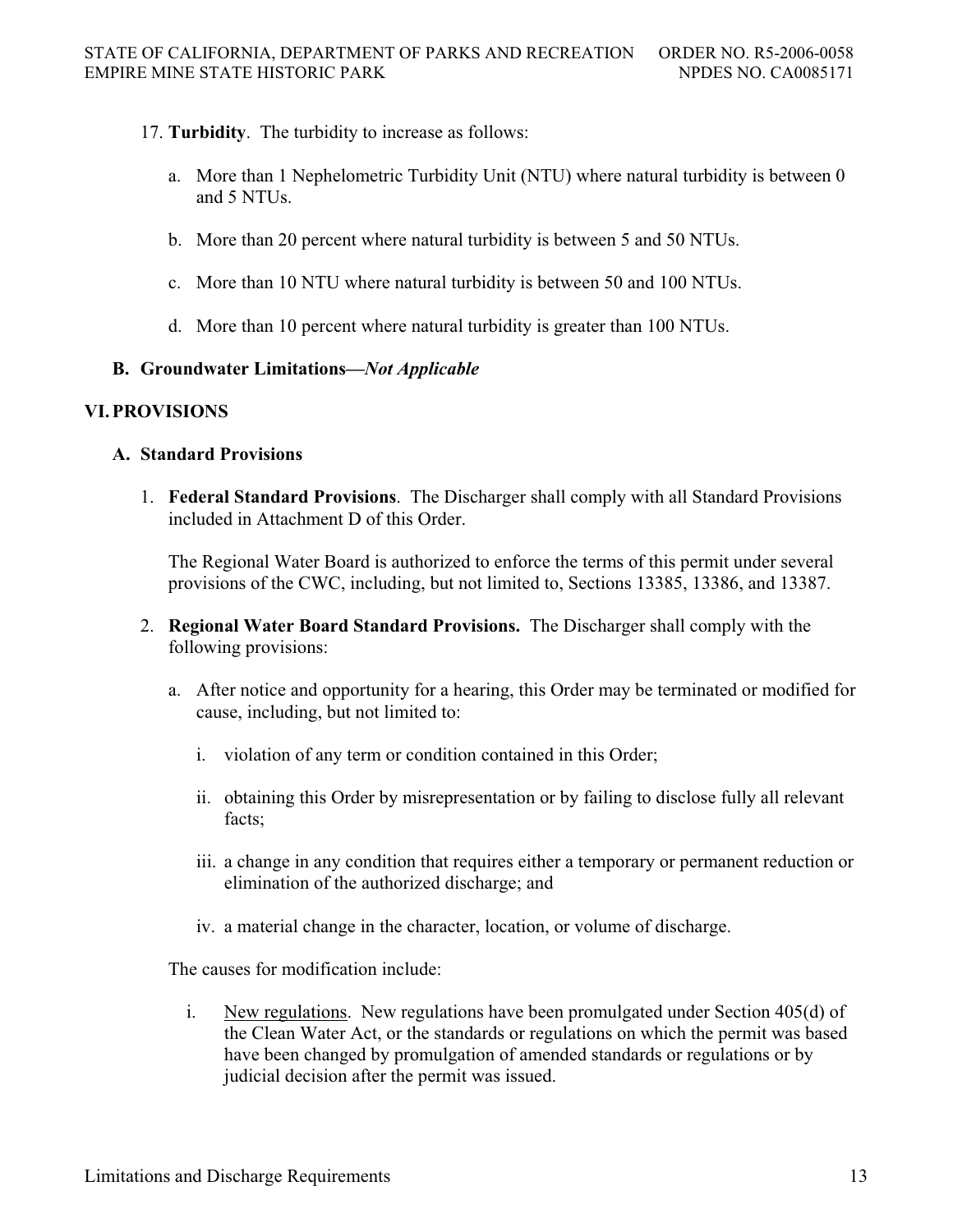ii. Change in sludge use or disposal practice. Under 40 Code of Federal Regulations (CFR) 122.62(a)(1), a change in the Discharger's sludge use or disposal practice is a cause for modification of the permit. It is cause for revocation and reissuance if the Discharger requests or agrees.

The Regional Water Board may review and revise this Order at any time upon application of any affected person or the Board's own motion.

b. If a toxic effluent standard or prohibition (including any scheduled compliance specified in such effluent standard or prohibition) is established under Section 307(a) of the CWA, or amendments thereto, for a toxic pollutant that is present in the discharge authorized herein, and such standard or prohibition is more stringent than any limitation upon such pollutant in this Order, the Regional Water Board will revise or modify this Order in accordance with such toxic effluent standard or prohibition.

The Discharger shall comply with effluent standards and prohibitions within the time provided in the regulations that establish those standards or prohibitions, **even if this Order has not been modified**.

- c. If more stringent applicable water quality standards are approved, pursuant to Section 303 of the CWA, or amendments thereto, the Board will revise and modify this Order in accordance with such more stringent standards.
- d. This Order shall be modified, or alternately revoked and reissued, to comply with any applicable effluent standard or limitation issued or approved under Sections  $301(b)(2)(C)$ and (D),  $304(b)(2)$ , and  $307(a)(2)$  of the CWA, if the effluent standard or limitation so issued or approved:
	- i. contains different conditions or is otherwise more stringent than any effluent limitation in the Order; or
	- ii. controls any pollutant limited in the Order.

The Order, as modified or reissued under this paragraph, shall also contain any other requirements of the CWA then applicable.

- e. The provisions of this Order are severable. If any provision of this Order is found invalid, the remainder of this Order shall not be affected.
- f. By-pass (the intentional diversion of waste streams from any portion of a treatment facility, except those portions designed to meet variable effluent limits) is prohibited except under the following conditions:
	- i. by-pass is required for essential maintenance to assure efficient operation;

**and**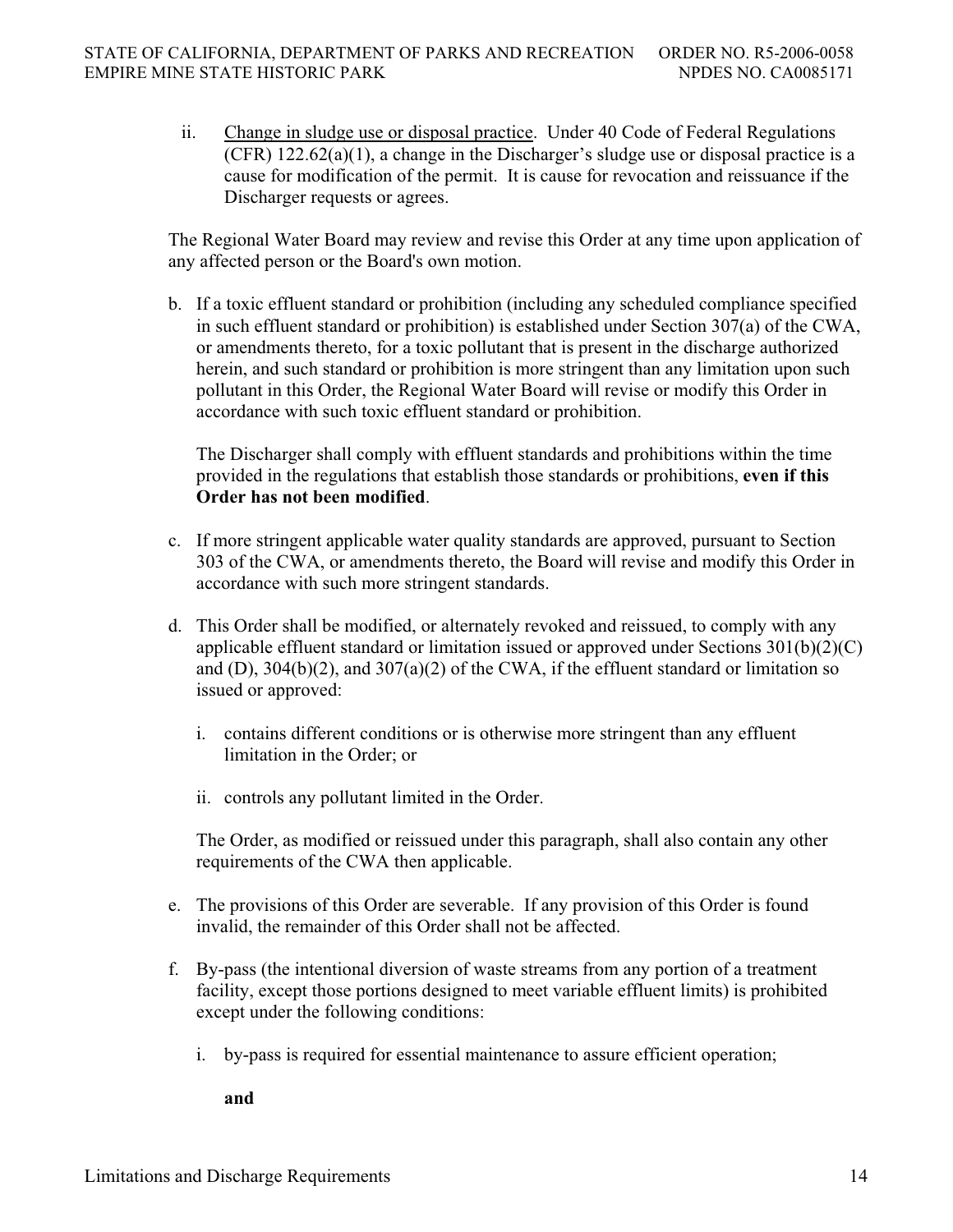ii. neither effluent nor receiving water limitations are exceeded;

#### **and**

- iii. the Discharger notifies the Regional Water Board ten days in advance.
- g. The Discharger shall take all reasonable steps to minimize any adverse effects to waters of the State or users of those waters resulting from any discharge or disposal in violation of this Order. Reasonable steps shall include such accelerated or additional monitoring as necessary to determine the nature and impact of the non-complying discharge or sludge use or disposal.
- h. The discharge of any radiological, chemical or biological warfare agent or high-level, radiological waste is prohibited.
- i. A copy of this Order shall be maintained at the discharge facility and be available at all times to operating personnel. Key operating personnel shall be familiar with its content.
- j. Neither the treatment nor the discharge shall create a condition of nuisance or pollution as defined by the CWC, Section 13050.
- k. Safeguard to electric power failure:
	- i. The Discharger shall provide safeguards to assure that, should there be reduction, loss, or failure of electric power, the discharge shall comply with the terms and conditions of this Order.
	- ii. Upon written request by the Regional Water Board the Discharger shall submit a written description of safeguards. Such safeguards may include alternate power sources, standby generators, retention capacity, operating procedures, or other means. A description of the safeguards provided shall include an analysis of the frequency, duration, and impact of power failures experienced over the past five years on effluent quality and on the capability of the Discharger to comply with the terms and conditions of the Order. The adequacy of the safeguards is subject to the approval of the Regional Water Board.
	- iii. Should the treatment works not include safeguards against reduction, loss, or failure of electric power, or should the Regional Water Board not approve the existing safeguards, the Discharger shall, within ninety days of having been advised in writing by the Regional Water Board that the existing safeguards are inadequate, provide to the Regional Water Board and USEPA a schedule of compliance for providing safeguards such that in the event of reduction, loss, or failure of electric power, the Discharger shall comply with the terms and conditions of this Order. The schedule of compliance shall, upon approval of the Regional Water Board, become a condition of this Order.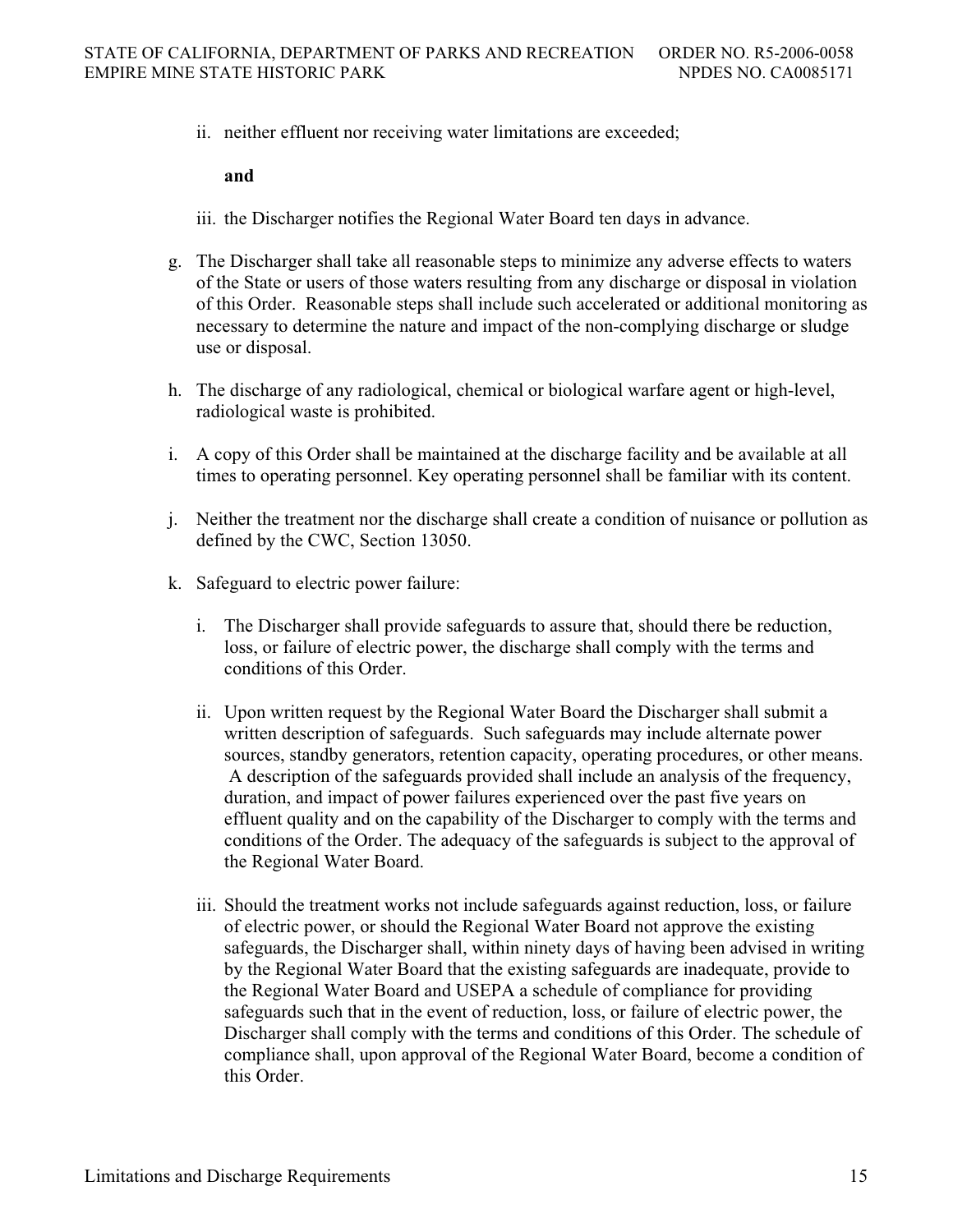l. The Discharger, upon written request of the Regional Water Board, shall file with the Board a technical report on its preventive (failsafe) and contingency (cleanup) plans for controlling accidental discharges, and for minimizing the effect of such events. This report may be combined with that required under Regional Water Board Standard Provision VI.A.2.k.

The technical report shall:

- i. Identify the possible sources of spills, leaks, untreated waste by-pass, and contaminated drainage. Loading and storage areas, power outage, waste treatment unit outage, and failure of process equipment, tanks and pipes should be considered.
- ii. Evaluate the effectiveness of present facilities and procedures and state when they became operational.
- iii. Predict the effectiveness of the proposed facilities and procedures and provide an implementation schedule containing interim and final dates when they will be constructed, implemented, or operational.

The Regional Water Board, after review of the technical report, may establish conditions which it deems necessary to control accidental discharges and to minimize the effects of such events. Such conditions shall be incorporated as part of this Order, upon notice to the Discharger.

- m. The Discharger shall submit technical reports as directed by the Executive Officer.
- n. Chemical, bacteriological, and bioassay analyses shall be conducted at a laboratory certified for such analyses by the State Department of Health Services. In the event a certified laboratory is not available to the Discharger, analyses performed by a noncertified laboratory will be accepted provided a Quality Assurance-Quality Control Program is instituted by the laboratory. A manual containing the steps followed in this program must be kept in the laboratory and shall be available for inspection by Board staff. The Quality Assurance-Quality Control Program must conform to EPA guidelines or to procedures approved by the Regional Water Board.

Unless otherwise specified, all metals shall be reported as Total Metals.

Unless otherwise specified, bioassays shall be performed in the following manner:

- i. Acute bioassays shall be performed in accordance with guidelines approved by the Regional Water Board and the Department of Fish and Game or in accordance with methods described in USEPA's manual for measuring acute toxicity of effluents (EPA-821-R-02-012 and subsequent amendments).
- ii. Short-term chronic bioassays shall be performed in accordance with USEPA guidelines (EPA-821-R-02-013 and subsequent amendments).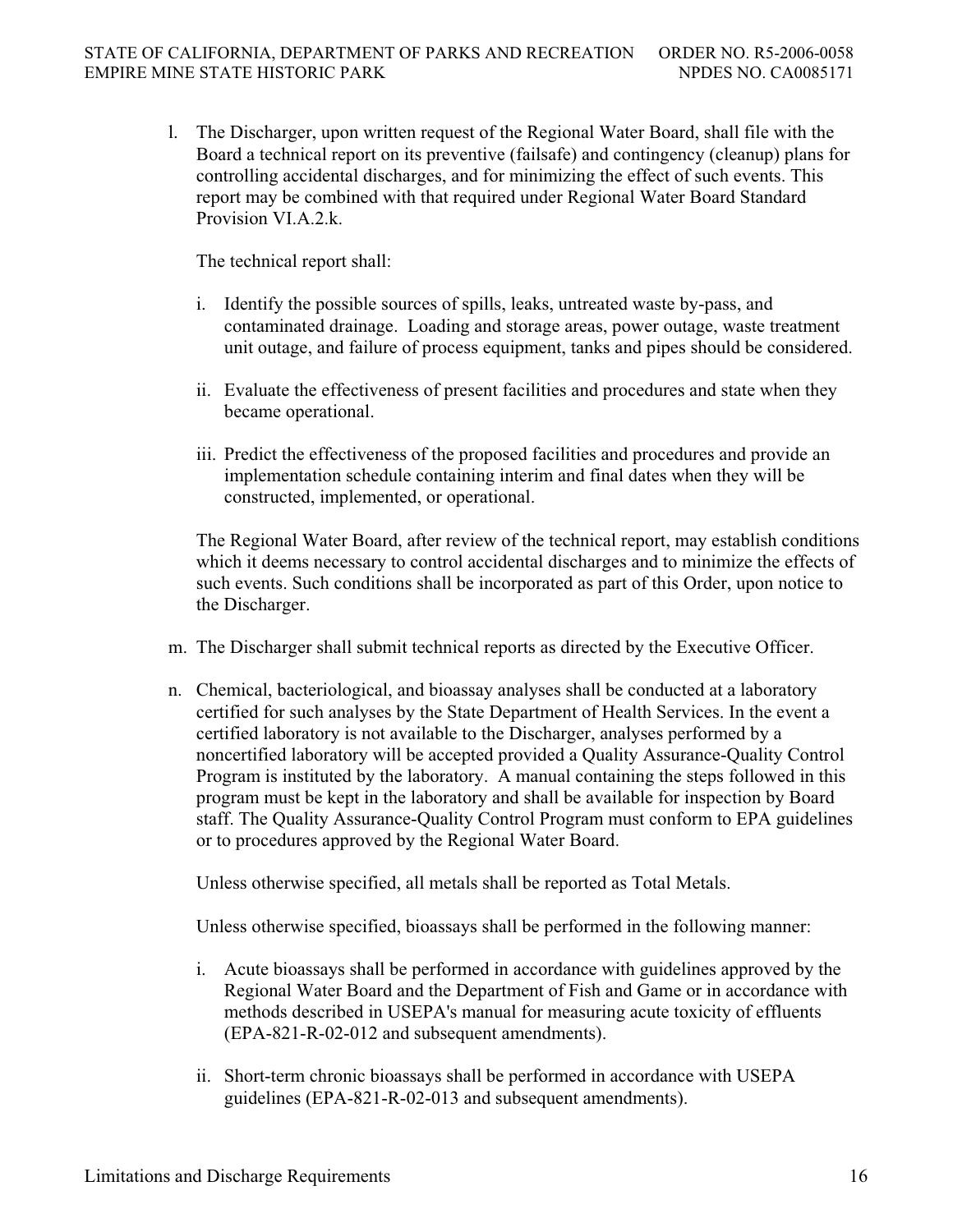- o. Laboratories that perform sample analyses must be identified in all monitoring reports submitted to the Regional Water Board and USEPA.
- p. The Discharger shall conduct analysis on any sample provided by USEPA as part of the Discharge Monitoring Quality Assurance (DMQA) program. The results of any such analysis shall be submitted to USEPA's DMQA manager.
- q. Effluent samples shall be taken downstream of the last addition of wastes to the treatment or discharge works where a representative sample may be obtained prior to mixing with the receiving waters. Samples shall be collected at such a point and in such a manner to ensure a representative sample of the discharge.
- r. All monitoring and analysis instruments and devices used by the Discharger to fulfill the prescribed monitoring program shall be properly maintained and calibrated as necessary, at least yearly, to ensure their continued accuracy.
- s. The Discharger shall file with the Regional Water Board technical reports on selfmonitoring performed according to the detailed specifications contained in the Monitoring and Reporting Program (Attachment E) attached to this Order.
- t. The results of all monitoring required by this Order shall be reported to the Regional Water Board, and shall be submitted in such a format as to allow direct comparison with the limitations and requirements of this Order. Unless otherwise specified, discharge flows shall be reported in terms of the monthly average and the daily maximum discharge flows.
- u. Upon written request of the Board, the Discharger shall submit a summary monitoring report to the Board. The report shall contain both tabular and graphical summaries of the monitoring data obtained during the previous year(s).

# **B. Monitoring and Reporting Program Requirements**

- 1. The discharger shall comply with the Monitoring and Reporting Program, and future revisions thereto, in Attachment E of this Order.
- 2. **Within 60 days of permit adoption**, the Discharger shall submit a report outlining minimum levels, method detection limits, and analytical methods for approval, with a goal to achieve detection levels below applicable water quality criteria. At a minimum, the Discharger shall comply with the monitoring requirements for CTR constituents as outlined in Section 2.3 and 2.4 of the *Policy for Implementation of Toxics Standards for Inland Surface Waters, Enclosed Bays, and Estuaries of California*, adopted 2 March 2000 by the State Water Resources Control Board. All peaks identified by analytical methods shall be reported.
- 3. This permit, and the Monitoring and Reporting Program which is a part of this permit, requires that certain parameters be monitored on a continuous basis. The wastewater treatment plant is not staffed on a full time basis. Permit violations or system upsets can go undetected during this period. The Discharger is required to establish an electronic system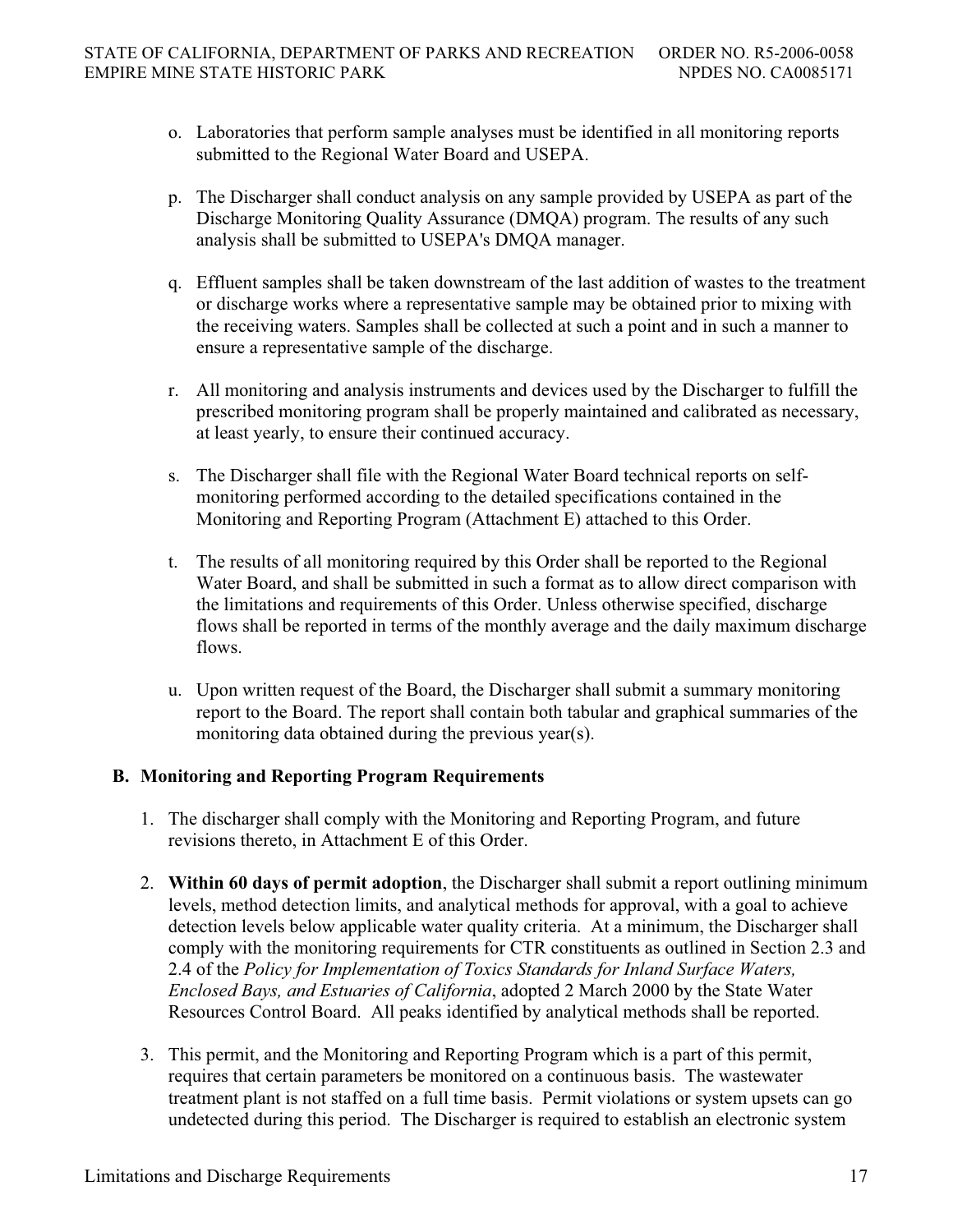for operator notification for continuous recording device alarms. For existing continuous monitoring systems, the electronic notification system shall be installed **upon startup of the treatment system**. For systems installed following permit adoption, the notification system shall be installed simultaneously.

## **C. Special Provisions**

## 1. **Reopener Provisions**

- a. **New Standards**. Upon adoption of any applicable water quality standard for receiving waters, including, but not limited to, a mercury total maximum daily load (TMDL), by the Regional Water Board or the State Water Board pursuant to the CWA and regulations adopted thereunder, this permit may be reopened and limitations based on the new standard added.
- b. **Constituent Study.** If, after review of the results of the study required in VI.C.2.a (details in Attachment G) or routine monitoring required in the Monitoring and Reporting Program (Attachment E), it is determined that the discharge has reasonable potential to cause or contribute to an exceedance of a water quality objective, this Order may be reopened and effluent limitations added for the subject constituents.
- c. **Hardness.** This Order requires characterization of the receiving stream hardness and the discharge. If the results of the characterization indicate a different ambient hardness, this Order may be reopened and modified.
- d. **Salinity.** Various possible treatment techniques for the discharge have the potential to either increase or decrease the salinity of the effluent. If TDS in the discharge following implementation of any potential treatment techniques continues to exceed the Agricultural Water Quality Goal, this Order may be reopened and Effluent Limitations for TDS added.
- e. **Mass Limitations**. If a treatment system is designed on a mass-loading basis, this Order may be reopened and mass limitations added.
- f. **Whole Effluent Toxicity.** As a result of a Toxicity Reduction Evaluation (TRE), this Order may be reopened to include a chronic toxicity limitation, a new acute toxicity limitation, and/or a limitation for a specific toxicant identified in the TRE. Additionally, if a numeric chronic toxicity water quality objective is adopted by the State Water Board, this Order may be reopened to include a numeric chronic toxicity effluent limitation based on that objective.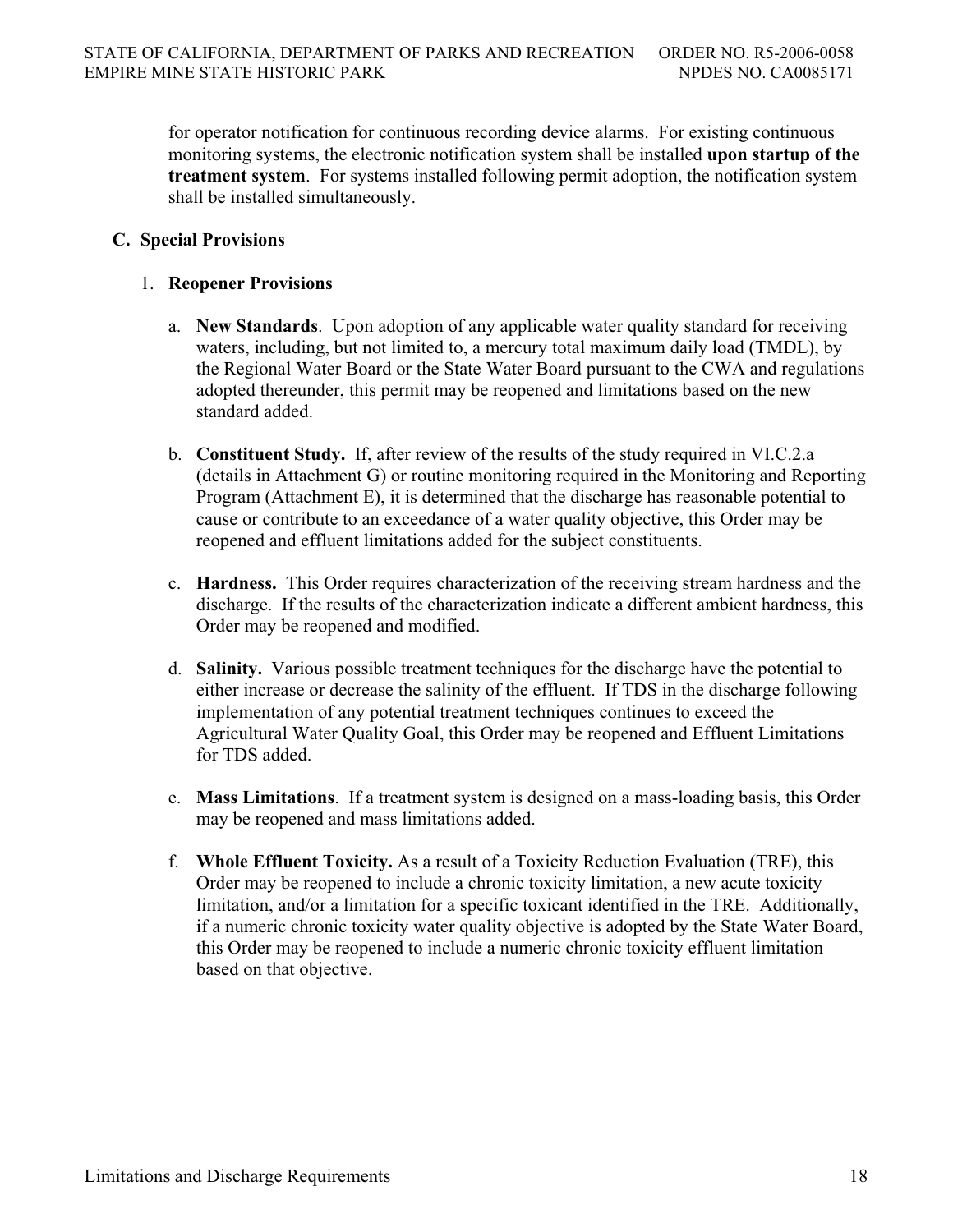## 2. **Special Studies, Technical Reports and Additional Monitoring Requirements**

a. **Constituent Study**. The Discharger shall comply with the following time schedule in conducting the study of USEPA priority toxic pollutants and additional constituents and parameters which could exceed Basin Plan numeric or narrative water quality objectives, and their potential effect in surface waters described in Attachment G:

| Task                              | Compliance Date   |
|-----------------------------------|-------------------|
| Submit Workplan and Time Schedule | 15 September 2006 |
| Begin Study                       | 1 November 2006   |
| Complete Study                    | 31 October 2007   |
| Submit Study Report               | 30 November 2007  |

To the extent that there is overlap between this request and monitoring already required under this Order, the monitoring need not be duplicated.

The Discharger shall submit to the Regional Water Board on or before each compliance due date, the specified document or a written report detailing compliance or noncompliance with the specific date and task. If noncompliance is reported, the Discharger shall state the reasons for noncompliance and include an estimate of the date when the Discharger will be in compliance. The Discharger shall notify the Regional Water Board by letter when it returns to compliance with the time schedule.

If after review of the study results it is determined that the discharge has reasonable potential to cause or contribute to an exceedance of a water quality objective, this Order will be reopened and effluent limitations added for the subject constituents.

- b. **Chronic Whole Effluent Toxicity.** The Discharger shall conduct the chronic toxicity testing specified in the Monitoring and Reporting Program. If, after commencement of treatment of the discharge, the testing indicates that the discharge causes, has the reasonable potential to cause, or contributes to an in-stream excursion above the narrative water quality objective for toxicity, this Order requires the Discharger to initiate a Toxicity Identification Evaluation (TIE) to identify the causes of toxicity. Upon completion of the TIE, the Discharger is required to submit a workplan to conduct a Toxicity Reduction Evaluation (TRE) and, after Regional Water Board evaluation, conduct the TRE. This Order may be reopened and a chronic toxicity limitation included and/or a limitation for the specific toxicant identified in the TRE included. Additionally, if a chronic toxicity water quality objective is adopted by the State Water Board, this Order may be reopened and a limitation based on that objective included.
- c. **Regeneration and Sampling Schedule**. Many possible treatment processes for mine drainage discharges utilize absorption processes, which must be regenerated or replaced as the treatment process becomes saturated with pollutants. Pollutant "breakthrough" of the treatment process can be projected allowing for timely regeneration/replacement of the treatment process. Increased sampling should be undertaken as the age of the treatment process approaches the regeneration/replacement point. The regeneration/replacement point should be established utilizing a factor of safety to assure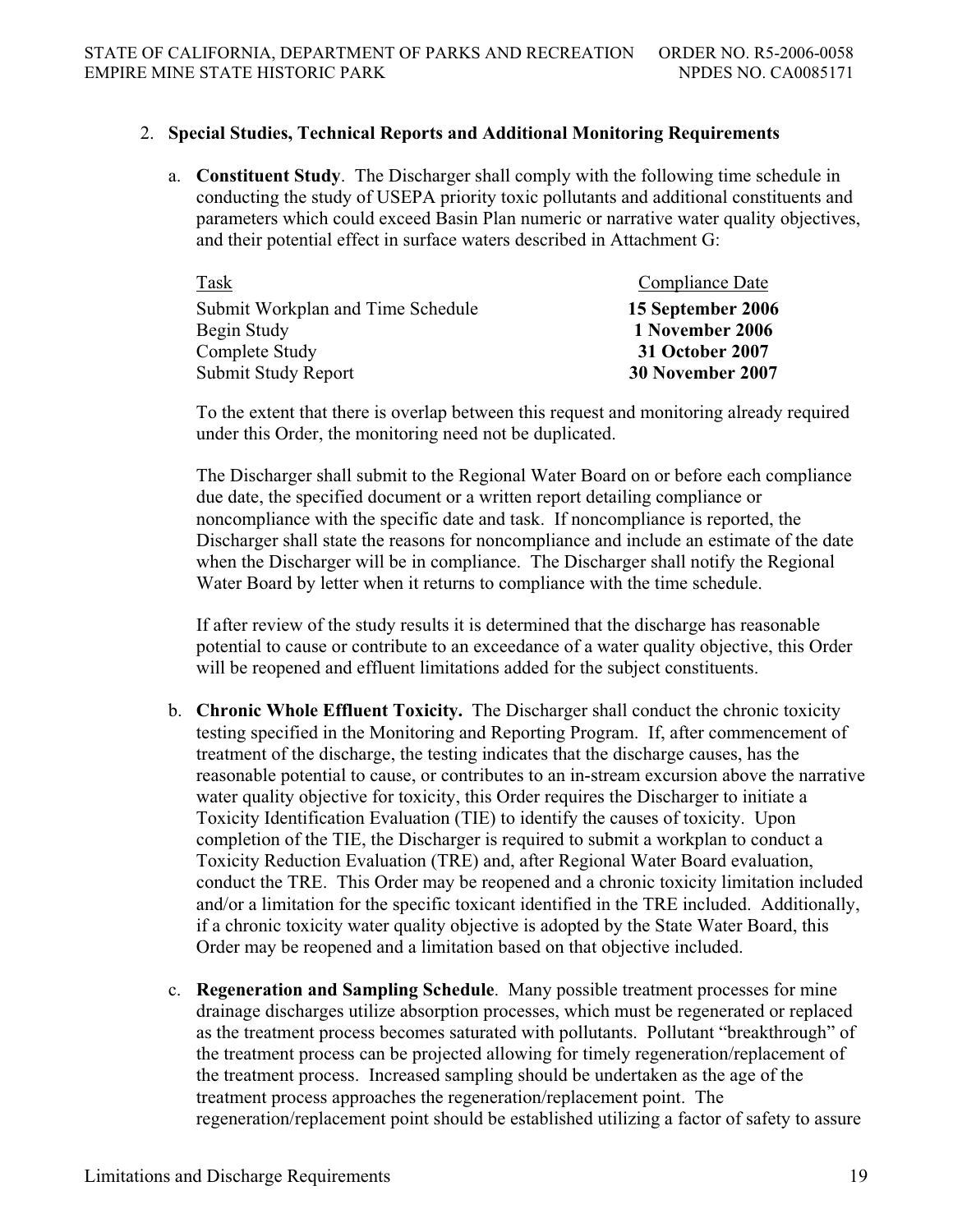there is no "breakthrough" of pollutants. If the Discharger utilizes a treatment process which must be periodically regenerated or replaced, the Discharger shall comply with the following time schedule in preparing a treatment process regeneration/replacement schedule and a proposed pollutant sampling schedule:

| Task                                                          | <b>Compliance Date</b> |
|---------------------------------------------------------------|------------------------|
| Submit Workplan and Time Schedule                             | 1 May 2008             |
| <b>Submit Regeneration/Replacement and Sampling Schedules</b> | 31 May 2009            |

The Discharger shall submit to the Regional Water Board on or before each compliance due date, the specified document or a written report detailing compliance or noncompliance with the specific date and task. If noncompliance is reported, the Discharger shall state the reasons for noncompliance and include an estimate of the date when the Discharger will be in compliance. The Discharger shall notify the Regional Water Board by letter when it returns to compliance with the time schedule.

If after review of the study results it is determined that the discharge has reasonable potential to cause or contribute to an exceedance of a water quality objective, this Order will be reopened and effluent limitations added for the subject constituents.

## 3. **Best Management Practices and Pollution Prevention—***Not Applicable*

### 4. **Construction, Operation and Maintenance Specifications**

- a. The treatment facilities shall be designed, constructed, operated, and maintained to prevent inundation or washout due to floods with a 100-year return frequency.
- b. This Order, and the Monitoring and Reporting Program which is a part of this permit, requires that certain parameters be monitored on a continuous basis. The Discharger is required to establish an electronic system for operator notification for continuous recording device alarms. For systems installed following permit adoption, the notification system shall be installed simultaneously.

## c. **Solids Disposal Requirements**.

- i. Collected screenings and solids removed from liquid wastes shall be disposed of in a manner approved by the Executive Officer, and consistent with *Consolidated Regulations for Treatment, Storage, Processing, or Disposal of Solid Waste,* as set forth in Title 27, CCR, Division 2, Subdivision 1, Section 20005, *et seq*.
- ii. Any proposed change in solids disposal practice from a previously approved practice shall be reported to the Executive Officer and USEPA Regional Administrator at least **90 days** in advance of the change.
- iii. By **31 May 2007**, the Discharger shall submit a solids disposal plan describing the annual volume of solids generated by the treatment facility and specifying the disposal practices.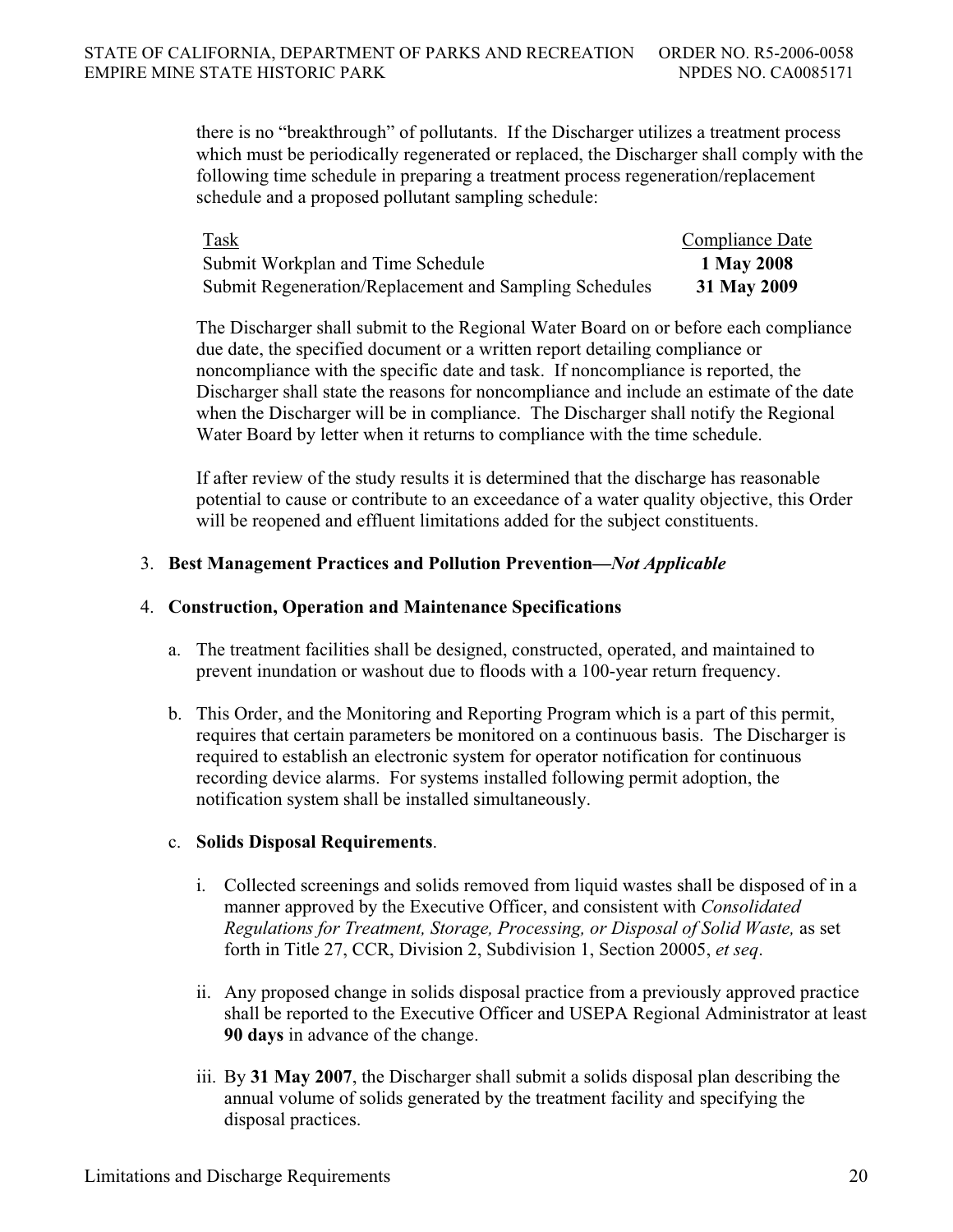## 5. **Special Provisions for Municipal Facilities (POTWs Only)—***Not Applicable*

## 6. **Other Special Provisions**

- a. All technical reports required herein that involve planning, investigation, evaluation, or design, or other work requiring interpretation and proper application of engineering or geologic sciences, shall be prepared by or under the direction of persons registered to practice in California pursuant to California Business and Professions Code, Sections 6735, 7835, and 7835.1. To demonstrate compliance with Title 16, CCR, Sections 415 and 3065, all technical reports must contain a statement of the qualifications of the responsible registered professional(s). As required by these laws, completed technical reports must bear the signature(s) and seal(s) of the registered professional(s) in a manner such that all work can be clearly attributed to the professional responsible for the work.
- b. In the event the Discharger does not comply or will be unable to comply for any reason, with any prohibition or limitation contained in this Order, the Discharger shall notify the Regional Water Board by telephone (916) 464-3291 within 24 hours of having knowledge of such noncompliance, and shall confirm this notification in writing within five days, unless the Regional Water Board waives confirmation. The written notification shall include the information required by Federal Standard Provision V.E.1 [*40 CFR §122.41(l)(6)(i)*].
- c. Prior to making any change in the discharge point, place of use, or purpose of use of the wastewater, the Discharger shall obtain approval of, or clearance from the State Water Resources Control Board (Division of Water Rights).
- d. In the event of any change in control or ownership of land or waste discharge facilities presently owned or controlled by the Discharger, the Discharger shall notify the succeeding owner or operator of the existence of this Order by letter, a copy of which shall be immediately forwarded to this office.

To assume operation under this Order, the succeeding owner or operator must apply in writing to the Executive Officer requesting transfer of the Order. The request must contain the requesting entity's full legal name, the State of incorporation if a corporation, address and telephone number of the persons responsible for contact with the Regional Water Board and a statement. The statement shall comply with the signatory paragraph of Standard Provision V.B and state that the new owner or operator assumes full responsibility for compliance with this Order. Failure to submit the request shall be considered a discharge without requirements, a violation of the California Water Code. Transfer shall be approved or disapproved in writing by the Executive Officer.

e. The Discharger shall file a Report of Waste Discharge in accordance with Title 23, California Code of Regulations, not later than 180 days in advance of the Order expiration date as application for issuance of new waste discharge requirements.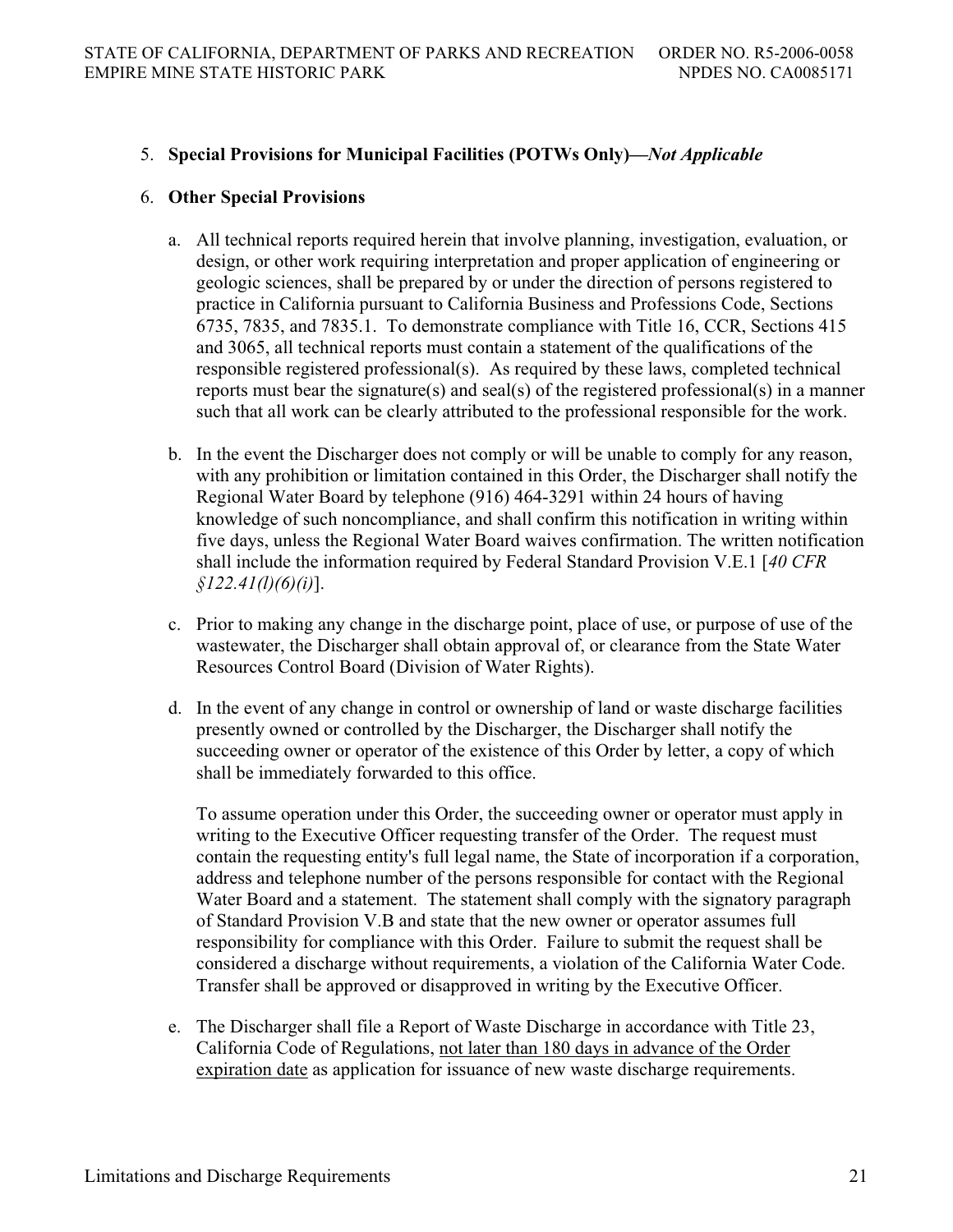## 7. **Compliance Schedules**

a. The Discharger shall comply with the following time schedule to assure compliance with Effluent Limitations contained in Effluent Limitations IV.A.1 of this Order:

| <b>Task</b>                                | Compliance Date | <b>Report Due Date</b> |
|--------------------------------------------|-----------------|------------------------|
| Submit Annual Status Report                |                 | 31 May                 |
| Submit Workplan/Time Schedule <sup>1</sup> |                 | 31 December 2007       |
| <b>Full Compliance</b>                     | 18 May 2010     |                        |
|                                            |                 |                        |

<sup>1</sup> Including treatment flow schematic, showing both liquid and solid streams

The Discharger shall submit to the Regional Water Board on or before each compliance report due date, the specified document or, if appropriate, a written report detailing compliance or noncompliance with the specific schedule date and task. If noncompliance is being reported, the reasons for such noncompliance shall be stated, plus an estimate of the date when the Discharger will be in compliance. The Discharger shall notify the Regional Water Board by letter when it returns to compliance with the time schedule.

b. **Cadmium, Chromium (III), Copper, Lead, Mercury, Nickel, Thallium, Zinc Compliance Schedule**: This Order contains Effluent Limitations based on water quality criteria contained in the CTR and NTR for cadmium, chromium (III), copper, lead, mercury, nickel, thallium, and zinc. The final water quality based effluent limitations for cadmium, chromium (III), copper, lead, mercury, nickel, thallium, and zinc required by this Order shall become effective on **18 May 2010**. As this compliance schedule is greater than one year, the Discharger shall submit semi-annual progress reports on **31 May** and **30 November** of each year until the Discharger achieves compliance with the final water quality based effluent limitations for cadmium, chromium (III), copper, lead, mercury, nickel, thallium, and zinc.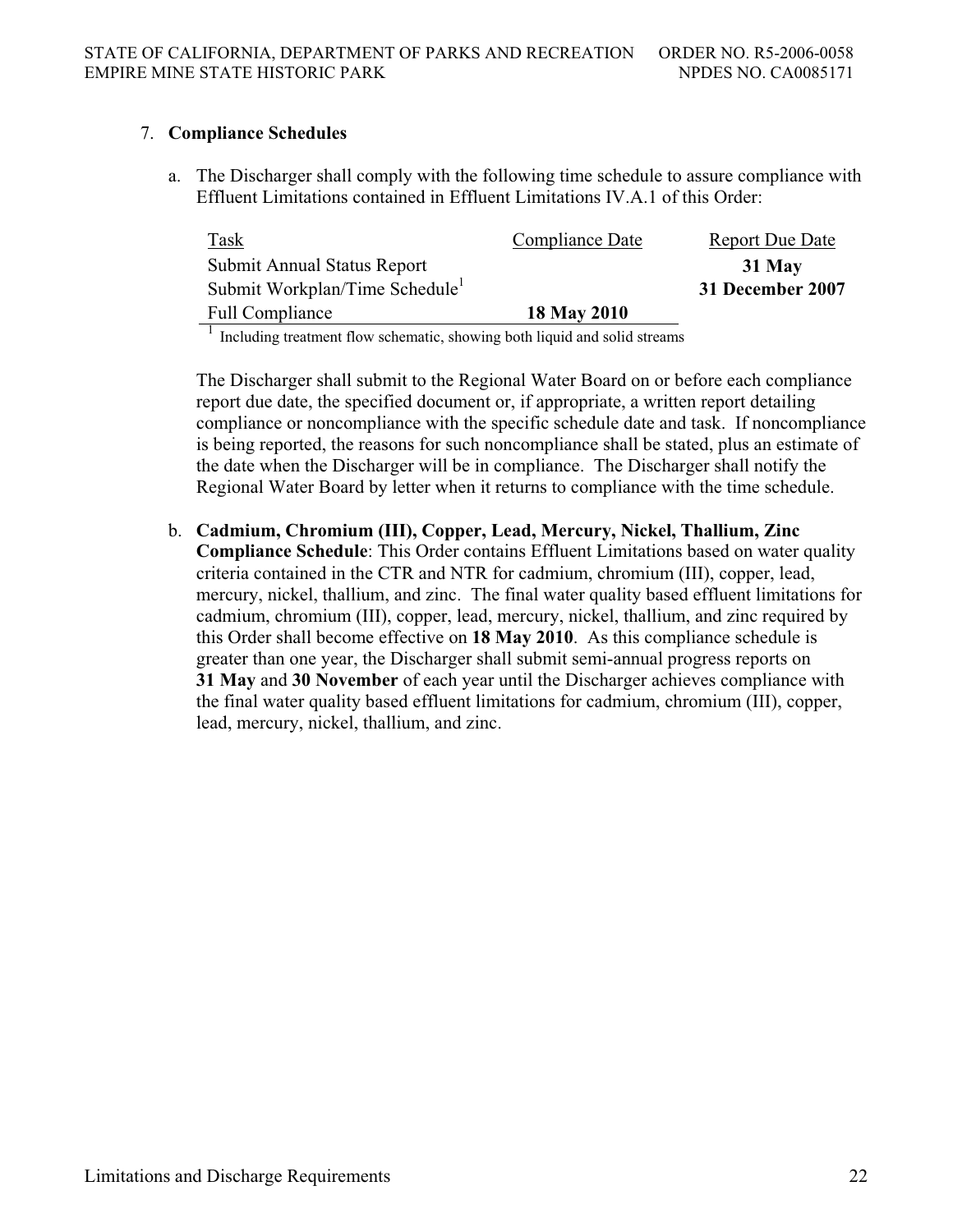# **VII. COMPLIANCE DETERMINATION**

Compliance with the effluent limitations contained in Section IV of this Order will be determined as specified below:

## **A. Average Monthly Effluent Limitation (AMEL).**

If the average of daily discharges over a calendar month exceeds the AMEL for a given parameter, this will represent a single violation, though the Discharger will be considered out of compliance for each day of that month for that parameter (*e.g*., resulting in 31 days of noncompliance in a 31-day month). If only a single sample is taken during the calendar month and the analytical result for that sample exceeds the AMEL, the discharger will be considered out of compliance for that calendar month. The Discharger will only be considered out of compliance for days when the discharge occurs. For any one calendar month during which no sample (daily discharge) is taken, no compliance determination can be made for that calendar month.

## **B. Maximum Daily Effluent Limitation (MDEL).**

If a daily discharge exceeds the MDEL for a given parameter, the discharger will be considered out of compliance for that parameter for that one day only within the reporting period. For any one day during which no sample is taken, no compliance determination can be made for that day.

## **C. Instantaneous Minimum Effluent Limitation.**

If the analytical result of a single grab sample is lower than the instantaneous minimum effluent limitation for a parameter, the discharger will be considered out of compliance for that parameter for that single sample. Non-compliance for each sample will be considered separately (*e.g*., the results of two grab samples taken within a calendar day that both are lower than the instantaneous minimum effluent limitation would result in two instances of non-compliance with the instantaneous minimum effluent limitation).

## **D. Instantaneous Maximum Effluent Limitation.**

If the analytical result of a single grab sample is higher than the instantaneous maximum effluent limitation for a parameter, the discharger will be considered out of compliance for that parameter for that single sample. Non-compliance for each sample will be considered separately (*e.g*., the results of two grab samples taken within a calendar day that both exceed the instantaneous maximum effluent limitation would result in two instances of non-compliance with the instantaneous maximum effluent limitation).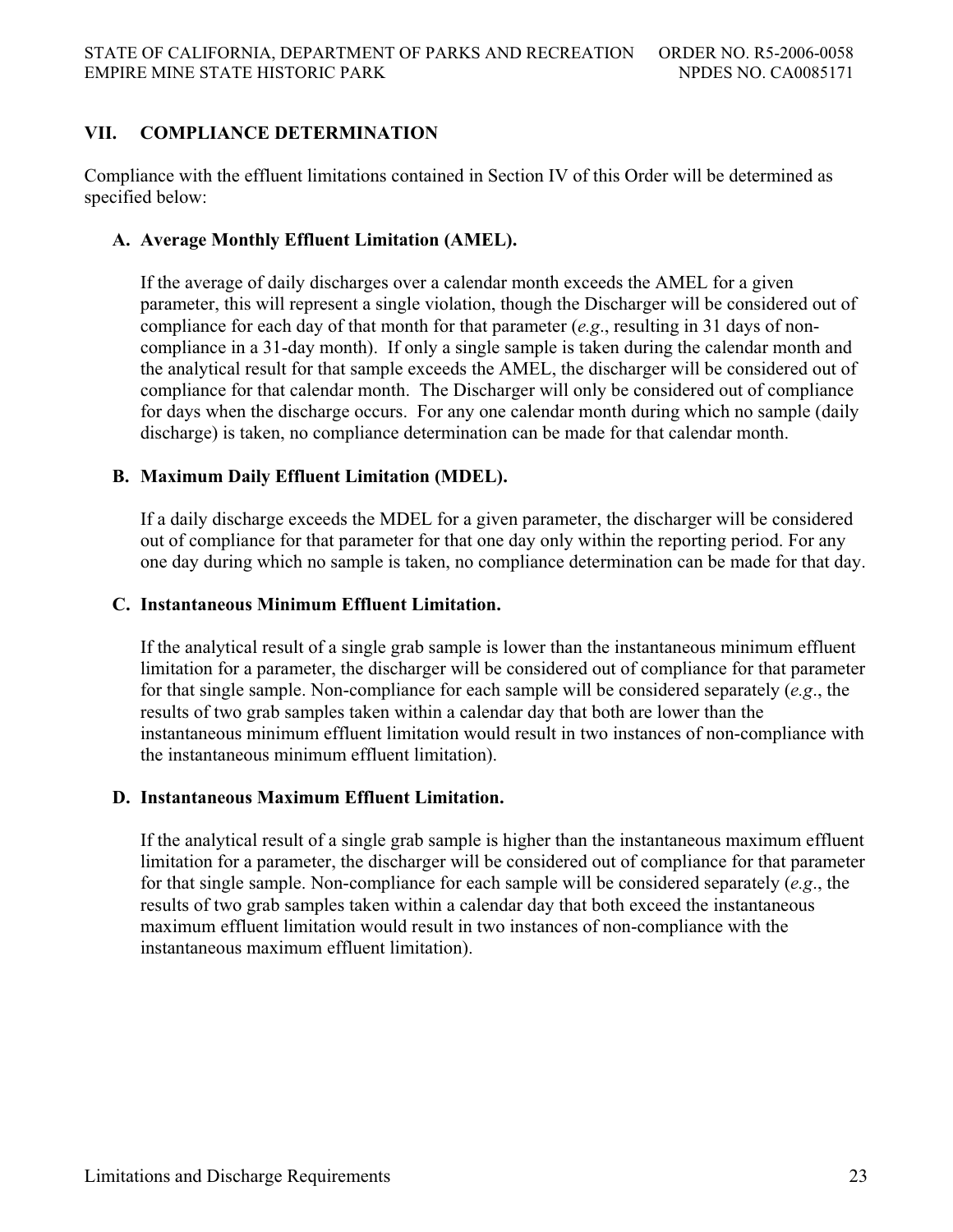# **ATTACHMENT A – DEFINITIONS**

**Average Monthly Effluent Limitation (AMEL):** the highest allowable average of daily discharges over a calendar month, calculated as the sum of all daily discharges measured during a calendar month divided by the number of daily discharges measured during that month.

**Daily Discharge:** Daily Discharge is defined as either: (1) the total mass of the constituent discharged over the calendar day (12:00 am through 11:59 pm) or any 24-hour period that reasonably represents a calendar day for purposes of sampling (as specified in the permit), for a constituent with limitations expressed in units of mass or; (2) the unweighted arithmetic mean measurement of the constituent over the day for a constituent with limitations expressed in other units of measurement (*e.g*., concentration).

The daily discharge may be determined by the analytical results of a composite sample taken over the course of one day (a calendar day or other 24-hour period defined as a day) or by the arithmetic mean of analytical results from one or more grab samples taken over the course of the day.

For composite sampling, if one day is defined as a 24-hour period other than a calendar day, the analytical result for the 24-hour period will be considered as the result for the calendar day in which the 24-hour period ends.

**Instantaneous Maximum Effluent Limitation:** the highest allowable value for any single grab sample or aliquot (*i.e*., each grab sample or aliquot is independently compared to the instantaneous maximum limitation).

**Instantaneous Minimum Effluent Limitation:** the lowest allowable value for any single grab sample or aliquot (*i.e*., each grab sample or aliquot is independently compared to the instantaneous minimum limitation).

**Maximum Daily Effluent Limitation (MDEL):** the highest allowable daily discharge of a pollutant.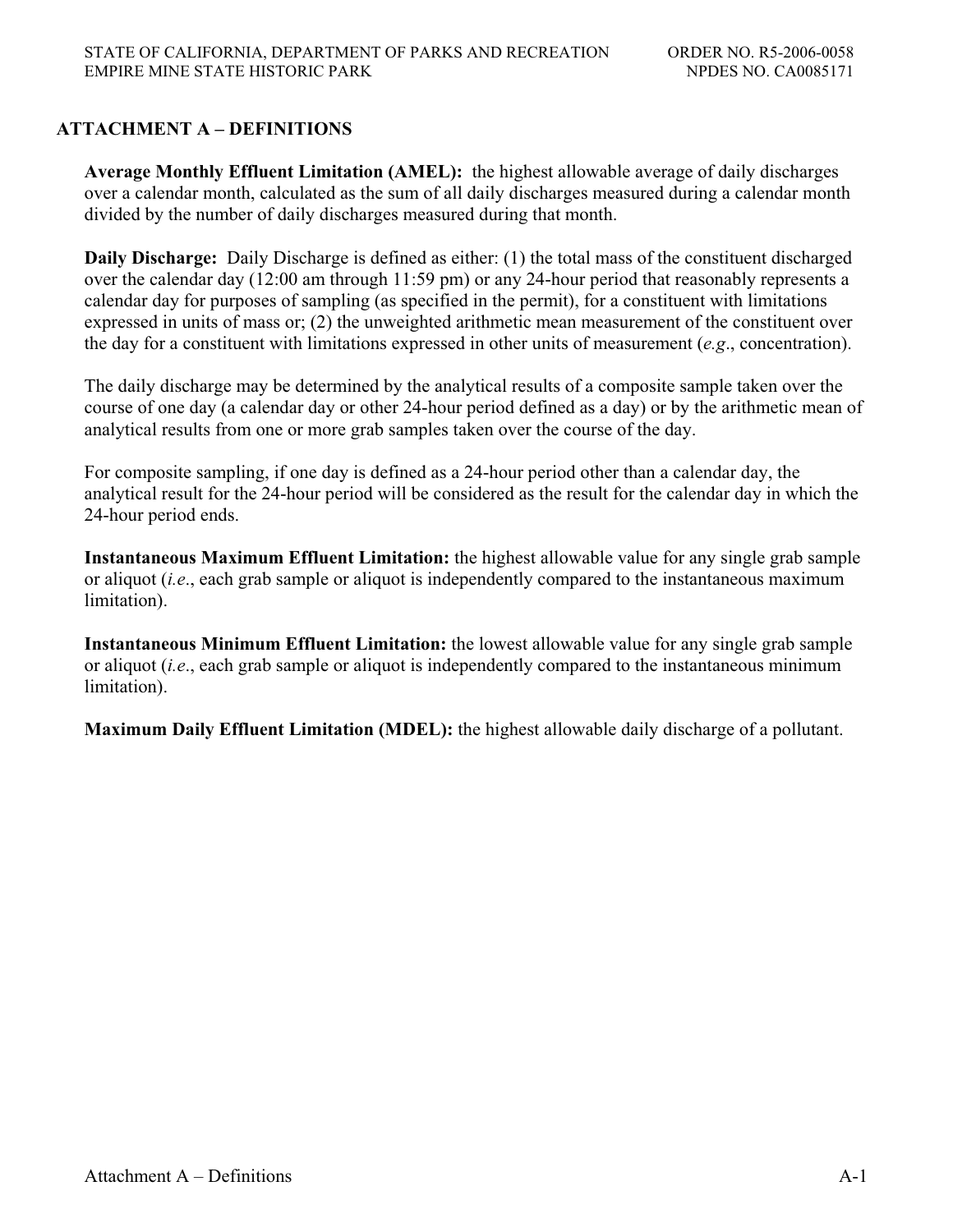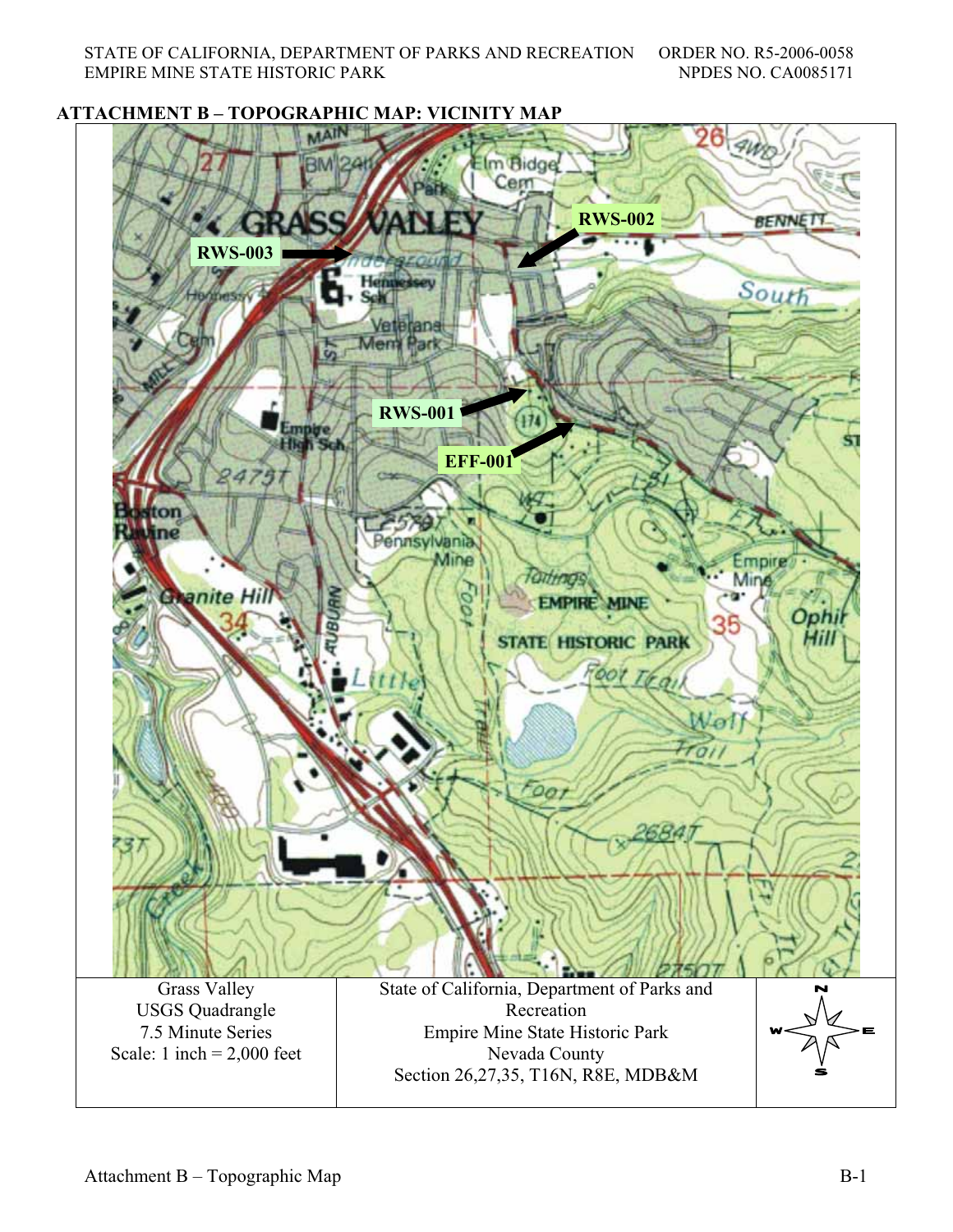

### **ATTACHMENT B – TOPOGRAPHIC MAP: SAMPLING LOCATIONS**

Braided Creek Sample (Braid) Residential Footbridge Sample (DF)

Portal Sample (DP, Magenta Drain Portal) Tunnel Sample (JD, Magenta Drain Portal)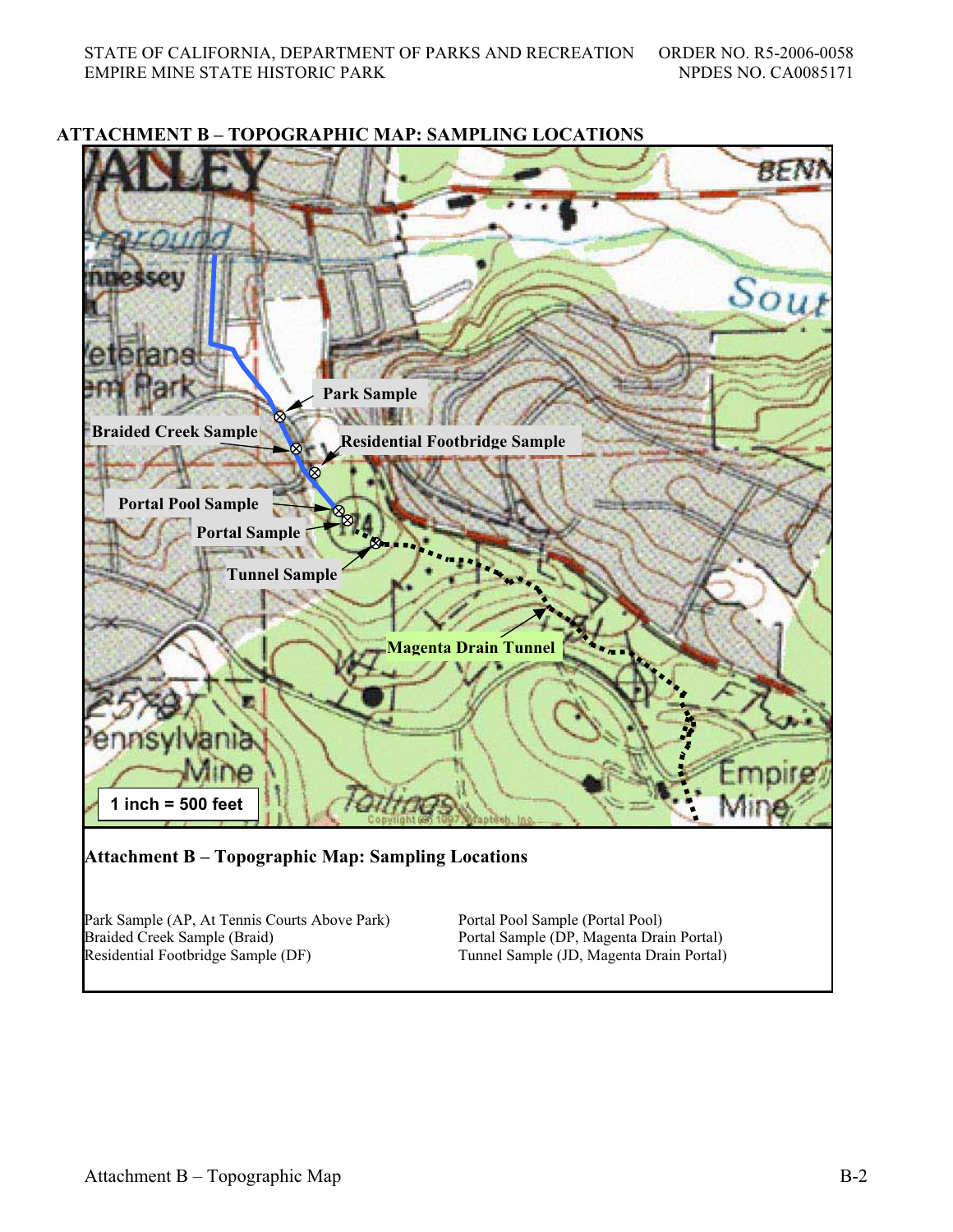## **ATTACHMENT C – FLOW SCHEMATIC**

No treatment facility currently exists for this discharge. The Discharger is required to submit a treatment flow schematic, including both liquid and solid streams, as part of the workplan required in VI.C.7.a of this Order.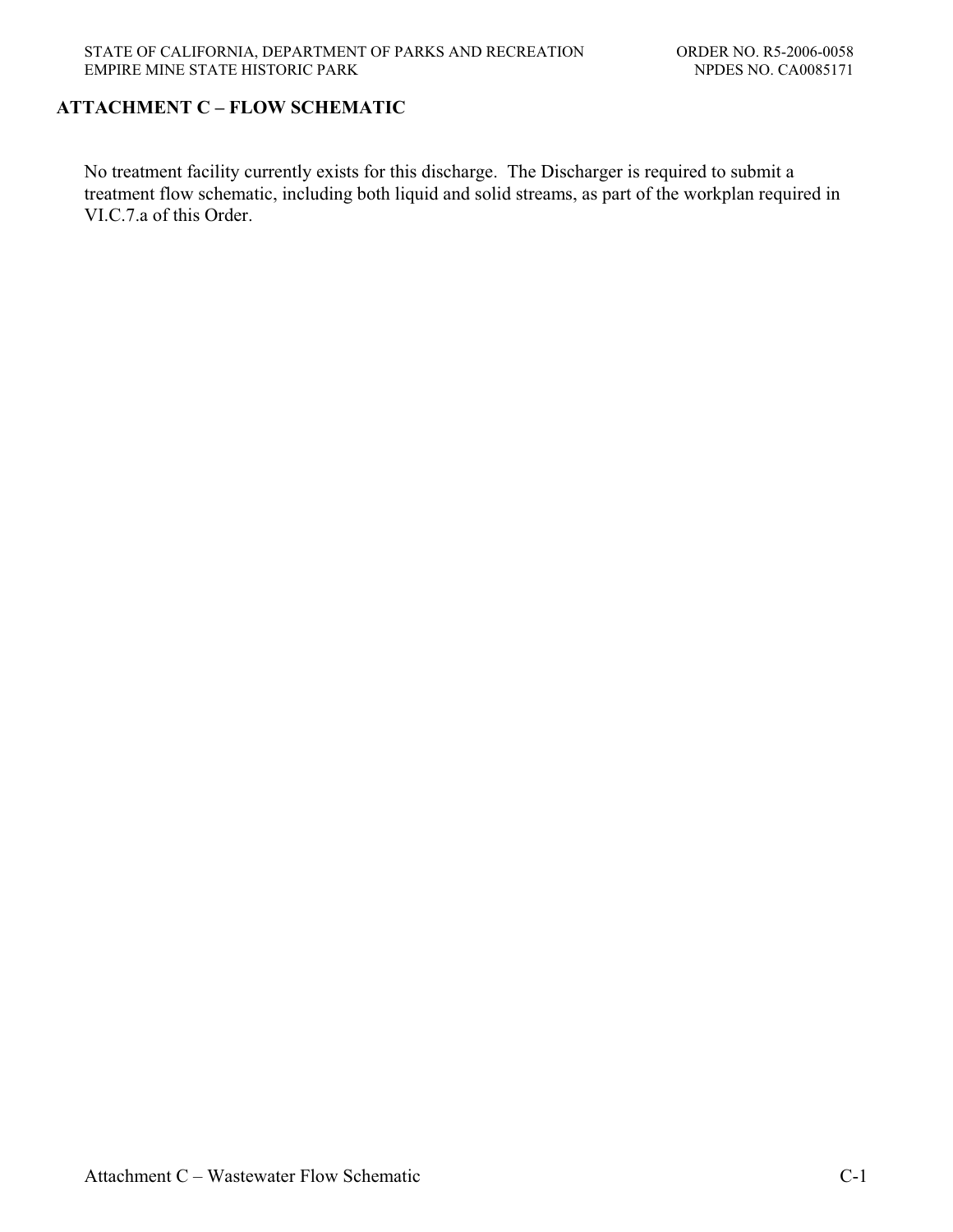# **ATTACHMENT D – FEDERAL STANDARD PROVISIONS**

## **I. STANDARD PROVISIONS – PERMIT COMPLIANCE**

## **A. Duty to Comply**

- 1. The Discharger must comply with all of the conditions of this Order. Any noncompliance constitutes a violation of the Clean Water Act (CWA) and the California Water Code (CWC) and is grounds for enforcement action, for permit termination, revocation and reissuance, or denial of a permit renewal application [*40 CFR §122.41(a)*].
- 2. The Discharger shall comply with effluent standards or prohibitions established under Section 307(a) of the Clean Water Act for toxic within the time provided in the regulations that establish these standards or prohibitions, even if this Order has not been modified to incorporate the requirement [*40 CFR §122.41(a)(1)*].

### **B. Need to Halt or Reduce Activity Not a Defense**

It shall not be a defense for a Discharger in an enforcement action that it would have been necessary to halt or reduce the permitted activity in order to maintain compliance with the conditions of this Order [*40 CFR §122.41(c)*].

### **C. Duty to Mitigate**

The Discharger shall take all reasonable steps to minimize or prevent any discharge or sludge use or disposal in violation of this Order that has a reasonable likelihood of adversely affecting human health or the environment [*40 CFR §122.41(d)*].

## **D. Proper Operation and Maintenance**

The Discharger shall at all times properly operate and maintain all facilities and systems of treatment and control (and related appurtenances) which are installed or used by the Discharger to achieve compliance with the conditions of this Order. Proper operation and maintenance also includes adequate laboratory controls and appropriate quality assurance procedures. This provision requires the operation of backup or auxiliary facilities or similar systems that are installed by a Discharger only when necessary to achieve compliance with the conditions of this Order [*40 CFR §122.41(e)*].

## **E. Property Rights**

- 1. This Order does not convey any property rights of any sort or any exclusive privileges [*40 CFR §122.41(g)*].
- 2. The issuance of this Order does not authorize any injury to persons or property or invasion of other private rights, or any infringement of State or local law or regulations [*40 CFR §122.5(c)*].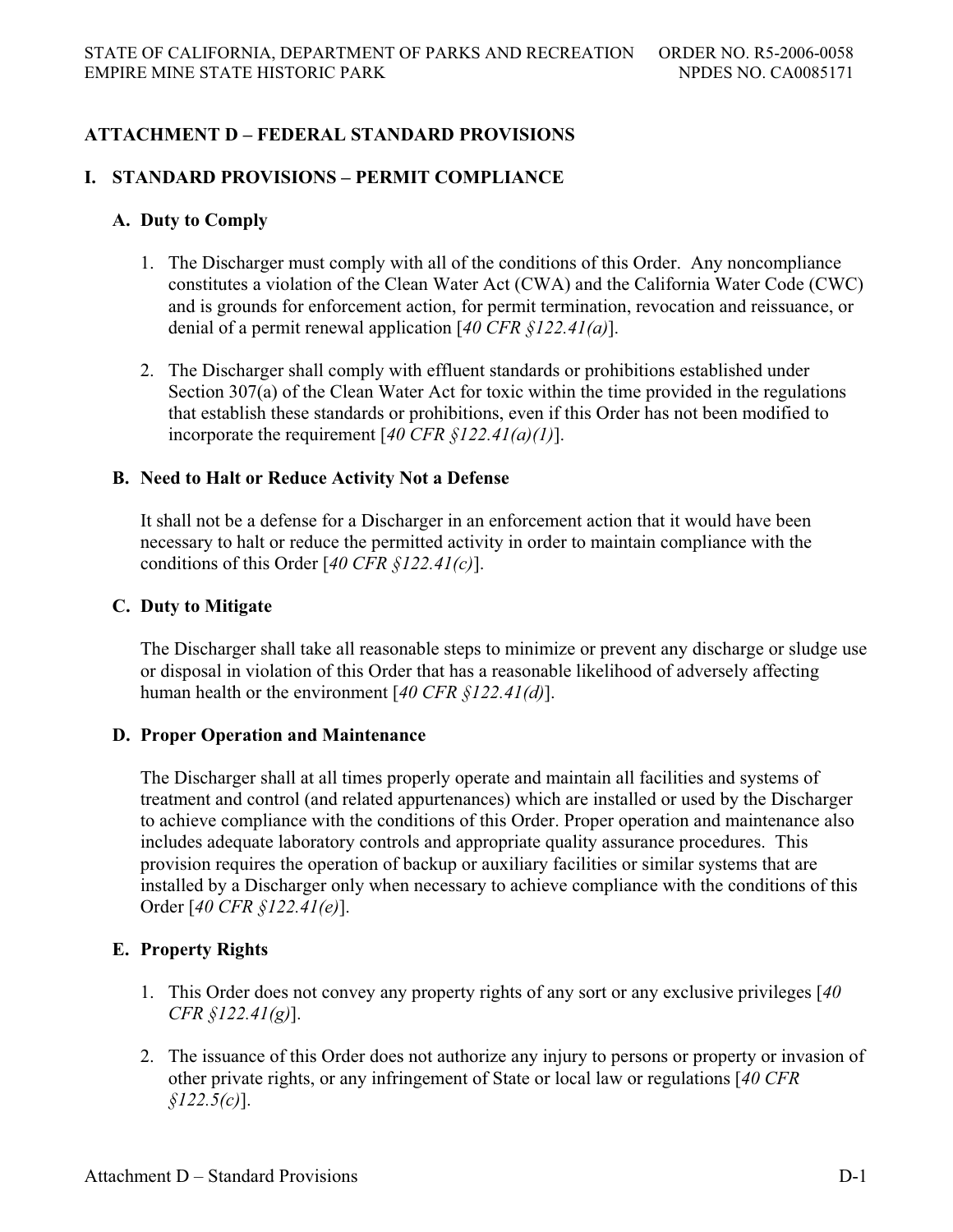# **F. Inspection and Entry**

The Discharger shall allow the Regional Water Quality Control Board (Regional Water Board), State Water Resources Control Board (State Water Board), United States Environmental Protection Agency (USEPA), and/or their authorized representatives (including an authorized contractor acting as their representative), upon the presentation of credentials and other documents, as may be required by law, to [*40 CFR §122.41(i)*] [*CWC 13383(c)*]:

- 1. Enter upon the Discharger's premises where a regulated facility or activity is located or conducted, or where records are kept under the conditions of this Order [*40 CFR §122.41(i)(1)*];
- 2. Have access to and copy, at reasonable times, any records that must be kept under the conditions of this Order [*40 CFR §122.41(i)(2)*];
- 3. Inspect and photograph, at reasonable times, any facilities, equipment (including monitoring and control equipment), practices, or operations regulated or required under this Order [*40 CFR §122.41(i)(3)*];
- 4. Sample or monitor, at reasonable times, for the purposes of assuring Order compliance or as otherwise authorized by the CWA or the CWC, any substances or parameters at any location [*40 CFR §122.41(i)(4)*].

# **G. Bypass**

- 1. Definitions
	- a. "Bypass" means the intentional diversion of waste streams from any portion of a treatment facility [*40 CFR §122.41(m)(1)(i)*].
	- b. "Severe property damage" means substantial physical damage to property, damage to the treatment facilities, which causes them to become inoperable, or substantial and permanent loss of natural resources that can reasonably be expected to occur in the absence of a bypass. Severe property damage does not mean economic loss caused by delays in production [*40 CFR §122.41(m)(1)(ii)*].
- 2. Bypass not exceeding limitations The Discharger may allow any bypass to occur which does not cause exceedances of effluent limitations, but only if it is for essential maintenance to assure efficient operation. These bypasses are not subject to the provisions listed in Standard Provisions – Permit Compliance I.G.3, I.G.4, and I.G.5 below [*40 CFR §122.41(m)(2)*].
- 3. Prohibition of bypass Bypass is prohibited, and the Regional Water Board may take enforcement action against a Discharger for bypass, unless [*40 CFR §122.41(m)(4)(i)*]: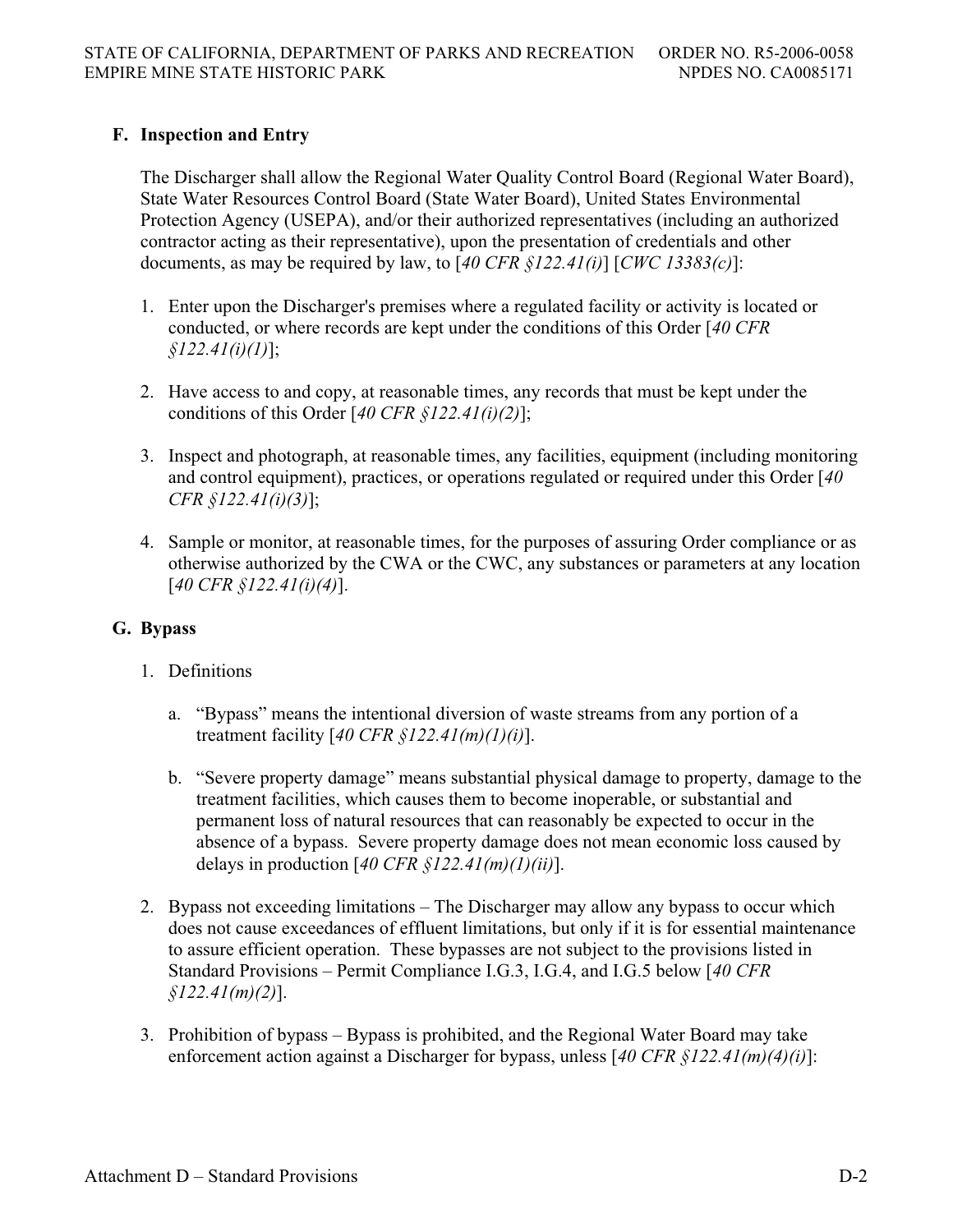- a. Bypass was unavoidable to prevent loss of life, personal injury, or severe property damage [*40 CFR §122.41(m)(4)(A)*];
- b. There were no feasible alternatives to the bypass, such as the use of auxiliary treatment facilities, retention of untreated wastes, or maintenance during normal periods of equipment downtime. This condition is not satisfied if adequate back-up equipment should have been installed in the exercise of reasonable engineering judgment to prevent a bypass that occurred during normal periods of equipment downtime or preventive maintenance [*40 CFR §122.41(m)(4)(B)*]; and
- c. The Discharger submitted notice to the Regional Water Board as required under Standard Provisions – Permit Compliance I.G.5 below [*40 CFR §122.41(m)(4)(C)*].
- 4. The Regional Water Board may approve an anticipated bypass, after considering its adverse effects, if the Regional Water Board determines that it will meet the three conditions listed in Standard Provisions – Permit Compliance I.G.3 above [*40 CFR §122.41(m)(4)(ii)*].
- 5. Notice
	- a. Anticipated bypass. If the Discharger knows in advance of the need for a bypass, it shall submit a notice, if possible at least 10 days before the date of the bypass [*40 CFR §122.41(m)(3)(i)*].
	- b. Unanticipated bypass. The Discharger shall submit notice of an unanticipated bypass as required in Standard Provisions - Reporting V.E below (24-hour notice) [*40 CFR §122.41(m)(3)(ii)*].

# **H. Upset**

Upset means an exceptional incident in which there is unintentional and temporary noncompliance with technology based permit effluent limitations because of factors beyond the reasonable control of the permittee. An upset does not include noncompliance to the extent caused by operational error, improperly designed treatment facilities, inadequate treatment facilities, lack of preventive maintenance, or careless or improper operation [*40 CFR §122.41(n)(1)*].

- 1. Effect of an upset. An upset constitutes an affirmative defense to an action brought for noncompliance with such technology based permit effluent limitations if the requirements of Standard Provisions – Permit Compliance I.H.2 below are met. No determination made during administrative review of claims that noncompliance was caused by upset, and before an action for noncompliance, is final administrative action subject to judicial review [*40 CFR §122.41(n)(2)*].
- 2. Conditions necessary for a demonstration of upset. A Discharger who wishes to establish the affirmative defense of upset shall demonstrate, through properly signed, contemporaneous operating logs or other relevant evidence that [*40 CFR §122.41(n)(3)*]: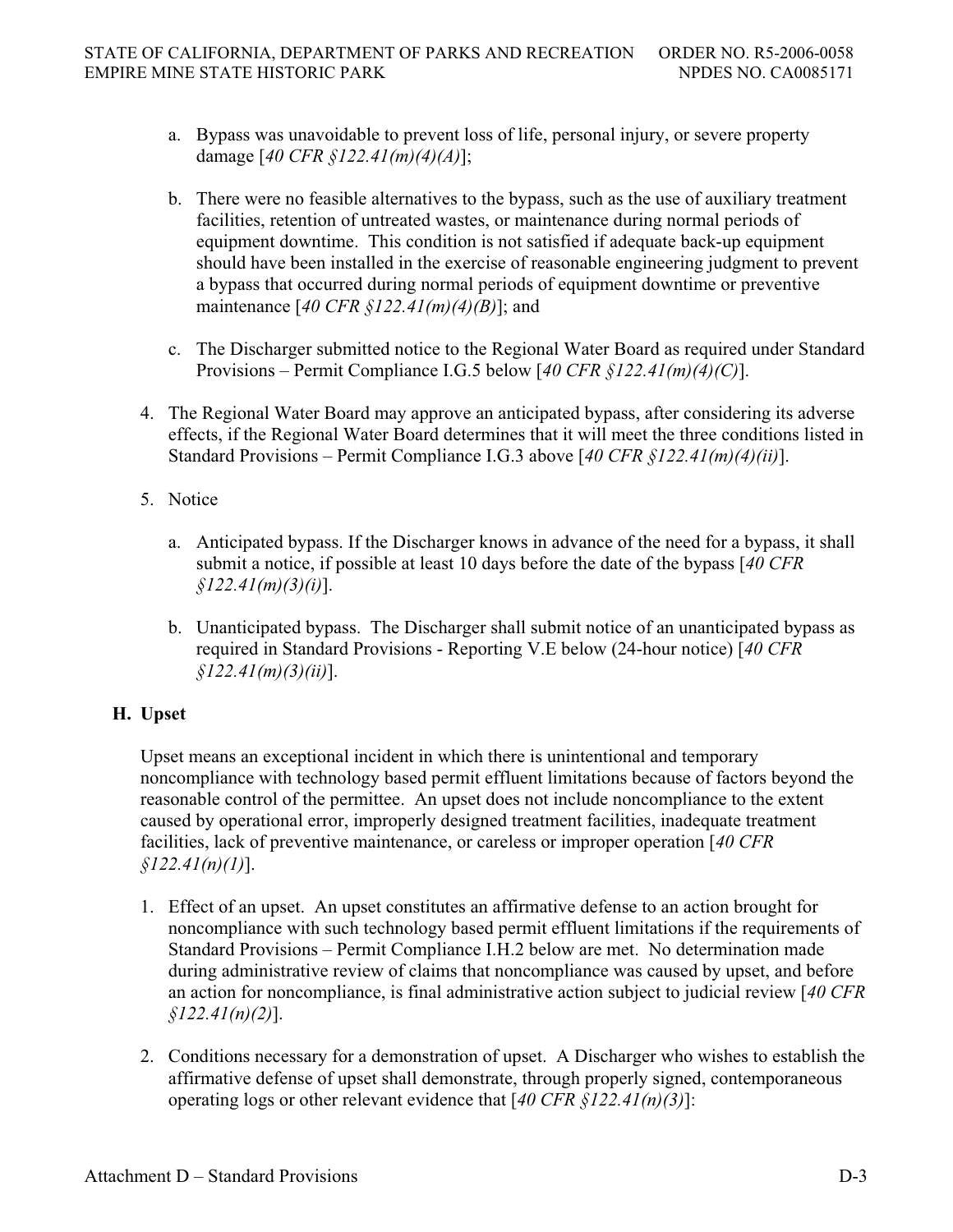- a. An upset occurred and that the Discharger can identify the cause(s) of the upset [*40 CFR §122.41(n)(3)(i)*];
- b. The permitted facility was, at the time, being properly operated [*40 CFR §122.41(n)(3)(i)*];
- c. The Discharger submitted notice of the upset as required in Standard Provisions Reporting V.E.2.b below (24-hour notice) [*40 CFR §122.41(n)(3)(iii)*]; and
- d. The Discharger complied with any remedial measures required under Standard Provisions – Permit Compliance I.C above [*40 CFR §122.41(n)(3)(iv)*].
- 3. Burden of proof. In any enforcement proceeding, the Discharger seeking to establish the occurrence of an upset has the burden of proof [*40 CFR §122.41(n)(4)*].

# **II. STANDARD PROVISIONS – PERMIT ACTION**

# **A. General**

This Order may be modified, revoked and reissued, or terminated for cause. The filing of a request by the Discharger for modification, revocation and reissuance, or termination, or a notification of planned changes or anticipated noncompliance does not stay any Order condition [*40 CFR §122.41(f)*].

## **B. Duty to Reapply**

If the Discharger wishes to continue an activity regulated by this Order after the expiration date of this Order, the Discharger must apply for and obtain a new permit [*40 CFR §122.41(b)*].

# **C. Transfers**

This Order is not transferable to any person except after notice to the Regional Water Board. The Regional Water Board may require modification or revocation and reissuance of the Order to change the name of the Discharger and incorporate such other requirements as may be necessary under the CWA and the CWC [*40 CFR §122.41(l)(3)*] [*40 CFR §122.61*].

# **III. STANDARD PROVISIONS – MONITORING**

- **A.** Samples and measurements taken for the purpose of monitoring shall be representative of the monitored activity [*40 CFR §122.41(j)(1)*].
- **B.** Monitoring results must be conducted according to test procedures under 40 CFR Part 136 unless other test procedures have been specified in this Order [*40 CFR §122.41(j)(4)*] [*40 CFR §122.44(i)(1)(iv)*].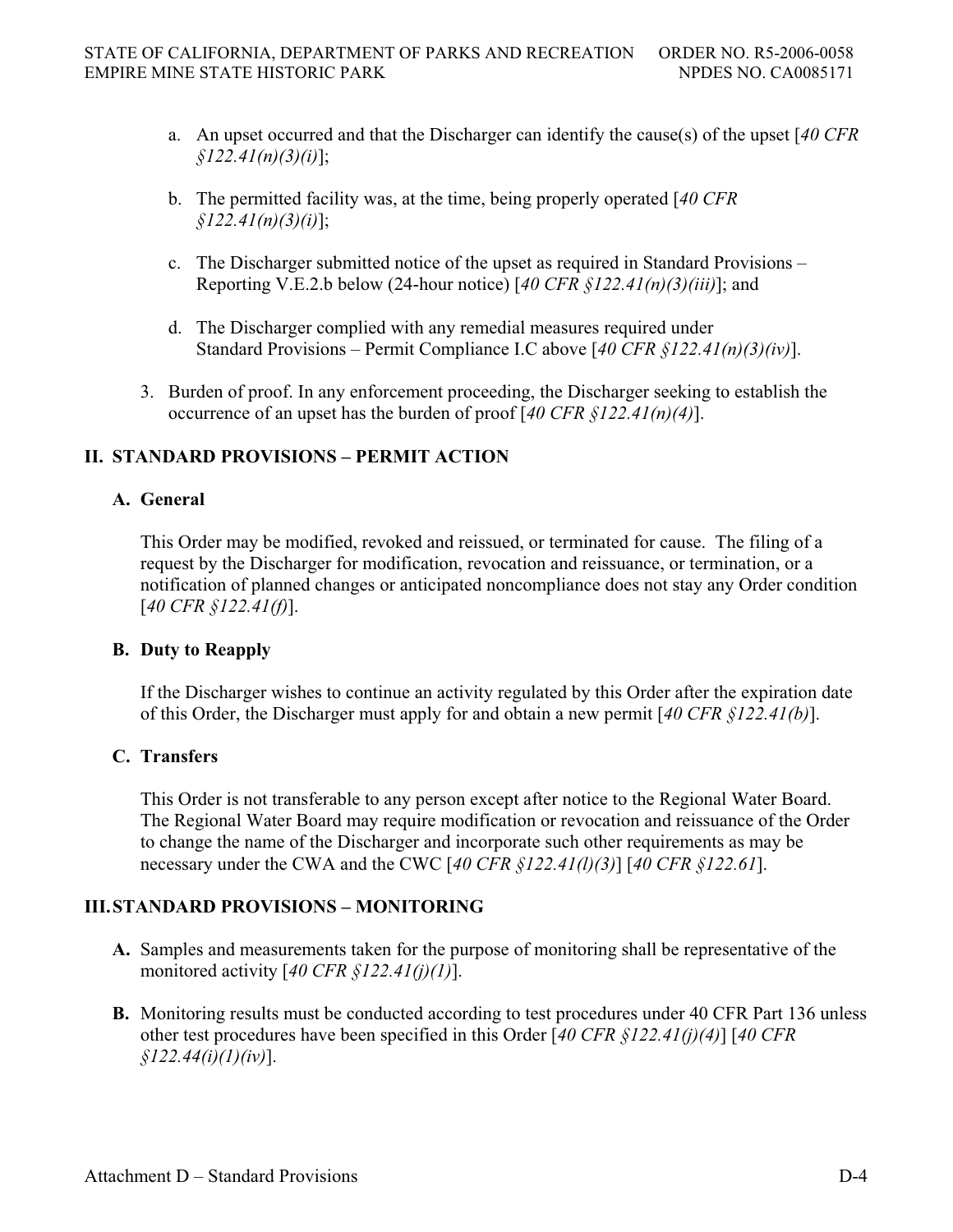# **IV. STANDARD PROVISIONS – RECORDS**

**A.** The Discharger shall retain records of all monitoring information, including all calibration and maintenance records and all original strip chart recordings for continuous monitoring instrumentation, copies of all reports required by this Order, and records of all data used to complete the application for this Order, for a period of at least three (3) years from the date of the sample, measurement, report or application. This period may be extended by request of the Regional Water Board Executive Officer at any time [*40 CFR §122.41(j)(2)*].

# **B. Records of monitoring information shall include:**

- 1. The date, exact place, and time of sampling or measurements [*40 CFR §122.41(j)(3)(i)*];
- 2. The individual(s) who performed the sampling or measurements [*40 CFR §122.41(j)(3)(ii)*];
- 3. The date(s) analyses were performed [*40 CFR §122.41(j)(3)(iii)*];
- 4. The individual(s) who performed the analyses [*40 CFR §122.41(j)(3)(iv)*];
- 5. The analytical techniques or methods used [*40 CFR §122.41(j)(3)(v)*]; and
- 6. The results of such analyses [*40 CFR §122.41(j)(3)(vi)*].

# **C. Claims of confidentiality for the following information will be denied [***40 CFR §122.7(b)***]:**

- 1. The name and address of any permit applicant or Discharger [*40 CFR §122.7(b)(1)*]; and
- 2. Permit applications and attachments, permits and effluent data [*40 CFR §122.7(b)(2)*].

# **V. STANDARD PROVISIONS – REPORTING**

## **A. Duty to Provide Information**

The Discharger shall furnish to the Regional Water Board, State Water Board, or USEPA within a reasonable time, any information which the Regional Water Board, State Water Board, or USEPA may request to determine whether cause exists for modifying, revoking and reissuing, or terminating this Order or to determine compliance with this Order. Upon request, the Discharger shall also furnish to the Regional Water Board, State Water Board, or USEPA copies of records required to be kept by this Order [*40 CFR §122.41(h)*] [*CWC 13267*].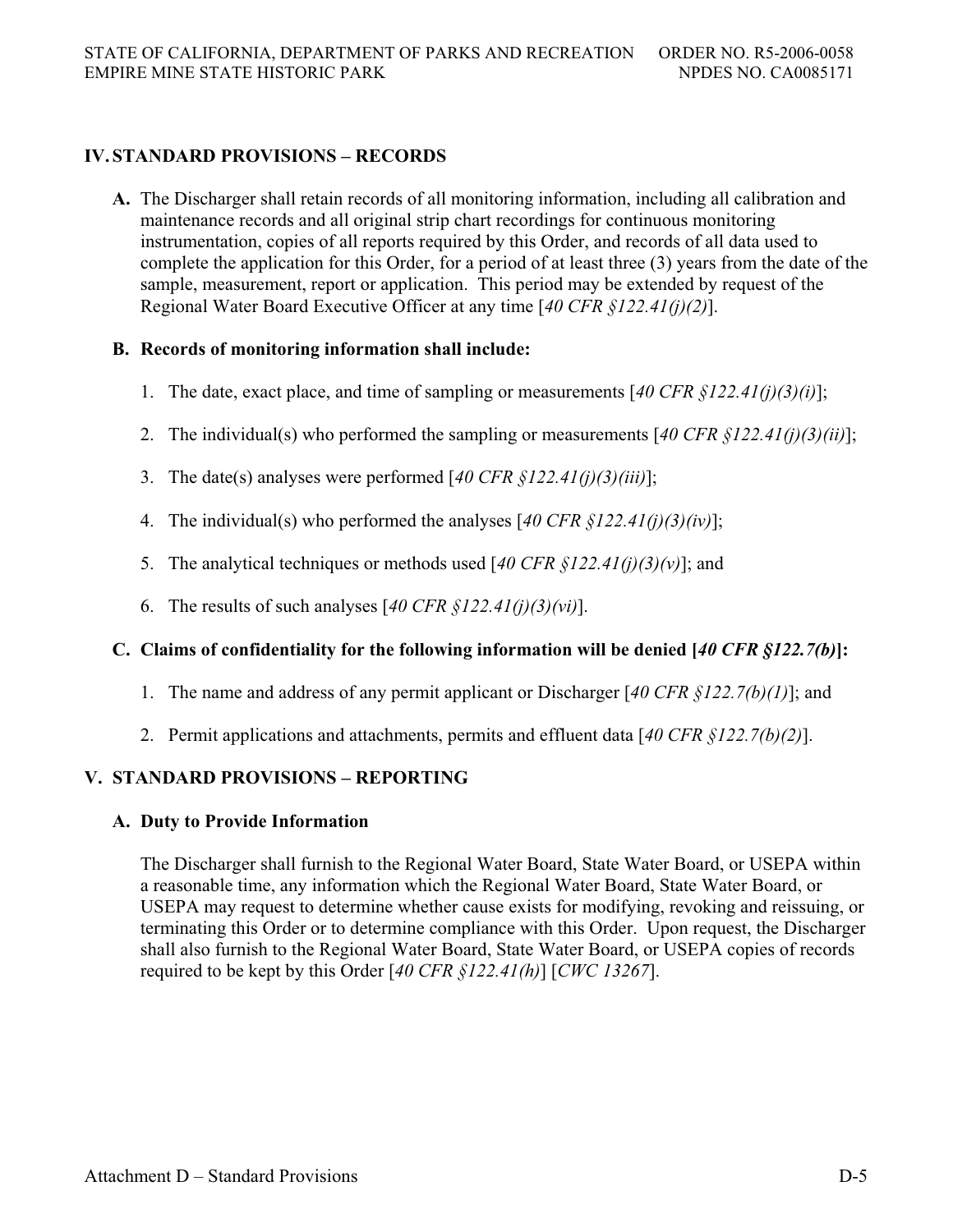## **B. Signatory and Certification Requirements**

- 1. All applications, reports, or information submitted to the Regional Water Board, State Water Board, and/or USEPA shall be signed and certified in accordance with Standard Provisions – Reporting V.B.2, V.B.3, V.B.4, and V.B.5 below [*40 CFR §122.41(k)*].
- 2. All permit applications shall be signed as follows:
	- a. For a corporation: By a responsible corporate officer. For the purpose of this section, a responsible corporate officer means: (i) A president, secretary, treasurer, or vicepresident of the corporation in charge of a principal business function, or any other person who performs similar policy- or decision-making functions for the corporation, or (ii) the manager of one or more manufacturing, production, or operating facilities, provided, the manager is authorized to make management decisions which govern the operation of the regulated facility including having the explicit or implicit duty of making major capital investment recommendations, and initiating and directing other comprehensive measures to assure long term environmental compliance with environmental laws and regulations; the manager can ensure that the necessary systems are established or actions taken to gather complete and accurate information for permit application requirements; and where authority to sign documents has been assigned or delegated to the manager in accordance with corporate procedures [*40 CFR §122.22(a)(1)*];
	- b. For a partnership or sole proprietorship: by a general partner or the proprietor, respectively [*40 CFR §122.22(a)(2)*]; or
	- c. For a municipality, State, federal, or other public agency: by either a principal executive officer or ranking elected official. For purposes of this provision, a principal executive officer of a federal agency includes: (i) the chief executive officer of the agency, or (ii) a senior executive officer having responsibility for the overall operations of a principal geographic unit of the agency (*e.g*., Regional Administrators of USEPA) [*40 CFR §122.22(a)(3)*].
- 3. All reports required by this Order and other information requested by the Regional Water Board, State Water Board, or USEPA shall be signed by a person described in paragraph (b) of this provision, or by a duly authorized representative of that person. A person is a duly authorized representative only if:
	- a. The authorization is made in writing by a person described in paragraph (2.) of this provision [*40 CFR §122.22(b)(1)*];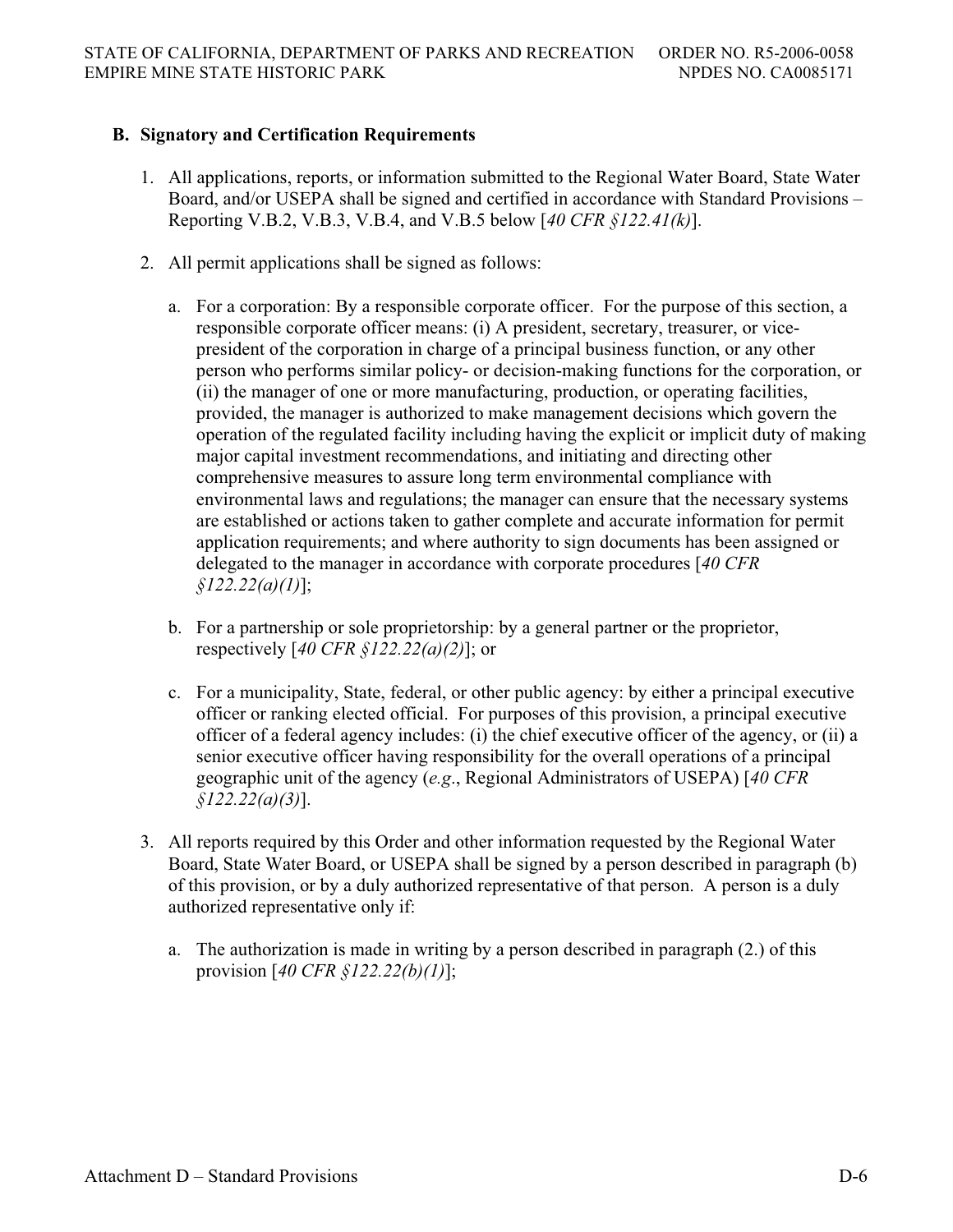- b. The authorization specified either an individual or a position having responsibility for the overall operation of the regulated facility or activity such as the position of plant manager, operator of a well or a well field, superintendent, position of equivalent responsibility, or an individual or position having overall responsibility for environmental matters for the company (a duly authorized representative may thus be either a named individual or any individual occupying a named position) [*40 CFR §122.22(b)(2)*]; and
- c. The written authorization is submitted to the Regional Water Board, State Water Board, or USEPA [*40 CFR §122.22(b)(3)*].
- 4. If an authorization under paragraph (3.) of this provision is no longer accurate because a different individual or position has responsibility for the overall operation of the facility, a new authorization satisfying the requirements of paragraph (3.) of this provision must be submitted to the Regional Water Board, State Water Board, or USEPA prior to or together with any reports, information, or applications, to be signed by an authorized representative [40 CFR §122.22(c)].
- 5. Any person signing a document under paragraph (2.) or (3.) of this provision shall make the following certification:

"*I certify under penalty of law that this document and all attachments were prepared under my direction or supervision in accordance with a system designed to assure that qualified personnel properly gather and evaluate the information submitted. Based on my inquiry of the person or persons who manage the system or those persons directly responsible for gathering the information, the information submitted is, to the best of my knowledge and belief, true, accurate, and complete. I am aware that there are significant penalties for submitting false information, including the possibility of fine and imprisonment for knowing violations*" [*40 CFR §122.22(d)*].

# **C. Monitoring Reports**

- 1. Monitoring results shall be reported at the intervals specified in the Monitoring and Reporting Program (Attachment E) in this Order [*40 CFR §122.41(l)(4)*].
- 2. Monitoring results shall be reported on a Discharge Monitoring Report (DMR) form or forms provided or specified by the Regional Water Board or State Water Board [*40 CFR §122.41(l)(4)(i)*].
- 3. If the Discharger monitors any pollutant more frequently than required by this Order using test procedures approved under 40 CFR Part 136 or as specified in this Order, the results of this monitoring shall be included in the calculation and reporting of the data submitted in the DMR specified by the Regional Water Board [*40 CFR §122.41(l)(4)(ii)*].
- 4. Calculations for all limitations, which require averaging of measurements, shall utilize an arithmetic mean unless otherwise specified in this Order [*40 CFR §122.41(l)(4)(iii)*].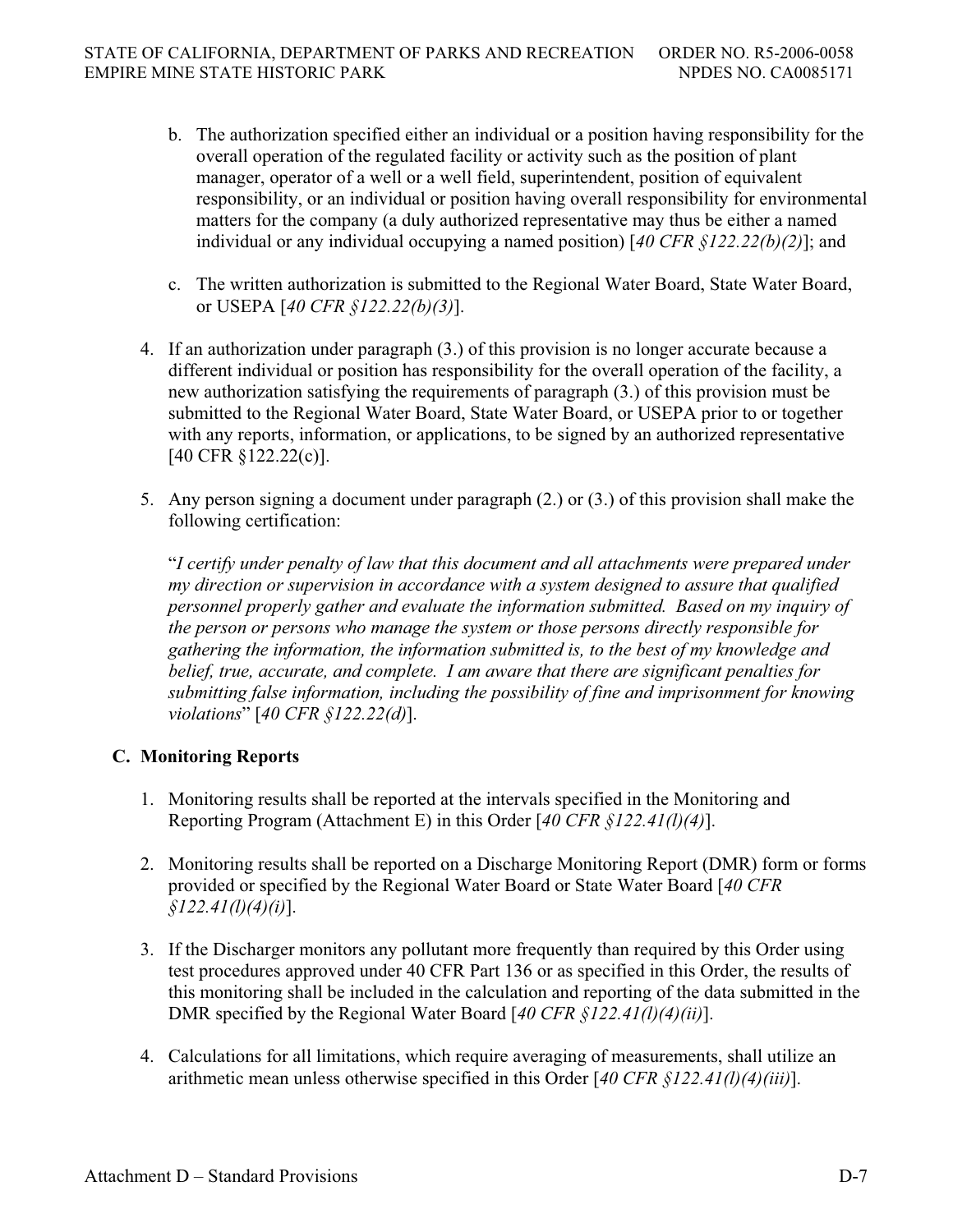# **D. Compliance Schedules**

Reports of compliance or noncompliance with, or any progress reports on, interim and final requirements contained in any compliance schedule of this Order, shall be submitted no later than 14 days following each schedule date [*40 CFR §122.41(l)(5)*].

# **E. Twenty-Four Hour Reporting**

- 1. The Discharger shall report any noncompliance that may endanger health or the environment. Any information shall be provided orally within 24 hours from the time the Discharger becomes aware of the circumstances. A written submission shall also be provided within five (5) days of the time the Discharger becomes aware of the circumstances. The written submission shall contain a description of the noncompliance and its cause; the period of noncompliance, including exact dates and times, and if the noncompliance has not been corrected, the anticipated time it is expected to continue; and steps taken or planned to reduce, eliminate, and prevent reoccurrence of the noncompliance [*40 CFR §122.41(l)(6)(i)*].
- 2. The following shall be included as information that must be reported within 24 hours under this paragraph [*40 CFR §122.41(l)(6)(ii)*]:
	- a. Any unanticipated bypass that exceeds any effluent limitation in this Order [*40 CFR §122.41(l)(6)(ii)(A)*].
	- b. Any upset that exceeds any effluent limitation in this Order [*40 CFR §122.41(l)(6)(ii)(B)*].
- 3. The Regional Water Board may waive the above-required written report under this provision on a case-by-case basis if an oral report has been received within 24 hours [*40 CFR §122.41(l)(6)(iii)*].

# **F. Planned Changes**

The Discharger shall give notice to the Regional Water Board as soon as possible of any planned physical alterations or additions to the permitted facility. Notice is required under this provision only when [*40 CFR §122.41(l)(1)*]:

- 1. The alteration or addition to a permitted facility may meet one of the criteria for determining whether a facility is a new source in 40 CFR §122.29(b) [*40 CFR §122.41(l)(1)(i)*]; or
- 2. The alteration or addition could significantly change the nature or increase the quantity of pollutants discharged. This notification applies to pollutants which are subject neither to effluent limitations in this Order nor to notification requirements under 40 CFR Part 122.42(a)(1) (see Additional Provisions—Notification Levels VII.A.1) [*40 CFR §122.41(l)(1)(ii)*].
- 3. The alteration or addition results in a significant change in the Discharger's solids disposal practices, and such alteration, addition, or change may justify the application of permit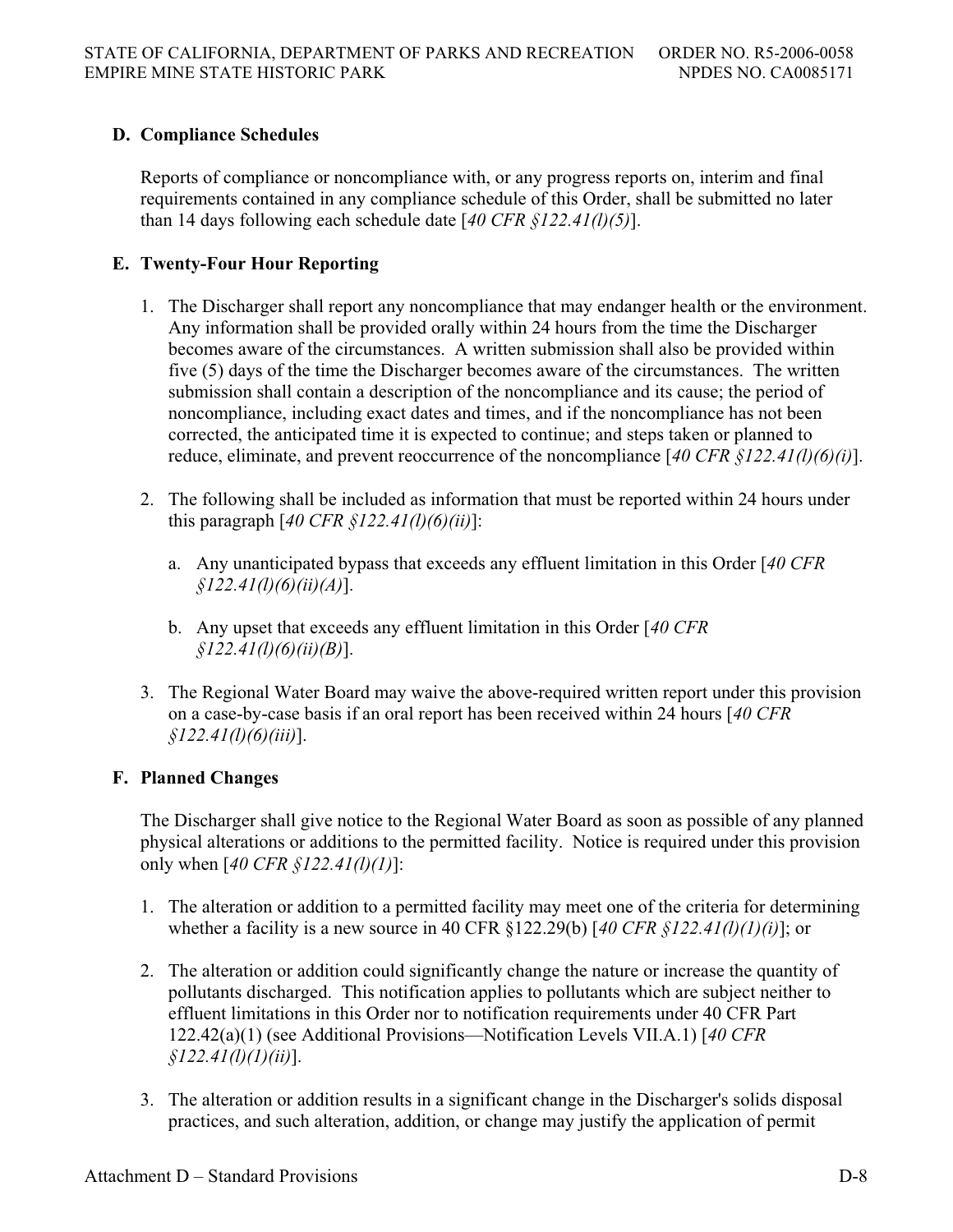conditions that are different from or absent in the existing permit, including notification of additional use or disposal sites [*40 CFR §122.41(l)(1)(iii)*].

# **G. Anticipated Noncompliance**

The Discharger shall give advance notice to the Regional Water Board or State Water Board of any planned changes in the permitted facility or activity that may result in noncompliance with General Order requirements [*40 CFR §122.41(l)(2)].*

# **H. Other Noncompliance**

The Discharger shall report all instances of noncompliance not reported under Standard Provisions – Reporting V.C, V.D, and V.E above at the time monitoring reports are submitted. The reports shall contain the information listed in Standard Provision – Reporting V.E above [*40 CFR §122.41(l)(7)*].

# **I. Other Information**

When the Discharger becomes aware that it failed to submit any relevant facts in a permit application, or submitted incorrect information in a permit application or in any report to the Regional Water Board, State Water Board, or USEPA, the Discharger shall promptly submit such facts or information [*40 CFR §122.41(l)(8)*].

# **VI. STANDARD PROVISIONS – ENFORCEMENT—NOT APPLICABLE**

# **VII. ADDITIONAL PROVISIONS – NOTIFICATION LEVELS**

# **A. Non-Municipal Facilities**

Existing manufacturing, commercial, mining, and silvicultural dischargers shall notify the Regional Water Board as soon as they know or have reason to believe [*40 CFR §122.42(a)*]:

- 1. That any activity has occurred or will occur that would result in the discharge, on a routine or frequent basis, of any toxic pollutant that is not limited in this Order, if that discharge will exceed the highest of the following "notification levels" [*40 CFR §122.42(a)(1)*]:
	- a. 100 micrograms per liter  $(\mu g/L)$  [40 CFR §122.42(a)(1)(i)];
	- b. 200  $\mu$ g/L for acrolein and acrylonitrile; 500  $\mu$ g/L for 2,4-dinitrophenol and 2-methyl-4,6-dinitrophenol; and 1 milligram per liter (mg/L) for antimony [*40 CFR §122.42(a)(1)(ii)*];
	- c. Five (5) times the maximum concentration value reported for that pollutant in the Report of Waste Discharge [*40 CFR §122.42(a)(1)(iii)*]; or
	- d. The level established by the Regional Water Board in accordance with 40 CFR §122.44(f) [*40 CFR §122.42(a)(1)(iv)*].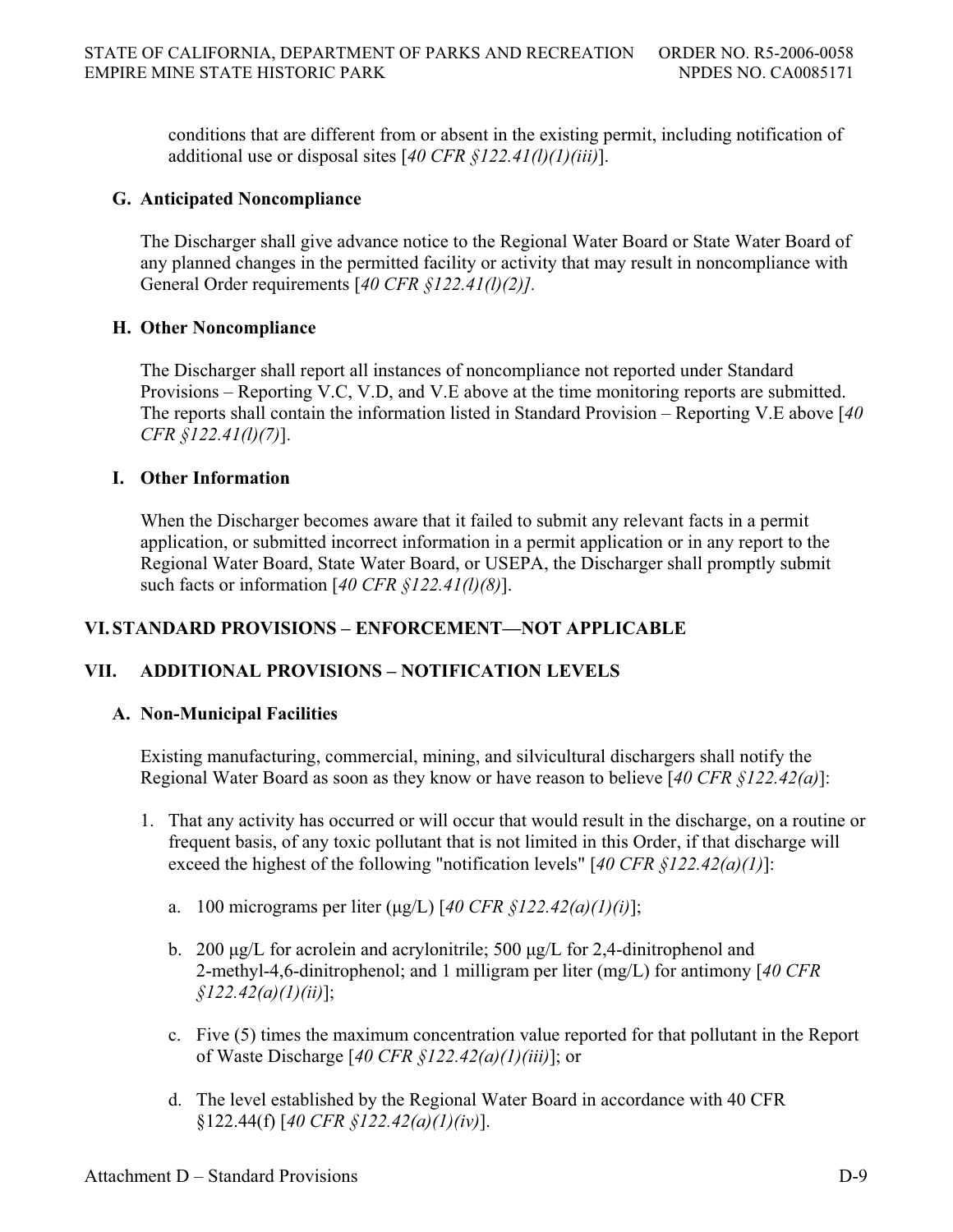- 2. That any activity has occurred or will occur that would result in the discharge, on a nonroutine or infrequent basis, of any toxic pollutant that is not limited in this Order, if that discharge will exceed the highest of the following "notification levels" [*40 CFR §122.42(a)(2)*]:
	- a. 500 micrograms per liter (ȝg/L) [*40 CFR §122.42(a)(2)(i)*];
	- b. 1 milligram per liter (mg/L) for antimony [*40 CFR §122.42(a)(2)(ii)*];
	- c. Ten (10) times the maximum concentration value reported for that pollutant in the Report of Waste Discharge [*40 CFR §122.42(a)(2)(iii)*]; or
	- d. The level established by the Regional Water Board in accordance with 40 CFR §122.44(f) [*40 CFR §122.42(a)(2)(iv)*].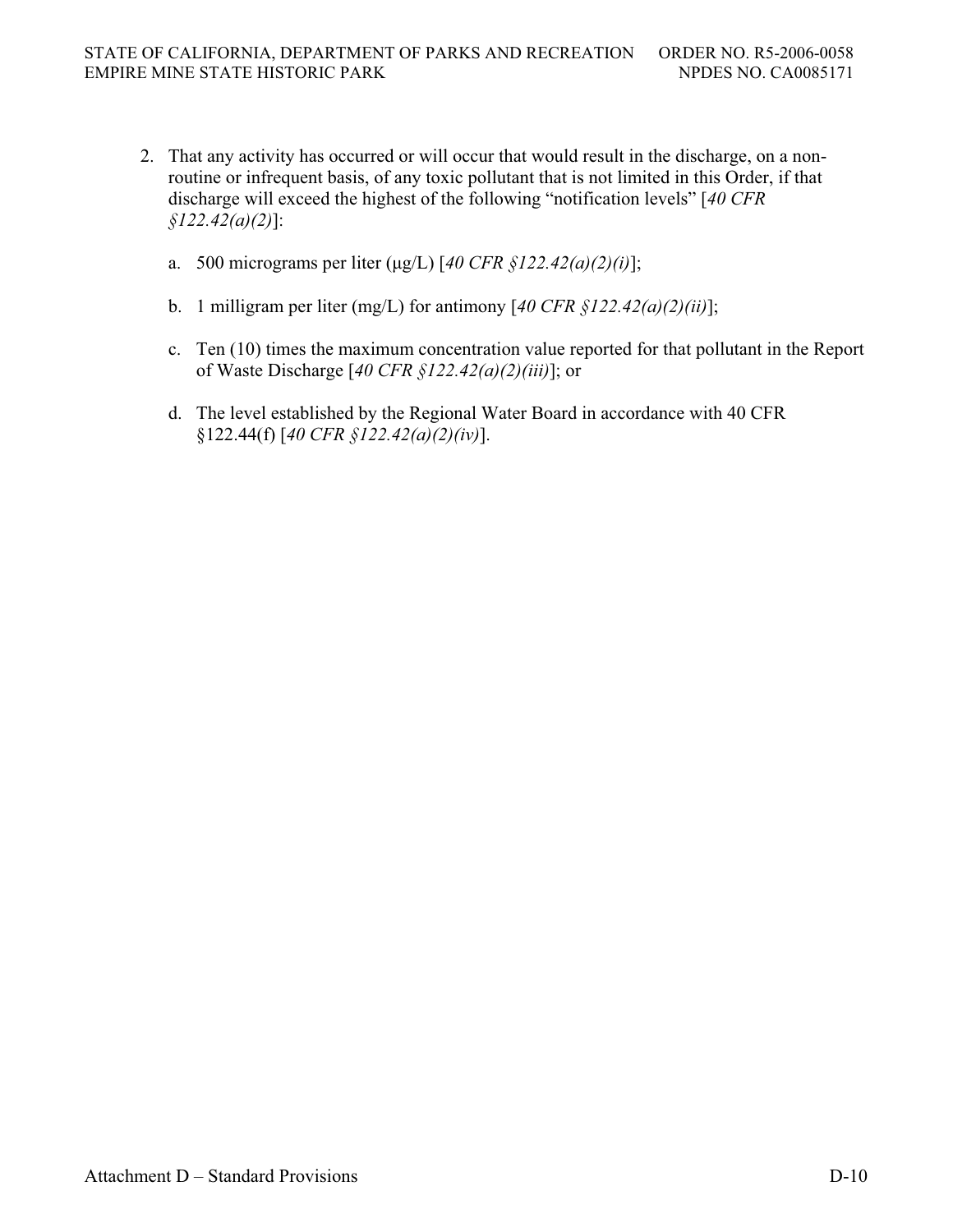## **Attachment E – Monitoring and Reporting Program – Table of Contents**

| L.  |           |                                                                                   |  |
|-----|-----------|-----------------------------------------------------------------------------------|--|
| П.  |           |                                                                                   |  |
| Ш.  |           |                                                                                   |  |
| IV. |           |                                                                                   |  |
|     |           |                                                                                   |  |
| V.  |           |                                                                                   |  |
|     |           |                                                                                   |  |
|     | <b>B.</b> |                                                                                   |  |
|     |           |                                                                                   |  |
|     |           |                                                                                   |  |
| VI. |           |                                                                                   |  |
|     |           |                                                                                   |  |
|     |           | VIII. Receiving Water Monitoring Requirements - Surface Water and Groundwater E-8 |  |
|     |           |                                                                                   |  |
| IX. |           |                                                                                   |  |
|     |           |                                                                                   |  |
| X.  |           |                                                                                   |  |
|     |           |                                                                                   |  |
|     | В.        |                                                                                   |  |
|     |           |                                                                                   |  |
|     | D.        |                                                                                   |  |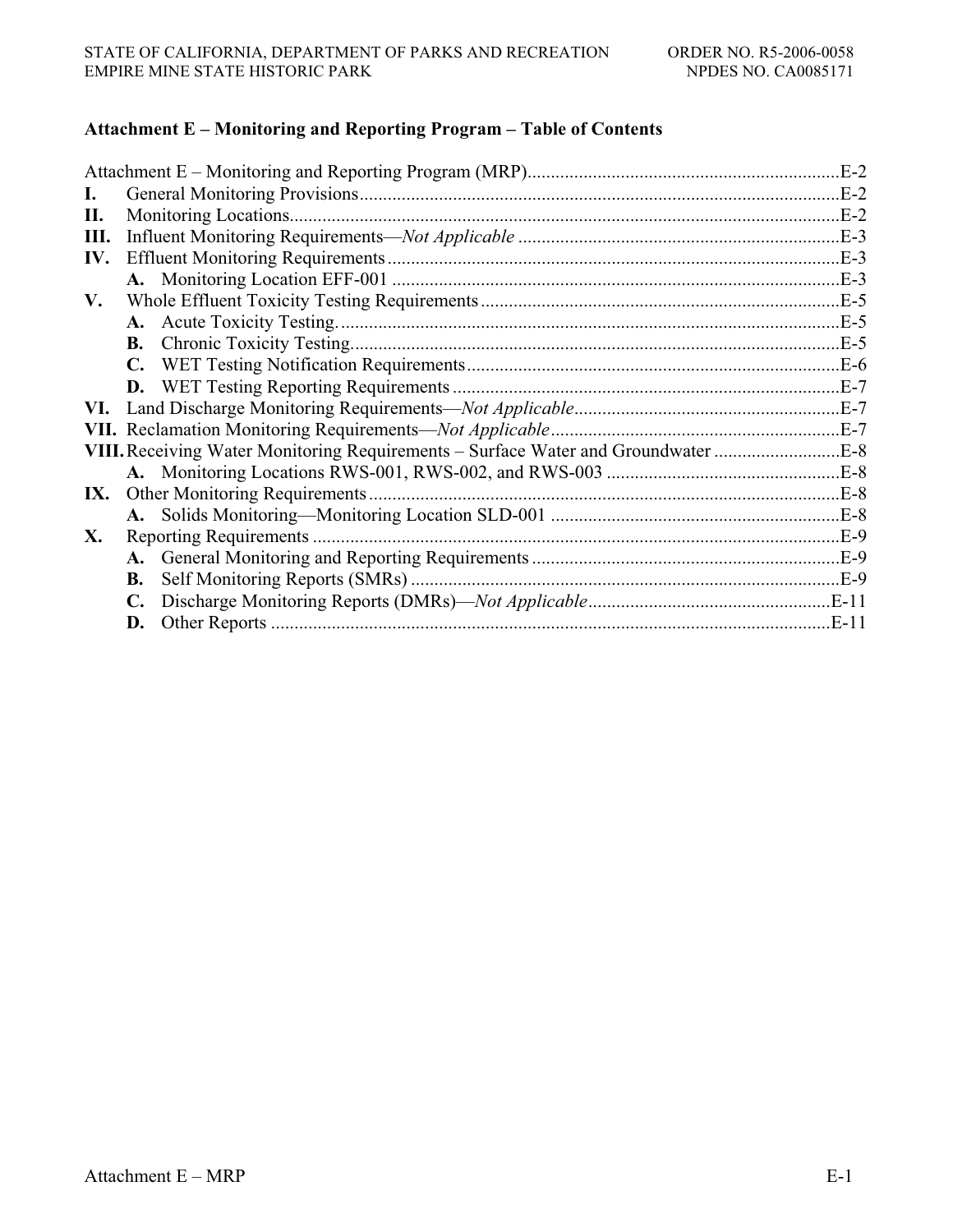# **ATTACHMENT E – MONITORING AND REPORTING PROGRAM (MRP)**

The Code of Federal Regulations (CFR) at 40 CFR §122.48 requires that all NPDES permits specify monitoring and reporting requirements. CWC sections 13267 and 13383 also authorize the Regional Water Quality Control Board (Regional Water Board) to require technical and monitoring reports. This MRP establishes monitoring and reporting requirements which implement the federal and California regulations.

# **I. GENERAL MONITORING PROVISIONS**

- **A.** All monitoring and analysis instruments and devices used by the Discharger to fulfill the prescribed monitoring program shall be properly maintained and calibrated as necessary, at least yearly, to ensure their continued accuracy.
- **B.** A letter transmitting the self-monitoring reports shall accompany each report. Such a letter shall include a discussion of requirement violations found during the reporting period, and actions taken or planned for correcting noted violations, such as operation or facility modifications. If the Discharger has previously submitted a report describing corrective actions and/or a time schedule for implementing the corrective actions, reference to the previous correspondence will be satisfactory. The transmittal letter shall contain the penalty of perjury statement by the Discharger, or the Discharger's authorized agent, as described in the Standard Provisions.
- **C.** If the Discharger monitors any pollutant at the locations designated herein more frequently than is required by this Order, the results of such monitoring shall be included in the calculation and reporting of the values required in the discharge monitoring report form. Such increased frequency shall be indicated on the discharge monitoring report form.
- **D.** Laboratories analyzing monitoring samples shall be certified by the Department of Health Services, in accordance with the provision of California Water Code Section 13176, and must include quality assurance/quality control data with their reports.

# **II. MONITORING LOCATIONS**

The Discharger shall establish the following monitoring locations to demonstrate compliance with the effluent limitations, discharge specifications, and other requirements in this Order:

| <b>Discharge</b><br><b>Point Name</b> | <b>Monitoring</b><br><b>Location Name</b> | <b>Monitoring Location Description</b>                                                                        |  |
|---------------------------------------|-------------------------------------------|---------------------------------------------------------------------------------------------------------------|--|
| <b>EFF-001</b>                        | EFF-001                                   | Magenta Drain Portal (39 ° 12' 40.4 " N, 121° 03' 6.6" W)                                                     |  |
|                                       | <b>RWS-001</b>                            | Unnamed tributary to the South Fork of Wolf Creek, at residential footbridge<br>(39°12' 44" N, 121°03' 13" W) |  |
|                                       | <b>RWS-002</b>                            | South Fork of Wolf Creek at intersection of Ophir Street and Highway 174<br>(39°12'56"N, 121°03'15"W)         |  |
|                                       | RWS-003                                   | South Fork of Wolf Creek near the intersection of Highways 20 and 174<br>(39°12' 58" N, 121°03' 37" W)        |  |
|                                       | <b>SLD-001</b>                            | Solids                                                                                                        |  |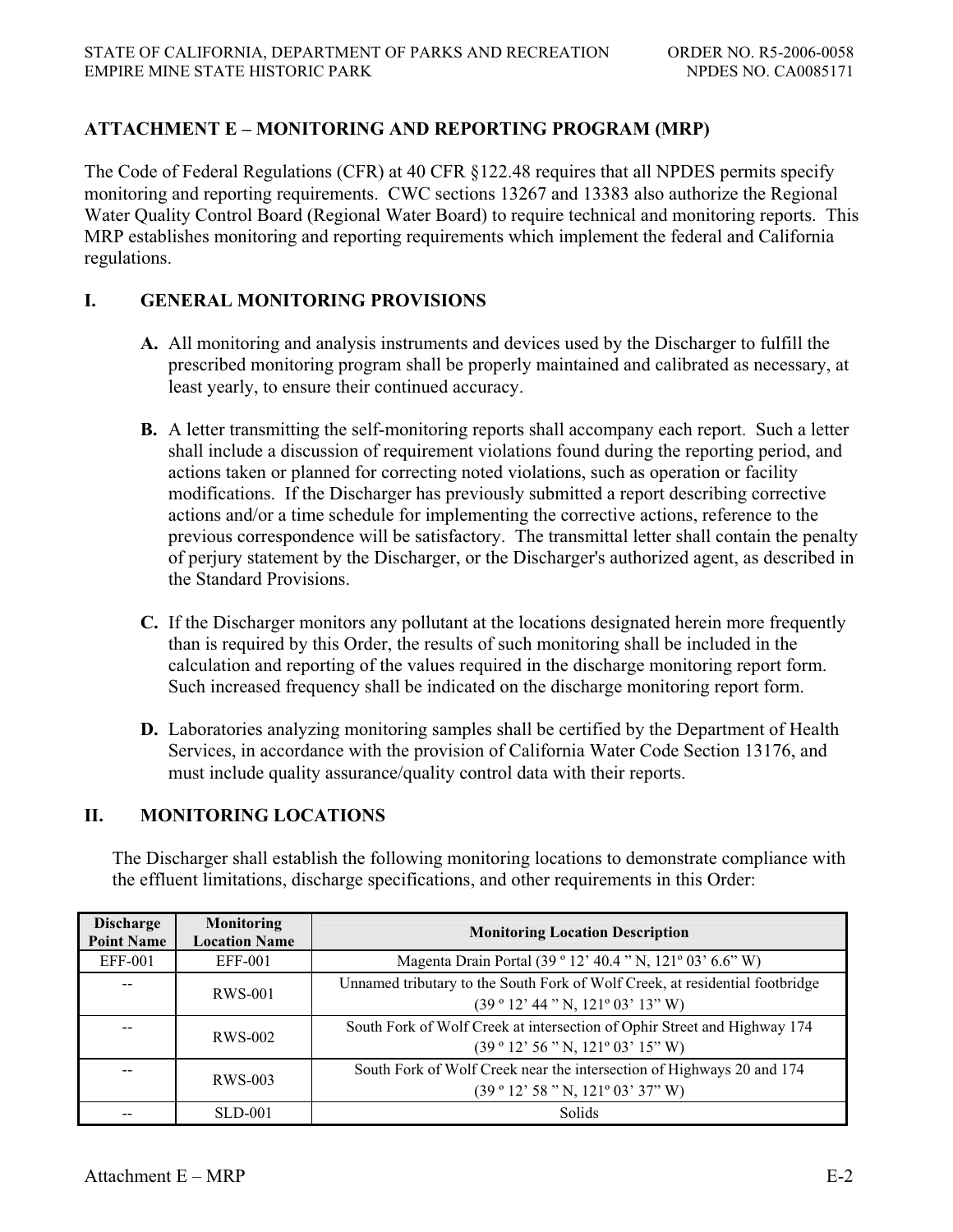# **III. INFLUENT MONITORING REQUIREMENTS—***NOT APPLICABLE*

### **IV. EFFLUENT MONITORING REQUIREMENTS**

#### **A. Monitoring Location EFF-001**

1. Effluent samples shall be collected downstream from the last connection through which wastes can be admitted into the outfall, following the last unit process. Effluent samples should be representative of the volume and quality of the discharge. An effort should be made to conduct monitoring during periods of peak flow events and/or noticeable discoloration. Time of collection of samples shall be recorded. The Discharger shall monitor mine drainage from the Empire Mine's Magenta Drain portal at **EFF-001** as follows:

| <b>Parameter</b>                    | <b>Units</b>       | <b>Sample Type</b> | <b>Minimum Sampling</b><br>Frequency | <b>Required Analytical</b><br>Test Method <sup>1</sup> |
|-------------------------------------|--------------------|--------------------|--------------------------------------|--------------------------------------------------------|
| Flow                                | mgd                | Meter              | Continuous <sup>2</sup>              |                                                        |
| pH                                  | standard units     | Meter              | Continuous <sup>2</sup>              |                                                        |
| Turbidity                           | <b>NTU</b>         | Meter              | Continuous <sup>2</sup>              |                                                        |
| <b>Electrical Conductivity</b>      | $\mu$ mhos/cm      | Meter              | Continuous <sup>2</sup>              |                                                        |
| Dissolved Oxygen                    | $mg/L$ ,           | Grab               | Monthly                              |                                                        |
|                                     | % saturation       |                    |                                      |                                                        |
| Temperature                         | $\circ$ F          | Grab               | Monthly                              |                                                        |
| <b>Total Dissolved Solids</b>       | $mg/L$ , lbs/day   | Grab               | Monthly                              |                                                        |
| <b>Total Suspended Solids</b>       | $mg/L$ , lbs/day   | 24-Hour Composite  | Monthly                              |                                                        |
| Settleable Solids                   | $mL/L$ -hr         | 24-Hour Composite  | Monthly                              |                                                        |
| Hardness (as $CaCO3$ )              | $mg/L$ , lbs/day   | 24-Hour Composite  | Monthly                              |                                                        |
| Color                               | color units        | Grab               | Monthly                              |                                                        |
| Aluminum, Acid-Soluble <sup>3</sup> | $\mu$ g/L, lbs/day | 24-Hour Composite  | Monthly                              |                                                        |
| Antimony, Total Recoverable         | $\mu$ g/L, lbs/day | 24-Hour Composite  | Monthly                              |                                                        |
| Arsenic, Total Recoverable          | $\mu$ g/L, lbs/day | 24-Hour Composite  | Monthly                              |                                                        |

<sup>1</sup> See Attachment G for suggested test methods.<br><sup>2</sup> Continuous monitoring is required to begin no

<sup>2</sup> Continuous monitoring is required to begin no later than **1 May 2010**. Until continuous monitoring begins, monitoring shall be conducted weekly.

<sup>3</sup> Acid-soluble or total. Aluminum samples may be analyzed using the acid-soluble method described in USEPA's *Ambient Water Quality Criteria for Aluminum – 1988* [EPA 440/5-86-008], with the modification that an inductively coupled plasma/mass spectrometry (ICP/MS) analysis be substituted for the ICP/atomic emission spectrometric (ICP/AES) analysis, or other standard methods that exclude aluminum silicate particles as approved by the Executive Officer.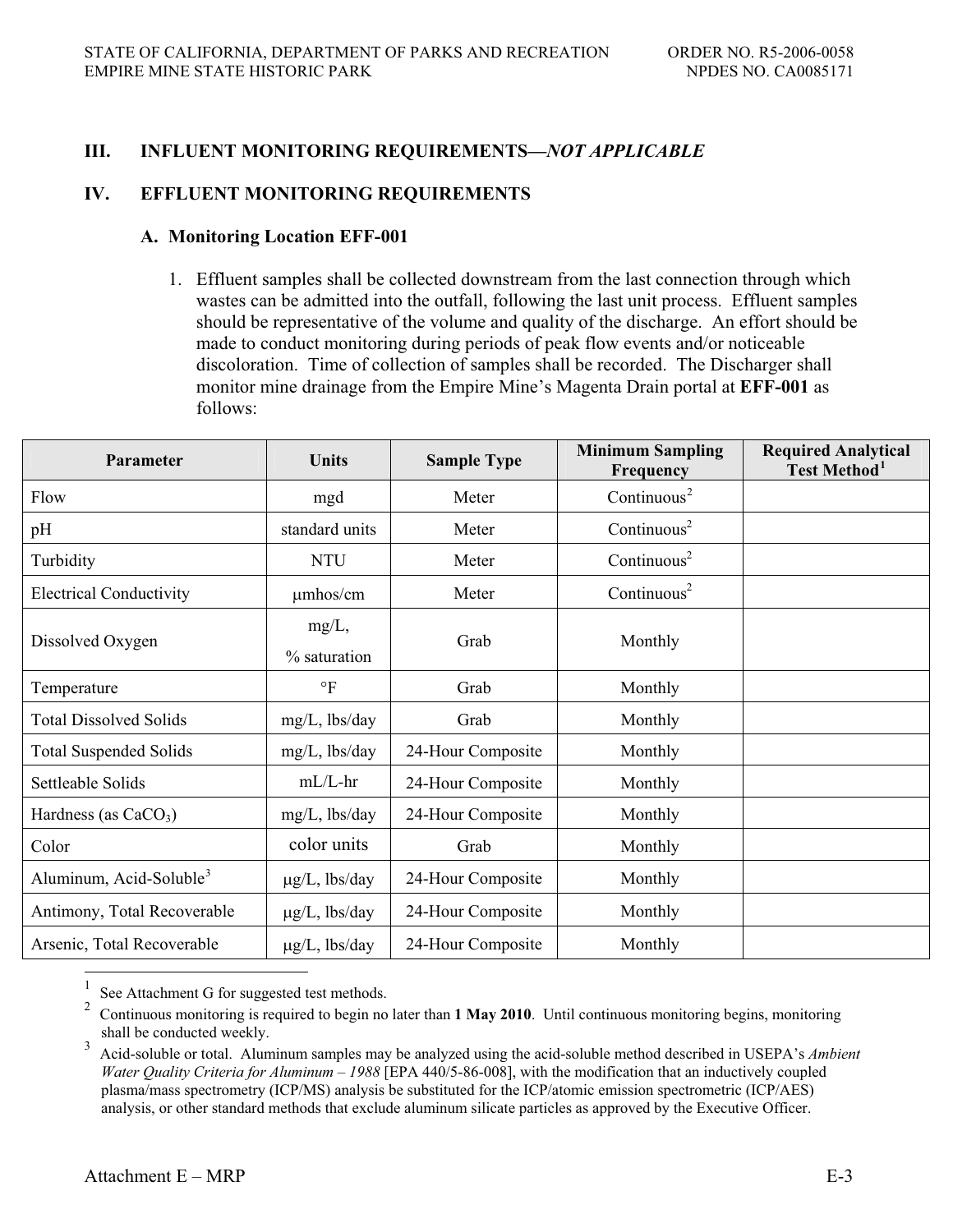| Parameter                     | <b>Units</b>       | <b>Sample Type</b> | <b>Minimum Sampling</b><br>Frequency | <b>Required Analytical</b><br>Test Method <sup>1</sup> |
|-------------------------------|--------------------|--------------------|--------------------------------------|--------------------------------------------------------|
| Barium, Total Recoverable     | $\mu$ g/L, lbs/day | 24-Hour Composite  | Monthly                              |                                                        |
| Cadmium, Total Recoverable    | $\mu$ g/L, lbs/day | 24-Hour Composite  | Monthly                              |                                                        |
| Chromium, Total Recoverable   | $\mu$ g/L, lbs/day | 24-Hour Composite  | Monthly                              |                                                        |
| Chromium, Hexavalent          | $\mu$ g/L, lbs/day | Grab               | Monthly                              |                                                        |
| Cobalt, Total Recoverable     | $\mu$ g/L, lbs/day | 24-Hour Composite  | Monthly                              |                                                        |
| Copper, Total Recoverable     | $\mu$ g/L, lbs/day | 24-Hour Composite  | Monthly                              |                                                        |
| Iron, Total Recoverable       | $\mu$ g/L, lbs/day | 24-Hour Composite  | Monthly                              |                                                        |
| Lead, Total Recoverable       | $\mu$ g/L, lbs/day | 24-Hour Composite  | Monthly                              |                                                        |
| Manganese, Total Recoverable  | $\mu$ g/L, lbs/day | 24-Hour Composite  | Monthly                              |                                                        |
| Mercury, Total Recoverable    | $\mu$ g/L, lbs/day | 24-Hour Composite  | Monthly                              |                                                        |
| Nickel, Total Recoverable     | $\mu$ g/L, lbs/day | 24-Hour Composite  | Monthly                              |                                                        |
| Thallium, Total Recoverable   | $\mu$ g/L, lbs/day | 24-Hour Composite  | Monthly                              |                                                        |
| Vanadium, Total Recoverable   | $\mu$ g/L, lbs/day | 24-Hour Composite  | Monthly                              |                                                        |
| Zinc, Total Recoverable       | $\mu$ g/L, lbs/day | 24-Hour Composite  | Monthly                              |                                                        |
| Beryllium, Total recoverable  | $\mu$ g/L, lbs/day | 24-Hour Composite  | Quarterly                            |                                                        |
| Cyanide, Total Recoverable    | $\mu$ g/L, lbs/day | Grab               | Quarterly                            |                                                        |
| Mercury, Methyl               | $\mu$ g/L, lbs/day | Grab               | Quarterly                            |                                                        |
| Molybdenum, Total Recoverable | $\mu$ g/L, lbs/day | 24-Hour Composite  | Quarterly                            |                                                        |
| Selenium, Total Recoverable   | $\mu$ g/L, lbs/day | 24-Hour Composite  | Quarterly                            |                                                        |
| Sulfate                       | mg/L, lbs/day      | Grab               | Quarterly                            |                                                        |
| <b>Acute Toxicity</b>         | % survival         | $\mathrm{Grab}^4$  | $\overline{4}$                       | $\overline{4}$                                         |
| Chronic Toxicity              |                    | Grab <sup>4</sup>  | $\overline{4}$                       | $\overline{4}$                                         |

 $^4$  As specified in Whole Effluent Toxicity Testing Requirements.

2. If the discharge is intermittent rather than continuous, then on the first day of each such intermittent discharge, the Discharger shall monitor and record data for all of the constituents listed above, except for priority pollutants, after which the frequencies of analysis given in the schedule shall apply for the duration of each such intermittent discharge. In no event shall the Discharger be required to monitor and record data more often than twice the frequencies listed in the schedule.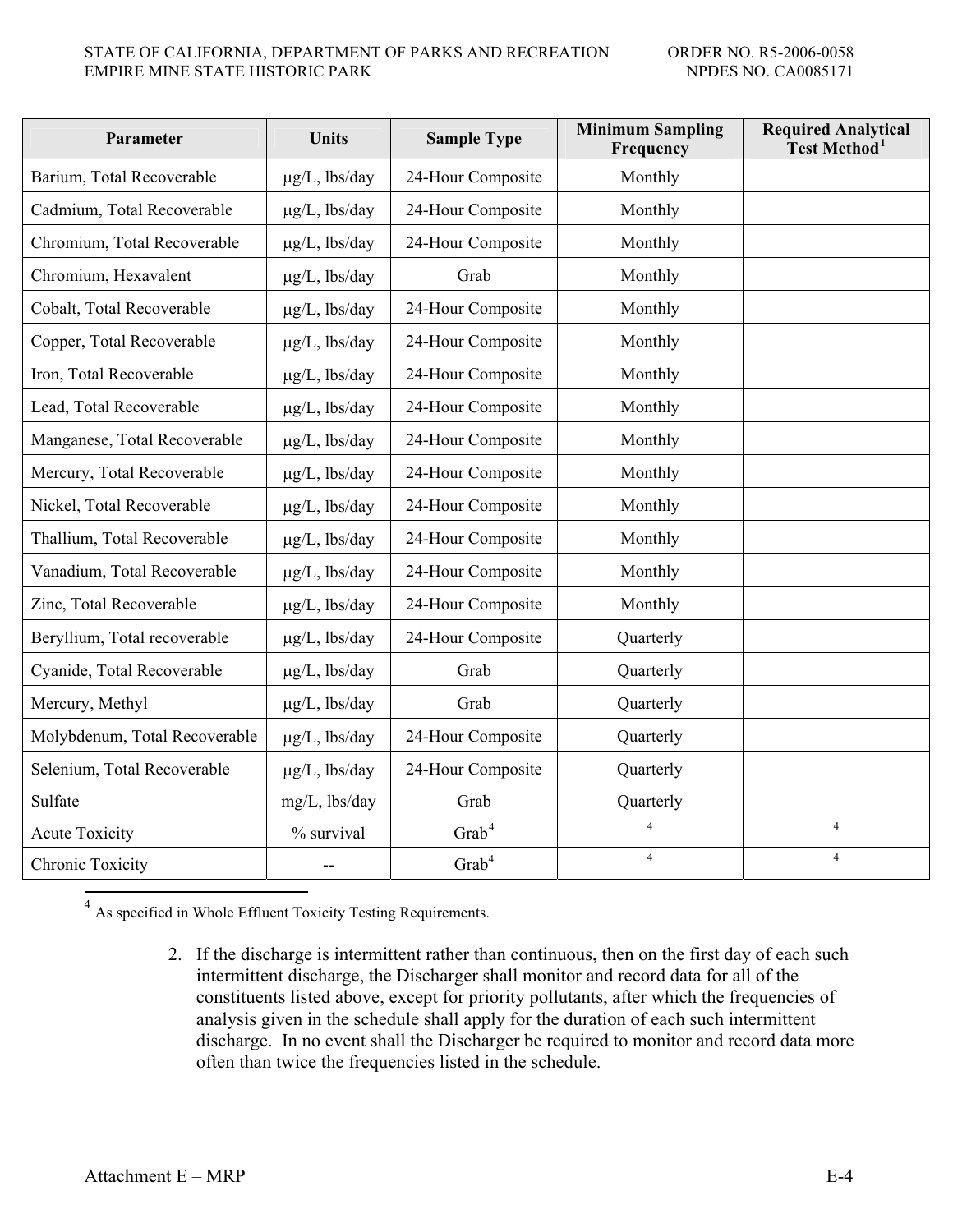# **V. WHOLE EFFLUENT TOXICITY TESTING REQUIREMENTS**

## **A. Acute Toxicity Testing.**

The Discharger shall conduct acute toxicity testing to determine whether the effluent is contributing acute toxicity to the receiving water. The Discharger shall meet the following acute toxicity testing requirements:

- 1. *Monitoring Frequency* the Discharger shall perform acute toxicity testing two quarters per year, alternating quarters with chronic toxicity testing, and concurrent with effluent inorganics and hardness sampling.
- 2. *Sample Types* For static non-renewal and static renewal testing, the samples shall be 24-hour, flow-proportional composites and shall be representative of the volume and quality of the discharge. The effluent samples shall be taken at the effluent monitoring location EFF-001.
- 3. *Test Species* Test species shall be larval stage (0 to 14 days old) rainbow trout (*Oncorhynchus mykiss*)*.*
- 4. *Methods* The acute bioassays tests shall be conducted in accordance with EPA-821-R-02-012, Fifth Edition, or later amendment with Executive Officer approval. Temperature and pH shall be recorded at the time of sample collection. No pH adjustment may be made unless approved by the Executive Officer.
- 5. *Test Failure* If an acute toxicity test does not meet all test acceptability criteria, as specified in the test method, the Discharger must re-sample and re-test as soon as possible, not to exceed seven (7) business days following notification of test failure.

# **B. Chronic Toxicity Testing.**

The Discharger shall conduct three species chronic toxicity testing to determine whether the effluent is contributing chronic toxicity to the receiving water. The Discharger shall meet the following chronic toxicity testing requirements:

- 1. *Monitoring Frequency* the Discharger shall perform three-species, chronic toxicity testing two quarters per year, alternating quarters with acute toxicity testing.
- 2. *Sample Types* Effluent samples shall be flow-proportional, 24-hour composites and shall be representative of the volume and quality of the discharge. The effluent samples shall be taken at the effluent monitoring location specified in the Monitoring and Reporting Program.
- 3. *Sample Volumes* Adequate sample volumes shall be collected to provide renewal water to complete the test in the event that the discharge is intermittent.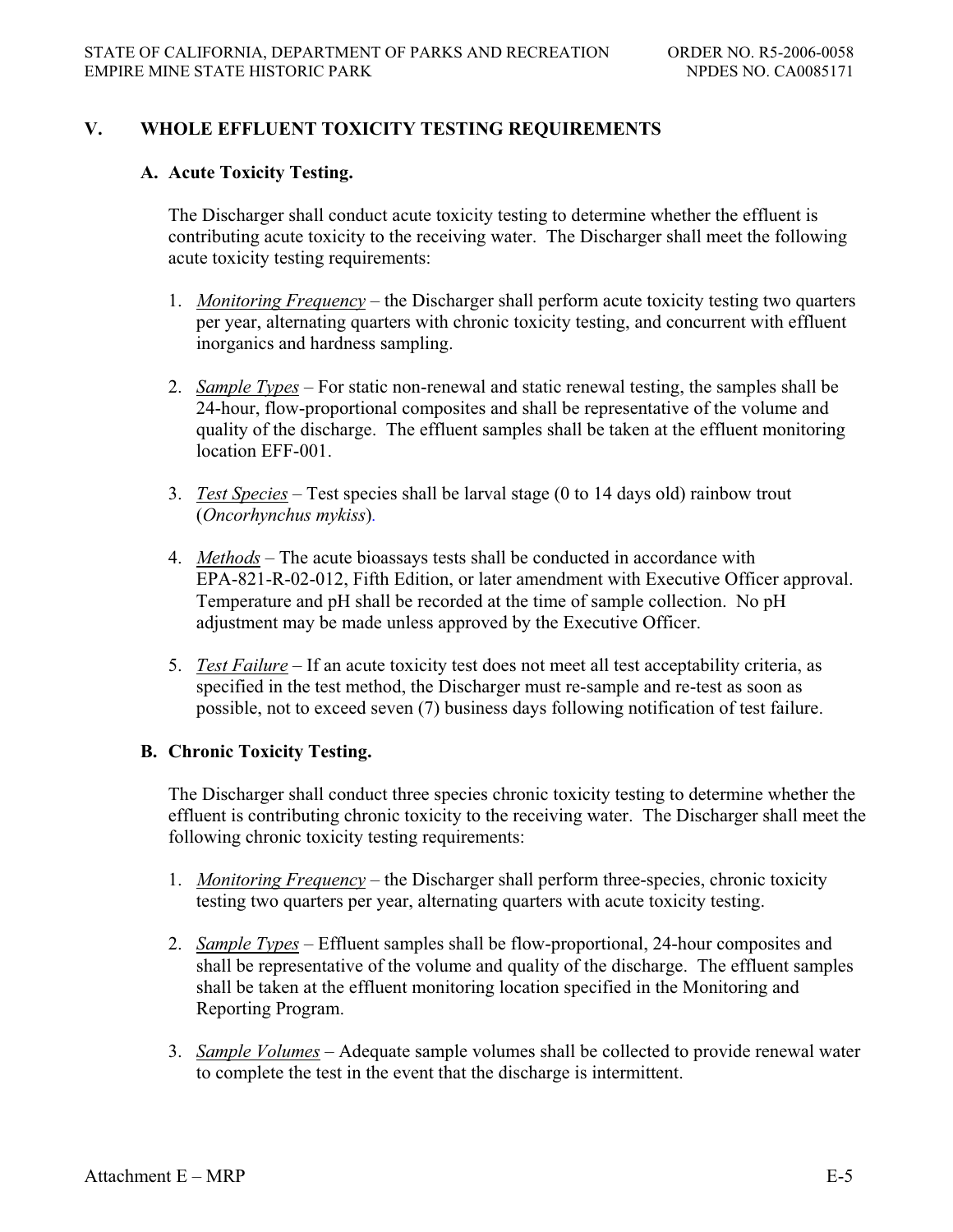- 4. *Test Species* Chronic toxicity testing measures sublethal (*e.g*. reduced growth, reproduction) and/or lethal effects to test organisms exposed to an effluent compared to that of the control organisms. The Discharger shall conduct chronic toxicity tests with:
	- a. The cladoceran, water flea, *Ceriodaphnia dubia* (survival and reproduction test);
	- b. The fathead minnow, *Pimephales promelas* (larval survival and growth test); and
	- c. The green alga, *Selenastrum capricornutum* (growth test).
- 5. *Methods* The presence of chronic toxicity shall be estimated as specified in *Short-term Methods for Estimating the Chronic Toxicity of Effluents and Receiving Waters to Freshwater Organisms, Fourth Edition,* EPA/821-R-02-013, October 2002, or later amendment with Executive Officer approval.
- 6. *Reference Toxicant* As required by the SIP, all chronic toxicity tests shall be conducted with concurrent testing with a reference toxicant and shall be reported with the chronic toxicity test results.
- 7. *Dilutions* The chronic toxicity testing shall be performed using the dilution series identified below.

| <b>Chronic Toxicity Testing Dilution Series</b> |                   |                         |
|-------------------------------------------------|-------------------|-------------------------|
| Sample                                          | Dilutions $(\% )$ | Control                 |
|                                                 | 100               | <b>Laboratory Water</b> |
| $%$ Effluent                                    | 100               |                         |
| % Laboratory Water                              |                   | 100                     |

- 8. *Test Failure* –The Discharger must re-sample and re-test as soon as possible, but no later than fourteen (14) days after receiving notification of a test failure. A test failure is defined as follows:
	- a. The reference toxicant test or the effluent test does not meet all test acceptability criteria as specified in the *Short-term Methods for Estimating the Chronic Toxicity of Effluents and Receiving Waters to Freshwater Organisms, Fourth Edition*, EPA/821-R-02-013, October 2002 (Method Manual), and its subsequent amendments or revisions; or
	- b. The percent minimum significant difference (PMSD) measured for the test exceeds the upper PMSD bound variability criterion in Table 6 on page 52 of the Method Manual.

#### **C. WET Testing Notification Requirements**

The Discharger shall notify the Regional Water Board within 24 hours after the receipt of test results showing significant reductions in test endpoint results from the control, or an exceedance of the acute toxicity effluent limitation.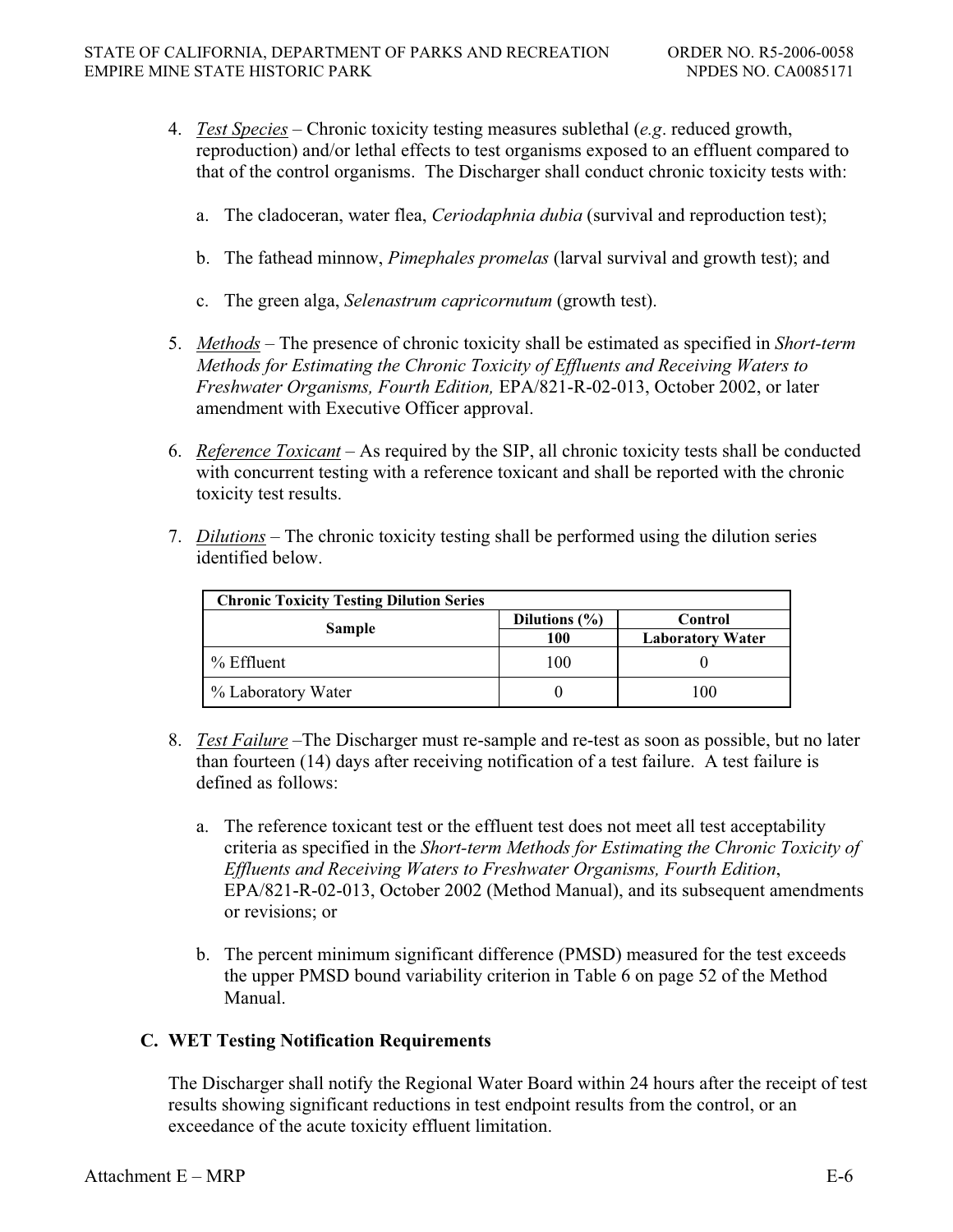## **D. WET Testing Reporting Requirements**

All toxicity test reports shall include the contracting laboratory's complete report provided to the Discharger and shall be in accordance with the appropriate "Report Preparation and Test Review" sections of the method manuals. At a minimum, whole effluent toxicity monitoring shall be reported as follows:

- 1. **Chronic WET Reporting.** Regular chronic toxicity monitoring results shall be reported to the Regional Water Board within 30 days following completion of the test, and shall contain, at minimum:
	- a. The statistical methods used to calculate endpoints;
	- b. The statistical output page, which includes the calculation of the percent minimum significant difference (PMSD);
	- c. The dates of sample collection and initiation of each toxicity test; and

Additionally, the monthly discharger self-monitoring reports shall contain an updated chronology of chronic toxicity test results, and organized by test species, type of test (survival, growth or reproduction), and monitoring frequency, *i.e*., either quarterly, monthly, or TRE.

- 2. **Acute WET Reporting.** Acute toxicity test results shall be submitted with the monthly discharger self-monitoring reports and reported as percent survival.
- 3. **TRE Reporting.** Reports for Toxicity Reduction Evaluations shall be submitted in accordance with the schedule contained in the Discharger's approved TRE Work Plan.
- 4. **Quality Assurance (QA).** The Discharger must provide the following information for QA purposes:
	- a. Results of the applicable reference toxicant data with the statistical output page giving the species, NOEC, LOEC, type of toxicant, dilution water used, concentrations used, PMSD, and dates tested.
	- b. The reference toxicant control charts for each endpoint, which include summaries of reference toxicant tests performed by the contracting laboratory.
	- c. Any information on deviations or problems encountered and how they were dealt with.

# **VI. LAND DISCHARGE MONITORING REQUIREMENTS—***NOT APPLICABLE*

# **VII. RECLAMATION MONITORING REQUIREMENTS—***NOT APPLICABLE*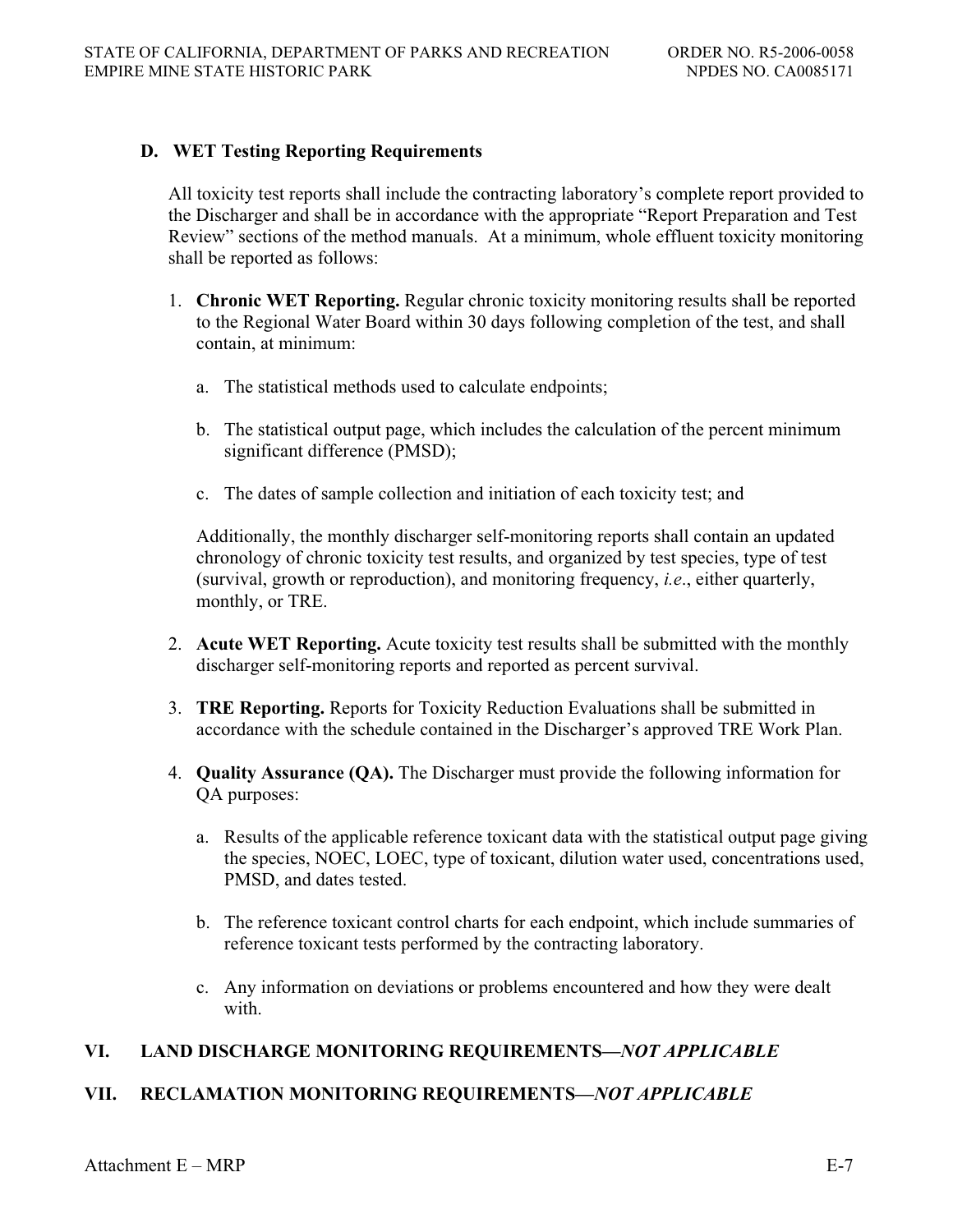## **VIII. RECEIVING WATER MONITORING REQUIREMENTS – SURFACE WATER AND GROUNDWATER**

### **A. Monitoring Locations RWS-001, RWS-002, and RWS-003**

1. An effort should be made to conduct monitoring during periods of peak flow events and/or noticeable discoloration. The Discharger shall monitor **the unnamed tributary to the South Fork of Wolf Creek** and the **South Fork of Wolf Creek** at **RWS-001, RWS-002, and RWS-003** as follows:

| Parameter                      | <b>Units</b>    | <b>Sample Type</b> | <b>Minimum Sampling</b> | <b>Required Analytical Test</b> |
|--------------------------------|-----------------|--------------------|-------------------------|---------------------------------|
|                                |                 |                    | Frequency               | <b>Method</b>                   |
| Dissolved Oxygen               | mg/L            | Grab               | Monthly                 |                                 |
|                                | $\%$ saturation | Grab               | Monthly                 |                                 |
| <b>Electrical Conductivity</b> | $\mu$ mhos/cm   | Grab               | Monthly                 |                                 |
| pH                             | standard units  | Grab               | Monthly                 |                                 |
| Temperature                    | $\circ$ F       | Grab               | Monthly                 |                                 |
| Turbidity                      | <b>NTU</b>      | Grab               | Monthly                 |                                 |
| Color                          | color units     | Grab               | Monthly                 |                                 |
| Hardness (as $CaCO3$ )         | mg/L            | Grab               | Monthly                 |                                 |
| Radionuclides                  | pCi/L           | Grab               | Annually                |                                 |

 $1 \text{ A}$  hand-held field meter may be used, provided the meter utilizes a USEPA-approved algorithm/method and is calibrated and maintained in accordance with the manufacturer's instructions. A calibration and maintenance log for each meter used for monitoring required by this Monitoring and Reporting Program shall be maintained on-site.

> In conducting the receiving water sampling, a log shall be kept of the receiving water conditions throughout the reach bounded by Stations RWS-00l and RWS-003. Attention shall be given to the presence or absence of:

- 
- 
- 
- d. Aquatic life
- a. Floating or suspended matter e. Visible films, sheens or coatings
- b. Discoloration f. Fungi, slimes, or objectionable growths
- c. Bottom deposits g. Potential nuisance conditions

Notes on receiving water conditions shall be summarized in the monitoring report.

# **IX. OTHER MONITORING REQUIREMENTS**

#### **A. Solids Monitoring—Monitoring Location SLD-001**

- 1. A composite sample of solids shall be collected when solids are removed for disposal, and tested for the metals listed in Title 22.
- 2. Sampling records shall be retained for a minimum of **five years**. A log shall be kept of solids quantities generated and of handling and disposal activities.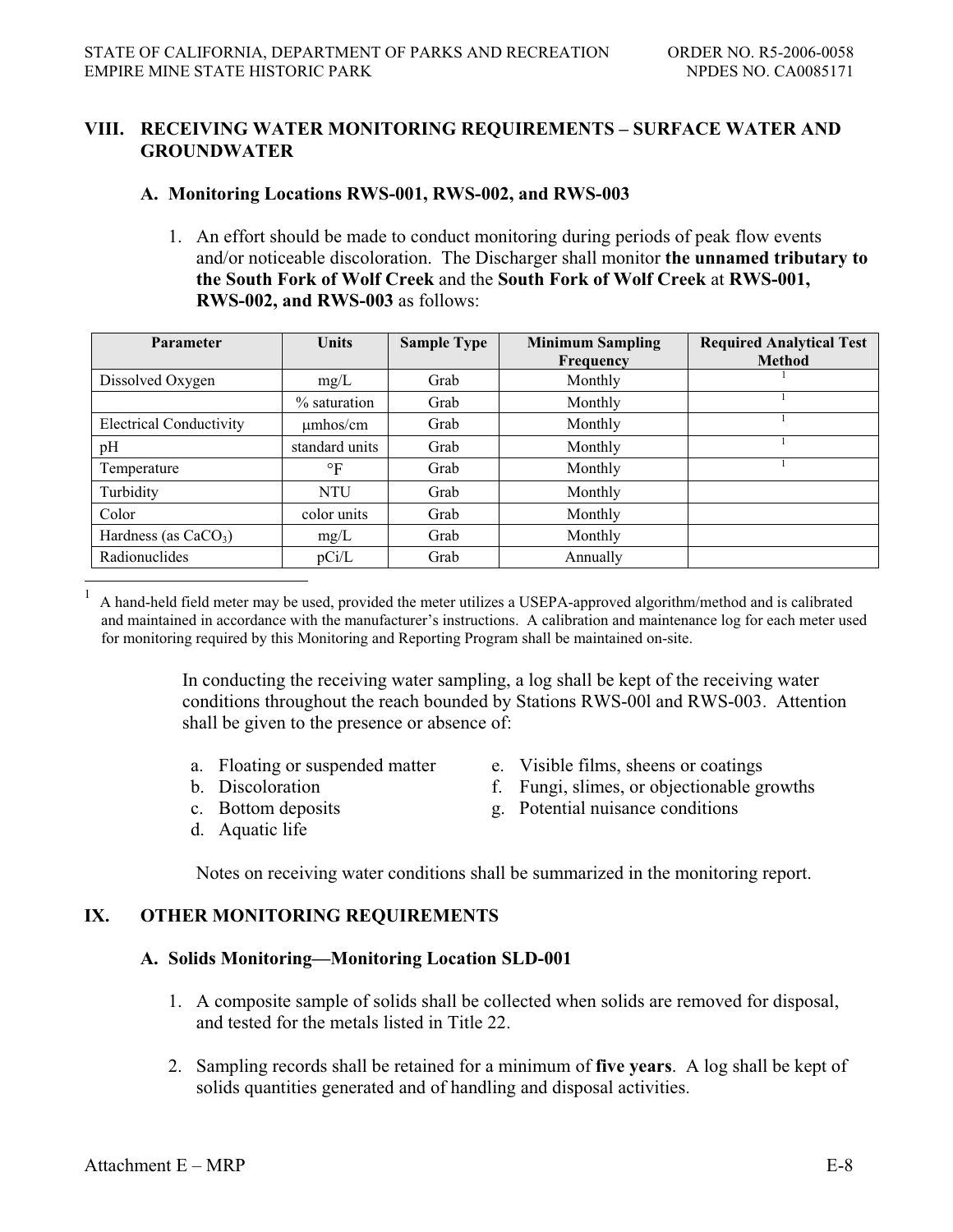# **X. REPORTING REQUIREMENTS**

#### **A. General Monitoring and Reporting Requirements**

- 1. The Discharger shall comply with all Standard Provisions (Attachment D) related to monitoring, reporting, and recordkeeping.
- 2. The Discharger shall report to the Regional Board any toxic chemical release data it reports to the State Emergency Response Commission within 15 days of reporting the data to the Commission pursuant to section 313 of the "Emergency Planning and Community Right to Know Act of 1986".
- 3. In reporting the monitoring data, the Discharger shall arrange the data in tabular form so that the date, the constituents, and the reported analytical result are readily discernible. The data shall be summarized in such a manner to clearly illustrate whether the discharge complies with waste discharge requirements. Monthly maximums, minimums, and averages shall be reported for each monitored constituent and parameter. All periodic averages for which there are limitations shall also be calculated and reported.
- 4. With the exception of flow, all constituents monitored on a continuous basis (metered), shall be reported as daily maximums, daily minimums, and daily averages; flow shall be reported as the total volume discharged per day for each day of discharge.

#### **B. Self Monitoring Reports (SMRs)**

- 1. At any time during the term of this permit, the State or Regional Water Board may notify the Discharger to electronically submit Self-Monitoring Reports (SMRs) using the State Water Board's California Integrated Water Quality System (CIWQS) Program Web site (http://www.waterboards.ca.gov/ciwqs/index.html). Until such notification is given, the Discharger shall submit hard copy SMRs in accordance with the requirements described in subsection B.5 below. The CIWQS Web site will provide additional directions for SMR submittal in the event there will be service interruption for electronic submittal.
- 2. The Discharger shall report in the SMR the results for all monitoring specified in this MRP under sections III through IX. Additionally, the Discharger shall report in the SMR the results of any special studies, acute and chronic toxicity testing, TRE/TIE, required by Special Provisions –VI.C.2 of this Order. The Discharger shall submit monthly SMRs including the results of all required monitoring using USEPA-approved test methods or other test methods specified in this Order. If the Discharger monitors any pollutant more frequently than required by this Order, the results of this monitoring shall be included in the calculations and reporting of the data submitted in the SMR.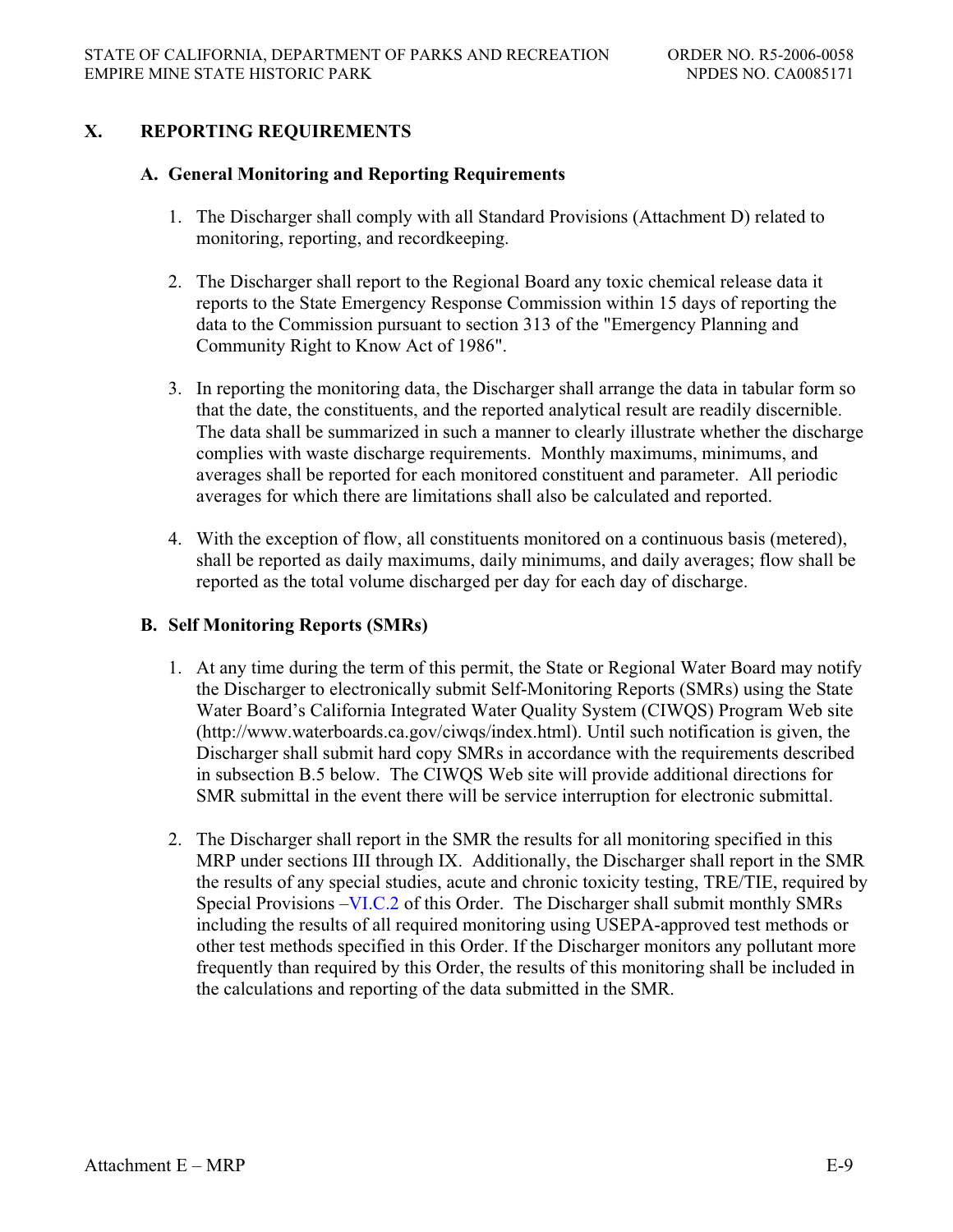3. Monitoring periods and reporting for all required monitoring shall be completed according to the following schedule:

| <b>Sampling</b><br><b>Frequency</b> | <b>Monitoring Period Begins On</b> | <b>Monitoring Period</b>                      | <b>SMR</b> Due Date      |
|-------------------------------------|------------------------------------|-----------------------------------------------|--------------------------|
| Continuous                          | 1 May 2010                         | All                                           | Submit with monthly SMR  |
| Weekly                              | <b>6 August 2006</b>               | Sunday through Saturday                       | Submit with monthly SMR  |
| Monthly                             |                                    | 1 <sup>st</sup> day of calendar month through | 32 days from the end     |
|                                     | <b>1 August 2006</b>               | last day of calendar month                    | of the monitoring period |
|                                     | <b>1 October 2006</b>              | January 1 through March 31                    |                          |
|                                     |                                    | April 1 through June 30                       | 32 days from the end     |
| Quarterly                           |                                    | July 1 through September 30                   | of the monitoring period |
|                                     |                                    | October 1 through December 31                 |                          |
| Semiannually                        |                                    | January 1 through June 30                     | 32 days from the end     |
|                                     | 1 January 2007                     | July 1 through December 31                    | of the monitoring period |
| Annually                            |                                    | January 1 through December 31                 | 32 days from the end     |
|                                     | 1 January 2007                     |                                               | of the monitoring period |
| Once per Disposal                   | 1 August 2006                      |                                               | Submit with monthly SMR  |

4. Reporting Protocols. The Discharger shall report with each sample result the applicable Reporting Level (RL) and the current Method Detection Limit (MDL), as determined by the procedure in 40 CFR Part 136.

The Discharger shall report the results of analytical determinations for the presence of chemical constituents in a sample using the following reporting protocols:

- a. Sample results greater than or equal to the RL shall be reported as measured by the laboratory (*i.e*., the measured chemical concentration in the sample).
- b. Sample results less than the RL, but greater than or equal to the laboratory's MDL, shall be reported as "Detected, but Not Quantified," or DNQ. The estimated chemical concentration of the sample shall also be reported.

For the purposes of data collection, the laboratory shall write the estimated chemical concentration next to DNQ as well as the words "Estimated Concentration" (may be shortened to "Est. Conc."). The laboratory may, if such information is available, include numerical estimates of the data quality for the reported result. Numerical estimates of data quality may be percent accuracy (+ a percentage of the reported value), numerical ranges (low to high), or any other means considered appropriate by the laboratory.

- c. Sample results less than the laboratory's MDL shall be reported as "Not Detected," or ND.
- d. Dischargers are to instruct laboratories to establish calibration standards so that the ML value (or its equivalent if there is differential treatment of samples relative to calibration standards) is the lowest calibration standard. At no time is the Discharger to use analytical data derived from *extrapolation* beyond the lowest point of the calibration curve.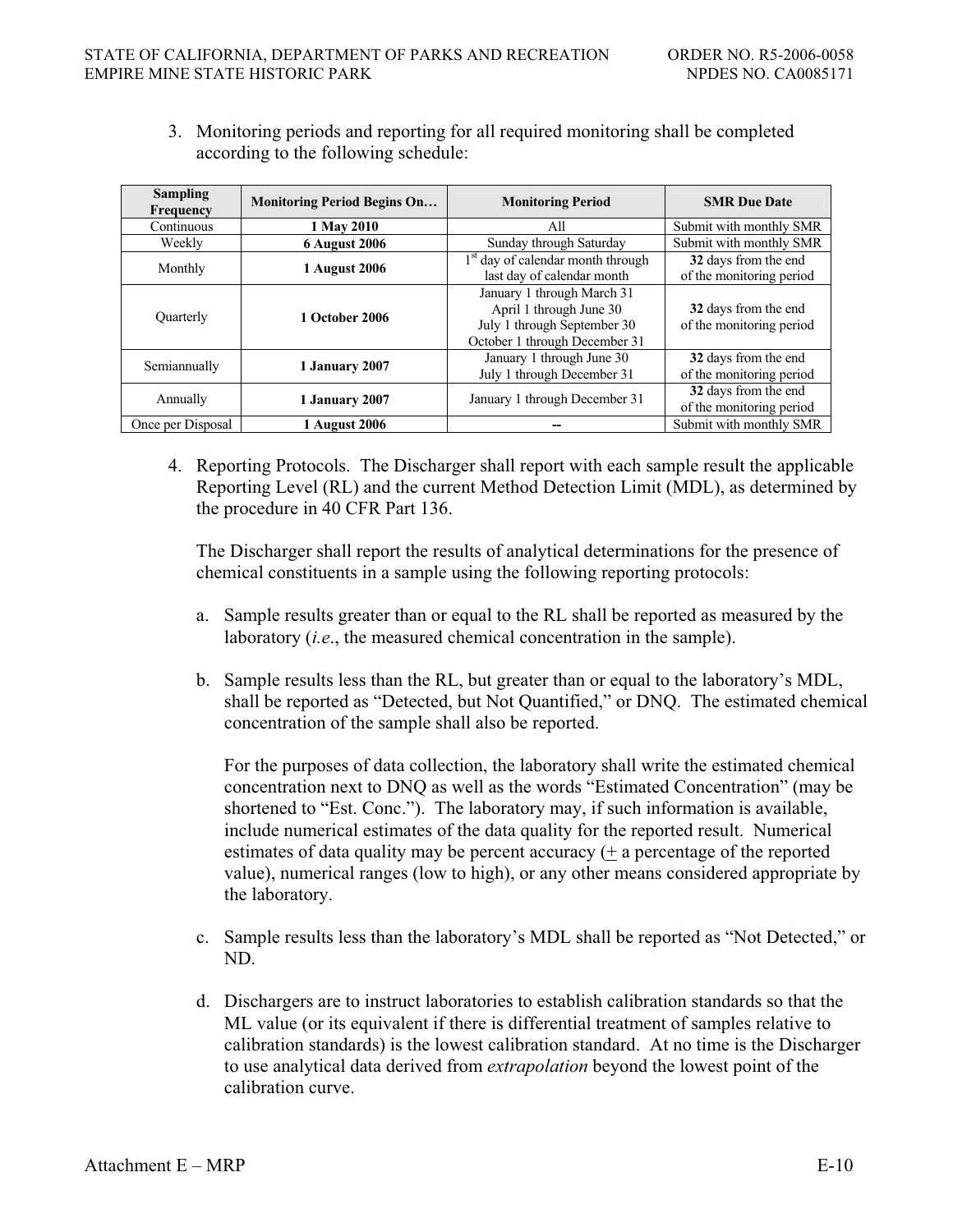- 5. The Discharger shall submit hard copy SMRs (with an original signature) when required by subsection B.1 above in accordance with the following requirements:
	- a. The Discharger shall arrange all reported data in a tabular format. The data shall be summarized to clearly illustrate whether the facility is operating in compliance with interim and/or final effluent limitations.
	- b. The Discharger shall attach a cover letter to the SMR. The information contained in the cover letter shall clearly identify violations of the WDRs; discuss corrective actions taken or planned; and the proposed time schedule for corrective actions. Identified violations must include a description of the requirement that was violated and a description of the violation.
	- c. SMRs must be submitted to the Regional Water Board, signed and certified as required by the Standard Provisions (Attachment D), to the address listed below:

California Regional Water Quality Control Board Central Valley Region 11020 Sun Center Drive, #200 Rancho Cordova, CA 95670

# **C. Discharge Monitoring Reports (DMRs)—***Not Applicable*

#### **D. Other Reports**

- 1. By **1 February** of each year, the Discharger shall submit a written report to the Executive Officer containing the following:
	- a. The names, titles, general responsibilities, and telephone numbers of persons to contact regarding the facility for emergency and routine situations.
	- b. A statement certifying when the flow meter and other monitoring instruments and devices were last calibrated, including identification of who performed the calibration.
	- c. A statement certifying whether the current operation and maintenance manual, and contingency plan, reflect the wastewater treatment plant as currently constructed and operated, and the dates when these documents were last revised and last reviewed for adequacy.
	- d. The Discharger may also be requested to submit an annual report to the Regional Water Board with both tabular and graphical summaries of the monitoring data obtained during the previous year. Any such request shall be made in writing. The report shall discuss the compliance record. If violations have occurred, the report shall also discuss the corrective actions taken and planned to bring the discharge into full compliance with the waste discharge requirements.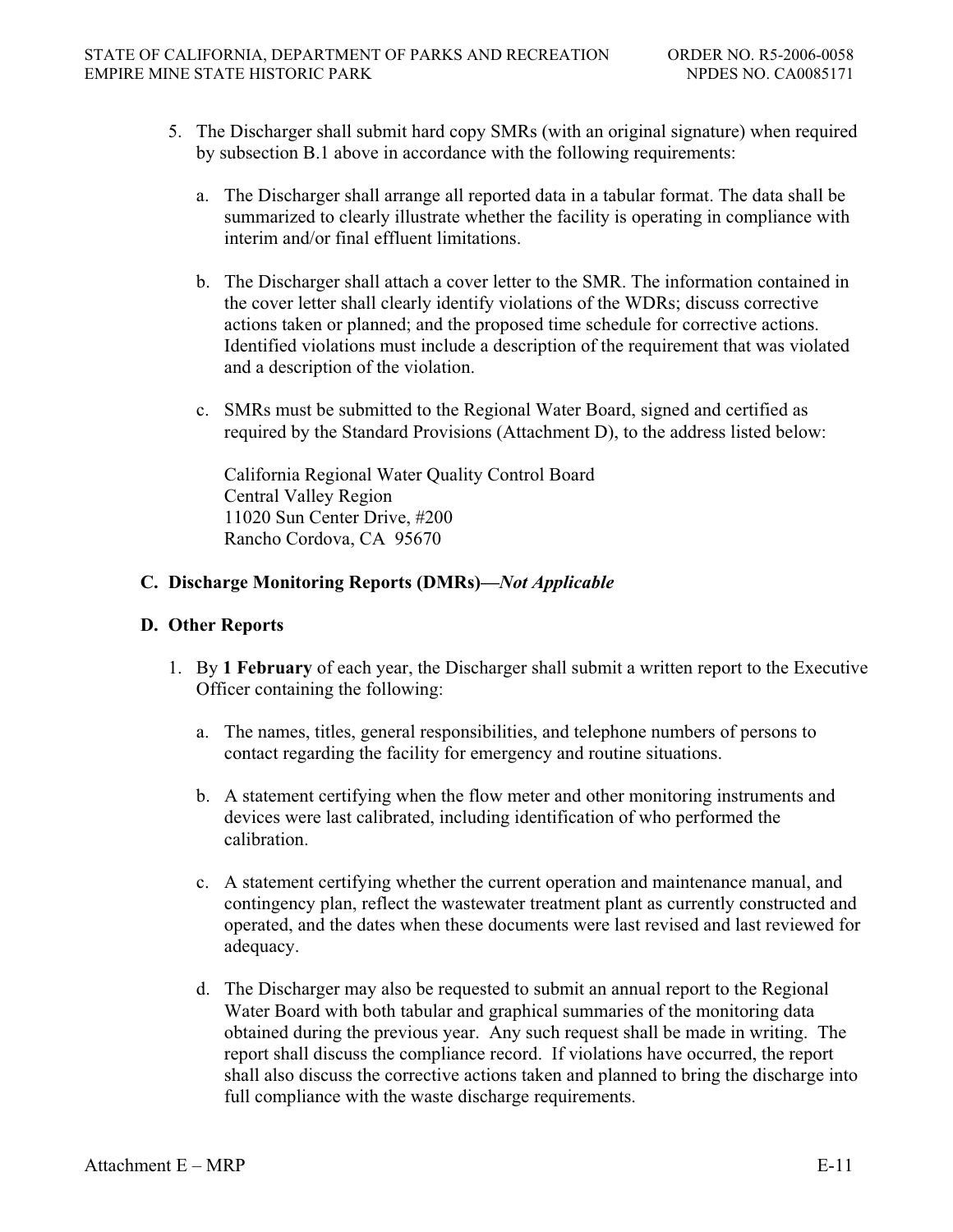## **Attachment F - Fact Sheet - Table of Contents**

| I.  |                |                                                                               |  |
|-----|----------------|-------------------------------------------------------------------------------|--|
| П.  |                |                                                                               |  |
|     |                |                                                                               |  |
|     | <b>B.</b>      |                                                                               |  |
|     | $\mathbf{C}$ . | Summary of Existing Requirements and Self-Monitoring Report (SMR) Data-Not    |  |
|     |                |                                                                               |  |
|     | D.             |                                                                               |  |
|     | Е.             |                                                                               |  |
| Ш.  |                |                                                                               |  |
|     | A.             |                                                                               |  |
|     | <b>B.</b>      |                                                                               |  |
|     | $\mathbf{C}$ . |                                                                               |  |
|     | D.             |                                                                               |  |
|     | E.             |                                                                               |  |
| IV. |                |                                                                               |  |
|     | A.             |                                                                               |  |
|     | B.             |                                                                               |  |
|     |                |                                                                               |  |
|     |                |                                                                               |  |
|     |                |                                                                               |  |
|     |                |                                                                               |  |
|     |                | 2. Applicable Beneficial Uses and Water Quality Criteria and Objectives  F-18 |  |
|     |                |                                                                               |  |
|     |                | 4.                                                                            |  |
|     |                | 5.                                                                            |  |
|     | D.             |                                                                               |  |
|     | Ε.             |                                                                               |  |
|     | F.             |                                                                               |  |
|     | G.             |                                                                               |  |
| V.  |                |                                                                               |  |
|     | A.             |                                                                               |  |
|     |                |                                                                               |  |
| VI. |                |                                                                               |  |
|     | А.             |                                                                               |  |
|     | <b>B.</b>      |                                                                               |  |
|     | C.             |                                                                               |  |
|     | D.             |                                                                               |  |
|     |                |                                                                               |  |
|     |                |                                                                               |  |
|     | Е.             |                                                                               |  |
|     |                |                                                                               |  |
|     | Α.             |                                                                               |  |
|     | Β.             |                                                                               |  |
|     |                |                                                                               |  |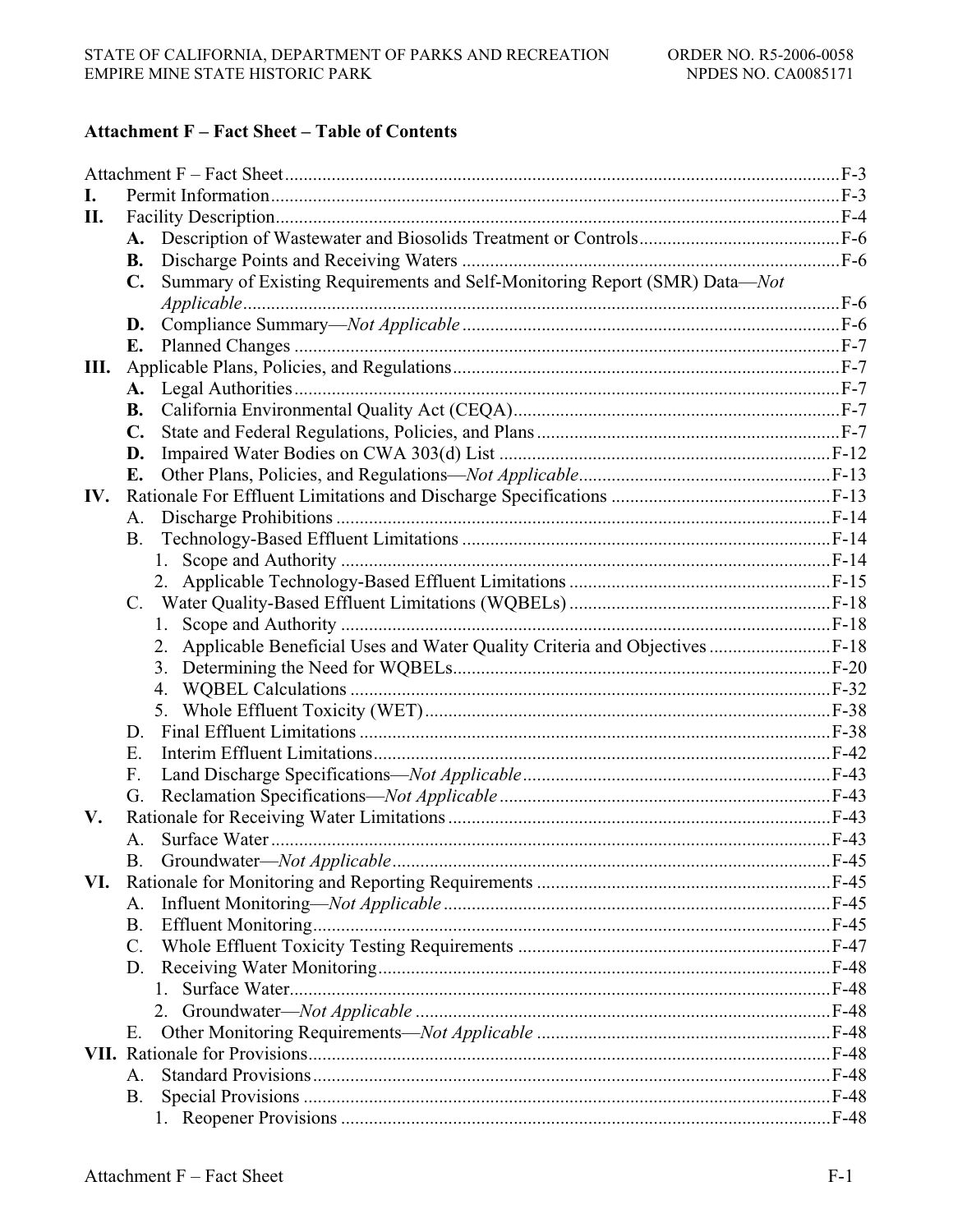#### STATE OF CALIFORNIA, DEPARTMENT OF PARKS AND RECREATION ORDER NO. R5-2006-0058 EMPIRE MINE STATE HISTORIC PARK NPDES NO. CA0085171

|           | 5. Special Provisions for Municipal Facilities (POTWs Only)—Not Applicable |  |
|-----------|----------------------------------------------------------------------------|--|
|           |                                                                            |  |
|           |                                                                            |  |
|           |                                                                            |  |
|           |                                                                            |  |
| <b>B.</b> |                                                                            |  |
|           |                                                                            |  |
|           |                                                                            |  |
| Е.        |                                                                            |  |
| F.        |                                                                            |  |
|           |                                                                            |  |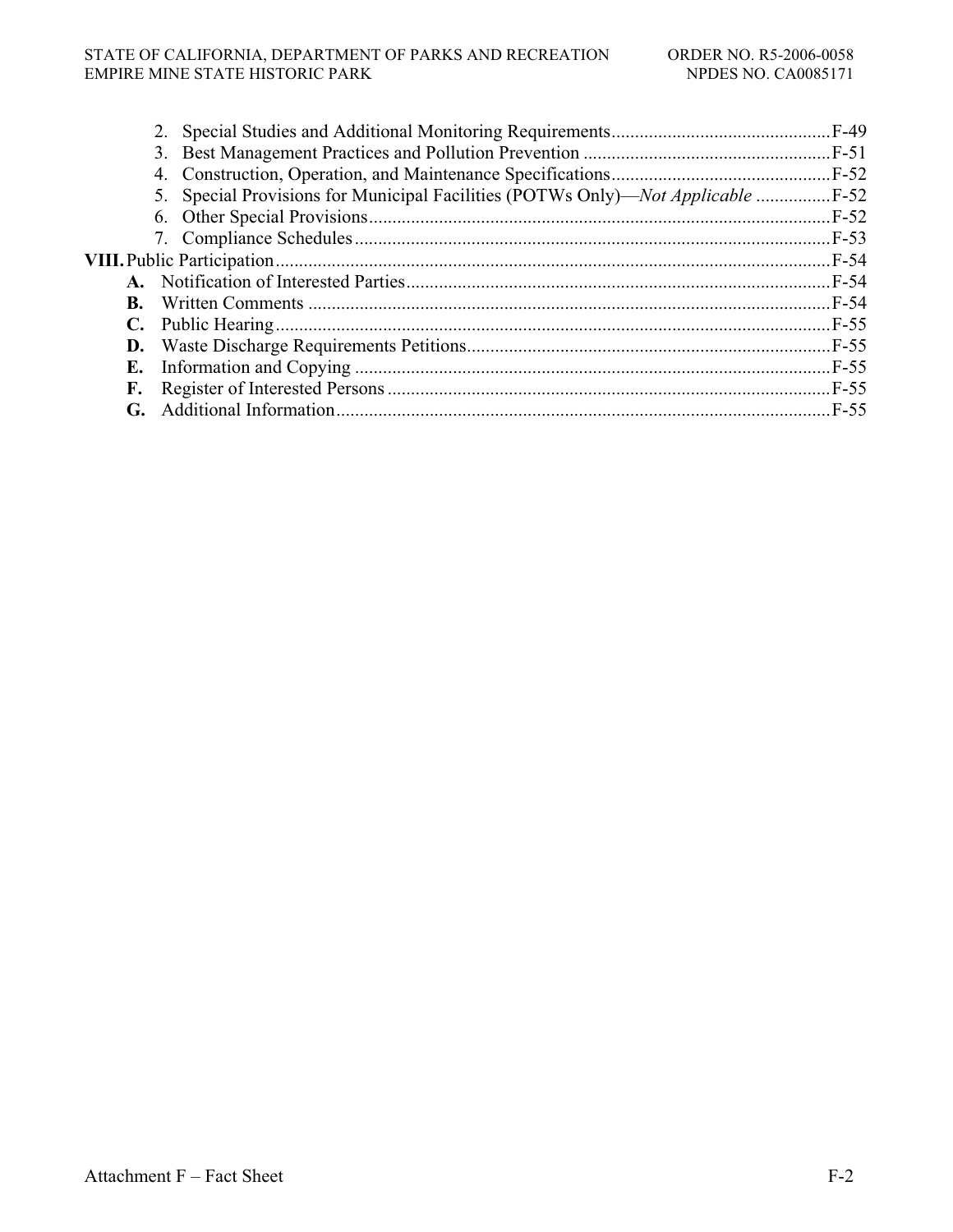# **ATTACHMENT F – FACT SHEET**

As described in Section II of this Order, this Fact Sheet includes the legal requirements and technical rationale that serve as the basis for the requirements of this Order.

This Order regulates the discharge of mine drainage from the Magenta Drain Tunnel of the Empire Mine State Historic Park. This Order includes effluent, solids, and surface water limitations, monitoring and reporting requirements, additional study requirements, and reopener provisions for effluent constituents.

### **I. PERMIT INFORMATION**

The following table summarizes administrative information related to the facility.

| <b>WDID</b>                                                   | 5A29NP00006                                                                                           |
|---------------------------------------------------------------|-------------------------------------------------------------------------------------------------------|
| <b>Discharger</b>                                             | <b>State of California, Department of Parks and Recreation</b>                                        |
| <b>Name of Facility</b>                                       | <b>Empire Mine State Historic Park, Grass Valley</b>                                                  |
|                                                               | 10556 East Empire Street                                                                              |
| <b>Facility Address</b>                                       | Grass Valley, CA 95945                                                                                |
|                                                               | <b>Nevada County</b>                                                                                  |
| <b>Facility Contact, Title and Phone</b>                      | Sector Superintendent, (530) 273-3884                                                                 |
| <b>Authorized Person to Sign and Submit</b><br><b>Reports</b> |                                                                                                       |
| <b>Mailing Address</b>                                        | <b>Same as Facility Address</b>                                                                       |
| <b>Billing Address</b>                                        | <b>Same as Facility Address</b>                                                                       |
|                                                               | <b>Industrial</b>                                                                                     |
| <b>Type of Facility</b>                                       | <b>Standard Industrial Classification (SIC) Code: 1041</b>                                            |
|                                                               | <b>North American Industry Classification System (NAICS) Code: 212221</b>                             |
| <b>Major or Minor Facility</b>                                | <b>Minor</b>                                                                                          |
| <b>Threat to Water Quality</b>                                | <b>Category 1</b>                                                                                     |
| Complexity                                                    | <b>Category A</b>                                                                                     |
| <b>Pretreatment Program</b>                                   | <b>Not Applicable</b>                                                                                 |
| <b>Reclamation Requirements</b>                               | <b>Not Applicable</b>                                                                                 |
| <b>Facility Permitted Flow</b>                                | <b>Not Applicable</b>                                                                                 |
| <b>Facility Design Flow</b>                                   | <b>Not Available</b>                                                                                  |
| Watershed                                                     | Wolf Creek Hydrologic Subarea, Upper Bear River Hydrologic Area, Bear<br><b>River Hydrologic Unit</b> |
| <b>Receiving Water</b>                                        | <b>Unnamed Tributary to South Fork of Wolf Creek</b>                                                  |
| <b>Receiving Water Type</b>                                   | <b>Inland Surface Water</b>                                                                           |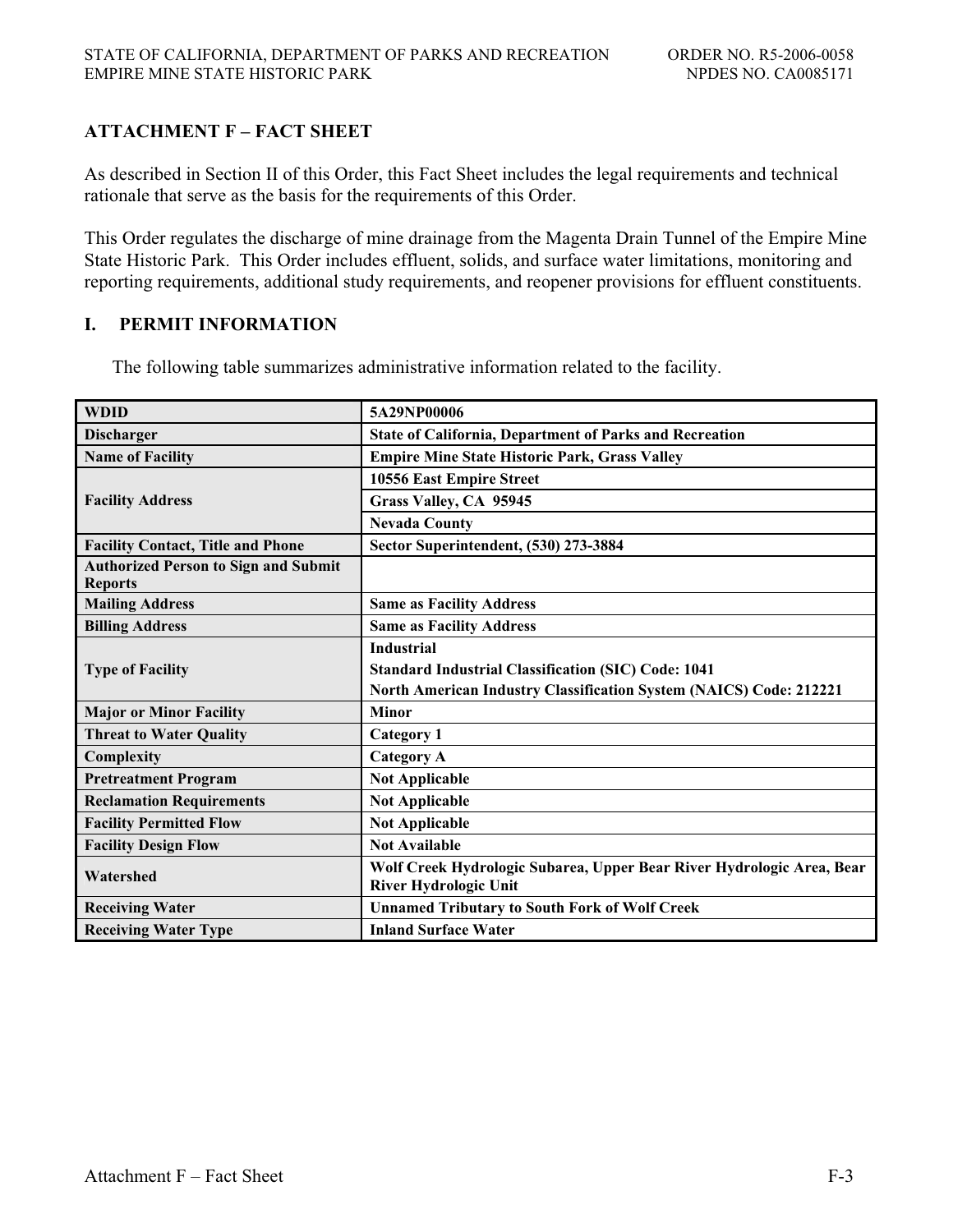- **A.** The State of California, Department of Parks and Recreation (hereinafter Discharger) is the owner and operator of the Empire Mine State Historic Park (hereinafter Facility), a historic gold mine.
- **B.** The Facility discharges mine drainage to an unnamed tributary to the South Fork of Wolf Creek, a water of the United States.
- **C.** The Discharger filed a report of waste discharge and submitted an application for renewal of its Waste Discharge Requirements (WDRs) and National Pollutant Discharge Elimination System (NPDES) permit on 23 September 2005. A site visit was conducted on 19 January 2006 to collect additional data to develop permit limitations and conditions.

# **II. FACILITY DESCRIPTION**

According to the Discharger (USEPA Form 1, Section XII. Nature of Business), "[t]*he Empire Mine State Historic Park consists of 856 acres of historic mine workings and buildings, a Visitor Center, and forested backcountry, with eight miles of trails. Park activities include: guided tours; audio-visual presentations; living history programs; picnicking; hiking; mountain biking; and horseback riding. There are no active industrial mining or mine processing activities, nor have there been since the mine closed in 1956. Discharge from the Magenta Drain Portal was a historic discharge to dewater the mine during its operation. The current source of the discharge is still under investigation.*"

The site is located on the western slope of the north-central Sierra Nevada mountains, approximately 50 miles northeast of Sacramento in Nevada County. The two irregularly shaped areas comprising the site straddle East Empire Street and Highway 174, east of Highway 49 and Wolf Creek and adjoin with the city of Grass Valley.

During the operating life of the mine, waste rock and slurry from the milling process was stockpiled south of the former Cyanide Plant or allowed to runoff in the drainage below the Cyanide Plant. Piles of waste rock were deposited, and still remain, in several areas of the site.

The Cyanide Plant is a historical structure; at present, all that remains is the building foundation. The Cyanide Plant area included a stamp mill where the ore-bearing rock was crushed. Processing at the plant consisted of adding sodium cyanide to crushed ore to dissolve and separate the gold from sulfides, and deposit it as a coating on zinc chips. The resulting material was mixed with purifying chemicals and heated in the furnace at the Empire Mine Refinery. The mill tailings were also stockpiled adjacent to the Cyanide Plant and also washed into the adjacent drainage leading to the Sand Dam impoundment.

There is a distinction between mine spoils from underground mining activities and mill tailings that have been processed through the stamp mill and Cyanide Plant.

Mill tailings are fine-grained (sand size or smaller), resulting in a greater surface area for leaching of metals. The presence of naturally-occurring sulfides (mainly pyrite and arsenopyrite) can lead to the formation of sulfuric acid, creating acid conditions that increase the leaching of metals (arsenic, iron, lead, *etc*.) from the mill tailings material. In addition, the mill tailings material may contain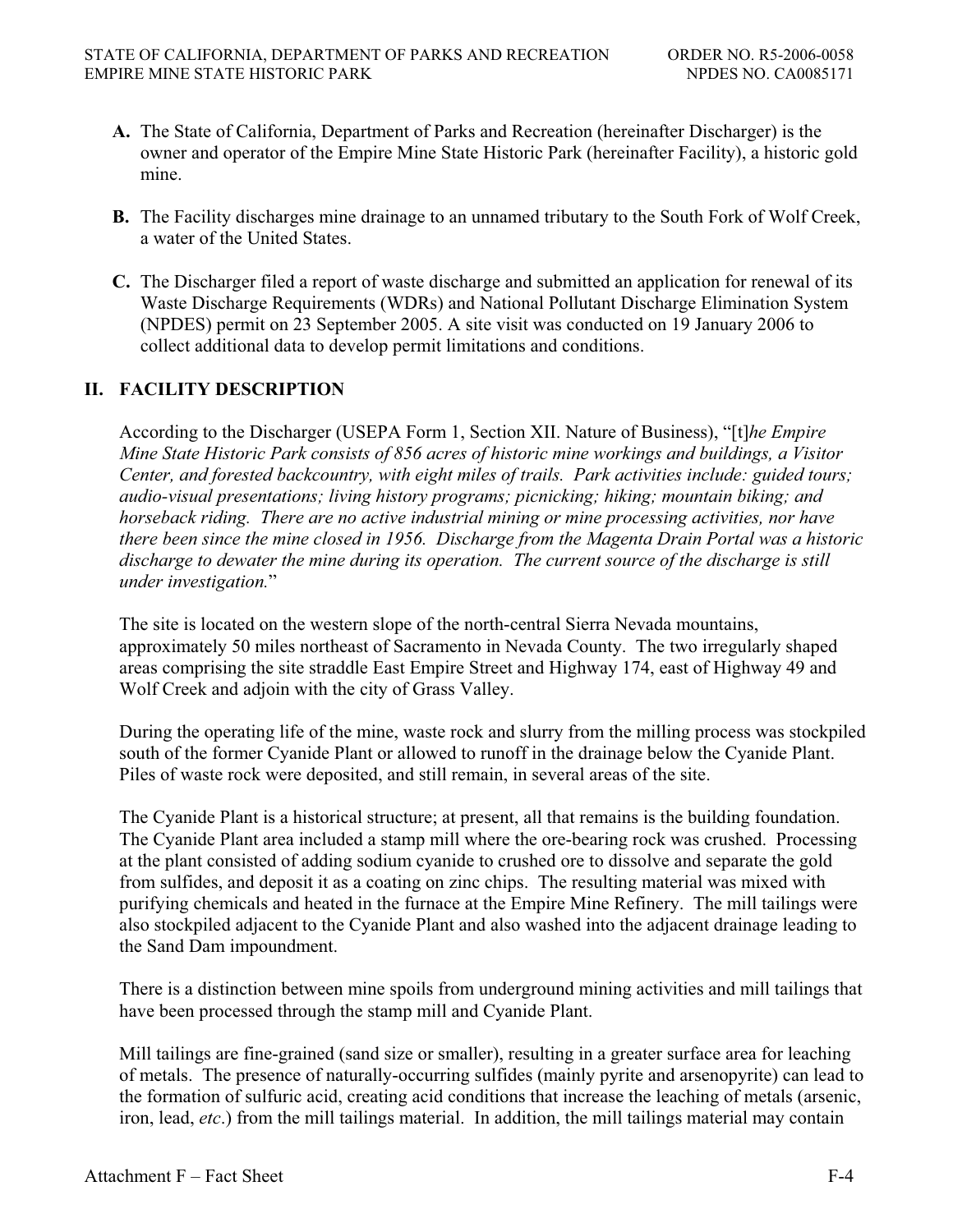non-naturally occurring inorganic contaminants such as mercury and cyanide, residuals from the gold extraction process. Mine spoils contains the non-ore-bearing rocks and soil that are removed during mining and tunneling operations. This material was not processed, as it does not contain economically significant ores. It is generally coarser-grained than the mill tailings.

The Discharger obtained coverage under the General Permit for Discharges of Storm Water Associated with Industrial Activities by submitting a Notice of Intent to Comply with the Terms of the Permit (NOI) to the State Water Resources Control Board on 28 June 2005 for exposed mine tailings. The Discharger also obtained coverage under the General Permit for Discharges of Storm Water Associated with Construction Activity for the Public Mine Tour Tunnel Project. State Water Resources Control Board staff processed the NOI for this project on 2 December 2005. The Discharger has developed Storm Water Pollution Prevention Plans to comply with these permits, and is in the process of evaluating and revising the plans.

The discharge of mine drainage from the Empire Mine State Historic Park's Magenta Drain to surface water was discovered by Regional Water Board and City of Grass Valley staff following an investigation into a complaint by downstream residents that Wolf Creek was discolored.

On 17 January 2002, Regional Water Board staff received a call from City of Grass Valley staff relaying a complaint received from a resident downstream of the City's wastewater treatment plant (WWTP) that Wolf Creek was running orange. City staff stated that the mine at the WWTP was contained and not contributing to discoloration, and that Wolf Creek was discolored upstream of the WWTP discharge as well. City staff investigated the source of the discharge and traced it upstream to the Empire Mine; according to City staff, the mine was discharging "brilliant red water". Copies of photographs taken the day of the complaint were transmitted to Regional Water Board staff.

In a letter dated 5 February 2002, Regional Water Board staff advised the Discharger that if water from the mine had been discharged, a report of waste discharge was required in accordance with California Water Code section 13376.

On 25 February 2002, Regional Water Board staff received the Discharger's laboratory results of a sample of the water from the Magenta Drain collected on 30 January 2002. The analytical results showed that the sample of water from the Magenta Drain contained  $77.2 \mu g/L$  of total recoverable arsenic,  $5,870 \mu$ g/L of total recoverable iron and had a pH of 6.8 pH units.

On 5 March 2002, Regional Water Board staff visited the site. It was determined that the discolored water in the Magenta Drain originated from the Empire Mine State Park property and that the headwaters of the Magenta Drain originate within the Park.

In a letter dated 15 April 2002, Regional Water Board staff requested the Discharger to complete a technical report and investigate the source of the water in the Magenta Drain with elevated concentrations of arsenic and iron and that a workplan for completion of the technical report be submitted by 31 May 2002. The letter also required the Discharger to submit a Notice of Intent to comply with the State Water Board's General NPDES stormwater permit for industrial dischargers within 30 days of the date of the letter and advised the Discharger that a portal discharge would require separate regulation by an individual NPDES permit.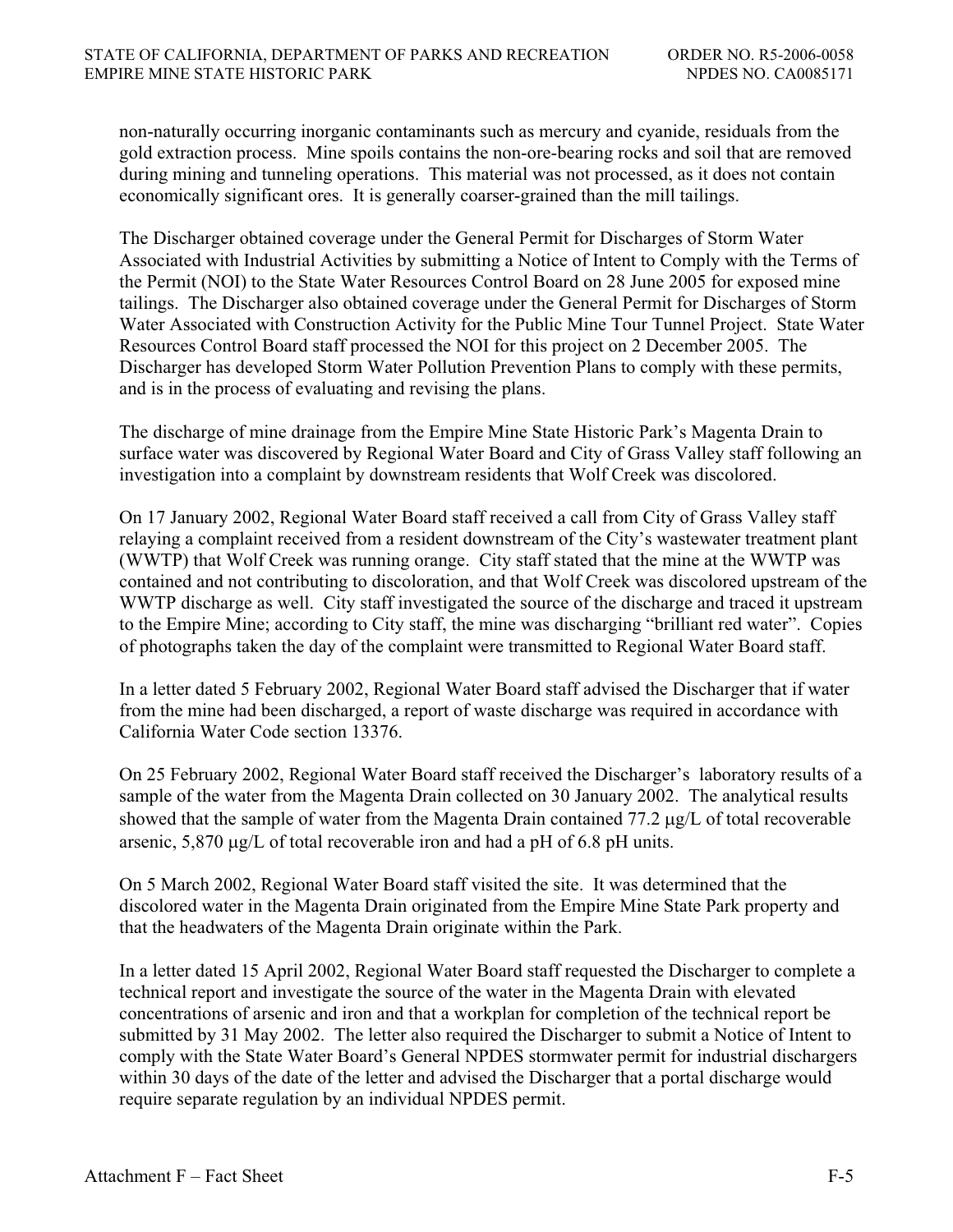In a letter dated 22 April 2002, the Discharger responded and stated that it "*respectfully decline*[d] *from applying for either the stormwater or the wastewater discharge permits*."

The Regional Water Board, on 17 December 2004 issued an order pursuant to California Water Code section 13267 (13267 Order) requiring the Discharger to submit a technical report, including a report of waste discharge to apply for an NPDES permit for discharges from the Magenta Drain Tunnel. The Discharger submitted a report of waste discharge, dated 23 September 2005, to comply with the 13267 Order.

The Empire Mine site is drained by Little Wolf Creek to the south and numerous, unnamed ephemeral creeks to the north and west. The Magenta Drain Tunnel discharges to the headwaters of one of these unnamed ephemeral creeks that drains to the northwest toward the South Fork of Wolf Creek.

Discolored sediments are visible in the streambed from the Magenta Drain Tunnel portal, through the length of the City of Grass Valley's Veterans Memorial Park to a point where the stream has been diverted underground. The sediments from the portal discharge have been previously characterized as exceeding the Title 22 soluble threshold limit concentration for arsenic. A report prepared by a consultant for the Discharger concluded the sediments were hazardous and should be removed with proper disposal.

### **A. Description of Wastewater and Biosolids Treatment or Controls**

No treatment is currently provided for this discharge. Provision VI.C.7.a includes a schedule for compliance for limitations contained in Effluent Limitations IV.A.1.

#### **B. Discharge Points and Receiving Waters**

- 1. The Magenta Drain discharge surfaces in Section 35, T16N, R8E, MDB&M, as shown on Attachment B, a part of this Order. Mine drainage is discharged to an unnamed tributary to the South Fork of Wolf Creek, a water of the United States, and tributary to the South Fork of Wolf Creek, thence Wolf Creek, thence the Bear River, at the point(s), latitude 39 deg, 12 min, 40.4 sec N (deg, min, sec) and longitude 121 deg, 03 min, 06.6 W (deg, min, sec).
- 2. Mine drainage is discharged to an unnamed tributary to the South Fork of Wolf Creek, which is tributary the South Fork of Wolf Creek, Wolf Creek, and the Bear River.

### **C. Summary of Existing Requirements and Self-Monitoring Report (SMR) Data—***Not Applicable*

#### **D. Compliance Summary—***Not Applicable*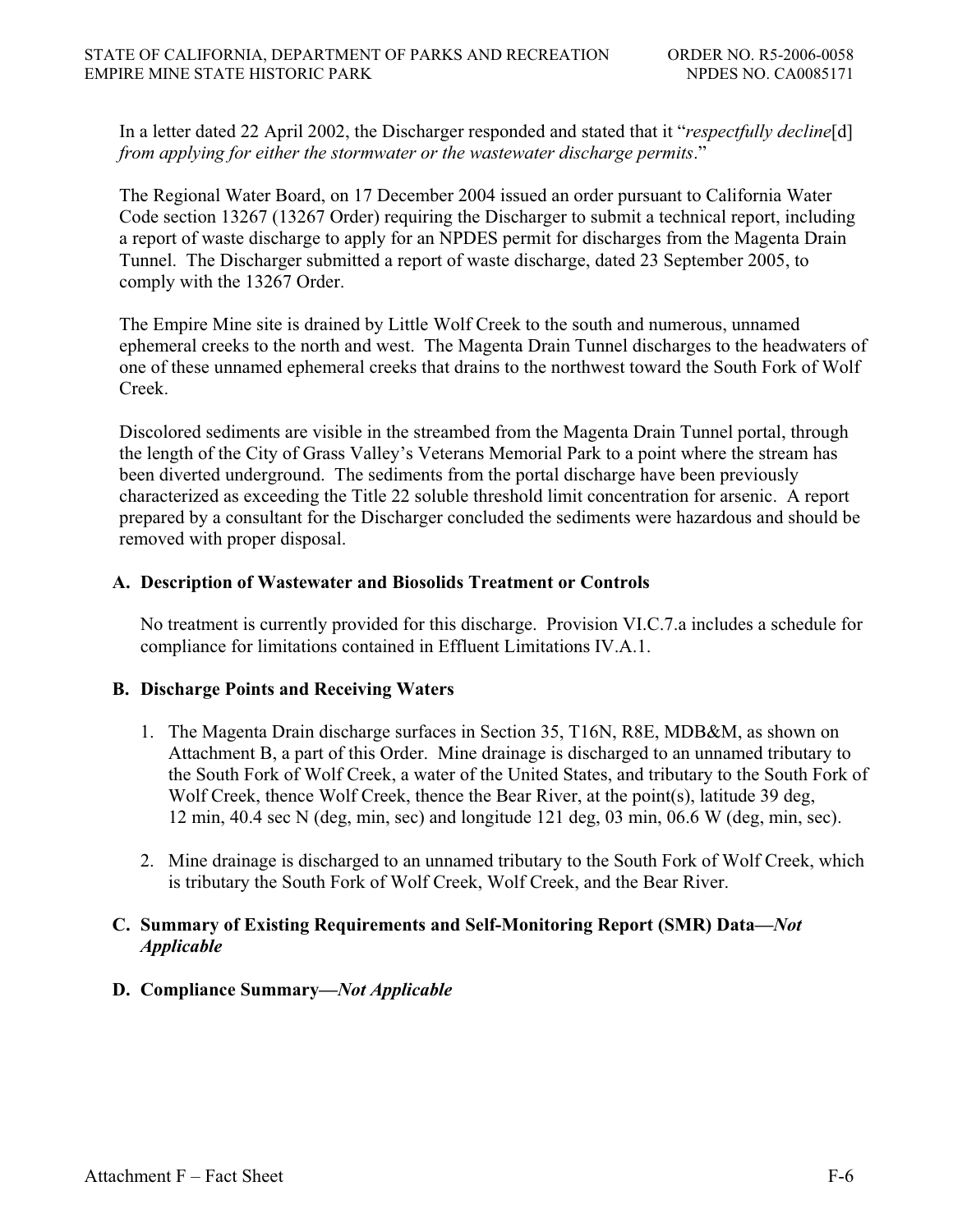# **E. Planned Changes**

1. In order to achieve compliance with the terms and conditions of this Order, some action(s) will need to be undertaken within the compliance period granted. This Order contains Provisions and schedules requiring the Discharger to determine and implement a means of compliance.

# **III. APPLICABLE PLANS, POLICIES, AND REGULATIONS**

The requirements contained in the proposed Order are based on the requirements and authorities described in this section.

# **A. Legal Authorities**

This Order is issued pursuant to section 402 of the Federal Clean Water Act (CWA) and implementing regulations adopted by the U.S. Environmental Protection Agency (USEPA) and Chapter 5.5, Division 7 of the California Water Code (CWC). It shall serve as a NPDES permit for point source discharges from this facility to surface waters. This Order also serves as Waste Discharge Requirements (WDRs) pursuant to Article 4, Chapter 4 of the CWC for discharges that are not subject to regulation under CWA section 402.

# **B. California Environmental Quality Act (CEQA)**

The action to adopt an NPDES permit is exempt from the provisions of Chapter 3 of the California Environmental Quality Act (CEQA) (Public Resources Code Section 21000, *et seq*.), requiring preparation of an environmental impact report or negative declaration in accordance with Section 13389 of the California Water Code.

# **C. State and Federal Regulations, Policies, and Plans**

1. **Water Quality Control Plans**. The Regional Water Board adopted a *Water Quality Control Plan, Fourth Edition,* for the *Sacramento and San Joaquin River Basins* (hereinafter Basin Plan) that designates beneficial uses, establishes water quality objectives, and contains implementation programs and policies to achieve those objectives for all waters addressed through the plan. In addition, State Water Resources Control Board (State Water Board) Resolution No. 88-63 requires that, with certain exceptions, the Regional Water Board assign the municipal and domestic supply use to water bodies that do not have beneficial uses listed in the Basin Plan.

The Basin Plan at page II-2.00 states that the "…*beneficial uses of any specifically identified water body generally apply to its tributary streams*." The Basin Plan does not specifically identify beneficial uses for the unnamed tributary to the South Fork of Wolf Creek, but does identify present and potential uses for the Bear River, to which the unnamed tributary to the South Fork of Wolf Creek, via the South Fork of Wolf Creek and Wolf Creek, is tributary. These beneficial uses are as follows: municipal and domestic supply, agricultural irrigation and stockwatering, hydropower generation, water contact recreation (including canoeing and rafting), non-contact water recreation, warm freshwater aquatic habitat, cold freshwater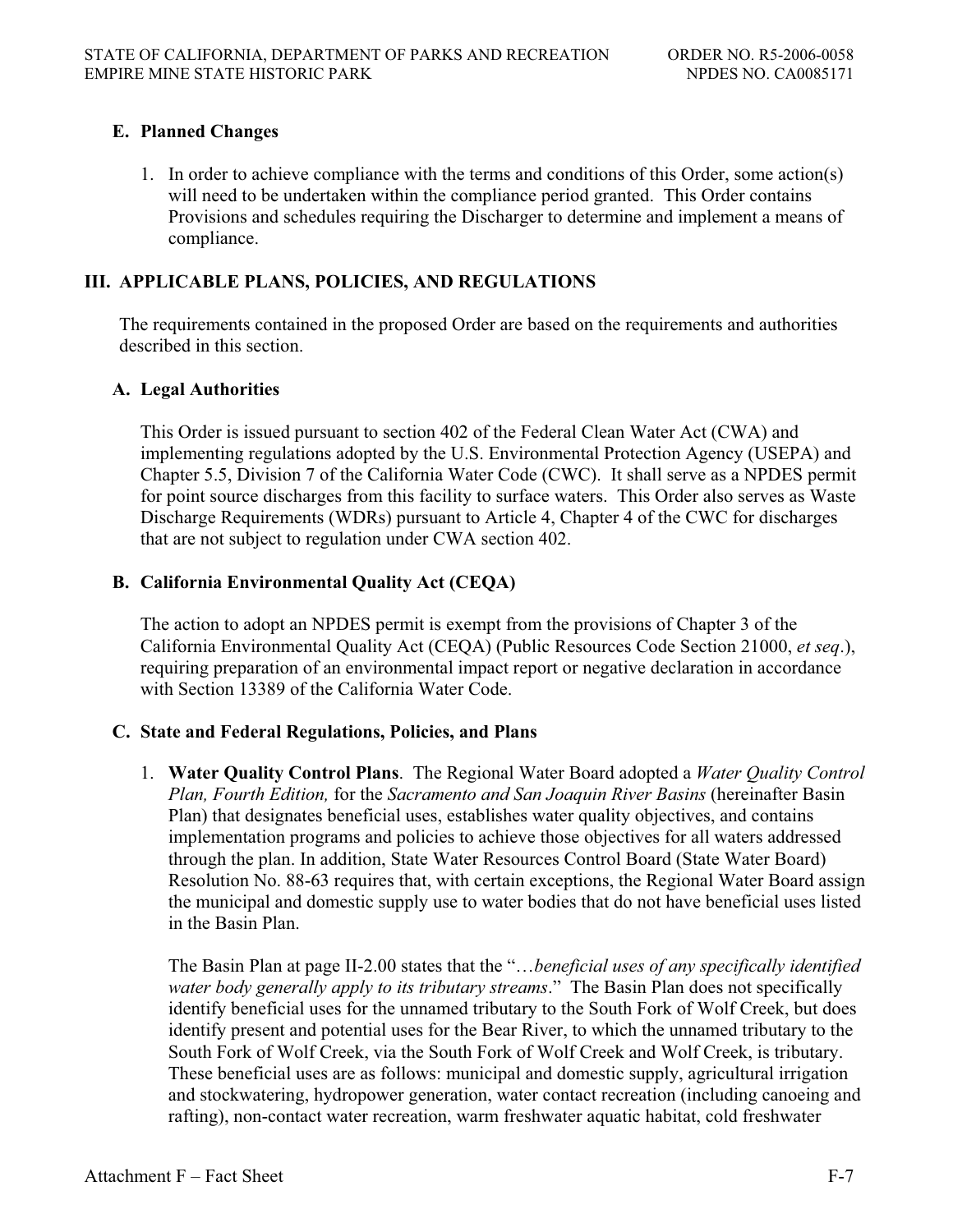aquatic habitat, warm fish migration habitat, cold fish migration habitat, warm spawning habitat, cold spawning habitat, and wildlife habitat*.* In addition, State Water Resources Control Board (State Water Board) Resolution No. 88-63 requires that, with certain exceptions, the Regional Water Board assign the municipal and domestic supply use to water bodies that do not have beneficial uses listed in the Basin Plan. Thus, as discussed in detail in the Fact Sheet (Attachment F), beneficial uses applicable to the unnamed tributary to the South Fork of Wolf Creek are as follows:

| <b>Discharge Point</b> | <b>Receiving Water Name</b>                          | <b>Beneficial Use(s)</b>                                                                                                                                                                                                                                                                                                                                                                  |
|------------------------|------------------------------------------------------|-------------------------------------------------------------------------------------------------------------------------------------------------------------------------------------------------------------------------------------------------------------------------------------------------------------------------------------------------------------------------------------------|
| <b>EFF-001</b>         | Unnamed Tributary to the<br>South Fork of Wolf Creek | Existing:<br>Municipal and domestic supply (MUN); agricultural supply,<br>including stock watering (AGR); hydropower generation<br>(POW); water contact recreation, including canoeing and<br>rafting (REC-1); non-contact water recreation, including<br>aesthetic enjoyment (REC-2); warm freshwater habitat<br>(WARM); cold freshwater habitat (COLD); and wildlife<br>habitat (WILD). |
|                        |                                                      | Potential:<br>Warm migration of aquatic organisms (MGR); cold migration<br>of aquatic organisms (MGR); warm spawning, reproduction,<br>and/or early development (SPWN); and cold spawning,<br>reproduction, and /or early development (SPWN);<br>Groundwater:<br>Municipal and domestic water supply (MUN), industrial<br>service supply (IND), industrial process supply (PRO), and      |
|                        |                                                      | agricultural supply (AGR).                                                                                                                                                                                                                                                                                                                                                                |

The Basin Plan on page II-1.00 states: "*Protection and enhancement of existing and potential beneficial uses are primary goals of water quality planning…" and with respect to disposal of wastewaters states that "...disposal of wastewaters is* [not] *a prohibited use of waters of the State; it is merely a use which cannot be satisfied to the detriment of beneficial uses*."

The federal CWA, Section 101(a)(2), states: "*it is the national goal that wherever attainable, an interim goal of water quality which provides for the protection and propagation of fish, shellfish, and wildlife, and for recreation in and on the water be achieved by July 1, 1983*." Federal Regulations, developed to implement the requirements of the CWA, create a rebuttable presumption that all waters be designated as fishable and swimable. Federal Regulations, 40 CFR §§ 131.2 and 131.10, require that all waters of the State be regulated to protect the beneficial uses of public water supply, protection and propagation of fish, shell fish and wildlife, recreation in and on the water, agricultural, industrial and other purposes including navigation. Section 131.3(e), 40 CFR, defines existing beneficial uses as those uses actually attained after 28 November 1975, whether or not they are included in the water quality standards. Federal Regulation, 40 CFR  $\S$  131.10, requires that uses be obtained by implementing effluent limitations, requires that all downstream uses be protected and states that in no case shall a state adopt waste transport or waste assimilation as a beneficial use for any waters of the United States.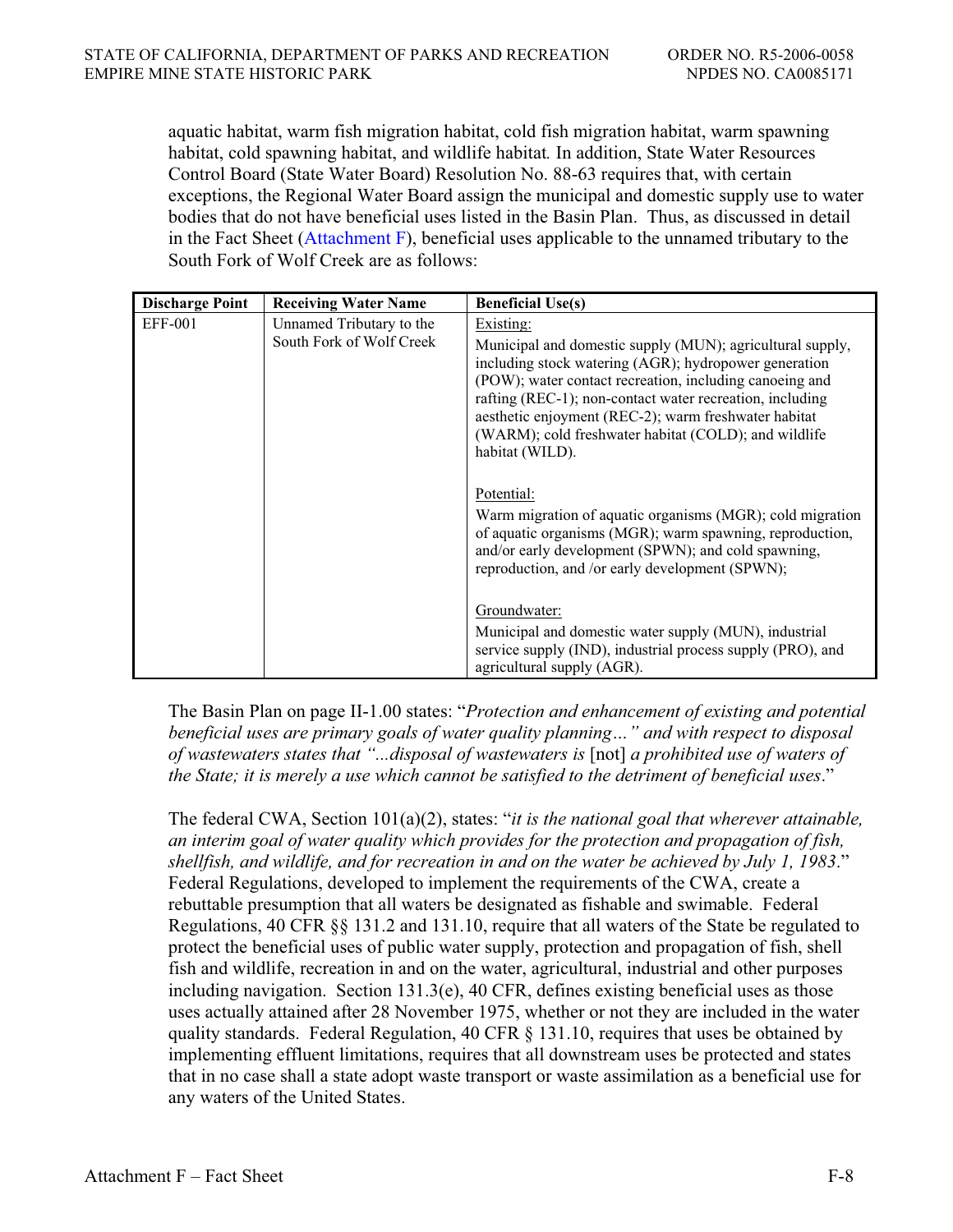In reviewing whether the existing and/or potential uses of the Bear River apply to the unnamed tributary to the South Fork of Wolf Creek*,* the Regional Water Board has considered the following facts:

a. Domestic Supply and Agricultural Supply

The Regional Water Board is required to apply the beneficial uses of municipal and domestic supply to the unnamed tributary to the South Fork of Wolf Creek based on State Water Board Resolution No. 88-63 which was incorporated in the Basin Plan pursuant to Regional Water Board Resolution No. 89-056. In addition, the State Water Resources Control Board (State Water Board) has issued water rights to existing water users along Wolf Creek downstream of the discharge for domestic and stockwatering uses and along both Wolf Creek and the Bear River downstream of the discharge for irrigation uses. Since the South Fork of Wolf Creek is an ephemeral/low-flow stream, the South Fork of Wolf Creek likely provides groundwater recharge during periods of low flow. The groundwater is a source of drinking water. In addition to the existing water uses, growth in the area, downstream of the discharge is expected to continue, which presents a potential for increased domestic and agricultural uses of the water in the unnamed tributary to the South Fork of Wolf Creek, the South Fork of Wolf Creek, and Wolf Creek.

b. Water Contact and Noncontact Recreation and Esthetic Enjoyment

The Regional Water Board finds that the discharge flows through residential areas and State and City parks, there is ready public access to the unnamed tributary to the South Fork of Wolf Creek, exclusion of the public is unrealistic and contact recreational activities currently exist along the unnamed tributary to the South Fork of Wolf Creek and downstream waters and these uses are likely to increase as the population in the area grows. Wolf Creek and the Bear River also offer recreational opportunities.

c. Freshwater Replenishment

When water is present in the unnamed tributary to the South Fork of Wolf Creek, there is hydraulic continuity between the unnamed tributary to the South Fork of Wolf Creek, the South Fork of Wolf Creek, Wolf Creek, and the Bear River. During periods of hydraulic continuity, the unnamed tributary to the South Fork of Wolf Creek adds to the water quantity and may impact the quality of water flowing down stream in the South Fork of Wolf Creek, Wolf Creek, and the Bear River.

d. Preservation and Enhancement of Fish, Wildlife, and Other Aquatic Resources

The unnamed tributary to the South Fork of Wolf Creek flows to the South Fork of Wolf Creek, Wolf Creek, and the Bear River. The California Department of Fish and Game (DFG) has verified that the fish species present in Wolf Creek and downstream waters are consistent with both cold and warm water fisheries and that rainbow and brown trout, both cold water species, have been found in the vicinity of the City of Grass Valley's wastewater treatment plant. The Basin Plan (Table II-1) designates the Bear River as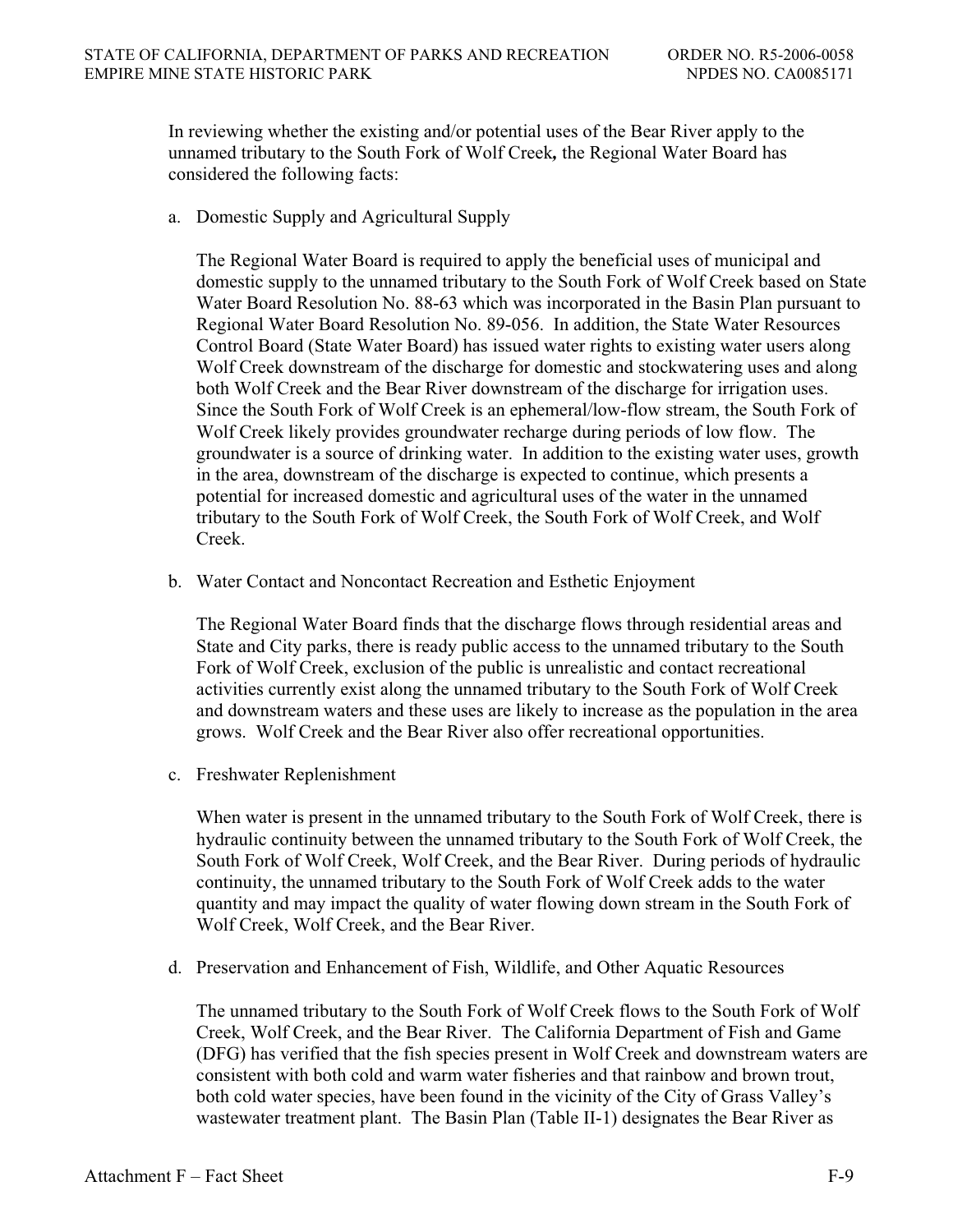being both a cold and warm freshwater habitat. Therefore, pursuant to the Basin Plan (Table II-1, Footnote (2)), the cold designation applies to Wolf Creek, the South Fork of Wolf Creek, and the unnamed tributary to the South Fork of Wolf Creek. The cold-water habitat designation necessitates that the in-stream dissolved oxygen concentration be maintained at, or above, 7.0 mg/L.

Upon review of the flow conditions, habitat values, and beneficial uses of the unnamed tributary to the South Fork of Wolf Creek, and the facts described above, the Regional Water Board finds that the beneficial uses identified in the Basin Plan for the Bear River are applicable to the unnamed tributary to the South Fork of Wolf Creek.

The Regional Water Board also finds that based on the available information and on the Discharger's application, that the unnamed tributary to the South Fork of Wolf Creek, absent the discharge, is an ephemeral/low-flow stream stream. The ephemeral nature of unnamed tributary to the South Fork of Wolf Creek means that the designated beneficial uses must be protected, but that no credit for receiving water dilution is available. Although the discharge, at times, maintains the aquatic habitat, constituents may not be discharged that may cause harm to aquatic life. At other times, natural flows within unnamed tributary to the South Fork of Wolf Creek help support the aquatic life. Both conditions may exist within a short time span, where unnamed tributary to the South Fork of Wolf Creek would be dry without the discharge and periods when sufficient background flows provide hydraulic continuity with the South Fork of Wolf Creek, Wolf Creek, and the Bear River. Dry conditions occur primarily in the summer months, but dry conditions may also occur throughout the year, particularly in low rainfall years. The lack of dilution results in more stringent effluent limitations to protect contact recreational uses, drinking water standards, agricultural water quality goals and aquatic life. Significant dilution may occur during and immediately following high rainfall events.

- 2. *National Toxics Rule (NTR) and California Toxics Rule (CTR)***.** USEPA adopted the NTR on 22 December 1992, which was amended on 4 May 1995 and 9 November 1999, and the CTR on 18 May 2000, which was amended on 13 February 2001. These rules include water quality criteria for priority pollutants and are applicable to this discharge.
- 3. *State Implementation Policy***.** On 2 March 2000, State Water Board adopted the *Policy for Implementation of Toxics Standards for Inland Surface Waters, Enclosed Bays, and Estuaries of California* (State Implementation Policy or SIP*).* The SIP became effective on 28 April 2000, with respect to the priority pollutant criteria promulgated for California by the USEPA through the NTR and to the priority pollutant objectives established by the Regional Water Board in the Basin Plan. The SIP became effective on 18 May 2000 with respect to the priority pollutant criteria promulgated by the USEPA through the California Toxics Rule. The State Water Board adopted amendments to the SIP on 24 February 2005 that became effective on 13 July 2005.
- 4. *Alaska Rule***.** On 30 March 2000, USEPA revised its regulation that specifies when new and revised State and Tribal water quality standards (WQS) become effective for CWA purposes (40 CFR 131.21, 65 FR 24641, 27 April 2000). Under the revised regulation (also known as the Alaska rule), new and revised standards submitted to USEPA after 30 May 2000, must be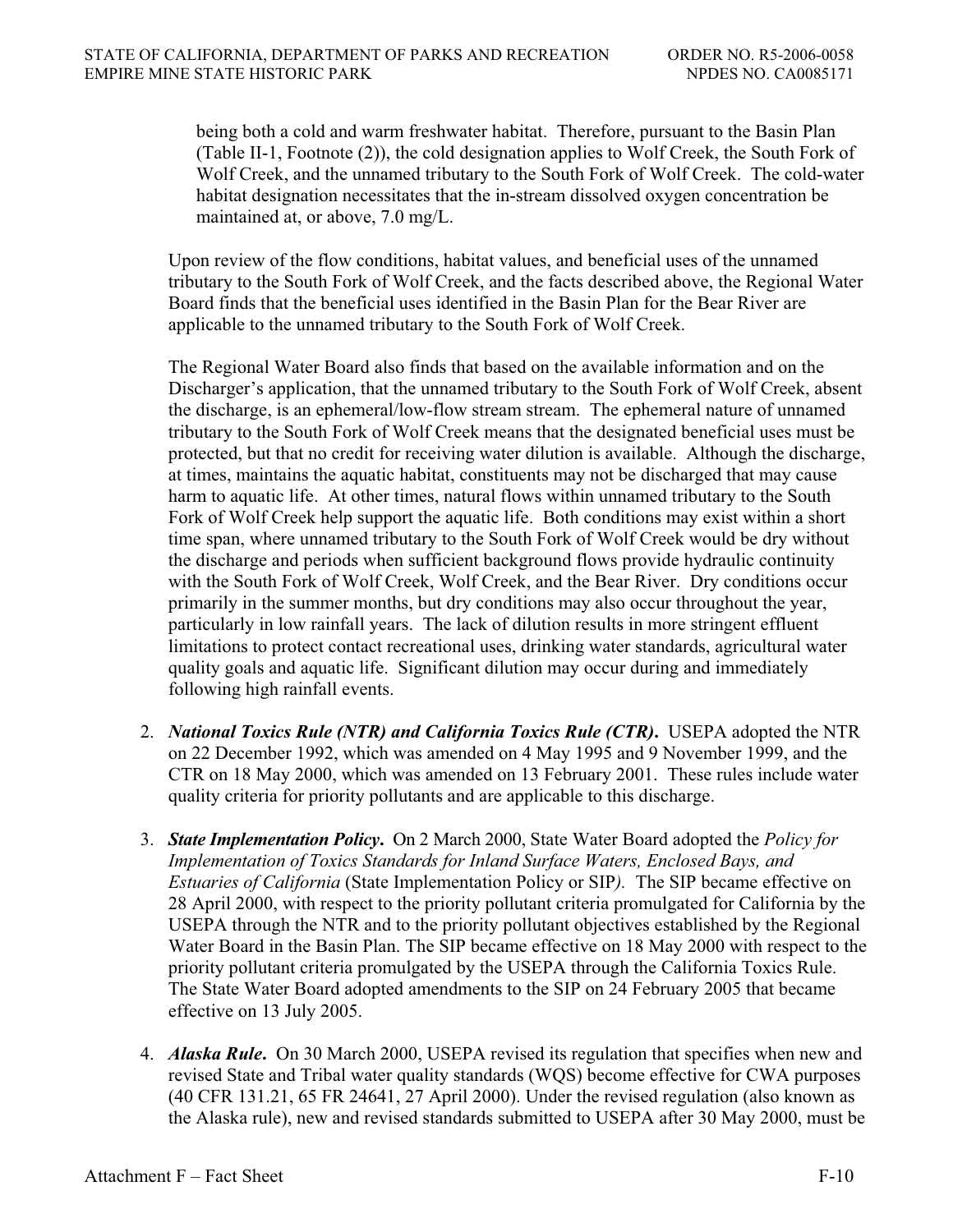approved by USEPA before being used for CWA purposes. The final rule also provides that standards already in effect and submitted to USEPA by 30 May 2000, may be used for CWA purposes, whether or not approved by USEPA.

- 5. *Stringency of Requirements for Individual Pollutants***.** This Order contains restrictions on individual pollutants that are no more stringent than required by the federal CWA. Individual pollutant restrictions consist of technology-based restrictions and water qualitybased effluent limitations. The technology-based effluent limitations consist of restrictions on total suspended solids. Restrictions on total suspended solids are specified in federal regulations as discussed in 40 CFR 440.102, and the permit's technology-based pollutant restrictions are no more stringent than required by the CWA. Water quality-based effluent limitations have been scientifically derived to implement water quality objectives that protect beneficial uses. Both the beneficial uses and the water quality objectives have been approved pursuant to federal law and are the applicable federal water quality standards. To the extent that toxic pollutant water quality-based effluent limitations were derived from the CTR, the CTR is the applicable standard pursuant to 40 CFR 131.38. The scientific procedures for calculating the individual water quality-based effluent limitations are based on the CTR-SIP, which was approved by USEPA on 18 May 2000. All beneficial uses and water quality objectives contained in the Basin Plan were approved under state law and submitted to and approved by USEPA prior to 30 May 2000. Any water quality objectives and beneficial uses submitted to USEPA prior to 30 May 2000, but not approved by USEPA before that date, are nonetheless "*applicable water quality standards for purposes of the CWA*" pursuant to 40 CFR 131.21(c)(1). Collectively, this Order's restrictions on individual pollutants are no more stringent than required to implement the technology-based requirements of the CWA and the applicable water quality standards for purposes of the CWA.
- 6. *Antidegradation Policy***.** Section 131.12 of 40 CFR requires that State water quality standards include an antidegradation policy consistent with the federal policy. The State Water Board established California's antidegradation policy in State Water Board Resolution 68-16, which incorporates the requirements of the federal antidegradation policy. Resolution 68-16 requires that existing water quality is maintained unless degradation is justified based on specific findings. As discussed in detail in this Fact Sheet, the permitted discharge is consistent with the antidegradation provision of 40 CFR §131.12 and State Water Board Resolution 68-16.

This Order imposes effluent limitations on the existing discharge for the first time. The primary means of compliance are (1) treatment of waste stream to comply with effluent limitations and (2) cessation of discharge. Implementation of either alternative would result in improved water quality downstream of the existing discharge, thereby complying with the antidegradation provision of 40 CFR §131.12 and State Water Board Resolution 68-16.

The permitted discharge is consistent with the antidegradation provisions of 40 CFR 131.12 and State Water Board Resolution 68-16. Compliance with these requirements will result in the use of best practicable treatment or control of the discharge. The impact on existing water quality will be insignificant.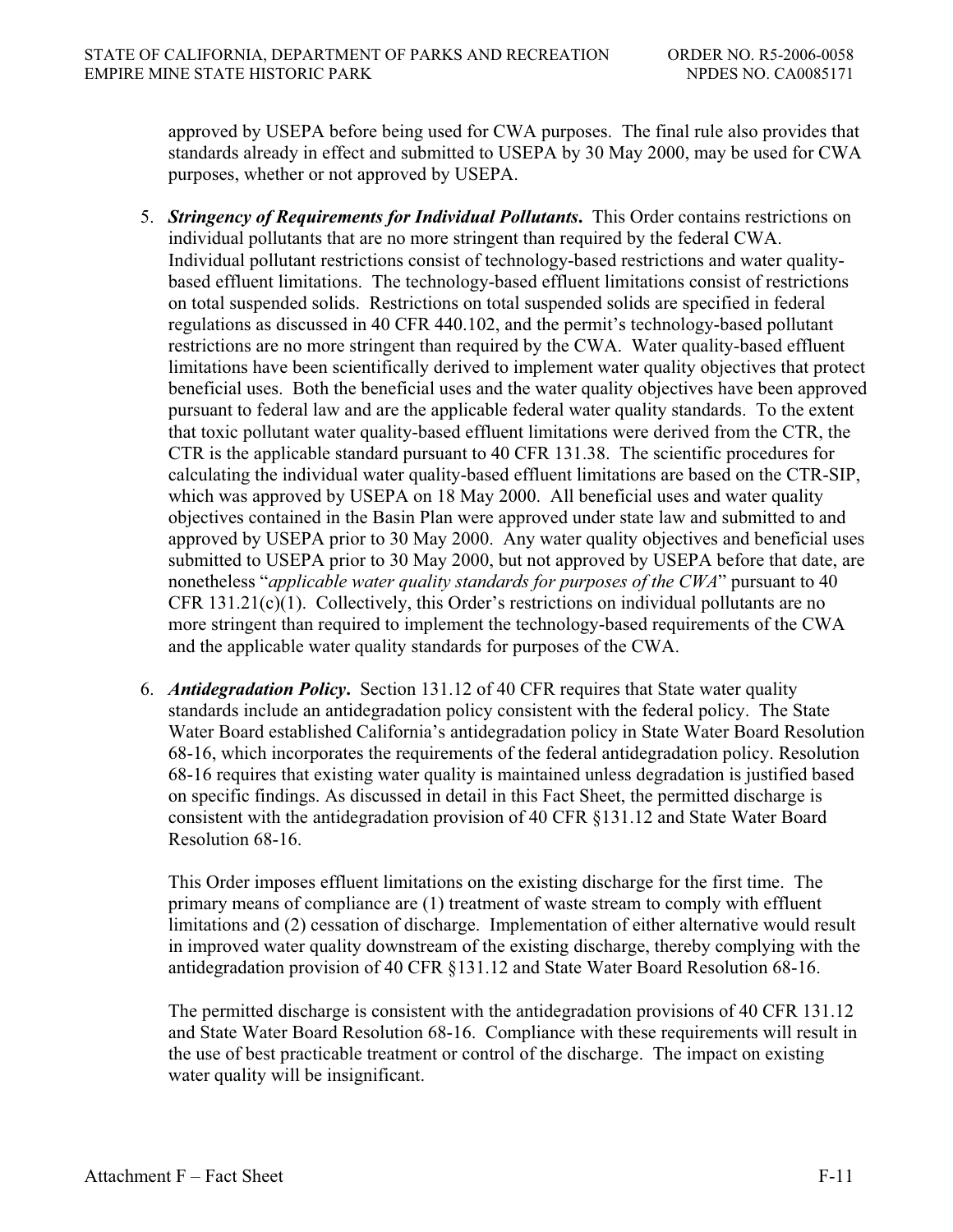- 7. *Anti-Backsliding Requirements***.** Sections 402(o)(2) and 303(d)(4) of the CWA and 40 CFR §122.44(l) prohibit backsliding in NPDES permits. These anti-backsliding provisions require that effluent limitations in a reissued permit must be as stringent as those in the previous permit, with some exceptions in which limitations may be relaxed.
- 8. *Monitoring and Reporting Requirements***.** Section 122.48 of 40 CFR requires that all NPDES permits specify requirements for recording and reporting monitoring results. Sections 13267 and 13383 of the CWC authorize the Regional Water Board to require technical and monitoring reports. The Monitoring and Reporting Program (MRP) establishes monitoring and reporting requirements to implement federal and State requirements. This MRP is provided in Attachment E.
- 9. *Stormwater Requirements***.** USEPA promulgated Federal Regulations for storm water on 16 November 1990 in 40 CFR Parts 122, 123, and 124. The NPDES Industrial Storm Water Program regulates storm water discharges from inactive mine sites. Inactive mine sites are applicable industries under the stormwater program and are obligated to comply with the Federal Regulations. Storm water discharges from the Empire Mine State Historic Park are regulated under the General Permit for Discharges of Storm Water Associated with Industrial Activities (State Water Resources Control Board, Water Quality Order No. 97-03-DWQ, NPDES General Permit No. CAS000001). The Discharger's waste discharge identification (WDID) number for the storm water permit is 5S29I019611.
- 10. *Title 27, California Code of Regulations.* Title 27, California Code of Regulations (CCR), (hereafter Title 27) is applicable to the discharge authorized herein and the treatment and storage facilities associated with the discharge of mine drainage. The Discharger is responsible for complying with these regulations.

# **D. Impaired Water Bodies on CWA 303(d) List**

- 1. The Basin Plan includes a list of Water Quality Limited Segments (WQLSs), which are defined as "…*those sections of lakes, streams, rivers or other fresh water bodies where water quality does not meet (or is not expected to meet) water quality standards even after the application of appropriate limitations for point sources (40 CFR 130, et seq.)*." The Basin Plan also states, "*Additional treatment beyond minimum federal standards will be imposed on dischargers to WQLSs. Dischargers will be assigned or allocated a maximum allowable load of critical pollutants so that water quality objectives can be met in the segment*." The upper Bear River is listed as a WQLS for mercury and Wolf Creek is listed as a WQLS for fecal coliform organisms in the 303(d) list of impaired water bodies.
	- a. *Fecal Coliform Organisms*—Wolf Creek is listed as a WQLS for fecal coliform organisms in the 303(d) list of impaired water bodies. The beneficial use of contact recreation has been impaired due to concentrations of fecal coliform organisms. The discharge of mine drainage is not expected to contain appreciable concentrations of fecal coliform organisms. Preparation of a TMDL for fecal coliform organisms in Wolf Creek has not yet been scheduled.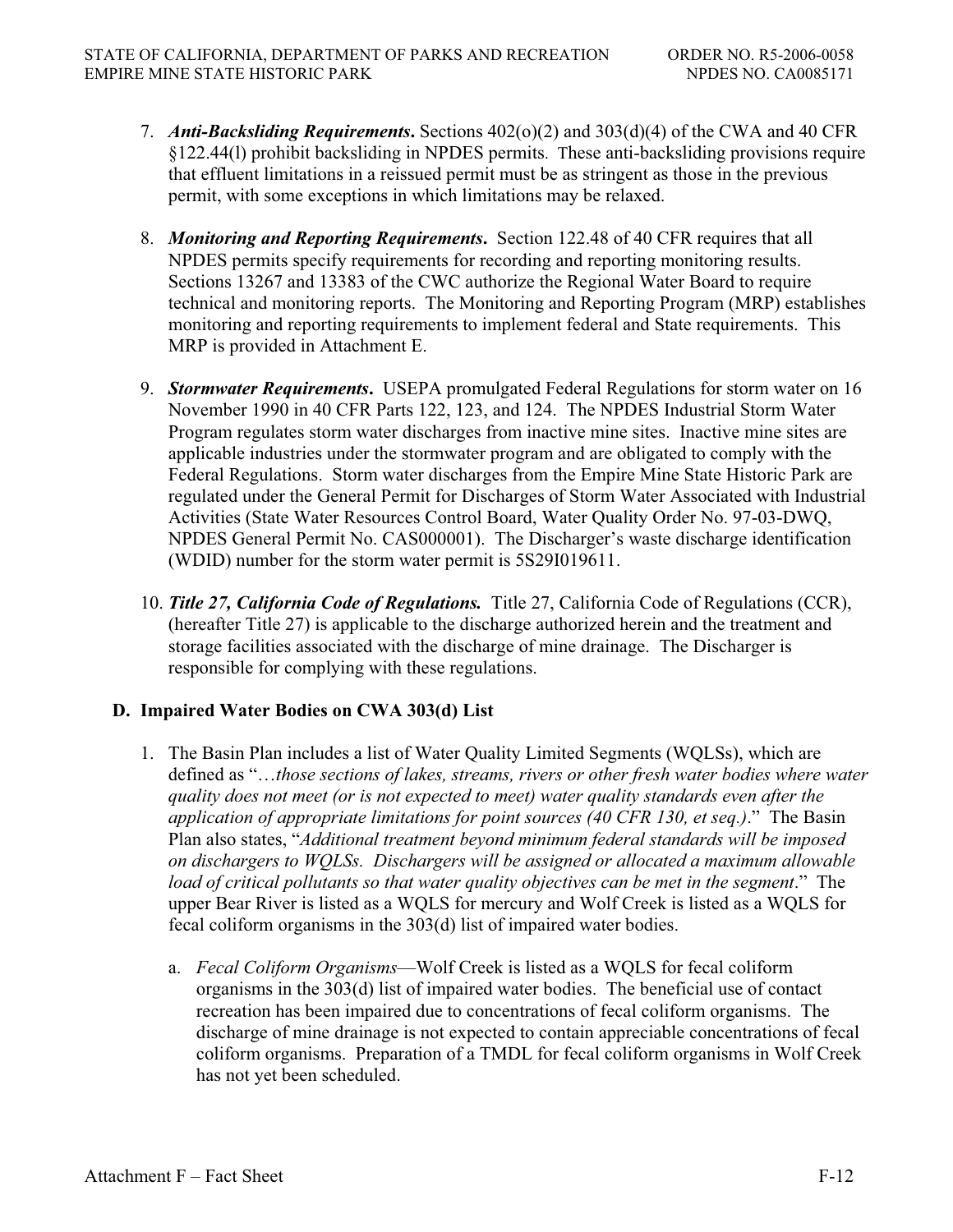b. *Mercury*—The upper Bear River is listed as an impaired water body pursuant to Section 303(d) of the Clean Water Act because of mercury. Mercury bioaccumulates in fish tissue and, therefore, discharge of mercury to the receiving water is likely to contribute to exceedances of the narrative toxicity objective and impacts on beneficial uses. The beneficial use of fish consumption has been impaired due to bioaccumulation of mercury in fish tissue. As discussed below at IV.C.p (page F-28), effluent limitations for total recoverable mercury are included and are based on the California Toxics Rule criterion. Regional Water Board staff are currently preparing a TMDL for methylmercury. If the mercury TMDL is adopted and approved prior to expiration of this Order, this Order may be reopened and the waste load allocation(s) incorporated as effluent limitations.

### **E. Other Plans, Policies, and Regulations—***Not Applicable*

# **IV. RATIONALE FOR EFFLUENT LIMITATIONS AND DISCHARGE SPECIFICATIONS**

Effluent limitations and toxic and pretreatment effluent standards established pursuant to Sections 301 (Effluent Limitations), 302 (Water Quality Related Effluent Limitations), 304 (Information and Guidelines), and 307 (Toxic and Pretreatment Effluent Standards) of the Clean Water Act (CWA) and amendments thereto are applicable to the discharge.

The Federal CWA mandates the implementation of effluent limitations that are as stringent as necessary to meet water quality standards established pursuant to state or federal law [33 U.S.C.,  $\S 1311(b)(1)(C)$ ; 40 CFR,  $\S 122.44(d)(1)$ . NPDES permits must incorporate discharge limits necessary to ensure that water quality standards are met. This requirement applies to narrative criteria as well as to criteria specifying maximum amounts of particular pollutants. Pursuant to Federal Regulations, 40 CFR Section 122.44(d)(1)(i), NPDES permits must contain limits that control all pollutants that "*are or may be discharged at a level which will cause, have the reasonable potential to cause, or contribute to an excursion above any state water quality standard, including state narrative criteria for water quality*." Federal Regulations, 40 CFR, §122.44(d)(1)(vi), further provide that "[w]*here a state has not established a water quality criterion for a specific chemical pollutant that is present in an effluent at a concentration that causes, has the reasonable potential to cause, or contributes to an excursion above a narrative criterion within an applicable State water quality standard, the permitting authority must establish effluent limits.*"

The CWA requires point source discharges to control the amount of conventional, nonconventional, and toxic pollutants that are discharged into the waters of the United States. The control of pollutants discharged is established through effluent limitations and other requirements in NPDES permits. There are two principal bases for effluent limitations: 40 CFR §122.44(a) requires that permits include applicable technology-based limitations and standards, and 40 CFR §122.44(d) requires that permits include water quality-based effluent limitations to attain and maintain applicable numeric and narrative water quality criteria to protect the beneficial uses of the receiving water where numeric water quality objectives have not been established. The Regional Water Board's Basin Plan, page IV-17.00, contains an implementation policy ("Policy for Application of Water Quality Objectives") that specifies that the Regional Water Board "*will, on a case-by-case basis, adopt numerical limitations in orders which will implement the narrative objectives*." This Policy complies with 40 CFR §122.44(d)(1). With respect to narrative objectives, the Regional Water Board must establish effluent limitations using one or more of three specified sources,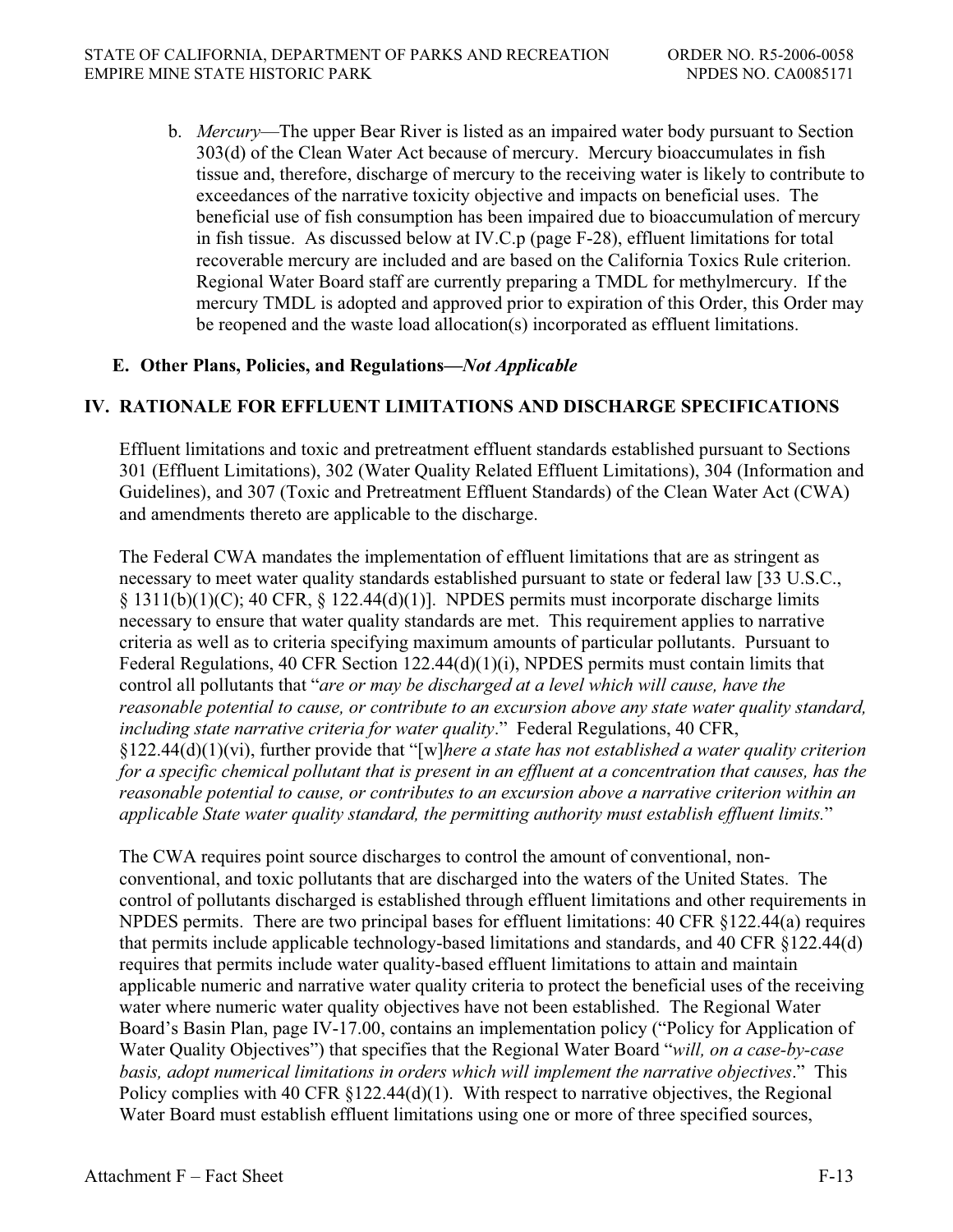including (1) EPA's published water quality criteria, (2) a proposed state criterion (*i.e*., water quality objective) or an explicit state policy interpreting its narrative water quality criteria (*i.e*., the Regional Water Board's "Policy for Application of Water Quality Objectives") (40 CFR  $122.44(d)(1)$  (vi) (A), (B) or (C)), or (3) an indicator parameter. The Basin Plan contains a narrative objective requiring that: "*All waters shall be maintained free of toxic substances in concentrations that produce detrimental physiological responses in human, plant, animal, or aquatic life*" (narrative toxicity objective). The Basin Plan requires the application of the most stringent objective necessary to ensure that surface water and groundwater do not contain chemical constituents, discoloration, toxic substances, radionuclides, or taste and odor producing substances that adversely affect beneficial uses. The Basin Plan states that material and relevant information, including numeric criteria, and recommendations from other agencies and scientific literature will be utilized in evaluating compliance with the narrative toxicity objective. The Basin Plan also limits chemical constituents in concentrations that adversely affect surface water beneficial uses. For waters designated as municipal, the Basin Plan specifies that, at a minimum, waters shall not contain concentrations of constituents that exceed Maximum Contaminant Levels (MCL) of CCR Title 22. The Basin Plan further states that, to protect all beneficial uses, the Regional Water Board may apply limits more stringent than MCLs. When a reasonable potential exists for exceeding a narrative objective, Federal Regulations mandate numerical effluent limitations and the Basin Plan narrative criteria clearly establish a procedure for translating the narrative objectives into numerical effluent limitations.

# A. **Discharge Prohibitions**

- 1. Discharge of wastewater at a location or in a manner different from that described in the Findings is prohibited.
- 2. The by-pass or overflow of wastes to surface waters is prohibited, except as allowed by Federal Standard Provision I.A.7. [See Attachment D – Federal Standard Provisions] and Regional Water Board Standard Provision VI.A.2.f.
- 3. Neither the discharge nor its treatment shall create a nuisance as defined in Section 13050 of the California Water Code.

# B. **Technology-Based Effluent Limitations**

# 1. **Scope and Authority**

The CWA requires that technology-based effluent limitations be established based on several levels of controls:

- Best practicable treatment control technology (BPTC) represents the average of the best performance by plants within an industrial category or subcategory. BPTC standards apply to toxic, conventional, and nonconventional pollutants.
- Best available technology economically achievable (BAT) represents the best existing performance of treatment technologies that are economically achievable within an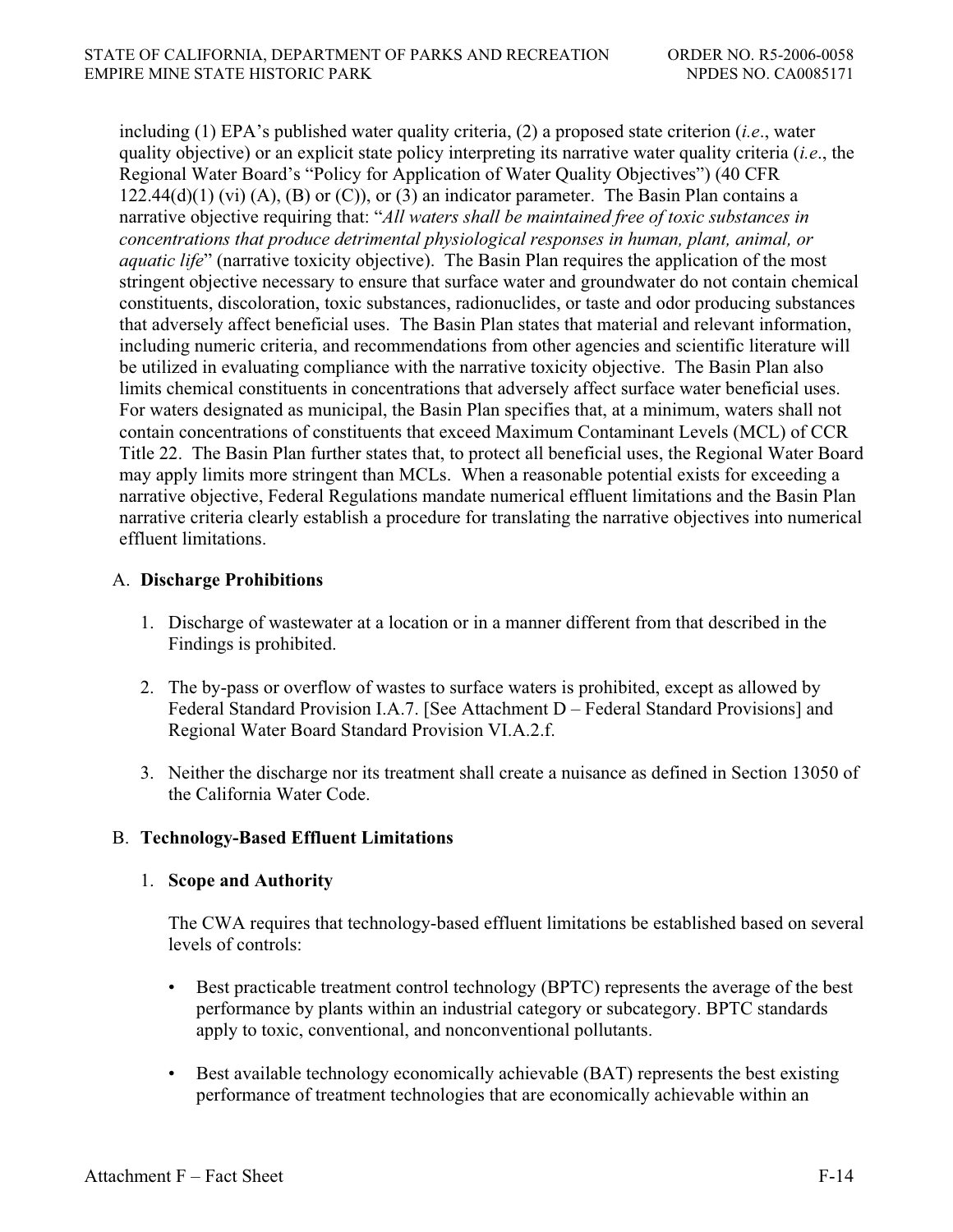industrial point source category. BAT standards apply to toxic and nonconventional pollutants.

- Best conventional pollutant control technology (BCT) represents the control from existing industrial point sources of conventional pollutants including BOD, TSS, fecal coliform, pH, and oil and grease. The BCT standard is established after considering the "cost reasonableness" of the relationship between the cost of attaining a reduction in effluent discharge and the benefits that would result, and also the cost effectiveness of additional industrial treatment beyond BPTC.
- New source performance standards (NSPS) represent the best available demonstrated control technology standards. The intent of NSPS guidelines is to set limitations that represent state-of-the-art treatment technology for new sources.

The CWA requires USEPA to develop effluent limitations, guidelines and standards (ELGs) representing application of BPTC, BAT, BCT, and NSPS. Section 402(a)(1) of the CWA and 40 CFR §125.3 of the NPDES regulations authorize the use of best professional judgment (BPJ) to derive technology-based effluent limitations on a case-by-case basis where ELGs are not available for certain industrial categories and/or pollutants of concern.

### 2. **Applicable Technology-Based Effluent Limitations**

- a. The Code of Federal Regulations (CFR) at 40 CFR §122.44(a) requires that permits include applicable technology-based limitations and standards. This Order includes technology-based effluent limitations based on consideration of Effluent Limitations Guidelines and Standards for the Ore Mining and Dressing Point Source Category in 40 CFR Part 440, Subpart J—Copper, Lead, Zinc, Gold, Silver, and Molybdenum Ores Subcategory and Best Professional Judgment (BPJ) in accordance with 40 CFR §125.3.
- b. Effluent Limitations Guidelines and Standards for the Ore Mining and Dressing Point Source Category in 40 CFR Part 440, Subpart J—Copper, Lead, Zinc, Gold, Silver, and Molybdenum Ores Subcategory are applicable to discharges from the following:
	- *(1) Mines that produce copper, lead, zinc, gold, silver, or molybdenum bearing ores, or any combination of these ores from open-pit or underground operations other than placer deposits;*
	- *(2) Mills that use the froth-flotation process alone or in conjunction with other processes, for the beneficiation of copper, lead, zinc, gold, silver, or molybdenum ores, or any combination of these ores;*
	- *(3) Mines and mills that use dump, heap, in-situ leach, or vat-leach processes to extract copper from ores or ore waste materials; and*
	- *(4) Mills that use the cyanidation process to extract gold or silver.*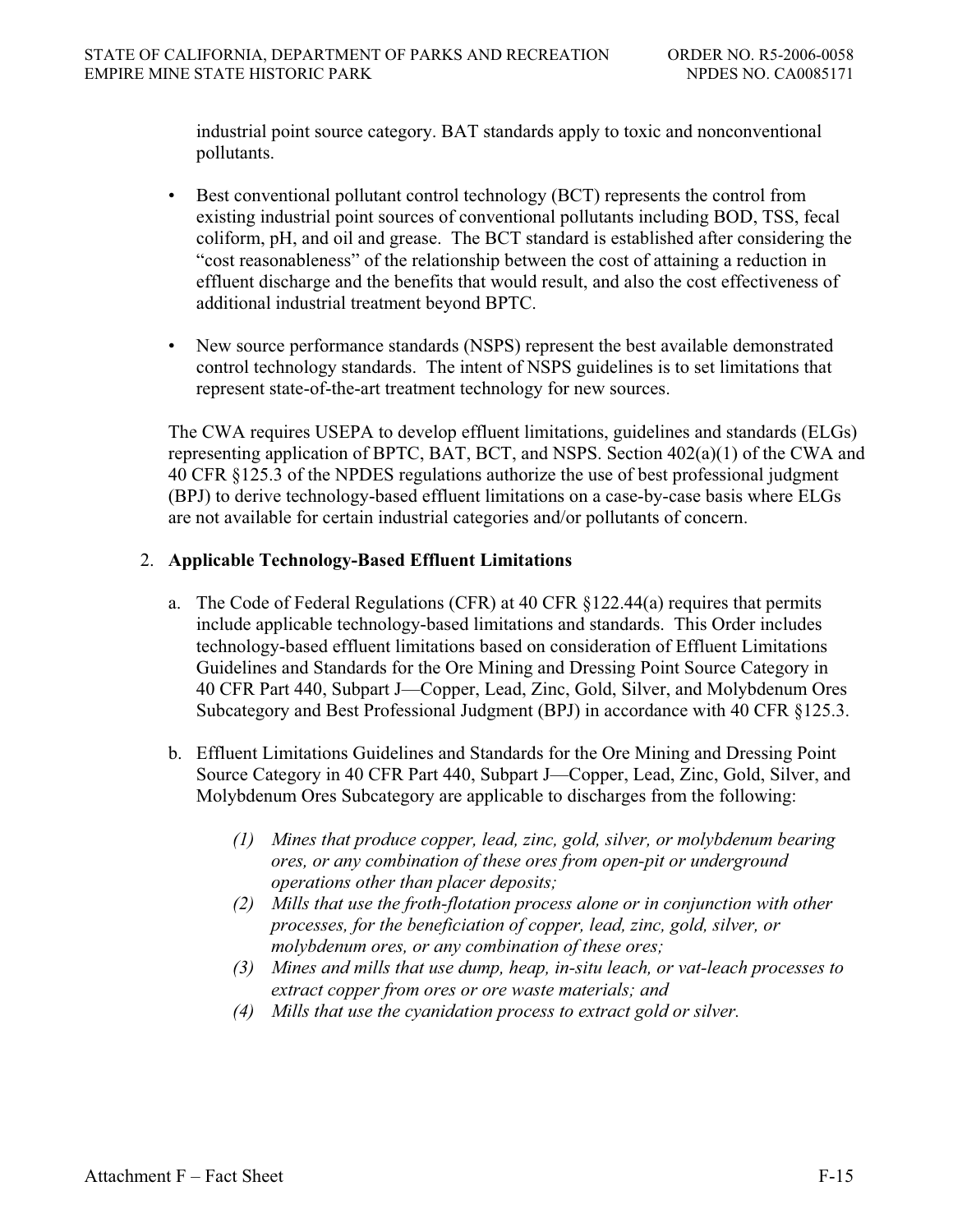- c. "Mine" is defined in 40 CFR 440.132(g) as "*an active mining area, including all land and property placed under, or used above the surface of such land, used in or resulting from the work of extracting metal ore or minerals from their natural deposits by any means or method, including secondary recovery of metal ore from refuse or other storage piles, wastes, or rock dumps and mill tailings derived from the mining, cleaning, or concentration of metal ores*."
- d. "Mine drainage" is defined in 40 CFR 440.132(h) as "*any water drained, pumped, or siphoned from a mine*".
- e. The Empire Mine State Historic Park consists of land and property used in or resulting from the work of extracting metal ore or minerals, specifically gold, from their natural deposits by any means or method. The discharge from the Magenta Drain is water drained from the Empire Mine. Therefore, the discharge is mine drainage and Effluent Limitations Guidelines and Standards for the Ore Mining and Dressing Point Source Category in 40 CFR Part 440, Subpart J—Copper, Lead, Zinc, Gold, Silver, and Molybdenum Ores Subcategory apply. In addition, it is reasonable that effluent limitations representing the degree of effluent reduction attainable by the application of the best available technology economically achievable (BAT) and the application of the best practicable control technology (BPT) for an active mine are also representative of the degree of effluent reduction attainable by the application of BAT and BPT for a mine that is not in production.
- f. **40 CFR 440.102 Effluent limitations representing the degree of effluent reduction attainable by the application of the best practicable control technology (BPT)** states that "[e]*xcept as provided in subpart L of this part and 40 CFR 125.30 through 125.32, any existing point source subject to this subpart must achieve the following effluent limitations representing the degree of effluent reduction attainable by the application of the best practicable control technology currently available (BPT): (a) The concentration of pollutants discharged in mine drainage from mines operated to obtain copper bearing ores, lead bearing ores, zinc bearing ores, gold bearing ores, or silver bearing ores, or any combination of these ores* [from] *open-pit or underground operations other than placer deposits shall not exceed*:

|                                   | <b>Effluent Limitations</b> |                                                    |  |
|-----------------------------------|-----------------------------|----------------------------------------------------|--|
| <i>Effluent</i><br>characteristic | Maximum for any 1 day       | Average of daily values<br>for 30 consecutive days |  |
|                                   | Milligrams per liter        |                                                    |  |
|                                   | 30                          | 20                                                 |  |
|                                   | .30                         | .15                                                |  |
|                                   | $1\,5$                      | .75                                                |  |
| $Pb$                              | $\cdot$ 6                   | $\cdot$ 3                                          |  |
|                                   | .002                        | .001                                               |  |
| $pH$                              |                             |                                                    |  |

 $1$ <sup> $1$ </sup>Within the range of 6.0 to 9.0."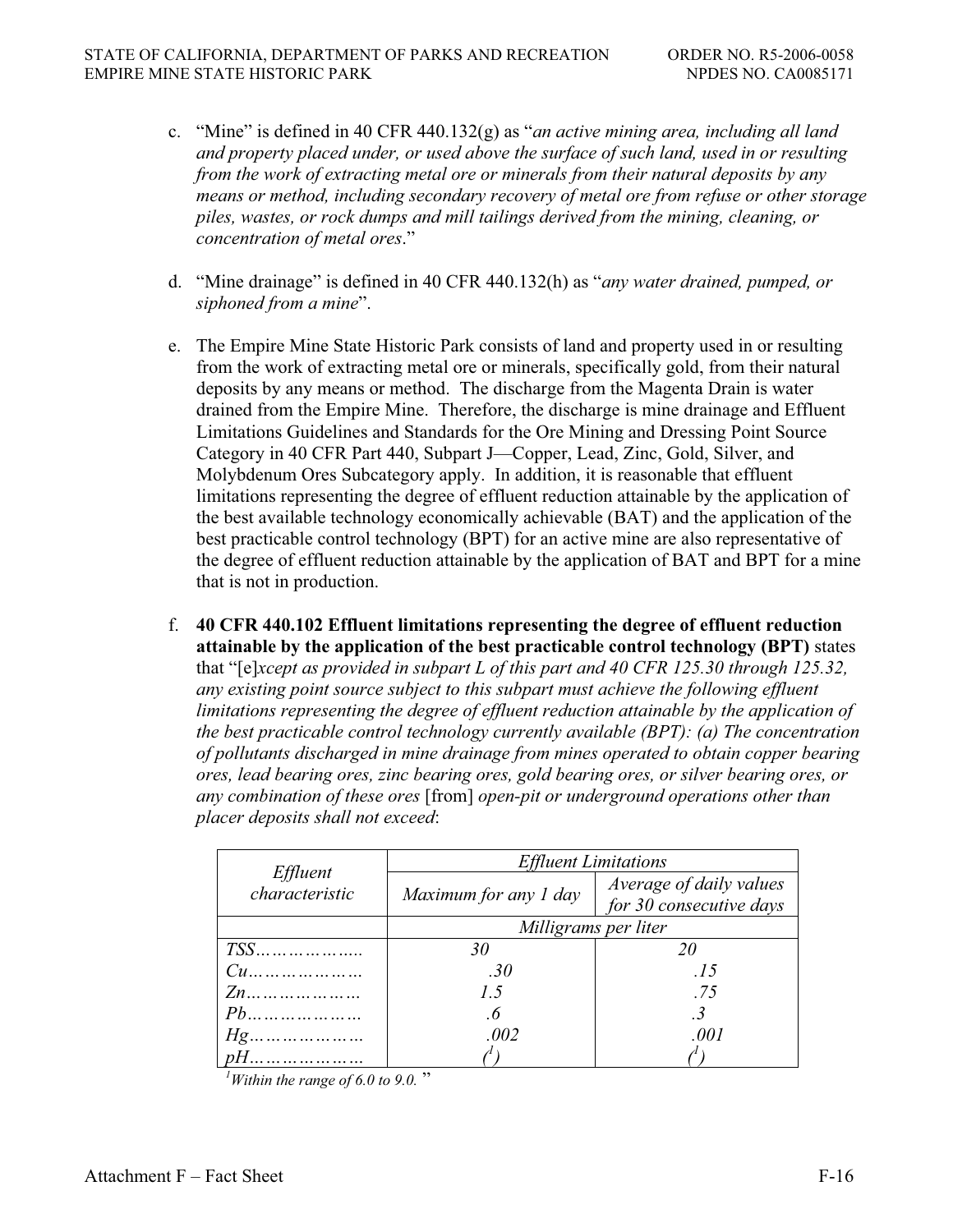g. **40 CFR 440.103 Effluent limitations representing the degree of effluent reduction attainable by the application of the best available technology economically** 

**achievable (BAT)** states that "[e]*xcept as provided in subpart L of this part and 40 CFR 125.30 through 125.32, any existing point source subject to this subpart must achieve the following effluent limitations representing the degree of effluent reduction attainable by the application of the best available technology economically achievable (BAT): (a) The concentration of pollutants discharged in mine drainage from mines that produce copper, lead, zinc, gold, silver, or molybdenum bearing ores, or any combination of these ores from open-pit or underground operations other than placer deposits shall not exceed*:

|                            | <b>Effluent Limitations</b> |                                                    |  |
|----------------------------|-----------------------------|----------------------------------------------------|--|
| Effluent<br>characteristic | Maximum for any 1 day       | Average of daily values<br>for 30 consecutive days |  |
|                            | Milligrams per liter        |                                                    |  |
| $Cu$                       | 0.30                        | 0.15                                               |  |
|                            | 1.5                         | 0.75                                               |  |
|                            | 0.6                         | 0.3                                                |  |
|                            | 0.002                       | 0.001                                              |  |
|                            | O 10                        | 0.05                                               |  |

h. It is reasonable that effluent limitations representing the degree of effluent reduction attainable by the application of the best available technology economically achievable (BAT) and the application of the best practicable control technology (BPT) for an active mine are also representative of the degree of effluent reduction attainable by the application of BAT and BPT for an inactive mine.

### **Summary of Technology-based Effluent Limitations Discharge Point EFF-001**

Technology based limitations are utilized to assure the treatment systems are properly designed and operated.

|                               |              | <b>Effluent Limitations</b> |         |                      |                      |
|-------------------------------|--------------|-----------------------------|---------|----------------------|----------------------|
| <b>Parameter</b>              | <b>Units</b> | Average                     | Maximum | <b>Instantaneous</b> | <b>Instantaneous</b> |
|                               |              | Monthly                     | Daily   | <b>Minimum</b>       | <b>Maximum</b>       |
| <b>Total Suspended Solids</b> | mg/L         | 20                          | 30      |                      |                      |
| pH                            | standard     |                             |         | 6.0                  | 9.0                  |
|                               | units        |                             |         |                      |                      |
| Cadmium, Total Recoverable    | $\mu$ g/L    | 50                          | 100     |                      |                      |
| Copper, Total Recoverable     | $\mu$ g/L    | 150                         | 300     |                      |                      |
| Lead, Total Recoverable       | $\mu$ g/L    | 300                         | 600     |                      |                      |
| Mercury, Total Recoverable    | $\mu$ g/L    |                             | 2       |                      | --                   |
| Zinc, Total Recoverable       | $\mu$ g/L    | 750                         | 1,500   |                      |                      |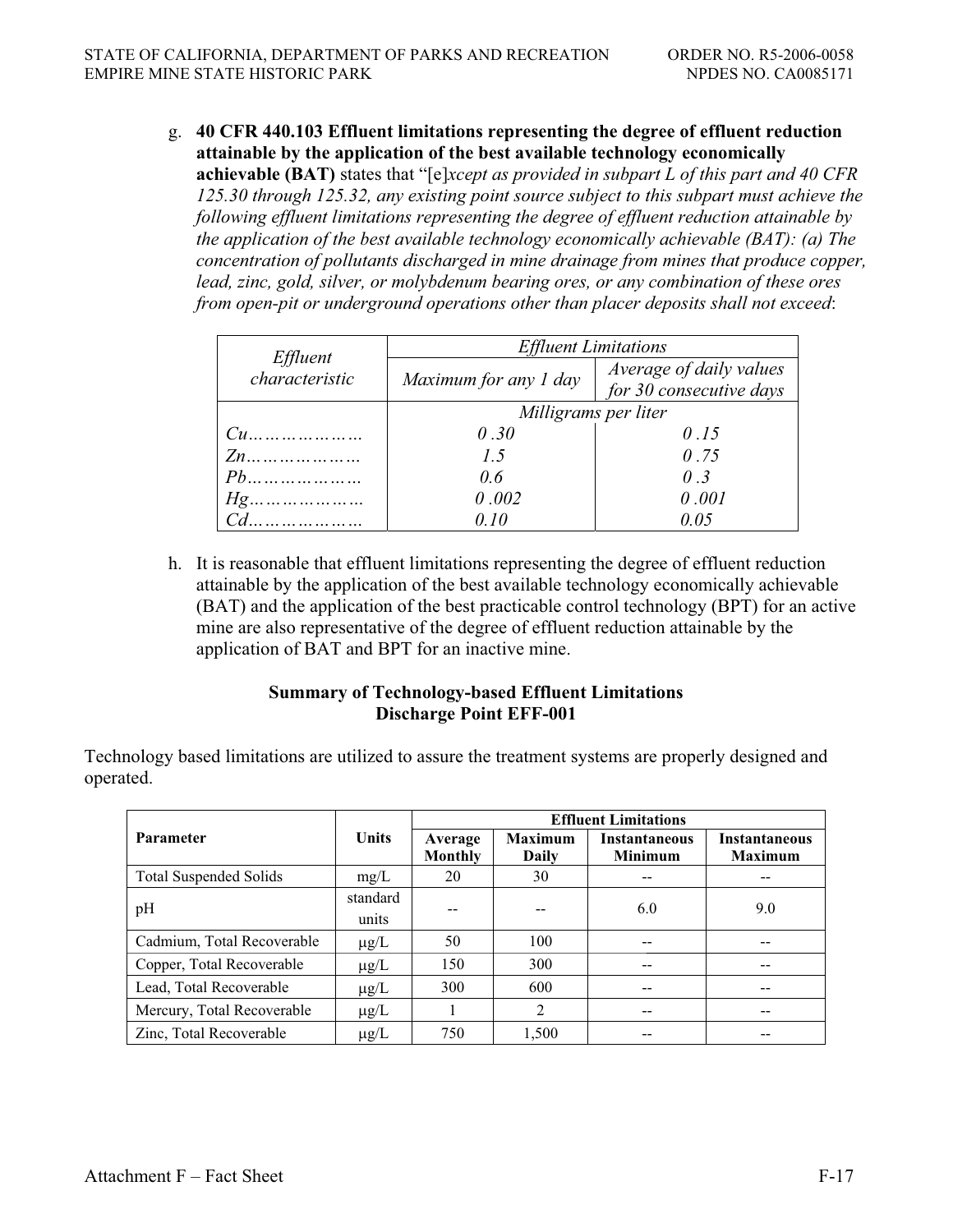## C. **Water Quality-Based Effluent Limitations (WQBELs)**

#### 1. **Scope and Authority**

As specified in 40 CFR  $\S 122.44(d)(1)(i)$ , permits are required to include WOBELs for pollutants (including toxicity) that are or may be discharged at levels that cause, have reasonable potential to cause, or contribute to an excursion above any state water quality standard. The process for determining reasonable potential and calculating WQBELs when necessary is intended to protect the designated uses of the receiving water as specified in the Basin Plan, and achieve applicable water quality objectives and criteria that are contained in other state plans and policies, or water quality criteria contained in the CTR and NTR.

#### 2. **Applicable Beneficial Uses and Water Quality Criteria and Objectives**

a. *Receiving Water*—The Magenta Drain discharge flows off of the Empire Mine State Historic Park, into an unnamed tributary to the South Fork of Wolf Creek, and through the City of Grass Valley's Veterans Memorial Park before entering the South Fork of Wolf Creek, which is tributary to Wolf Creek, thence the Bear River. The beneficial uses of the unnamed tributary to the South Fork of Wolf Creek, as described above in III.C.1, are as follows:

| <b>Discharge Point</b> | <b>Receiving Water Name</b>                          | <b>Beneficial Use(s)</b>                                                                                                                                                                                                                                                                                                                                                                |
|------------------------|------------------------------------------------------|-----------------------------------------------------------------------------------------------------------------------------------------------------------------------------------------------------------------------------------------------------------------------------------------------------------------------------------------------------------------------------------------|
| <b>EFF-001</b>         | Unnamed Tributary to the<br>South Fork of Wolf Creek | Existing:<br>Municipal and domestic supply (MUN); agricultural supply,<br>including stock watering (AGR); hydropower generation (POW);<br>water contact recreation, including canoeing and rafting (REC-1);<br>non-contact water recreation, including aesthetic enjoyment (REC-<br>2); warm freshwater habitat (WARM); cold freshwater habitat<br>(COLD); and wildlife habitat (WILD). |
|                        |                                                      | Potential:<br>Warm migration of aquatic organisms (MGR); cold migration of<br>aquatic organisms (MGR); warm spawning, reproduction, and/or<br>early development (SPWN); and cold spawning, reproduction, and<br>/or early development (SPWN);                                                                                                                                           |
|                        |                                                      | Groundwater:<br>Municipal and domestic water supply (MUN), industrial service<br>supply (IND), industrial process supply (PRO), and agricultural<br>supply (AGR).                                                                                                                                                                                                                       |

b. *Hardness*—While no Effluent Limitation for hardness is necessary in this Order, hardness is critical to the assessment of the need for, and the development of, Effluent Limitations for certain metals. The *California Toxics Rule*, at (c)(4), states the following:

"Application of metals criteria. (i) *For purposes of calculating freshwater aquatic life criteria for metals from the equations in paragraph (b)(2) of this section, for waters with a hardness of 400 mg/L or less as calcium carbonate, the actual ambient hardness of the surface water shall be used in those equations*." [emphasis added]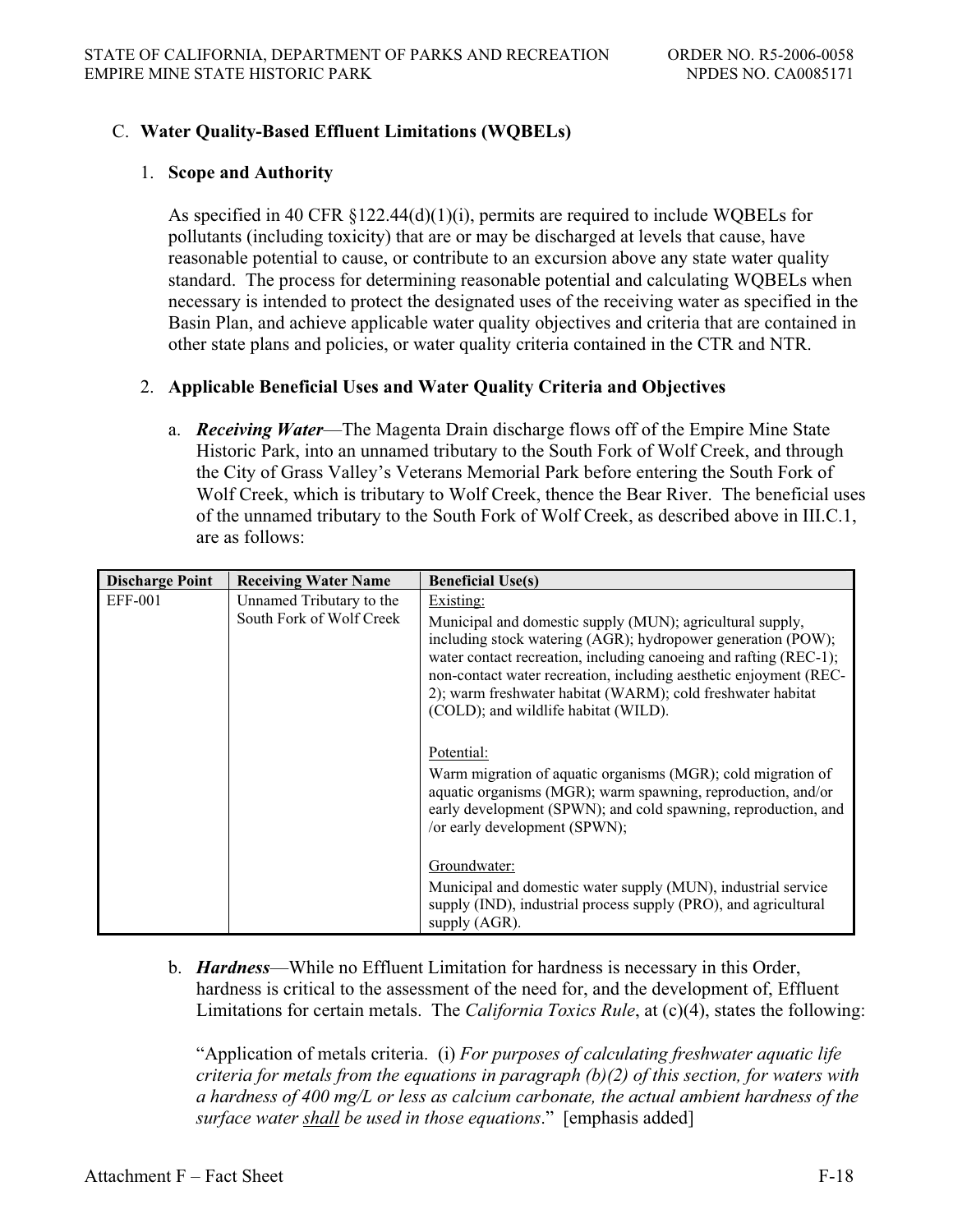The State Water Resources Control Board, in footnote 19 to Water Quality Order No. 2004-0013, stated: "*We note that…the Regional Water Board…applied a variable hardness value whereby effluent limitations will vary depending on the actual, current hardness values in the receiving water. We recommend that the Regional Water Board establish either fixed or seasonal effluent limitations for metals, as provided in the SIP, rather than 'floating' effluent limitations*."

Effluent Limitations for the discharge must be set to protect the beneficial uses of the receiving water for all discharge conditions. In the absence of the option of including condition-dependent, "floating" effluent limitations that are reflective of actual conditions at the time of discharge, Effluent Limitations must be set using the worst-case condition (*e.g*., lowest ambient hardness) in order to protect beneficial uses for all discharge conditions.

Minimal data are available for ambient hardness. The data set was, therefore, augmented with hardness data collected by the City of Grass Valley from Wolf Creek. The lowest measured hardness in Wolf Creek upstream of the City's WWTP was used in determining reasonable potential and Effluent Limitations for metals with hardnessdependent criteria. This Order requires characterization of the receiving stream hardness and the discharge. If the results of the characterization indicate a different ambient hardness, this Order may be reopened and modified. The augmented hardness data set is shown below.

| Table F-1 — Empire Mine SHP, Order No. R5-2006-0058: Results for Hardness (mg/L as CaCO <sub>3</sub> ) |                    |                        |                   |                          |
|--------------------------------------------------------------------------------------------------------|--------------------|------------------------|-------------------|--------------------------|
|                                                                                                        |                    | South Fork Wolf Creek, | Grass Valley WWTP | <b>Grass Valley WWTP</b> |
| Sample Location                                                                                        | <b>Empire Mine</b> | <b>RWS-002</b>         | $R-1$             | $R-2$                    |
| 9 February 2002                                                                                        |                    |                        | 84                | --                       |
| 16 February 2002                                                                                       |                    |                        | 15                |                          |
| 19 March 2002                                                                                          |                    |                        | 66                |                          |
| 21 May 2002                                                                                            | --                 |                        | 40                | --                       |
| 18 June 2002                                                                                           |                    |                        | 24                |                          |
| 16 July 2002                                                                                           |                    |                        | 15                |                          |
| 14 August 2002                                                                                         |                    |                        | 19                | --                       |
| 20 August 2002                                                                                         |                    |                        | 17                |                          |
| 17 September 2002                                                                                      |                    |                        | 30                |                          |
| 15 October 2002                                                                                        |                    |                        | 20                |                          |
| 4 November 2002                                                                                        | --                 |                        | 85                | --                       |
| 19 November 2002                                                                                       |                    |                        | 112               |                          |
| 21 January 2003                                                                                        |                    |                        | 120               |                          |
| 23 January 2003                                                                                        |                    |                        | 120               | --                       |
| 10 February 2003                                                                                       |                    |                        | 75                |                          |
| 21 February 2003                                                                                       |                    |                        | 78                |                          |
| 12 May 2003                                                                                            | --                 | --                     | 49                | --                       |
| 20 August 2003                                                                                         |                    |                        | $13^{1}$          | 18                       |
| 17 September 2003                                                                                      |                    |                        | 23 <sup>1</sup>   | 32                       |

 $1$  Calculated from Grass Valley WWTP R-2 hardness, R-1 flow, and effluent hardness and flow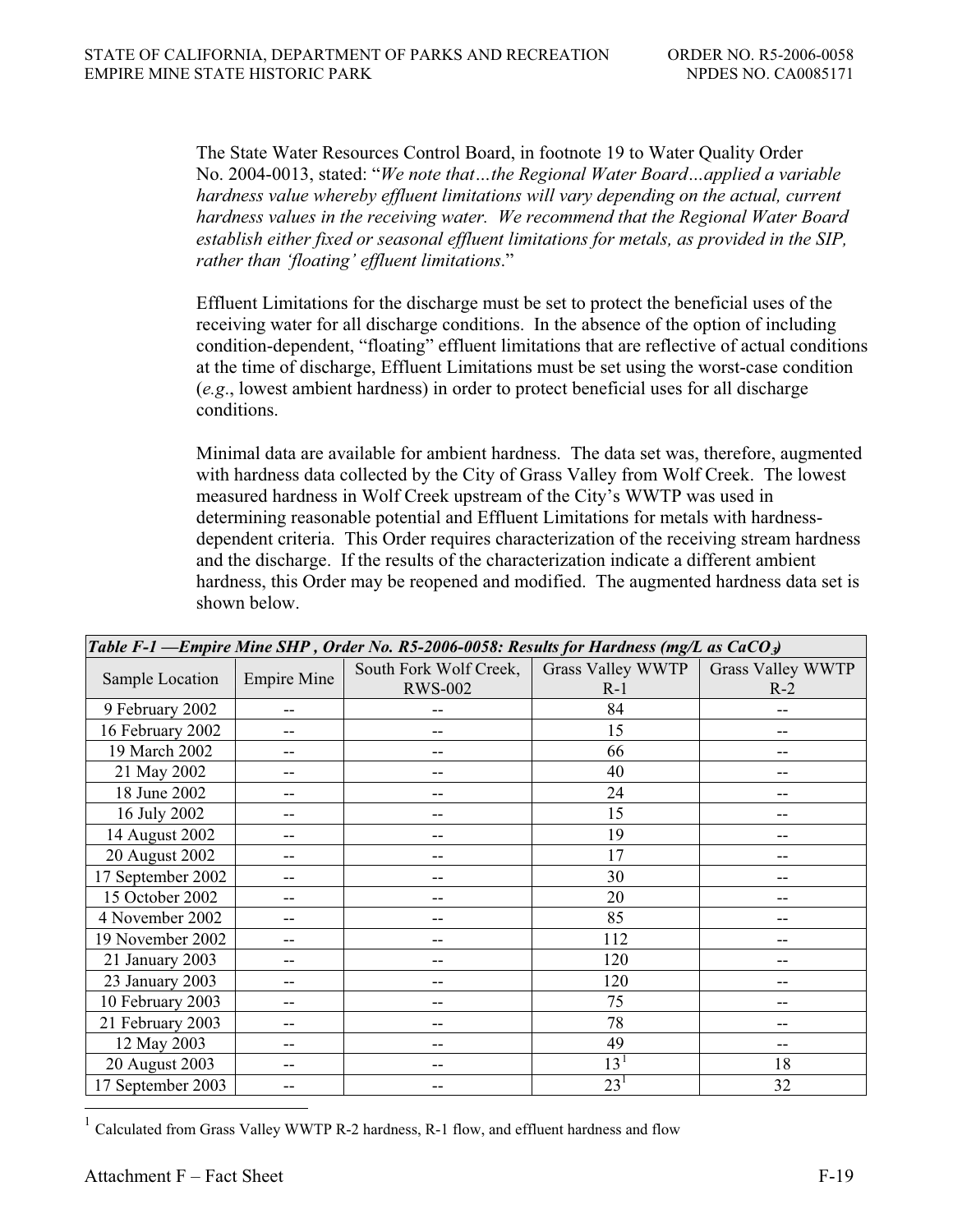| Table F-1 — Empire Mine SHP, Order No. R5-2006-0058: Results for Hardness (mg/L as $CaCO3$ ) |                          |                        |                          |                          |
|----------------------------------------------------------------------------------------------|--------------------------|------------------------|--------------------------|--------------------------|
| Sample Location                                                                              |                          | South Fork Wolf Creek, | <b>Grass Valley WWTP</b> | <b>Grass Valley WWTP</b> |
|                                                                                              | <b>Empire Mine</b>       | <b>RWS-002</b>         | $R-1$                    | $R-2$                    |
| 15 October 2003                                                                              | $-$                      |                        | $\overline{25^1}$        | 31                       |
| 12 November 2003                                                                             |                          |                        | 80 <sup>1</sup>          | 87                       |
| 10 December 2003                                                                             | --                       |                        | $81^{1}$                 | 87                       |
| 7 January 2004                                                                               | --                       |                        | $\overline{53}^1$        | 57                       |
| 28 May 2004                                                                                  | $-$                      | $-$                    | $\overline{3^1}$         | 13                       |
| 26 August 2004                                                                               |                          |                        | 17 <sup>1</sup>          | 26                       |
| 4 November 2004                                                                              |                          |                        | $65^1$                   | 90                       |
| 2 December 2004                                                                              | $-$                      |                        | 91 <sup>1</sup>          | 119                      |
| 6 January 2005                                                                               | $-$                      | --                     | 75 <sup>1</sup>          | 94                       |
| 2 February 2005                                                                              | --                       |                        | 80 <sup>1</sup>          | 96                       |
| 2 March 2005                                                                                 | $-$                      | --                     | $\overline{65}^1$        | 68                       |
| 6 April 2005                                                                                 | $-$                      | --                     | 61 <sup>1</sup>          | 72                       |
| 5 May 2005                                                                                   | $-$                      | --                     | $\overline{38^1}$        | 45                       |
| 2 June 2005                                                                                  |                          |                        | 43 <sup>1</sup>          | 50                       |
| 7 July 2005                                                                                  |                          | --                     | $24^{1}$                 | 34                       |
| 4 August 2005                                                                                | $-$                      | --                     | $\overline{25^1}$        | 33                       |
| 1 September 2005                                                                             | --                       | --                     | $\overline{18^1}$        | 25                       |
| 6 October 2005                                                                               |                          |                        | $20^{1}$                 | 29                       |
| 3 November 2005                                                                              |                          |                        | 111 <sup>1</sup>         | 125                      |
| 1 December 2005                                                                              |                          |                        | 29 <sup>1</sup>          | 31                       |
| 5 January 2006                                                                               | $\overline{\phantom{m}}$ | --                     | $32^{1}$                 | 41                       |
| 19 January 2006                                                                              | 240                      | 50                     |                          | $\overline{\phantom{a}}$ |
| <b>Minimum</b>                                                                               | 240                      | 50                     | $3.1^{2}/15$             | 13                       |
| <b>Average</b>                                                                               | --                       | --                     | $51^{2}/58$              | 57                       |

<sup>2</sup> Including calculated values.

c. *Assimilative Capacity/Mixing Zone*—Based on the available information, the worst-case dilution is assumed to be zero to provide protection for the receiving water beneficial uses. The impact of assuming zero assimilative capacity within the receiving water is that discharge limitations are end-of-pipe limits with no allowance for dilution within the receiving water.

# 3. **Determining the Need for WQBELs**

a. Federal regulations require effluent limitations for all pollutants that are or may be discharged at a level that will cause or have the reasonable potential to cause, or contribute to an in-stream excursion above a narrative or numerical water quality standard. Based on information submitted as part of the application, in studies, and as directed by monitoring and reporting programs the Regional Water Board finds that the discharge does have a reasonable potential to cause or contribute to an in-stream excursion above a water quality standard for aluminum, antimony, arsenic, barium, cadmium, chromium (III), cobalt, color, copper, dissolved oxygen, iron, lead, manganese, mercury, nickel, pH, settleable solids, thallium, total dissolved solids, turbidity,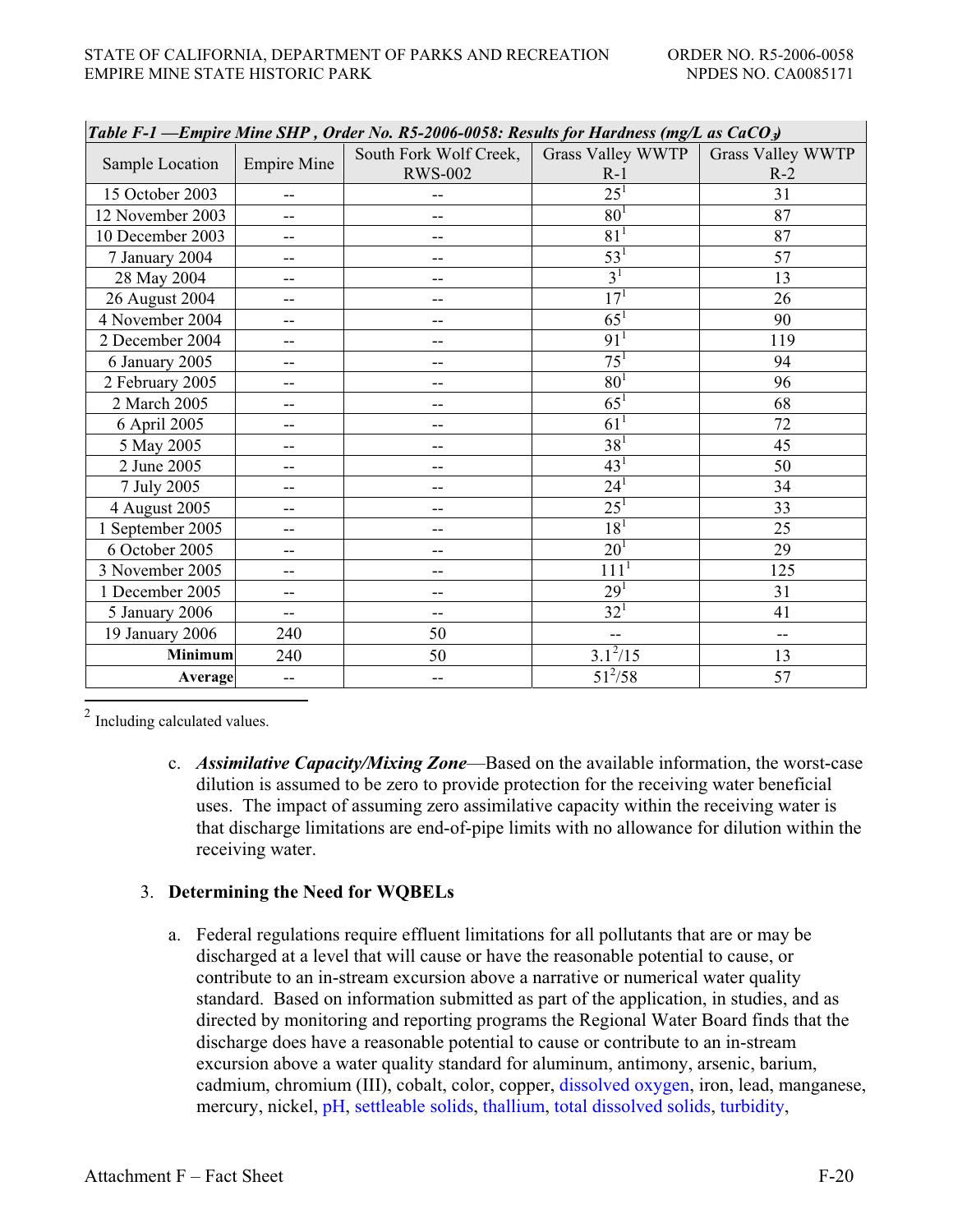vanadium, zinc. Effluent limitations for these constituents are included in this Order.

- b. Reasonable potential (RP) was determined by comparing the observed maximum effluent concentration (MEC) to applicable water quality criteria; if a criterion was exceeded, the discharge was determined to have reasonable potential to exceed a water quality objective for that constituent.
- c. *Aluminum*—Aluminum in the discharge has a reasonable potential to cause or contribute to an in-stream excursion above a level necessary to protect aquatic life, and, therefore to violate the Basin Plan's narrative toxicity objective. USEPA developed National Recommended Ambient Water Quality Criteria for protection of freshwater aquatic life for aluminum. The recommended four-day average (chronic) and one-hour average (acute) criteria for aluminum are  $87 \mu g/L$  and  $750 \mu g/L$ , respectively, for waters with a pH of 6.5 to 9.0. USEPA recommends that the ambient criteria are protective of the aquatic beneficial uses of receiving waters in lieu of site-specific criteria. The receiving stream has been measured to have a variable, but generally low hardness—typically between 10 and 120 mg/L as  $CaCO<sub>3</sub>$ . This condition is supportive of the applicability of the ambient water quality criteria for aluminum, according to USEPA's development document. Applying 40 CFR  $\S 122.44(d)(1)(vi)(B)$ , Effluent Limitations for aluminum are included in this Order and are based on USEPA's Ambient Water Quality Criteria for the protection of the beneficial use of freshwater aquatic habitat.

Aluminum was detected in an effluent sample collected 9 June 2003 at a concentration of  $36,100 \mu g/L$ . The recommended continuous concentration (maximum four-day average concentration or CCC) is  $87 \mu g/L$  and the recommended maximum concentration (maximum one-hour average concentration or CMC) is 750  $\mu$ g/L. The observed MEC is greater than the water quality criteria; therefore, effluent limitations for aluminum are required.

The USEPA *Technical Support Document for Water Quality-Based Toxics Control* [EPA/505/2-90-001] contains statistical methods for converting chronic (four-day) and acute (one-hour) aquatic life criteria to average monthly and maximum daily effluent limitations based on the variability of the existing data and the expected frequency of monitoring. Equations summarizing the conversion are shown below:

 $AMEL = 1.55$ [min(0.321*CMC*,0.527*CCC*)] = 71 µg/L  $MDEL = 3.11$ [min(0.321*CMC*,0.527*CCC*)] = 140 µg/L

In USEPA's *Ambient Water Quality Criteria for Aluminum—1988* [EPA 440/5-86-008], USEPA states that "[a]*cid-soluble aluminum…is probably the best measurement at the present…*"; however, USEPA has not yet approved an acid-soluble test method for aluminum. Replacing the inductively coupled plasma /atomic emission spectrometric (ICP/AES) portion of the analytical procedure with ICP/mass spectrometry (ICP/MS) would allow lower detection limits to be achieved. Based on USEPA's discussion of aluminum analytical methods, this Order allows the use of the alternate aluminum testing protocol described above to meet monitoring requirements.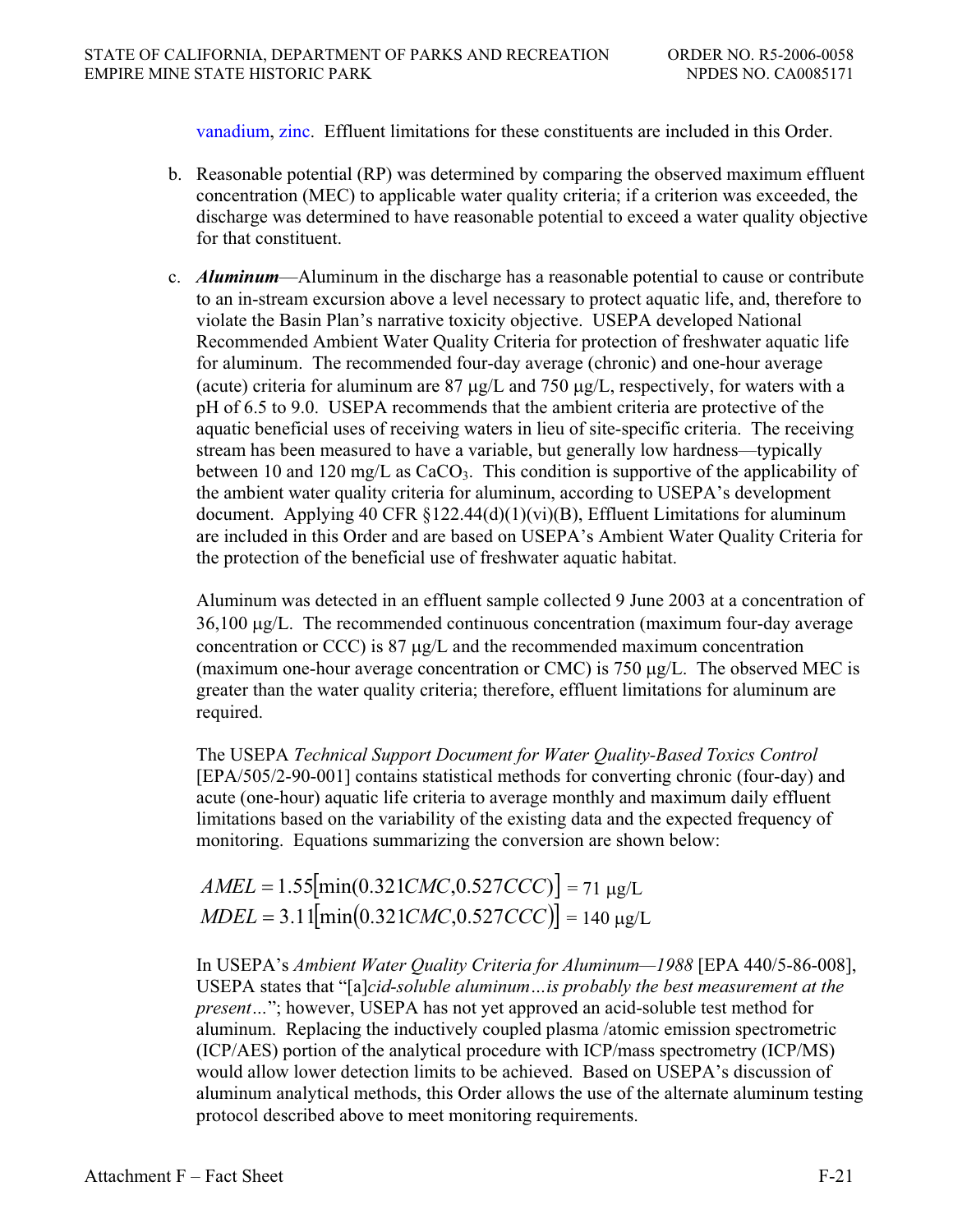This Order includes average monthly and maximum daily effluent limitations for aluminum.

d. *Antimony*—The discharge has a reasonable potential to cause or contribute to an instream excursion above the Primary Maximum Contaminant Level (MCL) for antimony of 6  $\mu$ g/L.

The observed antimony MEC was detected in an effluent sample collected 9 June 2003 at a concentration of 98.9  $\mu$ g/L. The observed MEC is greater than the water quality criteria; therefore, an Effluent Limitation for antimony is required. An Effluent Limitation for antimony is included in this Order and is based on the Basin Plan water quality objectives for chemical constituents and the DHS Primary MCL.

This Order includes an average monthly Effluent Limitation for antimony that is equal to the Primary MCL.

e. *Arsenic*—The discharge has a reasonable potential to cause or contribute to an in-stream excursion above the USEPA Primary Maximum Contaminant Level (MCL) of  $10 \mu g/L$ for arsenic. Pursuant to the Safe Drinking Water Act, the California DHS must revise the California arsenic MCL in Title 22 CCR to be as low as, or lower than, the USEPA MCL. Applying the Basin Plan's "Policy for Application of Water Quality Objectives", to protect future municipal and domestic water use, it is reasonable to apply the USEPA MCL for arsenic to the receiving stream. The observed arsenic MEC was detected in an effluent sample collected 9 June 2003 at a concentration of  $35,400 \mu g/L$ . The observed MEC is greater than the water quality criteria; therefore, an Effluent Limitation for arsenic is required. An Effluent Limitation for arsenic is included in this Order and is based on the Basin Plan water quality objectives for chemical constituents, the USEPA Primary MCL, and protection of the beneficial use of municipal and domestic supply.

This Order includes an average monthly Effluent Limitation for arsenic that is equal to the Primary MCL.

f. *Barium*—The discharge has a reasonable potential to cause or contribute to an in-stream excursion above the Primary Maximum Contaminant Level (MCL) for barium of  $1,000 \mu g/L$ .

The observed barium MEC was detected in an effluent sample collected 9 June 2003 at a concentration of 2,480  $\mu$ g/L. The observed MEC is greater than the water quality criteria; therefore, an Effluent Limitation for barium is required. An Effluent Limitation for barium is included in this Order and is based on the Basin Plan water quality objectives for chemical constituents and the DHS Primary MCL.

This Order includes an average monthly Effluent Limitation for barium that is equal to the Primary MCL.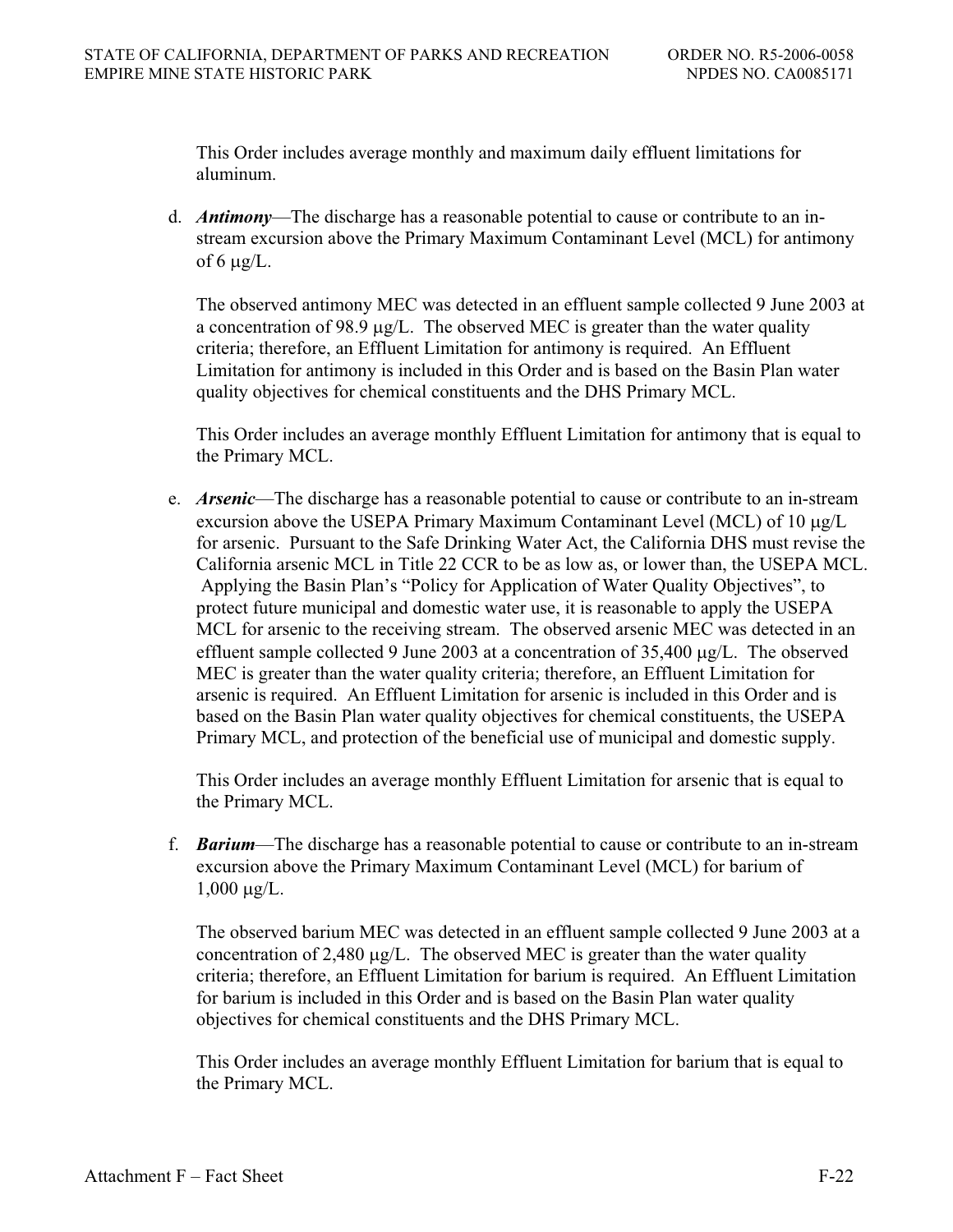g. *Cadmium*—The discharge has a reasonable potential to cause or contribute to an instream excursion above the CTR criteria for cadmium. The CTR includes hardnessdependent criteria for the protection of freshwater aquatic life for cadmium. The criteria for cadmium are presented in dissolved concentrations. USEPA recommends conversion factors to translate dissolved concentrations to total concentrations. The conversion factors for cadmium in freshwater are 1.101672-[0.041838 X ln(hardness)] for the chronic criteria and 1.136672-0.041838 X ln(hardness)] for the acute criteria.

The observed cadmium MEC was detected in a sample collected 9 June 2003 at a concentration of 494  $\mu$ g/L. Using the worst-case ambient (lowest receiving water) measured hardness of (15 mg/L), the applicable chronic criterion (maximum four-day average concentration) is  $0.56 \mu g/L$  and the applicable acute criterion (maximum onehour average concentration) is 0.53  $\mu$ g/L. The observed MEC is greater than the water quality criteria; therefore, Effluent Limitations for cadmium are required. The Effluent Limitations for cadmium included in this Order are presented in total concentrations, and are based on CTR standards for the protection of freshwater aquatic life.

The SIP requires converting CTR chronic (four-day) and acute (one-hour) aquatic life criteria to average monthly and maximum daily effluent limitations based on the variability of the existing data and the expected frequency of monitoring. Equations summarizing the conversion are shown below:

 $CCC = e^{[0.8545 \ln(hardness) - 1.702]} = 0.56 \text{ µg/L}$  $CMC = e^{[0.9422 \ln(hardness) - 1.700]} = 0.53 \text{ }\mu\text{g/L}$  $AMEL = 1.55$ [min(0.321*CMC*,0.527*CCC*)] = 0.26 µg/L  $MDEL = 3.11$ [min(0.321*CMC*,0.527*CCC*)] = 0.53 µg/L

This Order includes average monthly and maximum daily effluent cadmium limitations.

h. *Chromium, Total and Trivalent (III)*—The discharge has a reasonable potential to cause or contribute to an in-stream excursion above the CTR criteria for chromium III. The CTR includes hardness-dependent criteria for the protection of freshwater aquatic life for chromium III. The criteria for chromium (III) are presented in dissolved concentrations. USEPA recommends conversion factors to translate dissolved concentrations to total concentrations. The conversion factors for chromium III in freshwater are 0.316 and 0.860 for the acute and the chronic criteria, respectively. The Discharger did not provide any information regarding the levels of chromium III in the discharge. The Discharger did, however, provide data for total chromium in the effluent. No data were provided for chromium VI in the effluent. Chromium can exist in eight valence states, ranging from – 2 to +6. Chromium III is the most stable valence state, followed by chromium VI. Total chromium in the effluent is likely to be in the chromium III state.

The observed chromium III MEC was detected in a sample collected 9 June 2003 at a concentration of 53.4  $\mu$ g/L. Using the worst-case ambient (lowest receiving water) measured hardness of (15 mg/L), the applicable chronic criterion (maximum four-day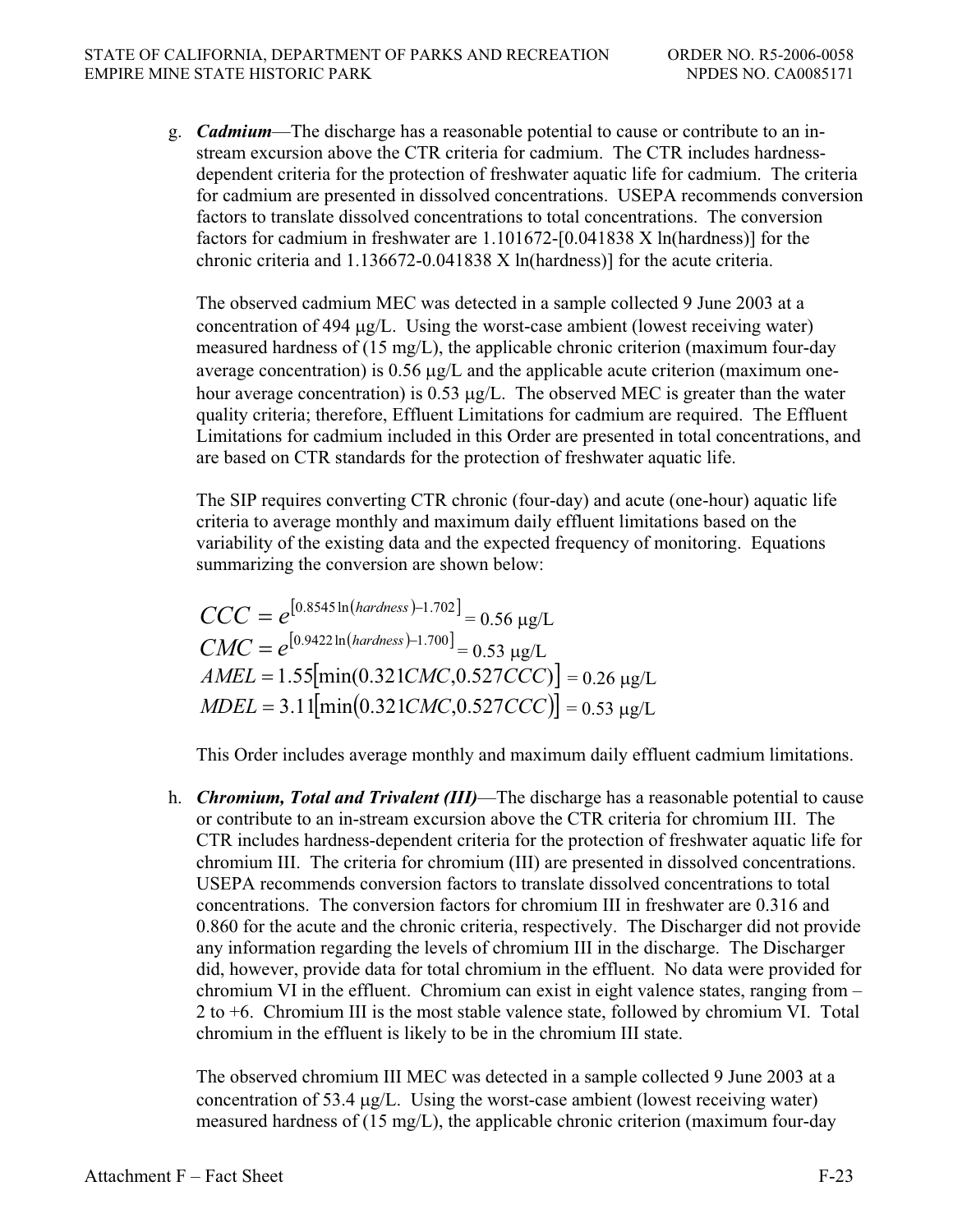average concentration) is 44  $\mu$ g/L and the applicable acute criterion (maximum one-hour average concentration) is  $367 \mu g/L$ . The observed MEC is greater than the water quality criteria; therefore, Effluent Limitations for chromium III are required. The Effluent Limitations for chromium III included in this Order are presented in total concentrations, and are based on CTR standards for the protection of freshwater aquatic life.

The SIP requires converting CTR chronic (four-day) and acute (one-hour) aquatic life criteria to average monthly and maximum daily effluent limitations based on the variability of the existing data and the expected frequency of monitoring. Equations summarizing the conversion are shown below:

 $CCC = e^{[0.8545 \ln (hardness) - 1.702]} = 44 \text{ kg/L}$  $CMC = e^{[0.9422 \ln(hardness) - 1.700]} = 367 \text{ µg/L}$  $AMEL = 1.55$ [min(0.321*CMC*,0.527*CCC*)] = 36 µg/L  $\text{MDEL} = 3.11 \left[ \text{min}(0.321 \text{CMC}, 0.527 \text{CC}) \right] = 72 \text{ µg/L}$ 

This Order includes average monthly and maximum daily effluent chromium III limitations. The Effluent Limitations for chromium III included in this Order are presented in total concentrations, and are based on CTR standards for the protection of freshwater aquatic life.

i. *Cobalt*—Cobalt in the discharge has a reasonable potential to cause or contribute to an instream excursion above a level necessary to protect the beneficial use of agricultural irrigation, and, therefore to violate the Basin Plan's narrative toxicity and chemical constituents objectives. *Water Quality for Agriculture,* Food and Agriculture Organization of the United Nations—Irrigation and Drainage Paper No. 29, Rev. 1 (R.S. Ayers and D.W. Westcot, Rome, 1985), recommends that the cobalt concentration in waters used for agricultural irrigation not exceed 50  $\mu$ g/L. Applying the Basin Plan "Policy for Application of Water Quality Objectives", the numeric standard that implements the narrative objective is the Agricultural Water Ouality Goal of 50  $\mu$ g/L.

The observed cobalt MEC was detected in an effluent sample collected 9 June 2003 at a concentration of 257  $\mu$ g/L. The recommended maximum concentration for protection of agricultural uses is 50  $\mu$ g/L. The observed MEC is greater than the water quality standard; therefore, an Effluent Limitation for cobalt is required. The Effluent Limitation for cobalt included in this Order is presented in total recoverable concentration, and is based on protection of the beneficial use of agricultural irrigation.

This Order includes an average monthly Effluent Limitation for cobalt that is equal to the agricultural goal.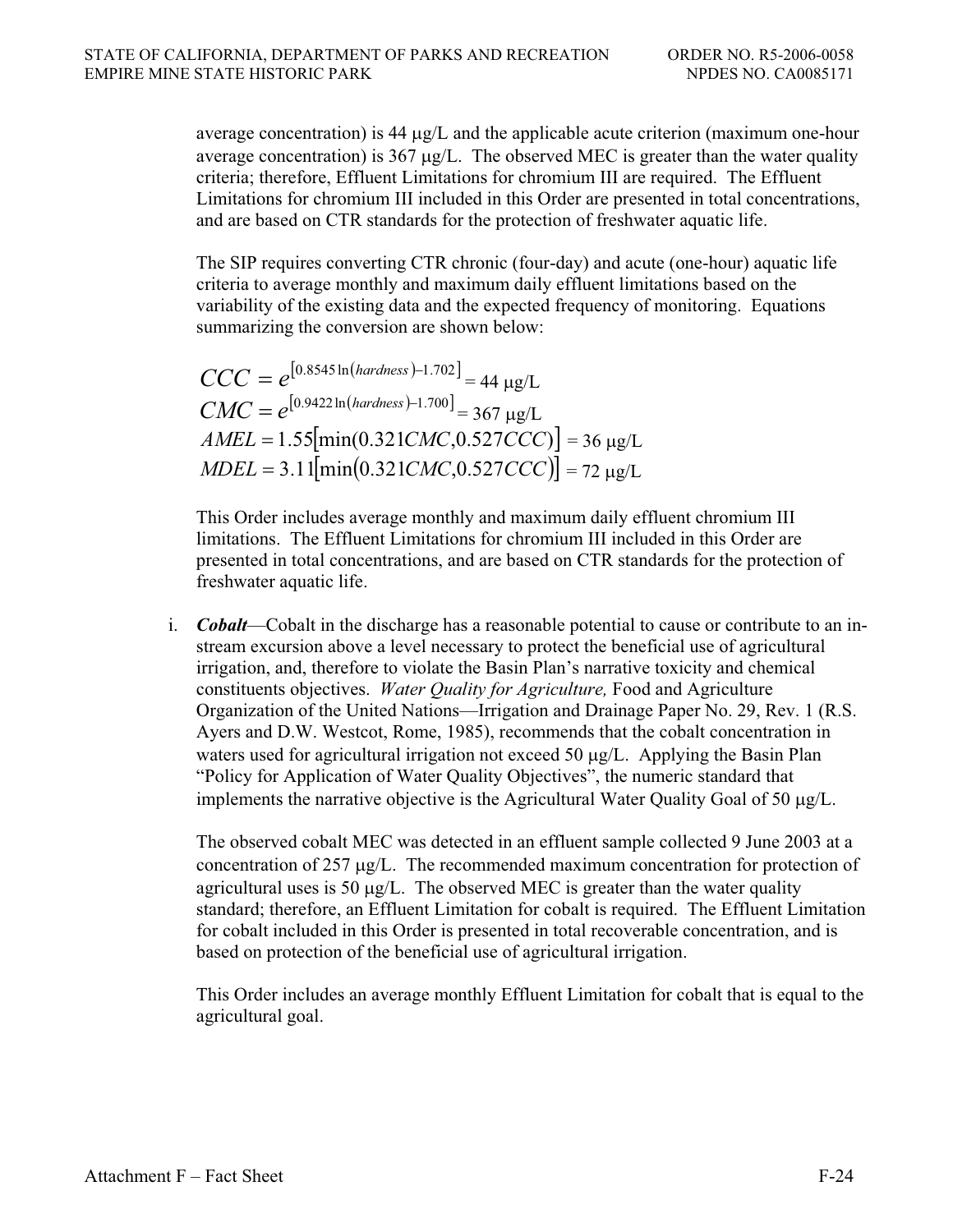j. *Color*—The discharge has a reasonable potential to cause or contribute to an in-stream excursion above the Secondary Maximum Contaminant Level (MCL)-Consumer Acceptance Limit for color of 15 units.

The discharge of mine drainage from the Empire Mine State Historic Park's Magenta Drain to surface water was discovered by Regional Water Board and City of Grass Valley staff following an investigation into a complaint by downstream residents that Wolf Creek was discolored. The mine drainage discharge contains arsenic and iron in elevated concentrations that may contribute to discoloration of surface waters.

Wastewater is discharged to the headwaters of the unnamed tributary to the South Fork of Wolf Creek, which is tributary to the South Fork of Wolf Creek, Wolf Creek, and the Bear River. Stormwater runoff and other surface drainage enters the unnamed tributary to the South Fork of Wolf Creek prior to its confluence with the South Fork of Wolf Creek. This Order contains Receiving Water Limitations based on Basin Plan Water Quality Objectives. Receiving water sampling can not be conducted upstream of the point of discharge since the discharge constitutes the unnamed tributary's headwaters. Comparison of the results of receiving water sampling upstream and downstream of the confluence of the unnamed tributary with the South Fork of Wolf Creek might not accurately reflect the impacts of the discharge. In order to assure compliance with Receiving Water Limitations, an Effluent Limitation has been established at the point of discharge for color.

An Effluent Limitation for color is included in this Order and is based on the Basin Plan water quality objectives for chemical constituents and color and the DHS Secondary MCL.

This Order includes an average monthly Effluent Limitation for color that is equal to the secondary maximum contaminant level.

k. *Copper*—The discharge has a reasonable potential to cause or contribute to an in-stream excursion above the CTR criteria for copper. The CTR includes hardness-dependent criteria for the protection of freshwater aquatic life for copper. The criteria for copper are presented in dissolved concentrations. USEPA recommends conversion factors to translate dissolved concentrations to total concentrations. The conversion factors for copper in freshwater are 0.960 for both the acute and the chronic criteria.

The observed copper MEC was detected in a sample collected 9 June 2003 at a concentration of 41.5  $\mu$ g/L. Using the worst-case ambient (lowest receiving water) measured hardness from the effluent and receiving water (15 mg/L), the applicable chronic criterion (maximum four-day average concentration) is  $1.8 \mu g/L$  and the applicable acute criterion (maximum one-hour average concentration) is  $2.3 \mu g/L$ . The observed MEC is greater than the water quality criteria; therefore, Effluent Limitations for copper are required. The Discharger has not requested a mixing zone or use of assimilative capacity for effluent limitations based on protection of aquatic life. The Effluent Limitations for copper included in this Order are presented in total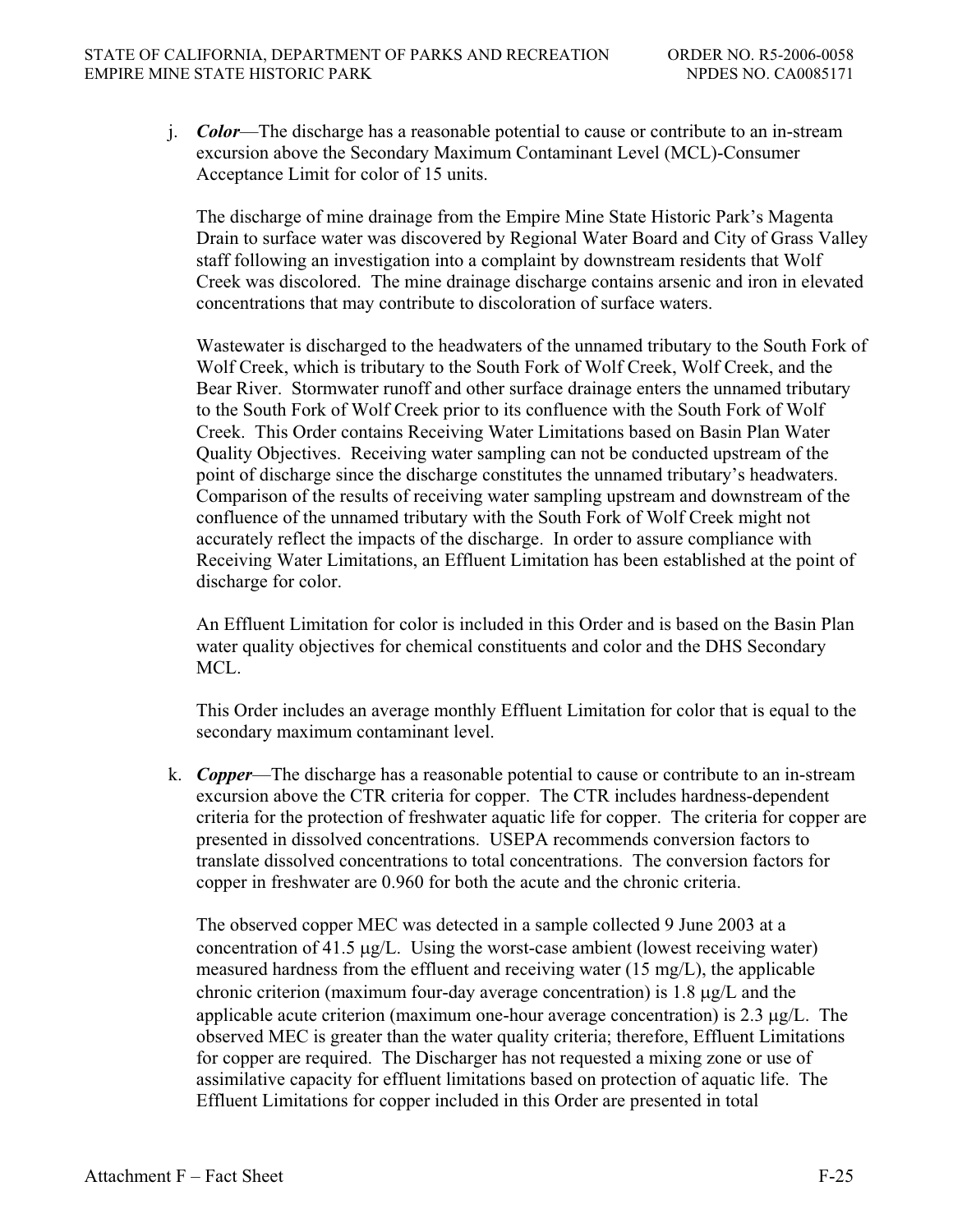concentrations, and are based on CTR standards for the protection of freshwater aquatic life.

The SIP requires converting CTR chronic (four-day) and acute (one-hour) aquatic life criteria to average monthly and maximum daily effluent limitations based on the variability of the existing data and the expected frequency of monitoring. Equations summarizing the conversion are shown below:

$$
CCC = e^{[0.8545 \ln(hardness) - 1.702]} = 1.8 \text{ µg/L}
$$
  
\n
$$
CMC = e^{[0.9422 \ln(hardness) - 1.700]} = 2.3 \text{ µg/L}
$$
  
\n
$$
AMEL = 1.55[\text{min}(0.321CMC, 0.527CCC)] = 1.2 \text{ µg/L}
$$
  
\n
$$
ADEL = 3.11[\text{min}(0.321CMC, 0.527CCC)] = 2.3 \text{ µg/L}
$$

This Order includes average monthly and maximum daily effluent copper limitations.

l. *Dissolved Oxygen—*Wastewater is discharged to the headwaters of the unnamed tributary to the South Fork of Wolf Creek, which is tributary to the South Fork of Wolf Creek, Wolf Creek, and the Bear River. Stormwater runoff and other surface drainage enters the unnamed tributary to the South Fork of Wolf Creek prior to its confluence with the South Fork of Wolf Creek. This Order contains Receiving Water Limitations based on Basin Plan Water Quality Objectives. Receiving water sampling can not be conducted upstream of the point of discharge since the discharge constitutes the unnamed tributary's headwaters. Comparison of the results of receiving water sampling upstream and downstream of the confluence of the unnamed tributary with the South Fork of Wolf Creek might not accurately reflect the impacts of the discharge. In order to assure compliance with Receiving Water Limitations, Effluent Limitations have been established at the point of discharge for dissolved oxygen.

For water bodies designated as having COLD as a beneficial use, the Basin Plan includes a water quality objective of maintaining a minimum of 7.0 mg/L of dissolved oxygen. Since the beneficial use of COLD does apply to the Bear River, a receiving water limitation of 7.0 mg/L for dissolved oxygen was included in this Order.

For surface water bodies outside of the Delta, the Basin Plan includes the water quality objective that "…*the monthly median of the mean daily dissolved oxygen (DO) concentration shall not fall below 85 percent of saturation in the main water mass, and the 95 percentile concentration shall not fall below 75 percent of saturation.*" This objective is included as an Effluent Limitation in this Order.

m. *Iron*—The discharge has a reasonable potential to cause or contribute to an in-stream excursion above the Secondary Maximum Contaminant Level (MCL)-Consumer Acceptance Limit for iron of  $300 \mu g/L$ .

The observed iron MEC was detected in an effluent sample collected 9 June 2003 at a concentration of  $4,760,000 \mu g/L$ . The observed MEC is greater than the water quality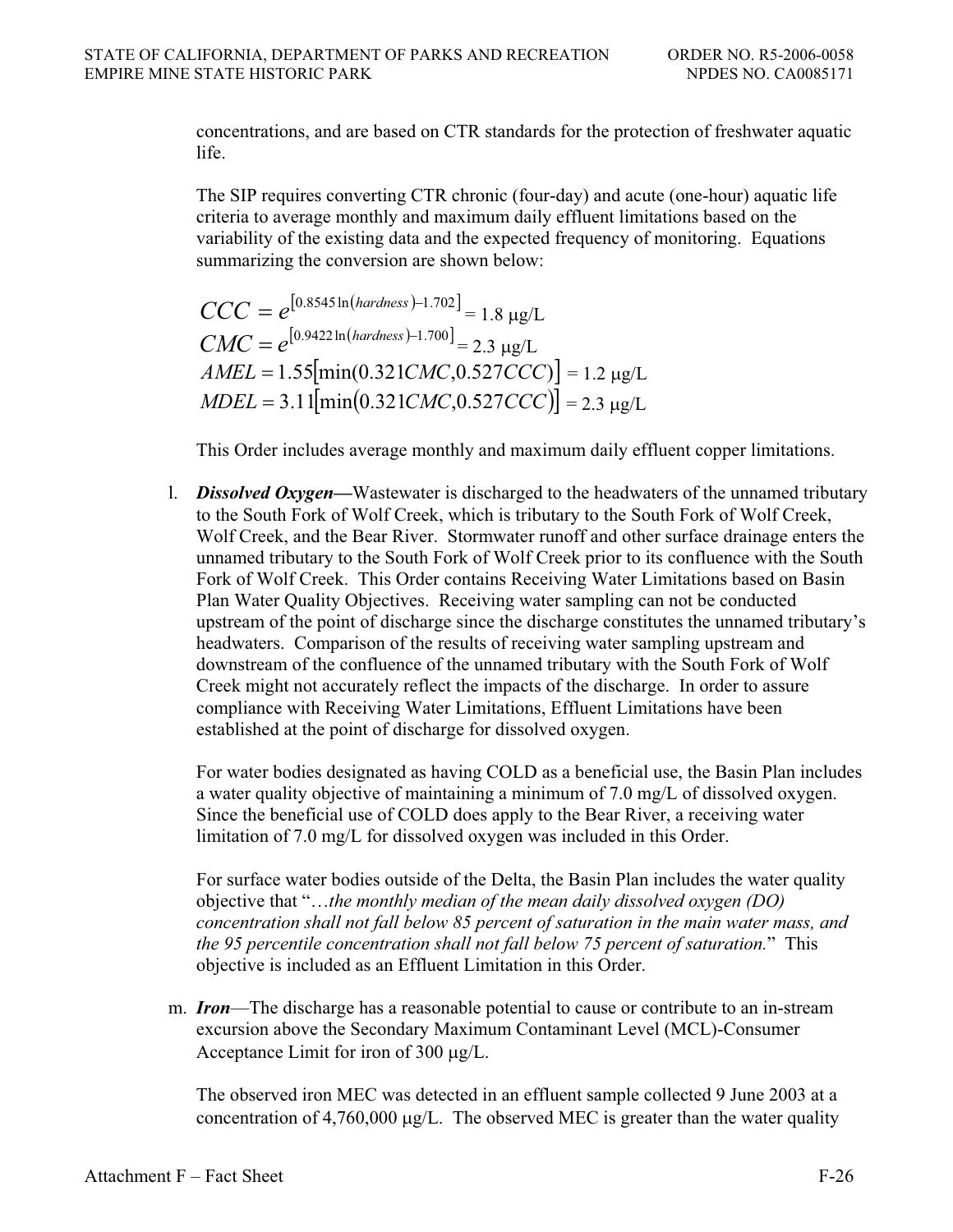criteria; therefore, an Effluent Limitation for iron is required. An Effluent Limitation for iron is included in this Order and is based on the Basin Plan water quality objectives for chemical constituents and color and the DHS Secondary MCL.

This Order includes an average monthly Effluent Limitation for iron that is equal to the secondary maximum contaminant level.

n. *Lead*—The discharge has a reasonable potential to cause or contribute to an in-stream excursion above the CTR standards for lead. The CTR includes hardness-dependent standards for the protection of freshwater aquatic life for lead. The standards for metals are presented in dissolved concentrations. USEPA recommends conversion factors to translate dissolved concentrations to total concentrations. The conversion factors for lead in freshwater are  $1.46203$ -[0.145712 X ln(hardness)] for both the acute and the chronic criteria. The observed lead MEC was detected in an effluent sample collected 9 June 2003 at a concentration of 146  $\mu$ g/L. Using the worst-case ambient (lowest receiving water) measured hardness of (15 mg/L), the applicable chronic criterion (maximum four-day average concentration) is  $0.28 \mu g/L$  and the applicable acute criterion (maximum one-hour average concentration) is 7.3  $\mu$ g/L. The observed MEC is greater than the water quality criteria and Effluent Limitations for lead are required. The Effluent Limitations for lead included in this Order are presented in total concentrations, and are based on the CTR standards for the protection of freshwater aquatic life.

The SIP requires converting CTR chronic (four-day) and acute (one-hour) aquatic life criteria to average monthly and maximum daily effluent limitations based on the variability of the existing data and the expected frequency of monitoring. Equations summarizing the conversion are shown below:

$$
CCC = e^{[1.273 \ln(hardness) - 4.705]} = 0.28 \text{ µg/L}
$$
  
\n
$$
CMC = e^{[1.273 \ln(hardness) - 1.460]} = 7.3 \text{ µg/L}
$$
  
\n
$$
AMEL = 1.55[\min(0.321CMC, 0.527CCC)] = 0.23 \text{ µg/L}
$$
  
\n
$$
MDEL = 3.11[\min(0.321CMC, 0.527CCC)] = 0.47 \text{ µg/L}
$$

This Order includes average monthly and maximum daily effluent lead limitations.

o. *Manganese*—The discharge has a reasonable potential to cause or contribute to an instream excursion above the Secondary Maximum Contaminant Level (MCL)-Consumer Acceptance Limit of 50  $\mu$ g/L for manganese.

The observed manganese MEC was detected in an effluent sample collected 9 June 2003 at a concentration of 172,000  $\mu$ g/L. The observed MEC is greater than the water quality criteria; therefore, an Effluent Limitation for manganese is required. An Effluent Limitation for manganese is included in this Order and is based on the Basin Plan water quality objectives for chemical constituents, color, and tastes and odors and the DHS Secondary MCL.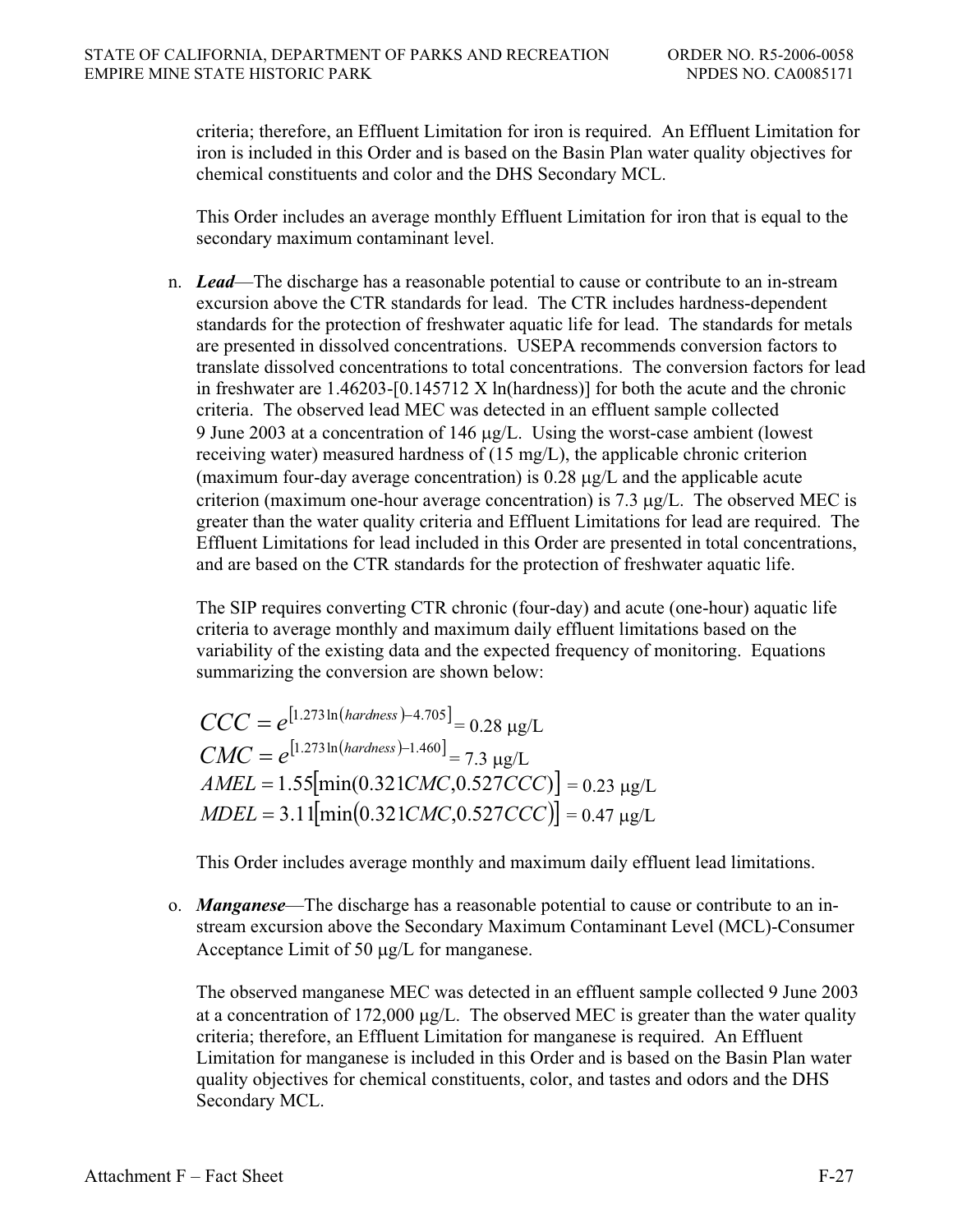This Order includes an average monthly Effluent Limitation for manganese that is equal to the Secondary MCL.

p. *Mercury*—The discharge has a reasonable potential to cause or contribute to an in-stream excursion above the CTR criteria for total recoverable mercury. The CTR includes a total recoverable mercury criterion of  $0.050 \mu g/L$  for the protection of human health, based on a one-in-a-million cancer risk for waters from which both water and aquatic organisms are consumed. Total recoverable mercury was detected in an effluent sample collected 9 June 2003 at a concentration of 1.2  $\mu$ g/L. The observed MEC is greater than the water quality criteria; therefore, Effluent Limitations for total recoverable mercury are required. Effluent Limitations for total recoverable mercury are included in this Order and are based on the NTR criterion for the protection of human health.

The AMEL was set equal to the standard of  $0.50 \mu g/L$  and the MDEL was calculated as follows:

$$
MDEL = \left(\frac{3.11}{1.55}\right) AMEL = 0.10 \,\mu g / L
$$

*Where:* AMEL = average monthly effluent limitation MDEL = maximum daily effluent limitation

This Order includes average monthly and maximum daily effluent limitations for total recoverable mercury.

q. *Nickel*—The discharge has a reasonable potential to cause or contribute to an in-stream excursion above the CTR standards for nickel. The CTR includes hardness-dependent standards for the protection of both freshwater and saltwater aquatic life for nickel. The standards for metals are presented in dissolved concentrations. USEPA recommends conversion factors to translate dissolved concentrations to total concentrations. The conversion factors for nickel in freshwater are 0.998 for the acute criteria and 0.997 for the chronic criteria.

The observed nickel MEC was detected in an effluent sample collected 9 June 2003 at a concentration of 15.6  $\mu$ g/L. Using the worst-case ambient (lowest receiving water) measured hardness of (15 mg/L), the applicable continuous concentration (maximum four-day average concentration) is 10  $\mu$ g/L and the applicable maximum concentration (maximum one-hour average concentration) is 94  $\mu$ g/L. The observed MEC is greater than the water quality criteria; therefore, Effluent Limitations for nickel are required. The Effluent Limitations for nickel included in this Order are presented in total concentrations, and are based on the CTR standards for the protection of freshwater aquatic life.

The SIP requires converting CTR chronic (four-day) and acute (one-hour) aquatic life criteria to average monthly and maximum daily effluent limitations based on the variability of the existing data and the expected frequency of monitoring. Equations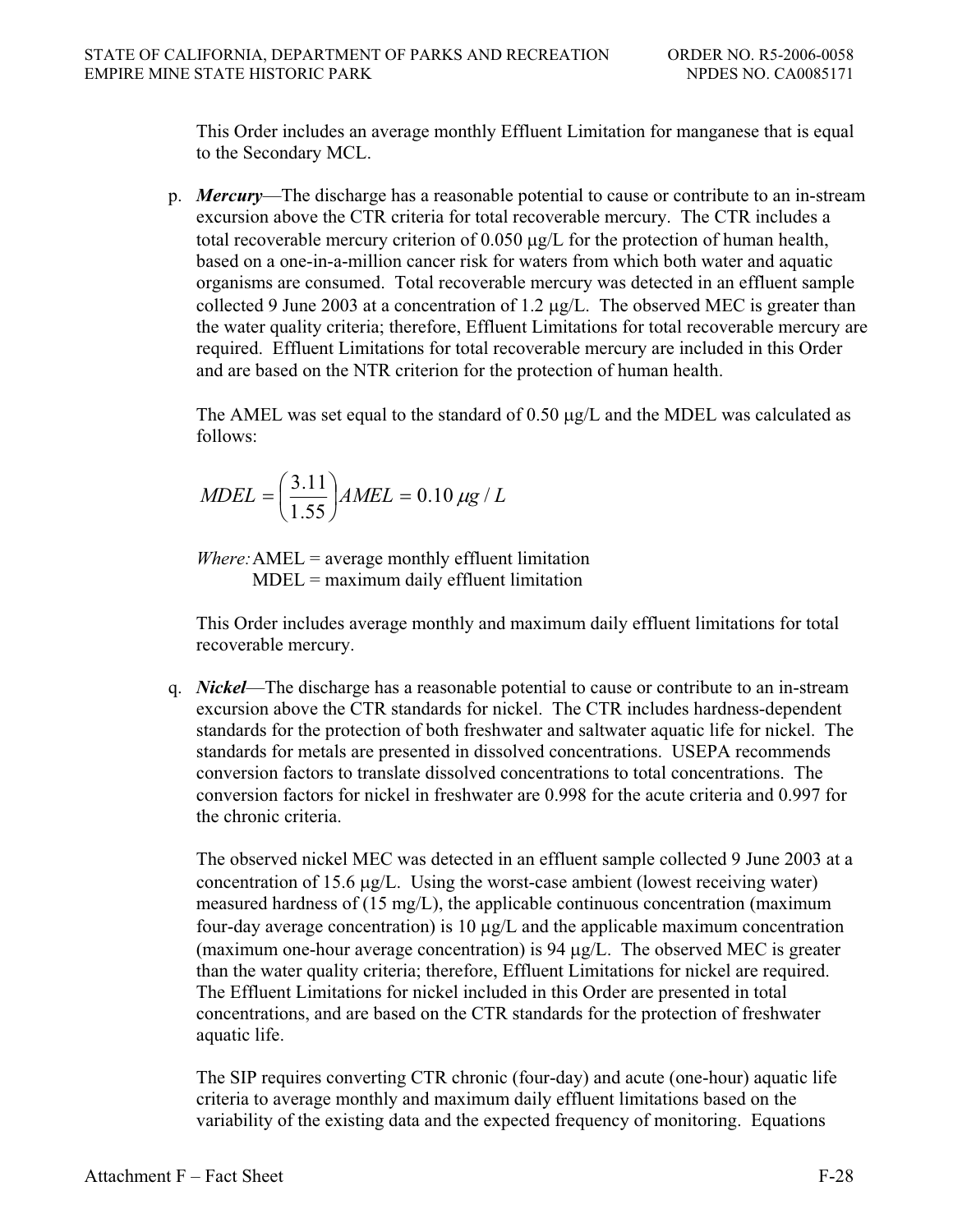summarizing the conversion are shown below:

$$
CCC = e^{[0.8460 \ln(hardness) + 0.0584]}
$$
  
\n
$$
CMC = e^{[0.8460 \ln(hardness) + 2.255]}
$$
  
\n
$$
AMEL = 1.55[\min(0.321CMC, 0.527CCC)] = 9.0 \text{ µg/L}
$$
  
\n
$$
MDEL = 3.11[\min(0.321CMC, 0.527CCC)] = 17 \text{ µg/L}
$$

This Order includes average monthly and maximum daily effluent nickel limitations.

- r. *pH—*The Basin Plan includes a water quality objective for surface waters (except for Goose Lake) that the "…*pH shall not be depressed below 6.5 nor raised above 8.5. Changes in normal ambient pH levels shall not exceed 0.5 in fresh waters with designated COLD or WARM beneficial uses*." Effluent Limitations for pH are included in this Order and are based on the Basin Plan objectives for pH.
- s. *Settleable Solids*—For inland surface waters, the Basin Plan states that "[w]*ater shall not contain substances in concentrations that result in the deposition of material that causes nuisance or adversely affects beneficial uses.*" Discolored sediments are visible in the streambed from the Magenta Drain Tunnel portal, through the length of the City of Grass Valley's Veterans Memorial Park to a point where the stream has been diverted underground. This Order contains average monthly and average daily effluent limitations for settleable solids.

Because the amount of settleable solids is measured in terms of volume per volume without a mass component, it is impracticable to calculate mass limitations for inclusion in this Order.

t. *Thallium*—The discharge has a reasonable potential to cause or contribute to an instream excursion above the NTR criteria for thallium. The NTR includes a thallium criterion of 1.7  $\mu$ g/L for the protection of human health, based on a one-in-a-million cancer risk for waters from which both water and aquatic organisms are consumed. Thallium was detected in an effluent sample collected 9 June 2003 at a concentration of  $361 \mu g/L$ . The observed MEC is greater than the water quality criteria; therefore, Effluent Limitations for thallium are required. Effluent Limitations for thallium are included in this Order and are based on the NTR criterion for the protection of human health.

The AMEL was set equal to the standard of 1.7  $\mu$ g/L and the MDEL was calculated as follows:

$$
MDEL = \left(\frac{11.1}{3.39}\right) AMEL = 5.6 \,\mu\text{g} / L
$$

*Where:*AMEL = average monthly effluent limitation  $MDEL =$  maximum daily effluent limitation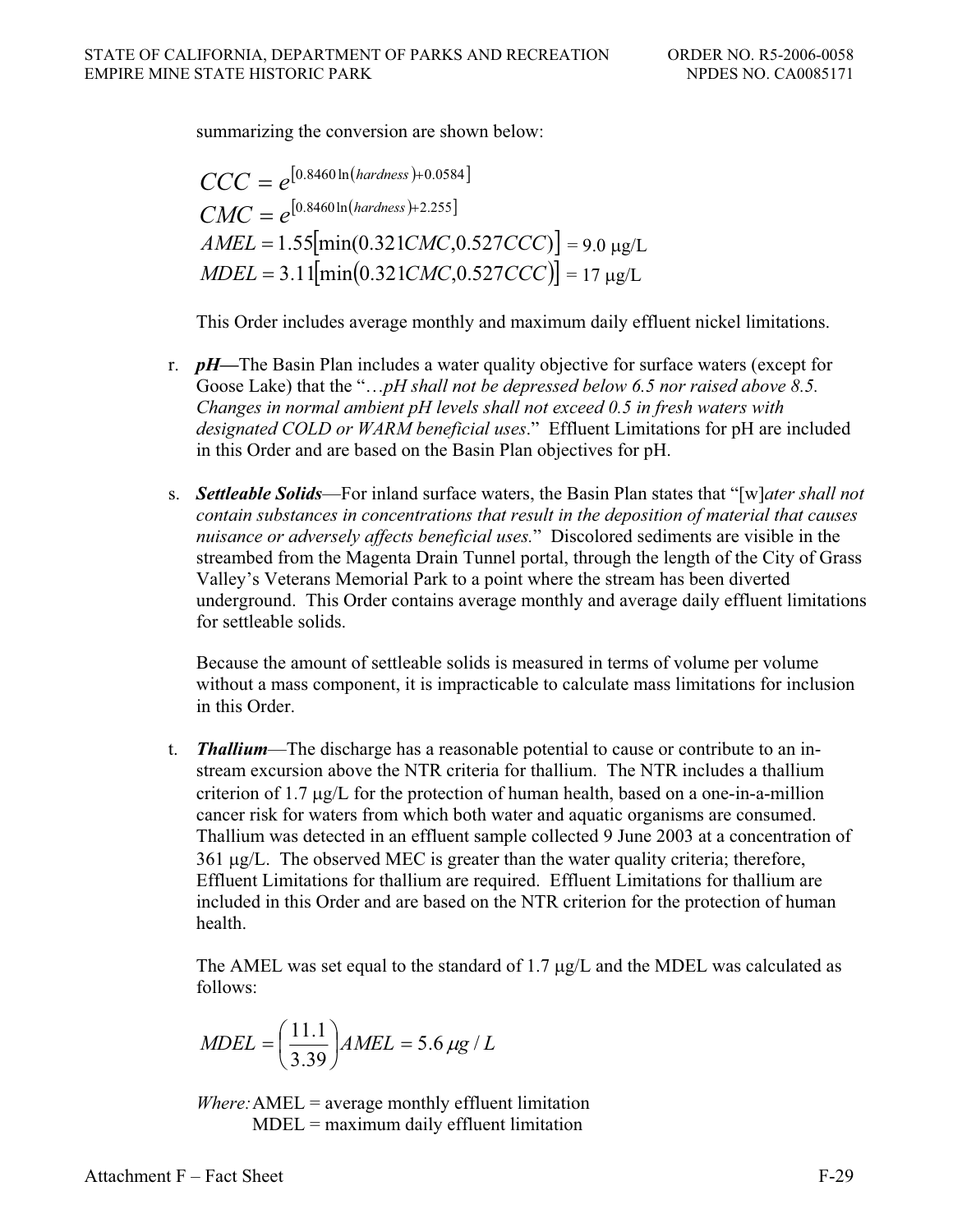This Order includes average monthly and maximum daily effluent limitations for thallium.

u. *Toxicity—*The Basin Plan states that "[a]*ll waters shall be maintained free of toxic substances in concentrations that produce detrimental physiological responses in human, plant, animal, or aquatic life. This objective applies regardless of whether the toxicity is caused by a single substance or the interactive effect of multiple substances*." The Basin Plan requires that "[a]*s a minimum, compliance with this objective…shall be evaluated with a 96-hour bioassay*." This Order requires both acute and chronic toxicity monitoring to evaluate compliance with this water quality objective.

The Basin Plan further states that "…*effluent limits based upon acute biotoxicity tests of effluents will be prescribed*…". Effluent limitations for acute toxicity are included in this Order.

v. *Total Dissolved Solids*—*Water Quality for Agriculture,* Food and Agriculture Organization of the United Nations—Irrigation and Drainage Paper No. 29, Rev. 1 (R.S. Ayers and D.W. Westcot, Rome, 1985), recommends that the TDS concentration in waters used for agricultural irrigation not exceed 450 mg/L. Applying the Basin Plan "Policy for Application of Water Quality Objectives", the numeric standard that implements the chemical constituents objective with respect to protection of the beneficial use of agricultural irrigation supply is the Agricultural Water Quality Goal of 450 mg/L. Total dissolved solids (TDS) in the untreated mine drainage discharge has exceeded the agricultural goal. The discharge has not exceeded the Secondary Maximum Contaminant Level (MCL)-Consumer Acceptance Limit for TDS of 500 mg/L.

The observed TDS MEC was detected in an effluent sample collected 25 March 2004 at a concentration of 483 mg/L. The observed TDS MEC is greater than the water quality standard.

Various possible treatment techniques for the discharge have the potential to either increase or decrease the salinity of the effluent. If TDS in the discharge following implementation of any potential treatment techniques continues to exceed the Agricultural Water Quality Goal, this Order may be reopened and Effluent Limitations for TDS added.

w. *Turbidity*—The discharge has a reasonable potential to cause or contribute to an instream excursion above the Secondary Maximum Contaminant Level (MCL)-Consumer Acceptance Limit for turbidity of 5 nephelometric turbidity units (NTU).

The discharge of mine drainage from the Empire Mine State Historic Park's Magenta Drain to surface water was discovered by Regional Water Board and City of Grass Valley staff following an investigation into a complaint by downstream residents that Wolf Creek was discolored. The mine drainage contains arsenic and iron in elevated concentrations that may contribute to discoloration and turbidity of surface waters.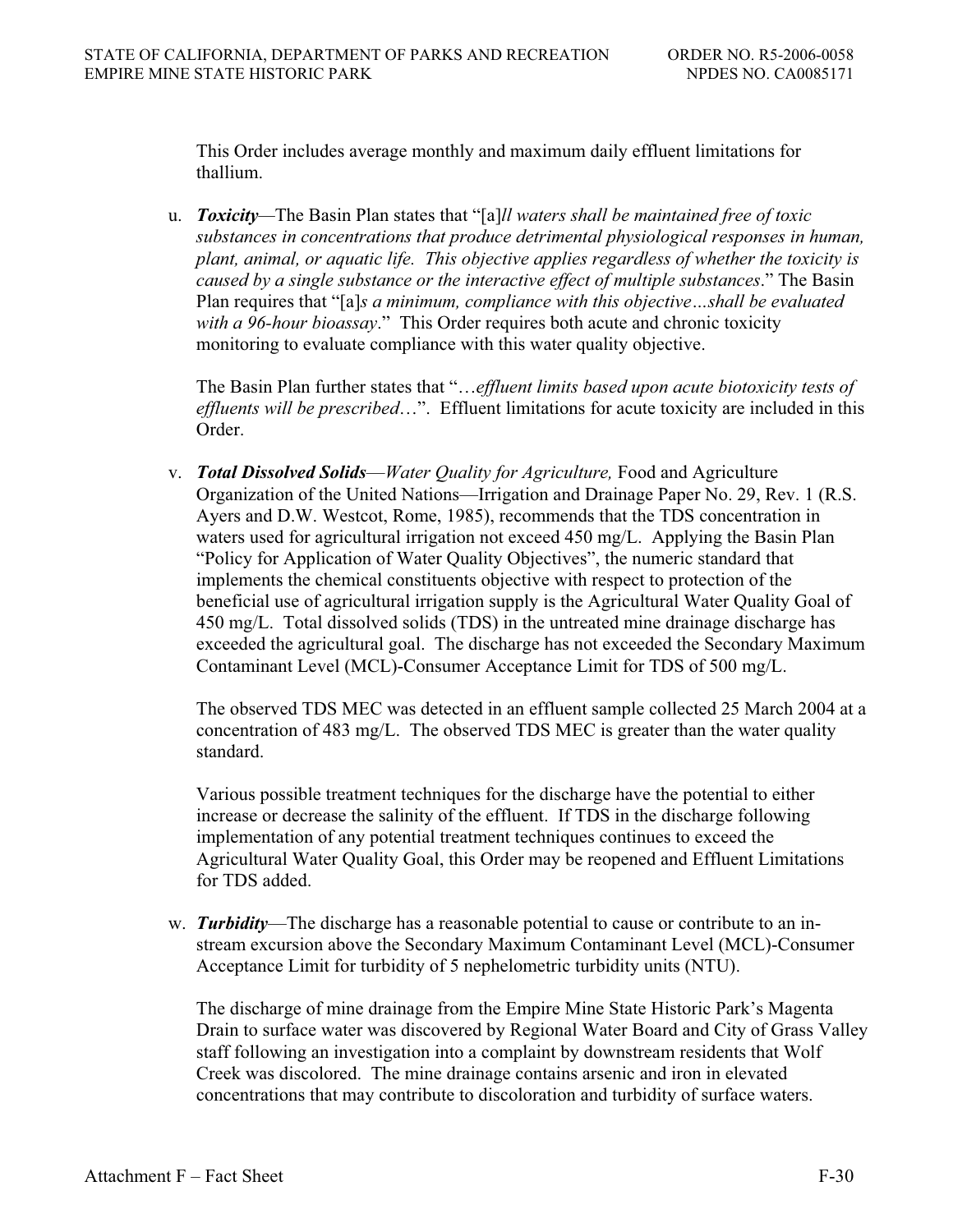Wastewater is discharged to the headwaters of the unnamed tributary to the South Fork of Wolf Creek, which is tributary to the South Fork of Wolf Creek, Wolf Creek, and the Bear River. Stormwater runoff and other surface drainage enters the unnamed tributary to the South Fork of Wolf Creek prior to its confluence with the South Fork of Wolf Creek. This Order contains Receiving Water Limitations based on Basin Plan Water Quality Objectives. Receiving water sampling can not be conducted upstream of the point of discharge since the discharge constitutes the unnamed tributary's headwaters. Comparison of the results of receiving water sampling upstream and downstream of the confluence of the unnamed tributary with the South Fork of Wolf Creek might not accurately reflect the impacts of the discharge. Because the discharge is at the headwaters of the unnamed tributary to the South Fork of Wolf Creek, there is no point immediately upstream from the discharge to use as a reference in determining compliance with the Basin Plan objectives for turbidity change.

In order to assure compliance with Receiving Water Limitations, an Effluent Limitations has been established at the point of discharge for turbidity. An Effluent Limitation for turbidity is included in this Order and is based on the Basin Plan water quality objectives for chemical constituents and turbidity and the DHS Secondary MCL.

This Order includes an average monthly effluent turbidity limitation.

x. *Vanadium*—Vanadium in the discharge has a reasonable potential to cause or contribute to an in-stream excursion above a level necessary to protect the beneficial use of agricultural irrigation, and, therefore to violate the Basin Plan's narrative toxicity objective. *Water Quality for Agriculture,* Food and Agriculture Organization of the United Nations—Irrigation and Drainage Paper No. 29, Rev. 1 (R.S. Ayers and D.W. Westcot, Rome, 1985), recommends that the vanadium concentration in waters used for agricultural irrigation not exceed 100  $\mu$ g/L. Applying the Basin Plan "Policy for Application of Water Quality Objectives", the numeric standard that implements the narrative objective is the Agricultural Water Quality Goal of  $100 \mu g/L$ .

The observed vanadium MEC was detected in a sample collected 9 June 2003 at a concentration of 229  $\mu$ g/L. The recommended maximum concentration for protection of agricultural uses is 100  $\mu$ g/L. The observed vanadium MEC is greater than the water quality standard; therefore, an Effluent Limitation for vanadium is required. The Effluent Limitation for vanadium included in this Order is presented in total recoverable concentration, and is based on protection of the beneficial use of agricultural irrigation.

This Order includes an average monthly Effluent Limitation for vanadium that is equal to the agricultural goal.

y. *Zinc*—The discharge has a reasonable potential to cause or contribute to an in-stream excursion above the NTR criteria for zinc. The CTR includes hardness-dependent criteria for the protection of freshwater aquatic life for zinc. The criteria for zinc are presented in dissolved concentrations. USEPA recommends conversion factors to translate dissolved concentrations to total concentrations. The conversion factors for zinc in freshwater are 0.978 for the acute criteria and 0.986 for the chronic criteria.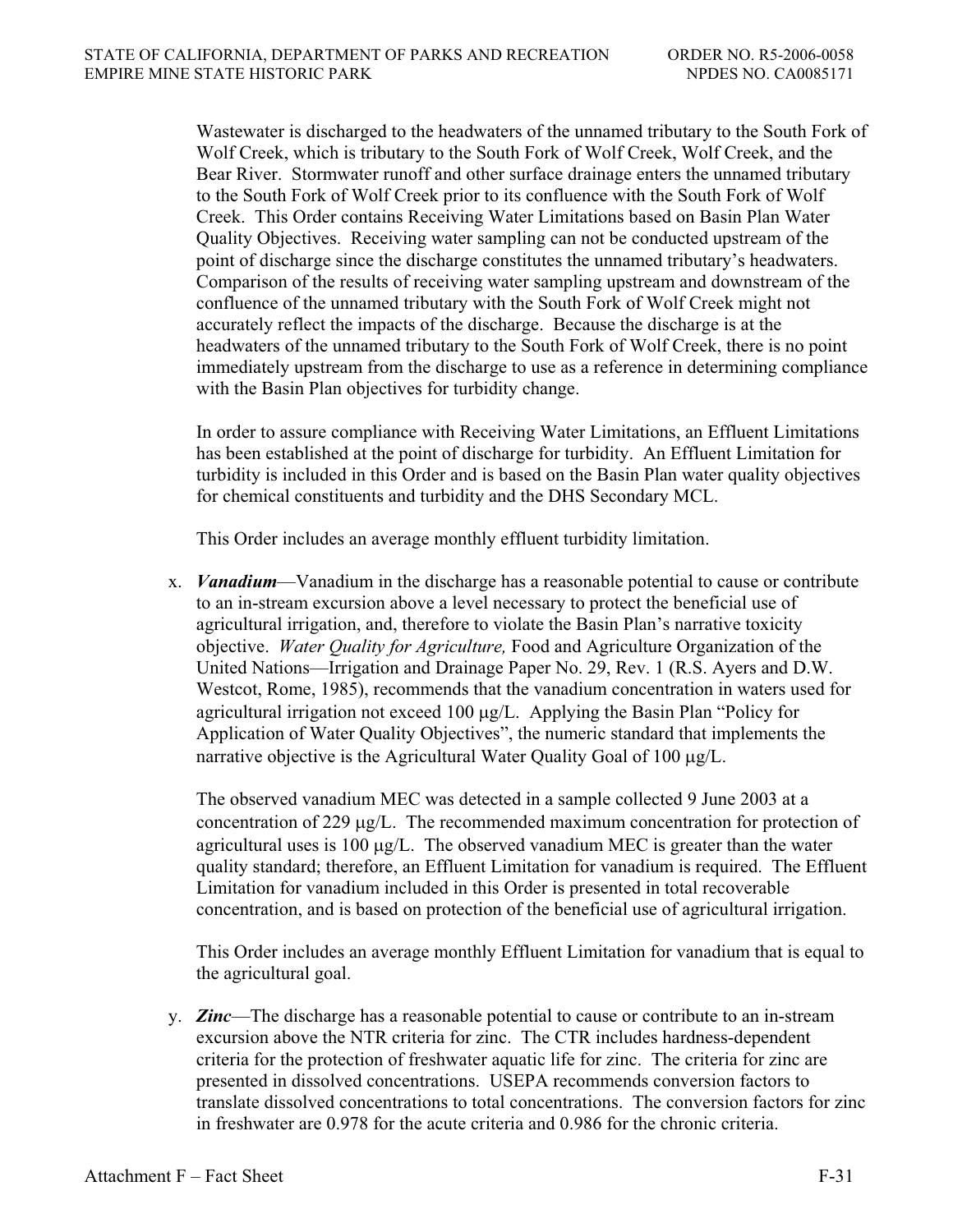The observed zinc MEC was detected in a sample collected 9 June 2003 at a concentration of 878  $\mu$ g/L. Using the worst-case ambient (lowest receiving water) measured hardness of (15 mg/L), the applicable chronic criterion (maximum four-day average concentration) and the applicable acute criterion (maximum one-hour average concentration) are both  $24 \mu g/L$ . The observed zinc MEC is greater than the water quality criteria; therefore, the discharge has a reasonable potential to cause or contribute to an in-stream excursion above the CTR criteria for zinc and Effluent Limitations for zinc are required. The Effluent Limitations for zinc included in this Order are presented in total concentrations, and are based on CTR criteria for the protection of freshwater aquatic life.

The SIP requires converting CTR chronic (four-day) and acute (one-hour) aquatic life criteria to average monthly and maximum daily effluent limitations based on the variability of the existing data and the expected frequency of monitoring. Equations summarizing the conversion are shown below:

$$
CCC = e^{[0.8473 \ln(hardness) + 0.884]} = 24 \text{ µg/L}
$$
  
\n
$$
CMC = e^{[0.8473 \ln(hardness) + 0.884]} = 24 \text{ µg/L}
$$
  
\n
$$
AMEL = 1.55[\min(0.321CMC, 0.527CCC)] = 12 \text{ µg/L}
$$
  
\n
$$
ADEL = 3.11[\min(0.321CMC, 0.527CCC)] = 24 \text{ µg/L}
$$

This Order includes average monthly and maximum daily effluent zinc limitations.

# 4. **WQBEL Calculations**

a. The Discharger and Regional Water Board staff conducted monitoring for inorganic and conventional pollutants. The analytical results were submitted to the Regional Water Board. Limited data are available for the discharge. Samples were collected from a variety of locations, as shown on Attachment B (page B-2). The results of these sampling events were used in developing this Order. Detectable results from these analyses are summarized in Tables F-2 and F-3 (see below).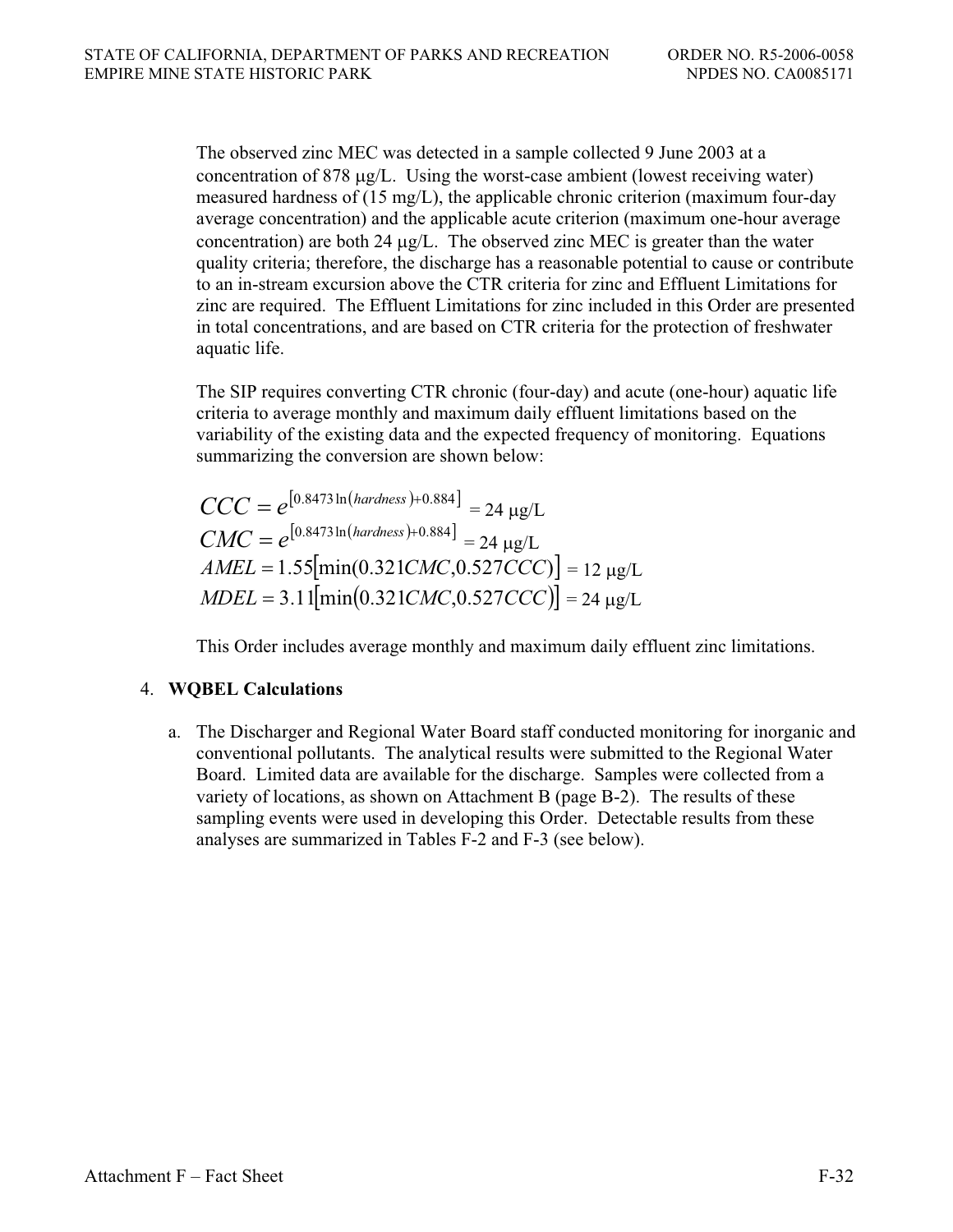| Table F-2-Empire Mine SHP, Order No. R5-2006-0058: CTR+ Detectable Results (µg/L) |                           |                                                 |                                               |                             |                             |                          |                       |                                                   |                           |                             |
|-----------------------------------------------------------------------------------|---------------------------|-------------------------------------------------|-----------------------------------------------|-----------------------------|-----------------------------|--------------------------|-----------------------|---------------------------------------------------|---------------------------|-----------------------------|
| Constituents                                                                      | DP <sup>1</sup>           | DF <sup>2</sup><br>2/1/2002 2/24/2003 2/24/2003 | EP <sup>4</sup>                               | JD <sup>3</sup><br>6/9/2003 | DF <sup>2</sup><br>6/9/2003 | $\mathrm{EP}^4$          | $AP^5$                | $AP^5$<br>$6/9/2003$ 6/9/2003 2/25/2004 2/25/2004 | DF <sup>2</sup>           | Portal Pool<br>2/25/2004    |
| Aluminum                                                                          | $\mathbf{u}$              | $\overline{\phantom{a}}$                        | 44                                            | 36,100                      | N <sub>D</sub>              | $28.2^6$                 | $26.5^{\overline{6}}$ | $\overline{\phantom{a}}$                          | $\overline{a}$            | $\overline{\phantom{a}}$    |
| Antimony                                                                          | $\mathbf{u} = \mathbf{0}$ | $\mathbf{u}$                                    | цц.                                           | 98.9                        | ND                          | $\rm ND$                 | $\rm ND$              | $\rightarrow$                                     | --                        | $\sim$ $\sim$               |
| Arsenic                                                                           | 77.2                      | 87.4                                            | 43.6                                          | 35,400                      | 43.6                        | 51.9                     | 23.4                  | 68.2                                              | 52.4                      | 46.4                        |
| Barium                                                                            | $\mathbb{L} \mathbb{L}$   | --                                              | Ц,                                            | 2480                        | 15.6                        | 15.7                     | 15.9                  | Ц.,                                               | --                        | $\overline{\phantom{a}}$    |
| Beryllium                                                                         | $\overline{a}$            | $\overline{a}$                                  | $\overline{a}$                                | 2.6                         | $\rm ND$                    | ND                       | ${\rm ND}$            | $\overline{a}$                                    | $\overline{a}$            | $\overline{a}$              |
| Cadmium                                                                           | $\sim$ $\sim$             | $\sim$ $\sim$                                   | <u>.,</u>                                     | 494                         | $0.61^6$                    | $0.67^6$                 | $0.35^{6}$            | $\overline{a}$                                    | $\mathbb{L}^{\mathbb{L}}$ | н.                          |
| Calcium                                                                           | $\mathbf{u}$              | $\mathcal{L}_{\mathcal{F}}$                     | $\overline{\phantom{a}}$                      | 51,400                      | 63,700                      | 62300                    | 63,000                | --                                                | $\overline{\phantom{m}}$  | $\overline{\phantom{a}}$    |
| Chromium (total)                                                                  | $\overline{a}$            | $\overline{a}$                                  | $\overline{a}$                                | 53.4                        | $1.5^{6}$                   | $0.88^{6}$               | $2.3^{\overline{6}}$  | $\overline{a}$                                    | $\overline{a}$            | $\overline{a}$              |
| Cobalt                                                                            | $\rightarrow$             | $\sim$ $-$                                      | $\overline{\phantom{a}}$                      | 257                         | $1.4^{6}$                   | $1.2^{6}$                | $1.2^{6}$             | --                                                | $\mathbf{u}$              | $\overline{\phantom{a}}$    |
| Copper                                                                            | $\overline{a}$            | $\overline{a}$                                  | --                                            | 41.5                        | ND                          | $\rm ND$                 | ND                    | Ц.,                                               | Ц.                        | ш.,                         |
| Iron                                                                              | 5,870                     | 5,190                                           | 2,770                                         | 4,760,000                   | 2,420                       | 2,860                    | 1,320                 | 9,520                                             | 6,130                     | 5,410                       |
| Lead                                                                              | ND                        | $\sim$ $\sim$                                   | ц.                                            | 146                         | ND                          | $\rm ND$                 | $1.5^{6}$             | $\frac{1}{2}$                                     | $\omega_{\rm{m}}$         | $\bar{\phantom{a}}$         |
| Magnesium                                                                         | ÷,                        | --                                              | $\frac{1}{2}$                                 | 22,600                      | 11,800                      | 11,600                   | 11,600                | $\overline{\phantom{a}}$                          | $\mathbf{m}$              | <u>.,</u>                   |
| Manganese                                                                         | $\mathbf{u} = \mathbf{0}$ | $\overline{a}$                                  | $\overline{\phantom{a}}$                      | 172,000                     | 2,310                       | 2,370                    | 1,550                 | 1570                                              | 2,260                     | 2,370                       |
| Mercury                                                                           | <b>ND</b>                 | $\overline{a}$                                  | $\overline{a}$                                | 1.2                         | $0.11^{6}$                  | $0.057^6$                | $0.10^6$              | --                                                | $\overline{a}$            | $\overline{a}$              |
| Molybdenum                                                                        | $\frac{1}{2}$             | $\frac{1}{2}$                                   | $\bar{\omega}$                                | 5.9                         | <b>ND</b>                   | $\rm ND$                 | $1.5^{6}$             | --                                                | $\mathbb{Z}^2$            | $\frac{1}{2}$               |
| Nickel                                                                            | $\mathbf{u} = \mathbf{0}$ | $\overline{a}$                                  | $\frac{1}{2}$                                 | 15.6                        | $\rm ND$                    | $1.4^{6}$                | $\rm ND$              | $\rightarrow$                                     | $\mathbf{u}$              | --                          |
| Potassium                                                                         | $\sim$                    | $\sim$                                          | $\mathord{\hspace{1pt}\text{--}\hspace{1pt}}$ | 4,740                       | 1,060                       | 1,050                    | 1,060                 | $\mathord{\hspace{1pt}\text{--}\hspace{1pt}}$     | $\sim$                    | $\mathcal{L}_{\mathcal{F}}$ |
| Selenium                                                                          | --                        | $\bar{\phantom{a}}$                             | --                                            | <b>ND</b>                   | ND                          | $2.1^{6}$                | ND                    | --                                                | $\frac{1}{2}$             | $\overline{\phantom{a}}$    |
| Sodium                                                                            | $-$                       | $\sim$                                          | $\frac{1}{2}$                                 | 10,300                      | 9,910                       | 9,660                    | 9,930                 | $\overline{a}$                                    | $-$                       | $-$                         |
| Thallium                                                                          | $\overline{a}$            | $\overline{a}$                                  | $\sim$                                        | 361                         | $5.6^{6}$                   | $4.9^{6}$                | $4.0^{6}$             | ND                                                | $2.6^{6}$                 | 2.4                         |
| Vanadium                                                                          | --                        | $\sim$ $\sim$                                   | ш.                                            | 229                         | <b>ND</b>                   | ND                       | ND                    | 44                                                | ц.                        | Щ,                          |
| Zinc                                                                              | $\overline{a}$            | $\mathbf{u}$                                    | $\overline{\phantom{a}}$                      | 878                         | $8.4^{6}$                   | $2.7^{6}$                | $7.0^{6}$             | $\overline{a}$                                    | $\mathbb{L}^{\mathbb{L}}$ | $\sim$                      |
| Chloride<br>(mg/L)                                                                | $\overline{a}$            | $\overline{a}$                                  | --                                            | 6.0                         | 6.0                         | 6.0                      | 6.0                   | $\overline{a}$                                    | $\overline{\phantom{a}}$  | 7.0                         |
| Nitrate<br>(mg/L as NO <sub>3</sub> )                                             | $\overline{a}$            | $\overline{a}$                                  | $\overline{a}$                                | 2.0                         | 2.0                         | 2.0                      | 2.0                   | $\rightarrow$                                     | $\mathbf{u}$              | 0.6                         |
| Specific Conductance<br>$(\mu$ mhos/cm)                                           | $\overline{a}$            | 611                                             | 573                                           | 187                         | ш.                          | $\overline{a}$           | $\overline{a}$        | 248                                               | 471                       | 478                         |
| Sulfate<br>(mg/L)                                                                 | $\sim$                    | $\rightarrow$                                   | $\sim$ $\sim$                                 | 110                         | 110                         | 110                      | 110                   | $\sim$ $\sim$                                     | $\overline{\phantom{a}}$  | 160                         |
| Dissolved Oxygen<br>(mg/L)                                                        | $\sim$                    | $\rightarrow$                                   | $\mathbf{u}$                                  | 8.6                         | $\mathcal{L}_{\mathcal{F}}$ | $\overline{\phantom{a}}$ | $\rightarrow$         | 6.4                                               | 5.9                       | 5.2                         |
| pH                                                                                | $\mathbf{u}$              | 6.95                                            | 6.75                                          | 6.45                        | $\sim$ $\sim$               | $\sim$ $\sim$            | $\sim$                | 6.65                                              | 6.54                      | 6.70                        |
| <b>Total Suspended Solids</b><br>(mg/L)                                           | $\frac{1}{2}$             | 3                                               | $\mathbf{1}$                                  | 1,840                       | $\overline{4}$              | $\tau$                   | $\overline{4}$        | 22                                                | ND                        | ND                          |
| <b>Total Dissolved Solids</b><br>(mg/L)                                           | $\overline{\phantom{a}}$  | $\sim$                                          | $\sim$                                        | 299                         | 297                         | 296                      | 285                   | $\sim$ $\sim$                                     | $\mathbf{u}$              | 415                         |

 $^{\rm 1}$  DP – Magenta Drain Portal

 $2 \text{ DF} - \text{Residual Footbridge}$ 

 $3$  JD – Magenta Drain Junction (Magenta Drain Tunnel)

 $4$  EP – Exit Portal

 $5 \text{ AP} - \text{At Tennis}$  Courts Above Park

 $6 \text{ J Flag}$  (estimated concentration)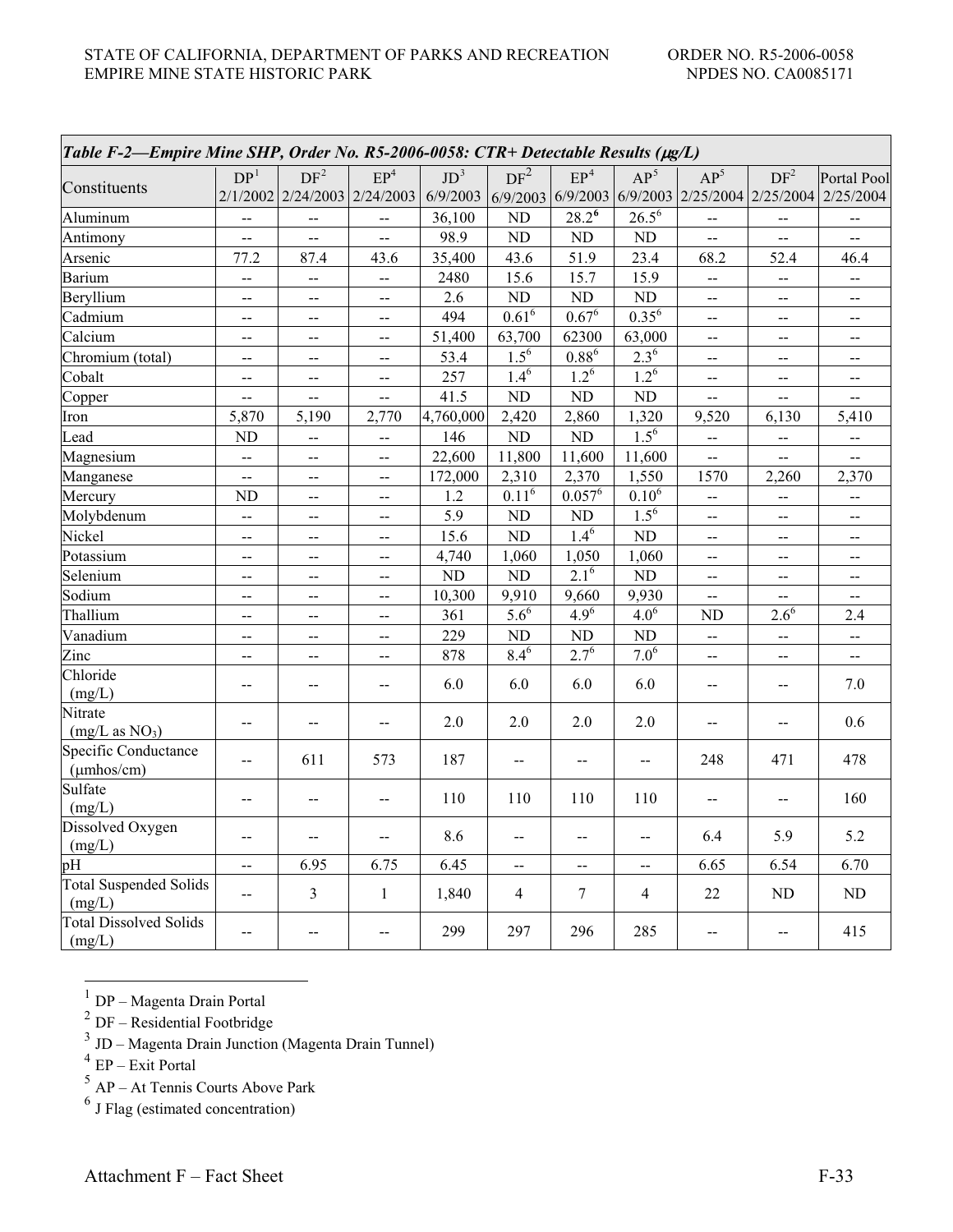| Table F-2—Empire Mine SHP, Order No. R5-2006-0058: CTR+ Detectable Results (µg/L) |                          |                                               |                |                |                          |                                       |                 |
|-----------------------------------------------------------------------------------|--------------------------|-----------------------------------------------|----------------|----------------|--------------------------|---------------------------------------|-----------------|
|                                                                                   | DP <sup>1</sup>          | AP                                            | DF             | Portal Pool    | Portal                   | <b>Braid</b>                          | EP <sup>4</sup> |
| Constituents                                                                      | 2/25/2004                | 3/25/2004                                     | 3/25/2004      | 3/25/2004      |                          | $3/25/2004$ 3/25/2004                 | 1/19/2006       |
| Aluminum                                                                          |                          |                                               |                |                |                          |                                       | ND              |
| Antimony                                                                          | --                       | -−                                            | $\overline{a}$ | $\overline{a}$ | $\overline{a}$           | --                                    | ND              |
| Arsenic                                                                           | 54.0                     | 30.3                                          | 60.7           | 59.4           | 58.0                     | $-$                                   | 57              |
| Barium                                                                            | $\overline{\phantom{a}}$ | --                                            | $-$            | $\sim$ $\sim$  | --                       | $\overline{\phantom{m}}$              | 21              |
| Beryllium                                                                         | $\qquad \qquad -$        | $\mathord{\hspace{1pt}\text{--}\hspace{1pt}}$ | $\sim$ $-$     | $\sim$ $-$     | $\overline{\phantom{a}}$ | $\overline{\phantom{m}}$              | ND              |
| Cadmium                                                                           | --                       | --                                            | --             | --             | --                       | --                                    | ND              |
| Calcium                                                                           | --                       | --                                            | --             | --             | --                       | --                                    | --              |
| Chromium (total)                                                                  | --                       | $-$                                           | --             | --             | --                       | $\overline{a}$                        | ND              |
| Cobalt                                                                            | --                       | $\rightarrow$                                 | --             | $\overline{a}$ | --                       | $-$                                   | ND              |
| Copper                                                                            | --                       | --                                            | $\overline{a}$ | --             | $\overline{a}$           | $\overline{\phantom{a}}$              | ND              |
| Iron                                                                              | 6,260                    | 2,740                                         | 5,690          | 5,800          | 5,910                    | $\overline{\phantom{a}}$              | 4,900           |
| Lead                                                                              | --                       | --                                            | --             | --             | --                       | $-$                                   | ND              |
| Magnesium                                                                         | --                       | $\overline{a}$                                | $\overline{a}$ | $\sim$         | $\equiv$                 | $\sim$ $\sim$                         | $\overline{a}$  |
| Manganese                                                                         | 2,340                    | 1,900                                         | 2,680          | 2,670          | 2,640                    |                                       | 2,300           |
| Mercury                                                                           | $\overline{a}$           | $\overline{a}$                                |                |                |                          | $\overline{a}$                        | ND              |
| Molybdenum                                                                        |                          |                                               |                |                |                          |                                       | ND              |
| Nickel                                                                            | $\overline{a}$           | $\overline{a}$                                | $-$            | --             | --                       | --                                    | 4.3             |
| Potassium                                                                         | $\overline{a}$           | --                                            |                |                |                          |                                       |                 |
| Selenium                                                                          | $-$                      | $\overline{a}$                                | --             | $\overline{a}$ | $=$                      | $\overline{\phantom{a}}$              | ND              |
| Sodium                                                                            | $\overline{a}$           | $-$                                           |                |                |                          |                                       | $\overline{a}$  |
| Thallium                                                                          | 2.9                      | ND                                            | 5.3            | 4.9            | 5                        | $\sim$ $\sim$                         | ND              |
| Vanadium                                                                          | --                       | $\overline{a}$                                | $\equiv$       | $\overline{a}$ | $-$                      |                                       | ND              |
| Zinc                                                                              | $\overline{a}$           | $-$                                           | $-$            | $\overline{a}$ | $-$                      | --                                    | 63              |
| Chloride<br>(mg/L)                                                                | 7.3                      |                                               |                | 7.8            | 10.9                     |                                       |                 |
| Nitrate                                                                           |                          |                                               |                |                |                          |                                       |                 |
| (mg/L as NO <sub>3</sub> )                                                        | 0.68                     | --                                            | --             | 0.56           | 0.53                     | --                                    | --              |
| Specific Conductance<br>$(\mu m \text{hos/cm})$                                   | 492                      | 638                                           | 676            | 685            | 684                      | 667                                   | --              |
| Sulfate<br>(mg/L)                                                                 | 161                      | --                                            |                | 187            | 187                      |                                       |                 |
| Dissolved Oxygen<br>(mg/L)                                                        | 4.9                      | 7.83                                          | 5.95           | 5.65           | 5.7                      | $7.8\,$                               | --              |
| pH                                                                                | 6.57                     | 7.33                                          | 6.75           | 6.64           | 6.65                     | 7.18                                  | --              |
| Total Suspended Solids<br>(mg/L)                                                  | 95                       | $\tau$                                        | 13             | 11             | 12                       | $\hspace{0.05cm}$ – $\hspace{0.05cm}$ | 6.4             |
| <b>Total Dissolved Solids</b><br>(mg/L)                                           | 461                      | 458                                           | 436            | 483            | 471                      | --                                    | 350             |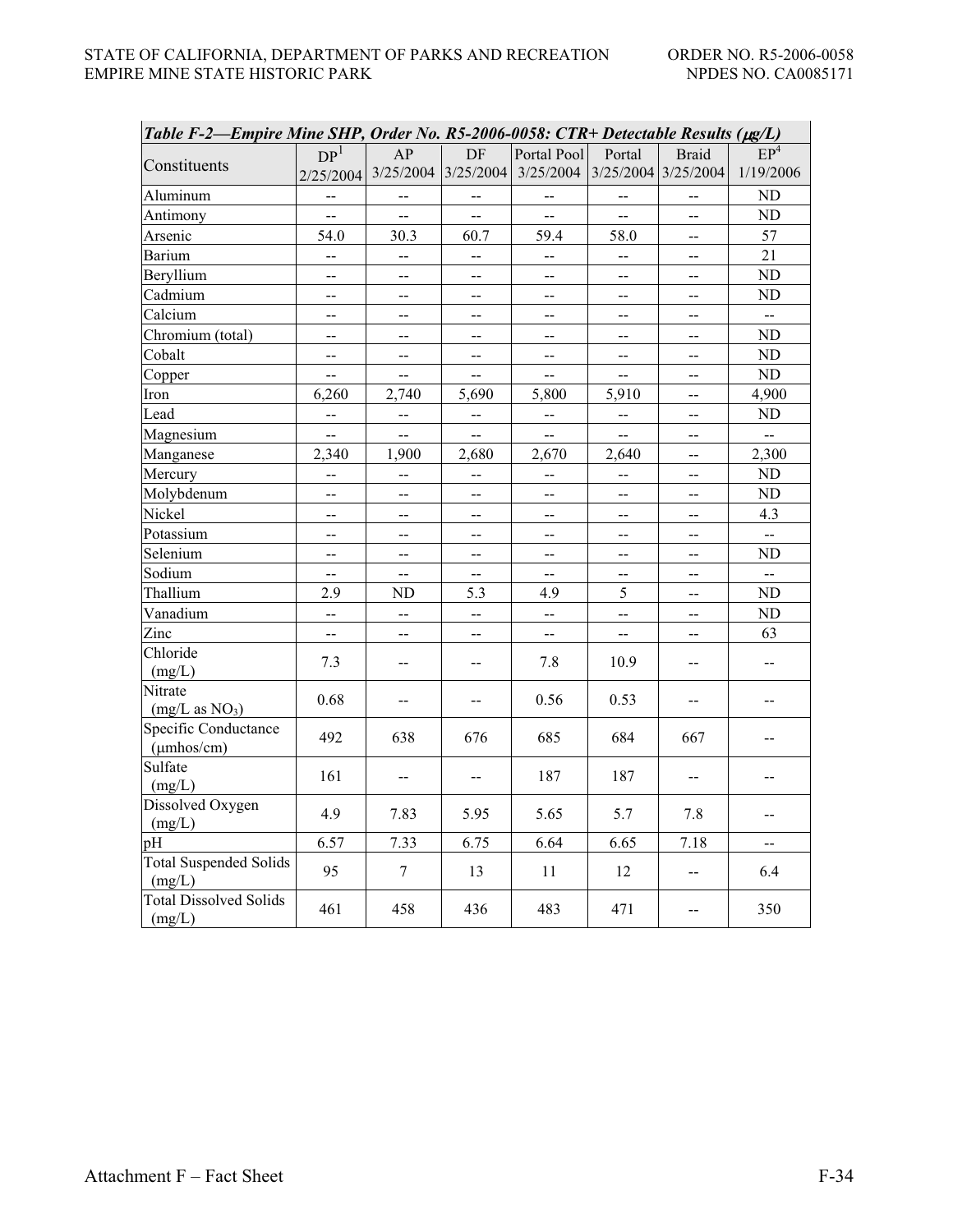| Table F-3—Empire Mine SHP Order No. R5-2006-0058: Reasonable Potential Statistics<br>Summary $(\mu g/L)$ |               |         |           |                 |                |
|----------------------------------------------------------------------------------------------------------|---------------|---------|-----------|-----------------|----------------|
| Constituent                                                                                              | Max.          | Mean    | S         | CV <sup>1</sup> | # $Results2$   |
| Aluminum                                                                                                 | 36,100        | 7,250   | 16,100    | 0.600           | 5              |
| Antimony                                                                                                 | 98.9          | 23.4    | 42.2      | 0.600           | $\overline{5}$ |
| Arsenic                                                                                                  | 35,400        | 2,260   | 8,840     | 3.904           | 16             |
| Barium                                                                                                   | 2,480         | 510     | 1,100     | 0.600           | 5              |
| Beryllium                                                                                                | 2.6           | 1.2     | 0.80      | 0.600           | 5              |
| Cadmium                                                                                                  | 494           | 99.2    | 5,830     | 0.600           | $\overline{5}$ |
| Calcium                                                                                                  | 63,700        | 60,100  | 221       | 0.600           | $\overline{4}$ |
| Chromium (total)                                                                                         | 53.4          | 11.7    | 23.3      | 0.600           | $\overline{5}$ |
| Cobalt                                                                                                   | 257           | 52.4    | 114       | 0.600           | $\overline{5}$ |
| Copper                                                                                                   | 41.5          | 11.5    | 16.9      | 0.600           | $\overline{5}$ |
| Iron                                                                                                     | 4,760,000     | 302,000 | 1,190,000 | 3.936           | 16             |
| Lead                                                                                                     | 146           | 30.0    | 57.6      | 0.600           | 6              |
| Magnesium                                                                                                | 22,600        | 14,400  | 5,470     | 0.600           | $\overline{4}$ |
| Manganese                                                                                                | 172,000       | 15,300  | 47,100    | 3.076           | 13             |
| Mercury                                                                                                  | 1.2           | 0.43    | 0.52      | 0.600           | 6              |
| Molybdenum                                                                                               | 5.9           | 4.5     | 3.5       | 0.600           | 5              |
| Nickel                                                                                                   | 15.6          | 5.26    | 5.87      | 0.600           | $\overline{5}$ |
| Potassium                                                                                                | 4,740         | 1,980   | 1,840     | 0.600           | $\overline{4}$ |
| Selenium                                                                                                 | 2.1           | 3.9     | 1.5       | 0.600           | $\overline{5}$ |
| Sodium                                                                                                   | 10,300        | 9,950   | 264       | 0.600           | $\overline{4}$ |
| Thallium                                                                                                 | 361           | 30.8    | 99.2      | 3.221           | 13             |
| Vanadium                                                                                                 | 229           | 49.1    | 101       | 0.600           | 5              |
| Zinc                                                                                                     | 878           | 192     | 384       | 0.600           | 5              |
| Chloride<br>(mg/L)                                                                                       | 7.3           | 7.1     | 1.7       | 0.600           | 8              |
| Nitrate<br>(mg/L as NO <sub>3</sub> )                                                                    | 2.0           | 1.3     | 0.75      | 0.600           | $8\,$          |
| Specific Conductance<br>$(\mu$ mhos/cm $)$                                                               | 685           | 534     | 169       | 0.316           | 12             |
| Sulfate<br>(mg/L)                                                                                        | 161           | 142     | 35.5      | 0.600           | 8              |
| Dissolved Oxygen<br>(mg/L)                                                                               | $4.9^{3}$     | 6.39    | 1.25      | 0.195           | 10             |
| pH<br>(standard units)                                                                                   | $7.33/6.45^3$ | $-$     |           |                 | 12             |
| <b>Total Suspended Solids</b><br>(mg/L)                                                                  | 1,840         | 136     | 472       | 3.479           | 15             |
| <b>Total Dissolved Solids</b><br>(mg/L)                                                                  | 461           | 386     | 81.2      | 0.210           | 11             |

<sup>&</sup>lt;sup>1</sup> Coefficient of variation. Defaults to 0.6 for less than ten samples and/or 80% or more of results are non-detect.<br><sup>2</sup> Number of data points considered in assessing reasonable potential and in determining effluent limi

<sup>2</sup> Number of data points considered in assessing reasonable potential and in determining effluent limitations.

<sup>3</sup> Minimum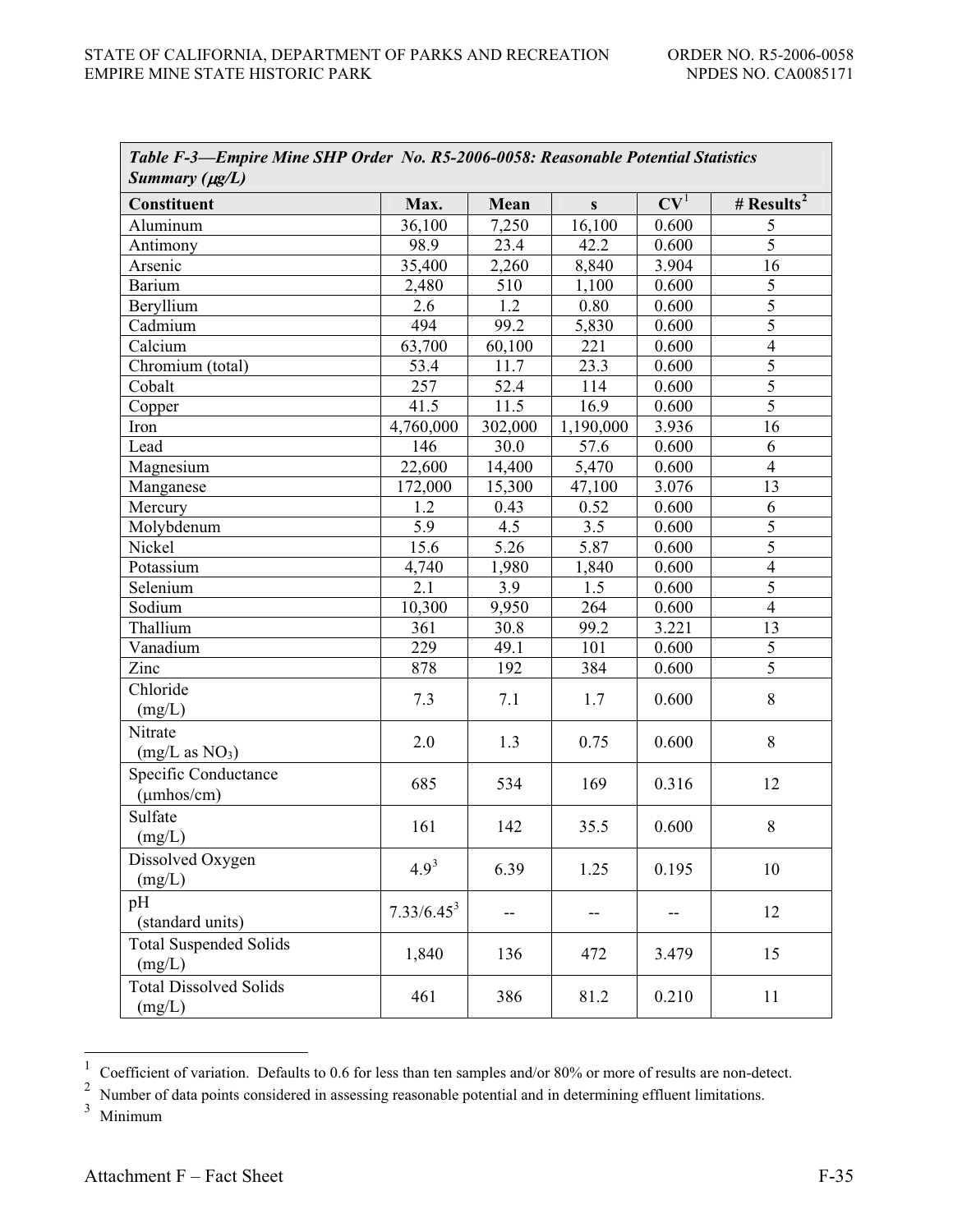- b. Effluent Limitations for water quality-based limitations were calculated in accordance with Section 1.4 of the SIP and the TSD. The following paragraphs describe the general methodology used for calculating Effluent Limitations.
- c. *Calculations for Effluent Limitations*—In calculating maximum effluent limitations, the effluent concentration allowances were set equal to the criteria/standards/objectives.  $ECA$ <sub>*acute*</sub>  $= CMC$   $ECA$ <sub>*chronic*</sub>  $= CCC$   $ECA$ <sub>HH</sub>  $= HH$

| where: $ECA_{acute}$ = | effluent concentration allowance for acute (one-hour                                  |
|------------------------|---------------------------------------------------------------------------------------|
|                        | average) toxicity criterion                                                           |
| $ECA_{chronic} =$      | effluent concentration allowance for chronic (four-day<br>average) toxicity criterion |
|                        |                                                                                       |
| $ECA_{HH} =$           | effluent concentration allowance for human health,                                    |
|                        | agriculture, or other long-term criterion/objective                                   |
| $CMC =$                | criteria maximum concentration (one-hour average                                      |
| $CCC =$                | criteria continuous concentration (four-day average, unless                           |
|                        | otherwise noted)                                                                      |
| $HH =$                 | human health, agriculture, or other long-term                                         |
|                        | criterion/objective                                                                   |

Acute and chronic toxicity ECAs were then converted to equivalent long-term averages (LTA) using statistical multipliers and the lowest LTA was used. Additional statistical multipliers were then used to calculate the maximum daily effluent limitation (MDEL) and the average monthly effluent limitation (AMEL). The statistical multipliers were calculated using data shown in Table F-1.

Human health ECAs are set equal to the AMEL and a statistical multiplier is used to calculate the MDEL.

$$
AMEL = mult_{AMEL} [min(M_{A}ECA_{acute}, M_{c}ECA_{chromic})]
$$
  
\n
$$
MDEL = mult_{ADEL} [min(M_{A}ECA_{acute}, M_{c}ECA_{chromic})]
$$
  
\n
$$
MDEL_{HH} = \left(\frac{mult_{MDEL}}{mult_{AMEL}}\right) AMEL_{HH}
$$
  
\n
$$
where:
$$
 
$$
mult_{AMEL} =
$$
 statistical multiplier converting minimum LTA to AMEL  
\n
$$
ML_{AME} =
$$
 statistical multiplier converting CMC to LTA  
\n
$$
M_{A} =
$$
 statistical multiplier converting CMC to LTA  
\n
$$
M_{C} =
$$
 statistical multiplier converting CCC to LTA

d. *Use of Assimilative Capacity—* Based on the available information, the worst-case dilution is assumed to be zero to provide protection for the receiving water beneficial uses. The impact of assuming zero assimilative capacity within the receiving water is that discharge limitations are end-of-pipe limits with no allowance for dilution within the receiving water.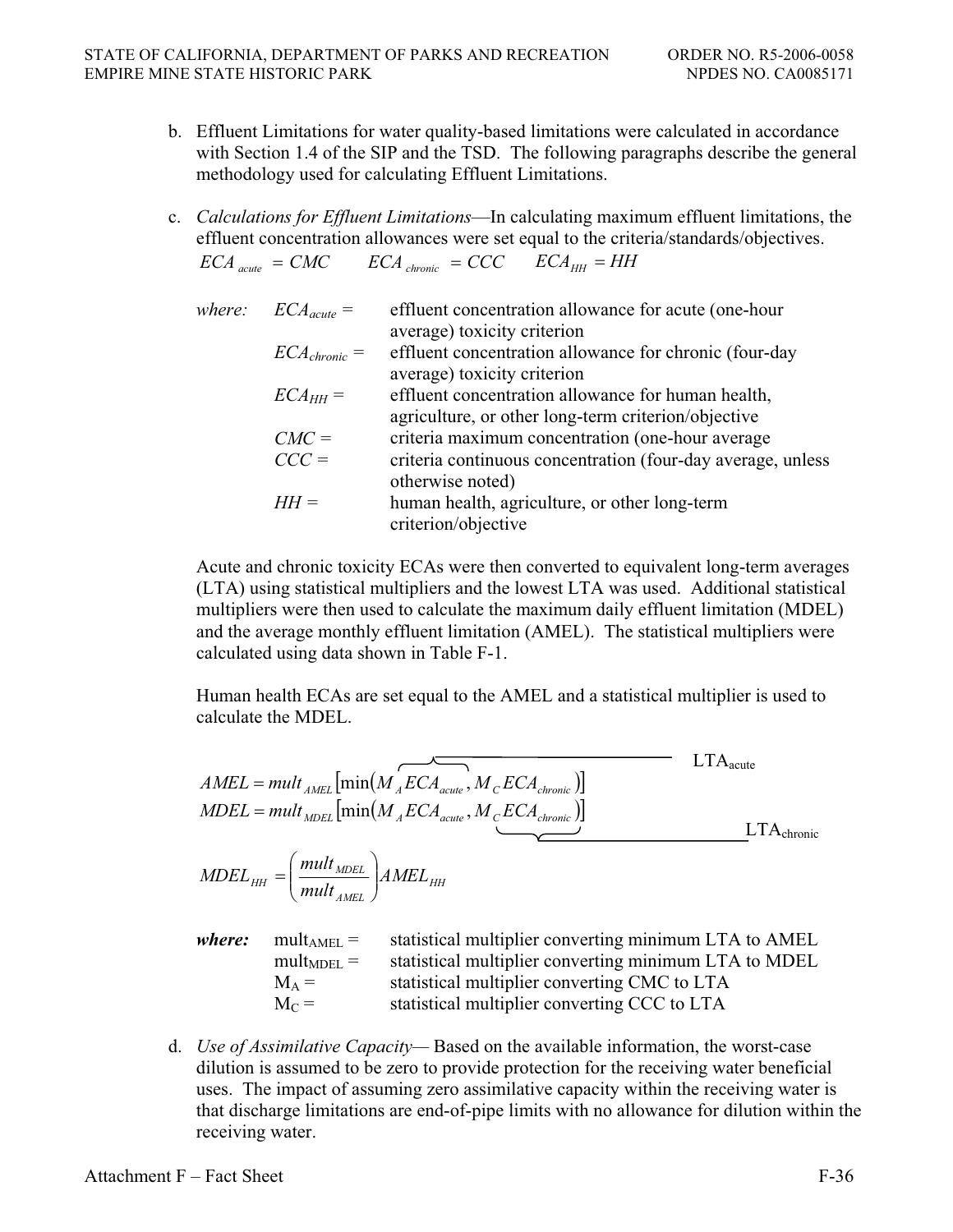|                              |                | <b>Effluent Limitations</b> |                          |                      |                      |  |  |  |
|------------------------------|----------------|-----------------------------|--------------------------|----------------------|----------------------|--|--|--|
| Parameter                    | Units          | Average                     | <b>Maximum</b>           | <b>Instantaneous</b> | <b>Instantaneous</b> |  |  |  |
|                              |                | <b>Monthly</b>              | <b>Daily</b>             | Minimum              | <b>Maximum</b>       |  |  |  |
| Settleable Solids            | $mL/L$ -hr     | 0.1                         | 0.2                      | --                   | --                   |  |  |  |
| pH                           | standard units | $-$                         | $-$                      | 6.5                  | 8.5                  |  |  |  |
| Turbidity                    | <b>NTU</b>     | 5                           | $-$                      | $-$                  | $-$                  |  |  |  |
| Color                        | color units    | 15                          | --                       |                      |                      |  |  |  |
| Aluminum, Total Recoverable  | $\mu g/L$      | 71                          | 140                      |                      |                      |  |  |  |
| Antimony, Total Recoverable  | $\mu$ g/L      | 6                           | $-$                      | --                   | --                   |  |  |  |
| Arsenic, Total Recoverable   | $\mu g/L$      | 10                          | --                       | --                   | --                   |  |  |  |
| Barium, Total Recoverable    | $\mu$ g/L      | 1,000                       | --                       |                      |                      |  |  |  |
| Cadmium, Total Recoverable   | $\mu g/L$      | 0.26                        | 0.53                     | --                   | --                   |  |  |  |
| Chromium (III)               | $\mu g/L$      | 36                          | 72                       | --                   | --                   |  |  |  |
| Cobalt, Total Recoverable    | $\mu g/L$      | 50                          | --                       |                      |                      |  |  |  |
| Copper, Total Recoverable    | $\mu$ g/L      | 1.2                         | 2.3                      | --                   | --                   |  |  |  |
| Iron, Total Recoverable      | $\mu g/L$      | 300                         | $-$                      |                      | --                   |  |  |  |
| Lead, Total Recoverable      | $\mu$ g/L      | 0.23                        | 0.47                     |                      |                      |  |  |  |
| Manganese, Total Recoverable | $\mu$ g/L      | 50                          | --                       | --                   | --                   |  |  |  |
| Mercury, Total Recoverable   | $\mu g/L$      | 0.050                       | 0.10                     | --                   | --                   |  |  |  |
| Nickel, Total Recoverable    | $\mu$ g/L      | 8.6                         | 17                       |                      |                      |  |  |  |
| Thallium, Total Recoverable  | $\mu$ g/L      | 1.7                         | 5.6                      | --                   | --                   |  |  |  |
| Vanadium, Total Recoverable  | $\mu g/L$      | 100                         | $\overline{\phantom{m}}$ | --                   | --                   |  |  |  |
| Zinc, Total Recoverable      | $\mu$ g/L      | 12                          | 24                       |                      |                      |  |  |  |

# **Summary of Water Quality-based Effluent Limitations Discharge Point EFF-001**

**Acute Toxicity**: Survival of aquatic organisms in 96-hour bioassays of undiluted waste shall be no less than:

Minimum for any one bioassay  $- - - - - - - - - - -$  70% Median for any three consecutive bioassays - - - - 90%

**Dissolved Oxygen**: Dissolved oxygen in the discharge shall be no less than:

85 percent of saturation as the monthly median of the mean daily dissolved oxygen concentration; 75 percent of saturation as the 95 percentile dissolved oxygen concentration; and 7.0 mg/L at any time.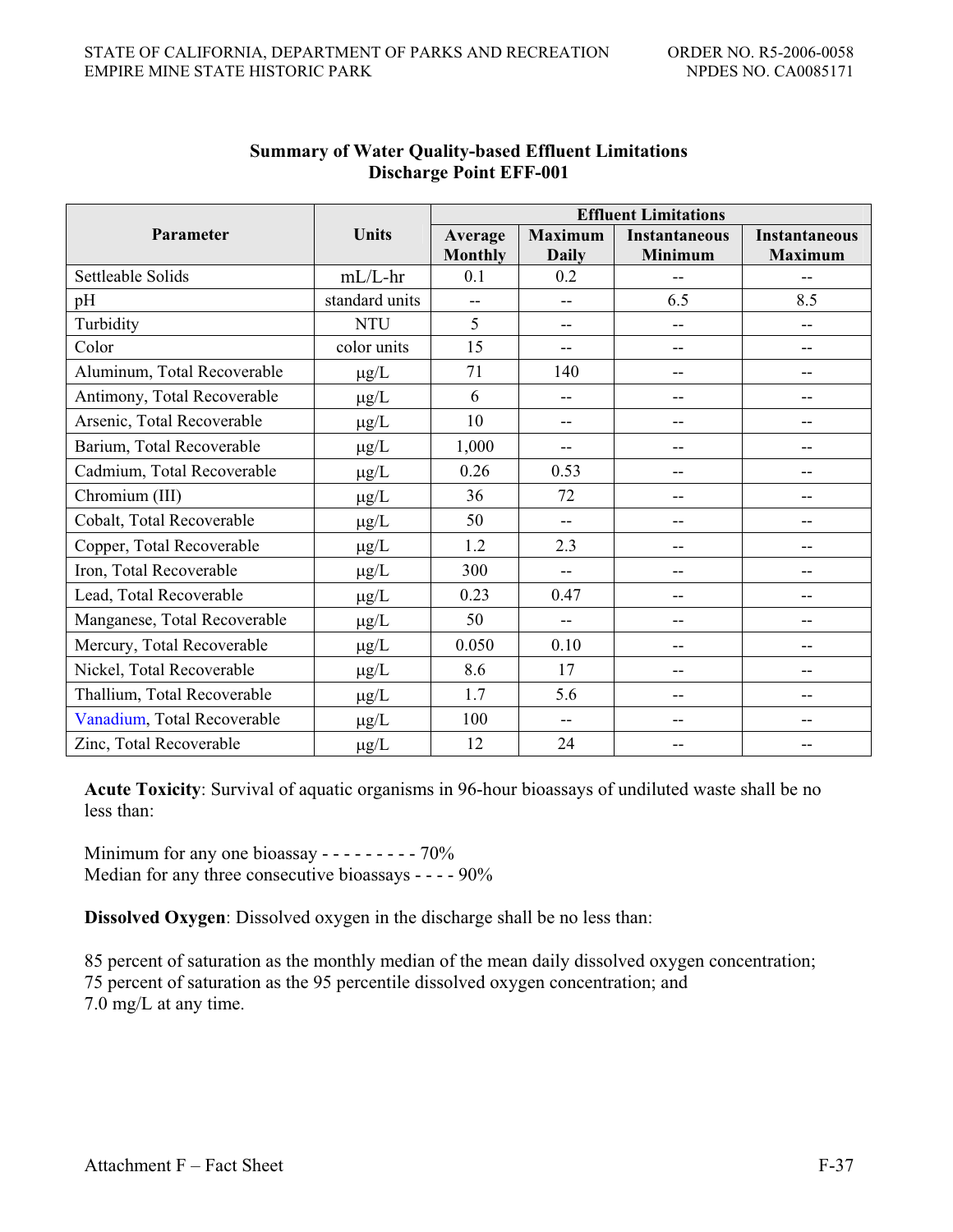### 5. **Whole Effluent Toxicity (WET)**

The Basin Plan states that "[a]*ll waters shall be maintained free of toxic substances in concentrations that produce detrimental physiological responses in human, plant, animal, or aquatic life. This objective applies regardless of whether the toxicity is caused by a single substance or the interactive effect of multiple substances*." [p III-8.00] The Basin Plan requires that "[a]*s a minimum, compliance with this objective…shall be evaluated with a 96-hour bioassay*." This Order requires both acute and chronic toxicity monitoring to evaluate compliance with this water quality objective.

a. **Acute Aquatic Toxicity**: The Basin Plan further states that "…*effluent limits based upon acute biotoxicity tests of effluents will be prescribed*…". Effluent limitations for acute toxicity are included in this Order. This Order includes the following limitation for acute toxicity:

Survival of aquatic organisms in 96-hour bioassays of undiluted waste shall be no less than:

Minimum for any one bioassay - - - - - - - - - 70% Median for any three consecutive bioassays - - - - 90%

b. **Chronic Aquatic Toxicity.** Attachment E of this Order requires two quarters per year of chronic WET monitoring for demonstration of compliance with the narrative toxicity objective.

### D. **Final Effluent Limitations**

1. **Production**. 40 CFR §122.45 states that:

"*Except in the case of POTWs…, calculation of any permit limitations , standards, or prohibitions which are based on production (or other measure of operation) shall be based not upon the designed production capacity but rather upon a reasonable measure of actual production of the facility. For new sources or new dischargers, actual production shall be estimated using projected production.*"

This Order permits a long-existing, but previously unpermitted discharge. At this time, the discharge cannot be tied to production as the Empire Mine State Historic Park is not currently in, nor planning to be, in active production of a mined ore. No production-based limitations are included in this Order.

2. **Limitation Periods**. 40 CFR §122.45 states that:

"*For continuous discharges all permit effluent limitations, standards, and prohibitions, including those necessary to achieve water quality standards, shall unless impracticable be stated as…*[m]*aximum daily and average monthly discharge limitations for all dischargers*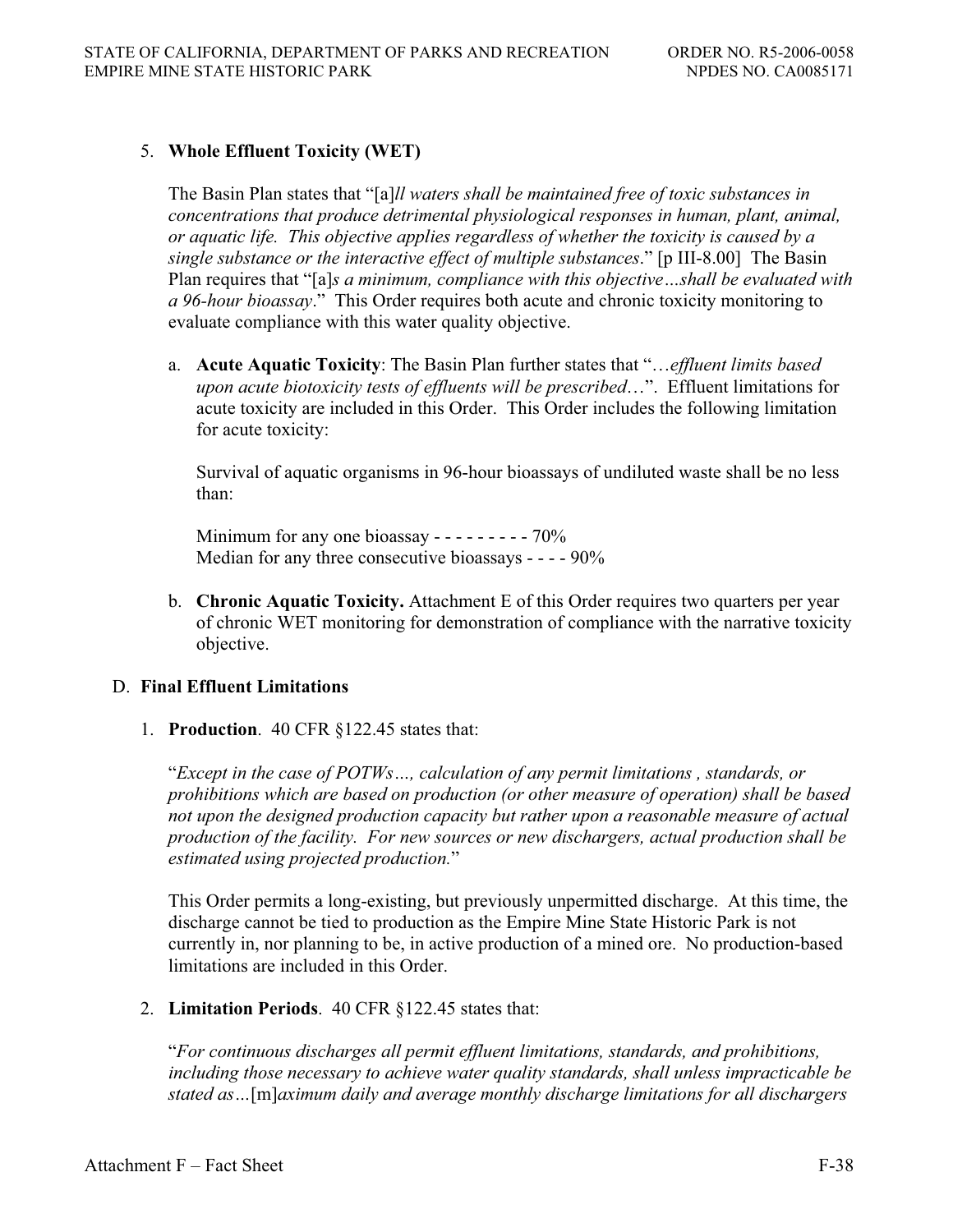*other than publicly owned treatment works…".*

#### 3. **Mass Limitations**.

a. 40 CFR §122.45(f) states that:

"*All pollutants limited in permits shall have limitations…expressed in terms of mass except…*[f]*or pH, temperature, radiation, or other pollutants which cannot appropriately be expressed by mass…Pollutants limited in terms of mass additionally may be limited in terms of other units of measurement, and the permit shall require the permittee to comply with both limitations*."

b. USEPA elaborates on the topic in *U.S. EPA Technical Support Document for Water Quality-Based Toxics Control* [EPA/505/2-90-001] (TSD), where it states (section 5.7.1, pp. 110-111) that:

"*Mass-based effluent limits are required by NPDES regulations at 40* CFR *122.45(f). The regulation requires that all pollutants limited in NPDES permits have limits, standards, or prohibitions expressed in terms of mass with three exceptions, including one for pollutants that cannot be expressed appropriately as mass. Examples of such pollutants are pH, temperature, radiation, and whole effluent toxicity. Mass limitations in terms of pounds per day or kilograms per day can be calculated for all chemicalspecific toxics such as chlorine or chromium. Mass-based limits should be calculated using concentration limits at critical flows. For example, a permit limit of 10 mg/l of cadmium discharged at an average rate of 1 million gallons per day also would contain a limit of 38 kilograms/day of cadmium.*

*Mass-based limits are particularly important for control of bioconcentratable pollutants. Concentration-based limits will not adequately control discharges of these pollutants if the effluent concentrations are below detection levels. For these pollutants, controlling mass loadings to the receiving water is critical for preventing adverse environmental impacts.* 

*However, mass-based effluent limits alone may not assure attainment of water quality standards in waters with low-dilution. In these waters, the quantity of effluent discharged has a strong effect on the instream dilution and therefore on the RWC*  [receiving water concentration]. *At the extreme case of a stream that is 100 percent effluent, it is the effluent concentratin rather than the effluent mass discharge that dictates the instream concentration. Therefore, EPA recommends that permit limits on both mass and concentration be specified for effluents discharging into waters with less than 100 fold dilution to ensure attainment of water quality standards*."

Less than 100-fold dilution is available. Mass limitations are required.

c. Treatment systems are designed based on hydraulic loading, concentration, and mass loading. Criteria are expressed in concentration. If a treatment system is designed on a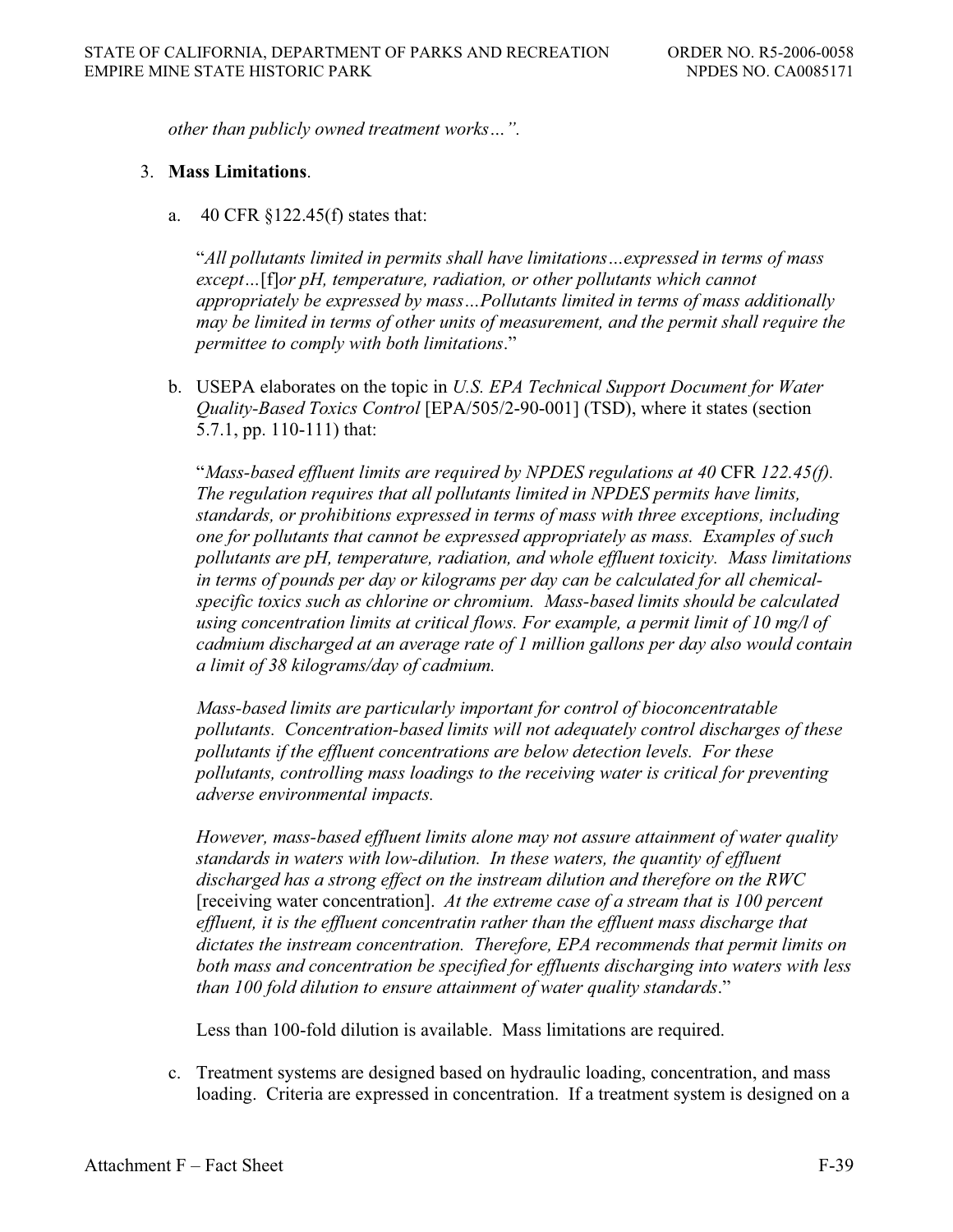mass-loading basis, this Order may be reopened and mass limitations added.

d. Flow data for the discharge are extremely limited and are insufficient for the calculation of mass loading limitations. This Order requires the Discharger to monitor flow, in part to develop a database sufficient to determine appropriate mass loading limitations. Once sufficient flow data are available, this Order may be reopened and mass limitations added.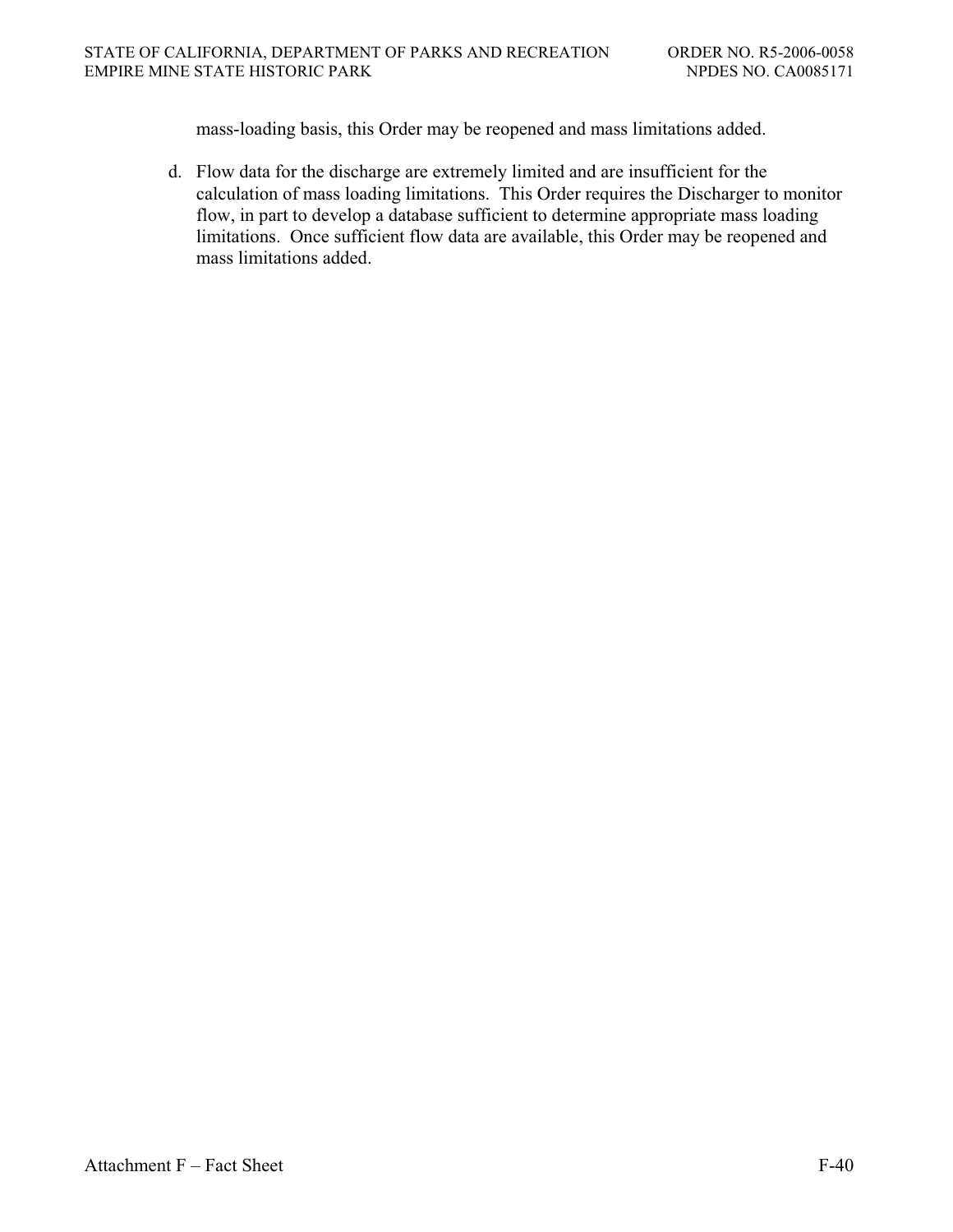|                               |                 | <b>Effluent Limitations</b> |                |                      |                      |  |  |  |
|-------------------------------|-----------------|-----------------------------|----------------|----------------------|----------------------|--|--|--|
| Parameter                     | <b>Units</b>    | Average                     | <b>Maximum</b> | <b>Instantaneous</b> | <b>Instantaneous</b> |  |  |  |
|                               |                 | <b>Monthly</b>              | <b>Daily</b>   | <b>Minimum</b>       | <b>Maximum</b>       |  |  |  |
| <b>Total Suspended Solids</b> | mg/L            | 20                          | 30             | --                   | --                   |  |  |  |
| Settleable Solids             | $mL/L$ -hr      | 0.1                         | 0.2            | $-$                  | $-$                  |  |  |  |
| pH                            | standard units  | $\overline{a}$              | $-$            | 6.5                  | 8.5                  |  |  |  |
| Turbidity                     | <b>NTU</b>      | 5                           | --             | --                   | $-$                  |  |  |  |
| Color                         | color units     | 15                          | --             | --                   | --                   |  |  |  |
| Aluminum, Total Recoverable   | $\mu\text{g}/L$ | 71                          | 140            | --                   | --                   |  |  |  |
| Antimony, Total Recoverable   | $\mu$ g/L       | 6                           | --             | --                   | --                   |  |  |  |
| Arsenic, Total Recoverable    | $\mu g/L$       | 10                          | $-$            | $-$                  | --                   |  |  |  |
| Barium, Total Recoverable     | $\mu g/L$       | 1,000                       | --             | --                   | --                   |  |  |  |
| Cadmium, Total Recoverable    | $\mu$ g/L       | 0.26                        | 0.53           | --                   | --                   |  |  |  |
| Chromium (III)                | $\mu g/L$       | 36                          | 72             | --                   |                      |  |  |  |
| Cobalt, Total Recoverable     | $\mu$ g/L       | 50                          | $-$            | --                   | --                   |  |  |  |
| Copper, Total Recoverable     | $\mu g/L$       | 1.2                         | 2.3            | --                   | --                   |  |  |  |
| Iron, Total Recoverable       | $\mu g/L$       | 300                         | $-$            | --                   | $-$                  |  |  |  |
| Lead, Total Recoverable       | $\mu$ g/L       | 0.23                        | 0.47           | --                   | --                   |  |  |  |
| Manganese, Total Recoverable  | $\mu$ g/L       | 50                          | --             | --                   | --                   |  |  |  |
| Mercury, Total Recoverable    | $\mu$ g/L       | 0.050                       | 0.10           | $-$                  | --                   |  |  |  |
| Nickel, Total Recoverable     | $\mu g/L$       | 8.6                         | 17             | --                   | --                   |  |  |  |
| Thallium, Total Recoverable   | $\mu g/L$       | 1.7                         | 5.6            | --                   | --                   |  |  |  |
| Vanadium, Total Recoverable   | $\mu$ g/L       | 100                         | $-$            | --                   | --                   |  |  |  |
| Zinc, Total Recoverable       | $\mu$ g/L       | 12                          | 24             |                      |                      |  |  |  |

### **Summary of Final Effluent Limitations Discharge Point EFF-001**

**Acute Toxicity**: Survival of aquatic organisms in 96-hour bioassays of undiluted waste shall be no less than:

Minimum for any one bioassay  $- - - - - - - - - - - - -$ Median for any three consecutive bioassays - - - - 90%

**Dissolved Oxygen**: Dissolved oxygen in the discharge shall be no less than:

85 percent of saturation as the monthly median of the mean daily dissolved oxygen concentration; 75 percent of saturation as the 95 percentile dissolved oxygen concentration; and 7.0 mg/L at any time.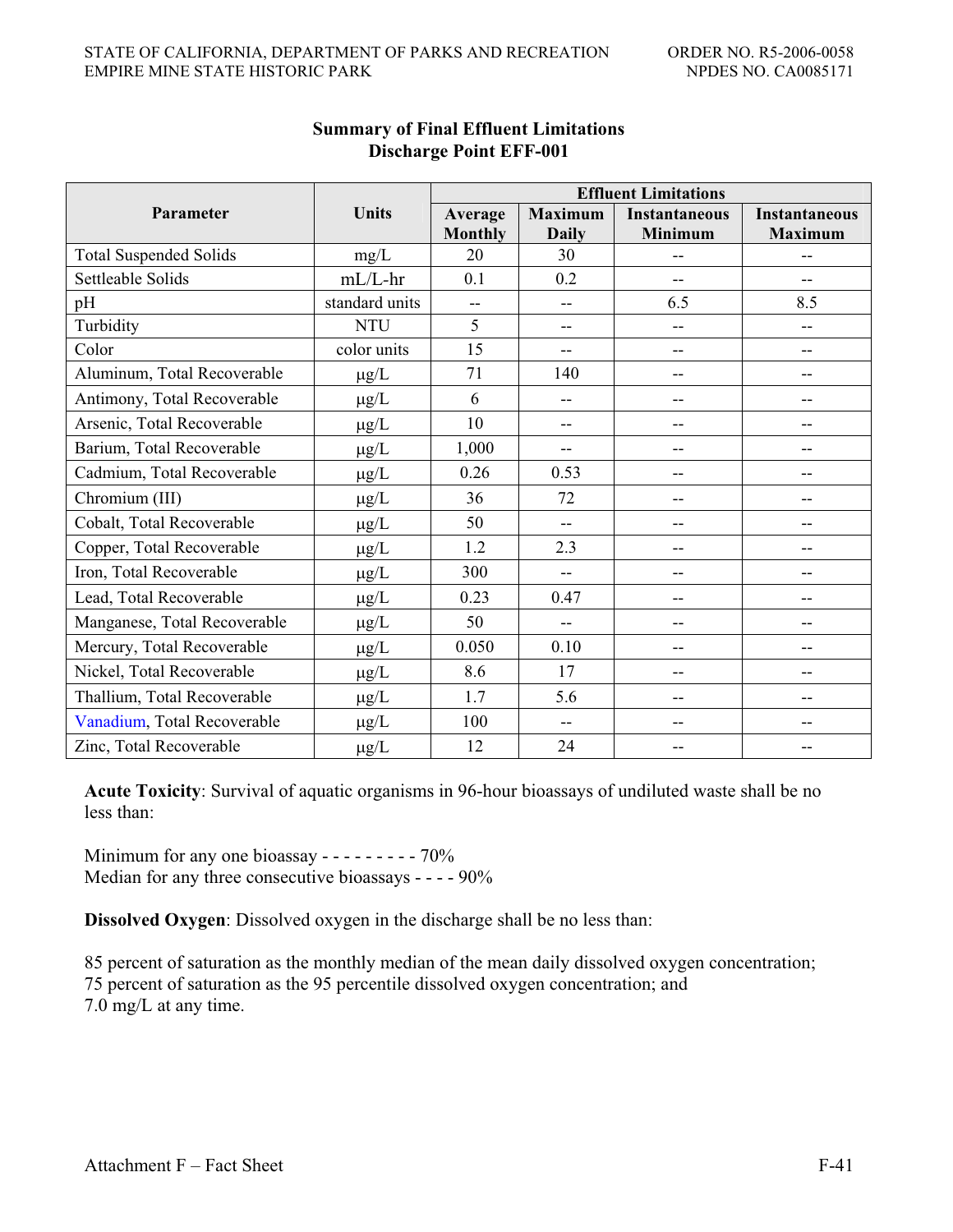### E. **Interim Effluent Limitations**

As stated in the above Findings, the USEPA adopted the NTR and the CTR, which contains water quality standards applicable to this discharge and the SIP contains guidance on implementation of the NTR and CTR. The SIP, Section 2.2.1, requires that if a compliance schedule is granted for a CTR or NTR constituent, the Regional Water Board shall establish interim requirements and dates for their achievement in the NPDES permit. The interim limitations must: be based on current treatment plant performance or existing permit limitations, whichever is more stringent; include interim compliance dates separated by no more than one year; and be included in the Provisions. Interim limitations for constituents with CTR/NTR-based final effluent limitations in this Order are based on current performance.

In this case, the long-term objective is to maintain, at a minimum, the current performance level. Interim limitations are established when compliance with NTR- and CTR-based Effluent Limitations cannot be achieved by the existing discharge. Discharge of constituents in concentrations in excess of the final Effluent Limitations, but in compliance with the interim Effluent Limitations, can significantly degrade water quality and adversely affect the beneficial uses of the receiving stream on a long-term basis. For example, USEPA states in the Ambient Water Quality Criteria for the Protection of Freshwater Aquatic Life for copper, that it will take an unstressed system approximately three years to recover from a pollutant in which exposure to copper exceeds the recommended criterion. The interim limitations, however, establish an enforceable ceiling concentration until compliance with the Effluent Limitation can be achieved.

Interim effluent limitation calculations were based on projection methods contained in the USEPA Technical Support Document for Water Quality-Based Toxics Control [EPA/505/2-90-001]. Interim effluent limitations for constituents with CTR/NTR-based effluent limitations were based on the projected MEC (maximum detected effluent concentration) for each constituent. The projected MEC is determined by multiplying the observed MEC by a factor that accounts for statistical variation. The multiplying factor is determined (for 99% confidence level and 99% probability basis) using the number of results available and the coefficient of variation (standard deviation divided by the mean) of the sample results. In accordance with the SIP, non-detect results were counted as one-half the detection level when calculating the mean. The default coefficient of variation for constituents with fewer than ten samples and/or for which 80% or more of the sample results were non-detect is 0.6.

$$
p_n = (1 - confidence \ level)^{1/n} C_{99} = (2.326\sigma - 0.5\sigma^2) C_p = (z\sigma - 0.5\sigma^2)
$$

*where:*  $p_n =$  percentile represented by the highest concentration in the available data  $n =$  number of available samples

- $C_{99}$  = numerator for projection factor
- $C_p$  = denominator for projection factor

$$
\sigma^2 = ln(CV^2 + 1)
$$

 $CV =$  coefficient of variation; calculated as the standard deviation divided by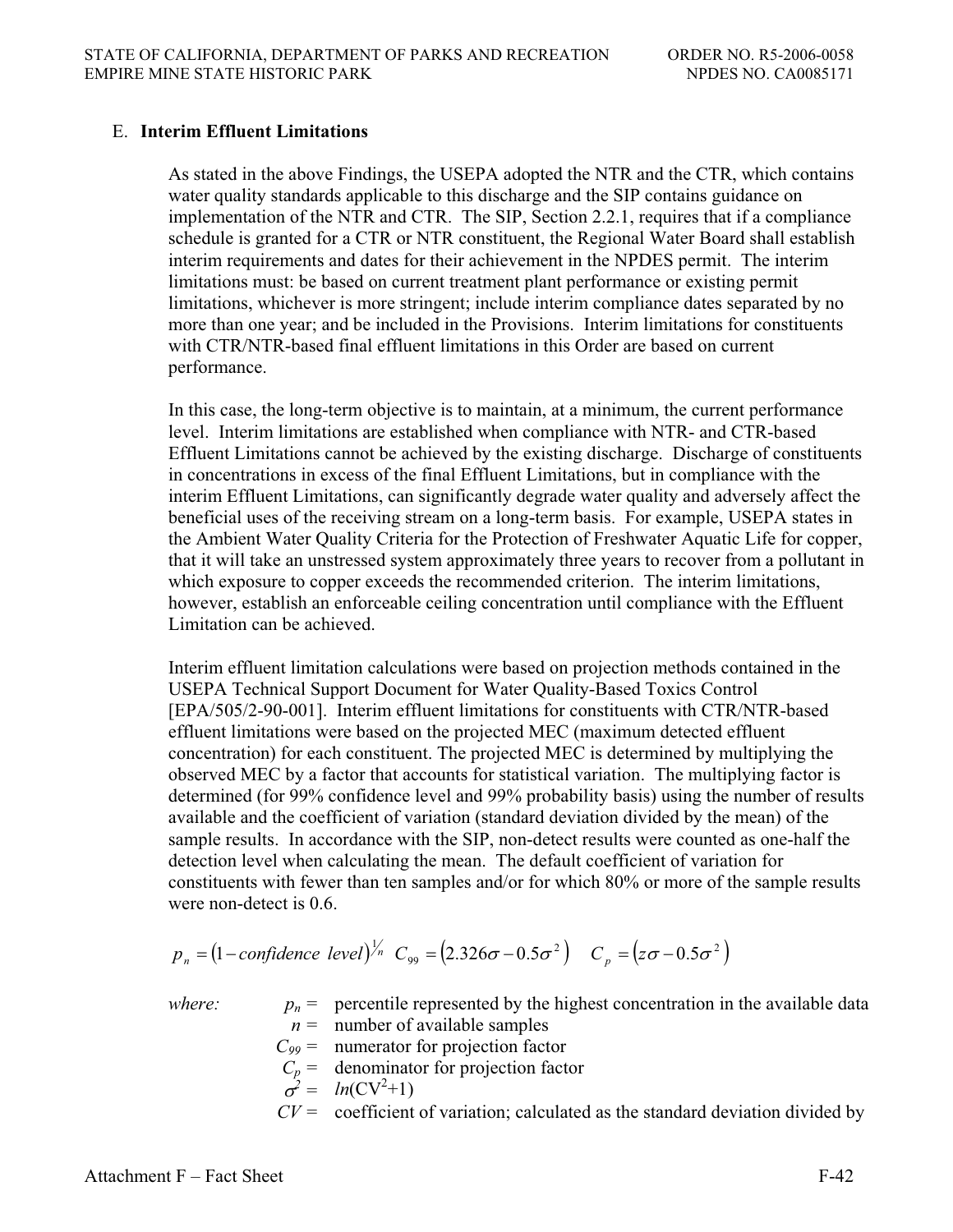### the mean  $z =$  normal distribution value for  $p_n$  percentile  $2.326 =$  normal distribution value for 99th percentile

The projected MEC is equal to the observed MEC multipled by  $C_{p_n}$  $\frac{C_{99}}{2}$ . Projected maximum effluent concentrations were set equal to interim average monthly effluent

limitations and a statistical multiplier was used to calculate the interim MDEL.

$$
MDEL_{int\,erim} = \left(\frac{mult_{MDEL}}{mult_{AMEL}}\right) AMEL_{int\,erim}
$$

*where:*  $\bigg\}$  $\overline{y}$ ·  $\overline{\phantom{a}}$  $\setminus$ § *AMEL MDEL mult*  $\left(\frac{mult_{MDEL}}{l}\right)$  = statistical multiplier converting AMEL to MDEL

Projected MECs, intermediate calculation values, and interim effluent limitations are shown in the following table.

| <b>Constituent</b>          | <b>Observed</b><br><b>MEC</b><br>$(\mu g/L)$ | $p_n$  | $C_{99}$ | $\overline{z}$ | $\sigma^2$ | $C_p$  | Projected<br>MEC/<br><b>Interim</b><br><b>AMEL</b><br>$(\mu g/L)$ | <b>Interim</b><br><b>MDEL</b><br>$(\mu g/L)$ |
|-----------------------------|----------------------------------------------|--------|----------|----------------|------------|--------|-------------------------------------------------------------------|----------------------------------------------|
| Cadmium, Total Recoverable  | 494                                          | 0.3981 | 3.114    | $-0.2582$      | 0.3075     | 0.7431 | 2,100                                                             | 4,200                                        |
| Chromium (III)              | 53.4                                         | 0.3981 | 3.114    | $-0.2582$      | 0.3075     | 0.7431 | 220                                                               | 450                                          |
| Copper, Total Recoverable   | 41.5                                         | 0.3981 | 3.114    | $-0.2582$      | 0.3075     | 0.7431 | 170                                                               | 350                                          |
| Lead, Total Recoverable     | 146                                          | 0.4642 | 3.114    | $-0.0900$      | 0.3075     | 0.8158 | 560                                                               | 1,100                                        |
| Mercury, Total Recoverable  | 1.2                                          | 0.4642 | 3.114    | $-0.0900$      | 0.3075     | 0.8158 | 4.6                                                               | 9.2                                          |
| Nickel, Total Recoverable   | 15.6                                         | 0.3981 | 3.114    | $-0.2582$      | 0.3075     | 0.7431 | 65                                                                | 130                                          |
| Thallium, Total Recoverable | 361                                          | 0.7017 | 11.15    | 0.5293         | 2.4313     | 0.6768 | 5,900                                                             | 20,000                                       |
| Zinc, Total Recoverable     | 878                                          | 0.3981 | 3.114    | $-0.2582$      | 0.3075     | 0.7431 | 3,700                                                             | 7,400                                        |

For non-CTR/NTR-based Effluent Limitations, any necessary time schedules were generally included in the accompanying time schedule order (see VII.7.a at page F-53).

# F. **Land Discharge Specifications—***Not Applicable*

### G. **Reclamation Specifications—***Not Applicable*

# **V. RATIONALE FOR RECEIVING WATER LIMITATIONS**

### A. **Surface Water**

1. The CWA, Section 303(a-c), required states to adopt numeric criteria where they are necessary to protect designated uses. The Regional Water Board adopted numeric criteria in the Basin Plan. The Basin Plan is a regulatory reference for meeting the state and federal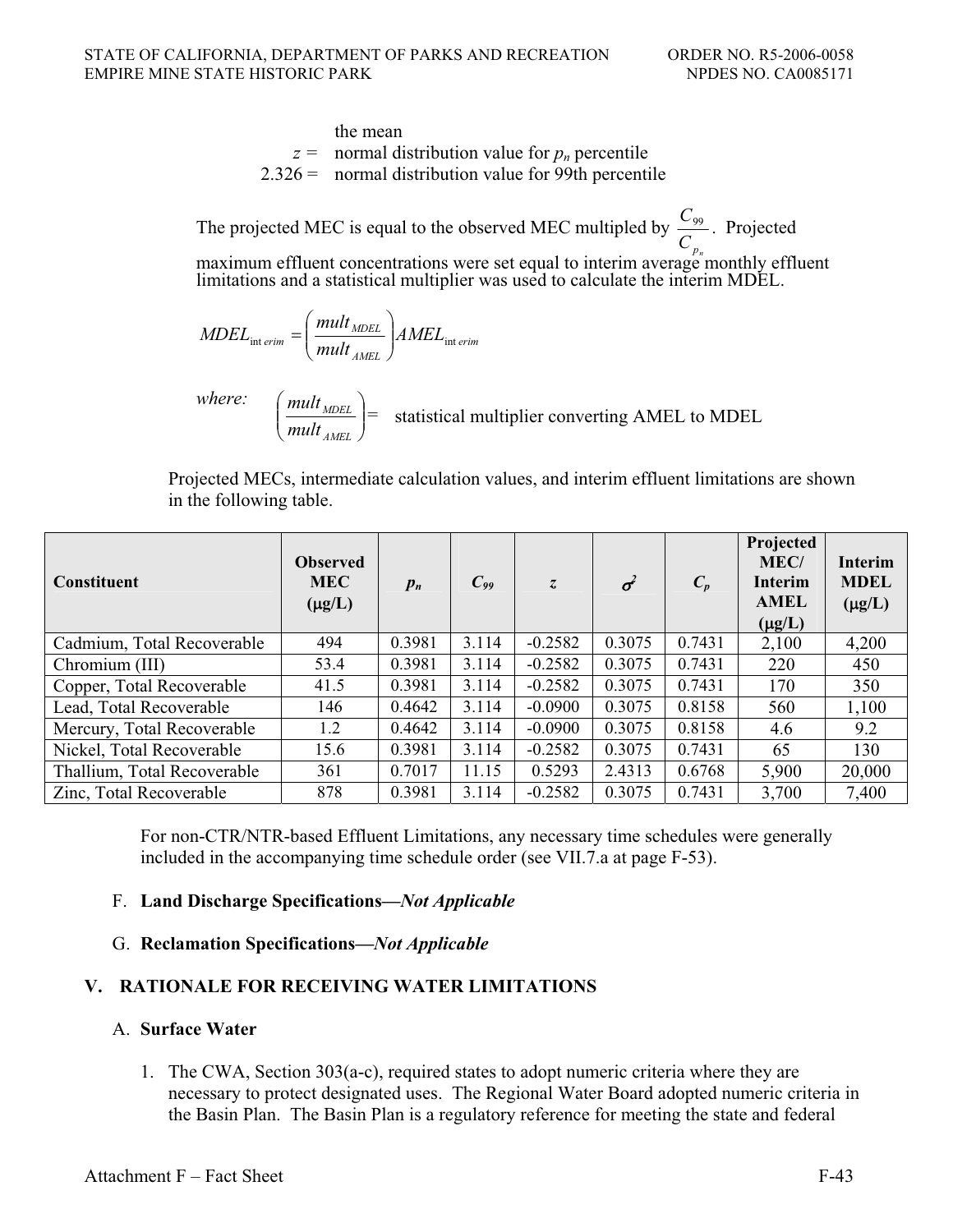requirements for water quality control (40 CFR §131.20). State Water Board Resolution No. 68-16, the Antidegradation Policy, does not allow changes in water quality less than that prescribed in Water Quality Control Plans (Basin Plans). The Basin Plan states that "[t]*he numerical and narrative water quality objectives define the least stringent standards that the Regional Water Board will apply to regional waters in order to protect the beneficial uses*." This Order contains Receiving Water Limitations based on the Basin Plan numerical and narrative water quality objectives for biostimulatory substances, chemical constituents, color, dissolved oxygen, floating material, oil and grease, pH, pesticides, radioactivity, salinity, sediment, settleable material, suspended material, tastes and odors, temperature, toxicity and turbidity.

2. *Dissolved Oxygen***—**The unnamed tributary to the South Fork of Wolf Creek has, via the tributary rule, been designated as having the beneficial use of cold freshwater aquatic habitat (COLD). For water bodies designated as having COLD as a beneficial use, the Basin Plan includes a water quality objective of maintaining a minimum of 7.0 mg/L of dissolved oxygen. Since the beneficial use of COLD does apply to the Bear River, a receiving water limitation of 7.0 mg/L for dissolved oxygen was included in this Order.

For surface water bodies outside of the Delta, the Basin Plan includes the water quality objective that "…*the monthly median of the mean daily dissolved oxygen (DO) concentration shall not fall below 85 percent of saturation in the main water mass, and the 95 percentile concentration shall not fall below 75 percent of saturation.*" This objective was included as a receiving water limitation in this Order.

- 3. *Fecal Coliform Organisms***—**The unnamed tributary to the South Fork of Wolf Creek has, via the tributary rule, been designated as having the beneficial use of contact recreation (REC-1). For water bodies designated as having REC-1 as a beneficial use, the Basin Plan includes a water quality objective limiting the "…*fecal coliform concentration based on a minimum of not less than five samples for any 30-day period*…" to a maximum geometric mean of 200 MPN/100 ml. The objective also states that "…[no] *more than ten percent of the total number of samples taken during any 30-day period* [shall] *exceed 400/100 ml.*" This objective is included in this Order as a receiving water limitation.
- 4. *pH—*For all surface water bodies in the Sacramento River and San Joaquin River basins (except for Goose Lake), the Basin Plan includes water quality objectives stating that "[t]*he pH shall not be depressed below 6.5 nor raised above 8.5. Changes in normal ambient pH levels shall not exceed 0.5 in fresh waters with designated COLD or WARM beneficial uses*." This Order includes receiving water limitations for both pH range and pH change.

The Basin Plan allows an appropriate averaging period for pH change in the receiving stream. Since there is no technical information available that indicates that aquatic organisms are adversely affected by shifts in pH within the 6.5 to 8.5 range, an averaging period is considered appropriate and a monthly averaging period for determining compliance with the 0.5 receiving water pH limitation is included in this Order.

5. *Temperature*—The Bear River has the beneficial uses of both COLD and WARM. The Basin Plan includes the objective that "[a]*t no time or place shall the temperature of COLD*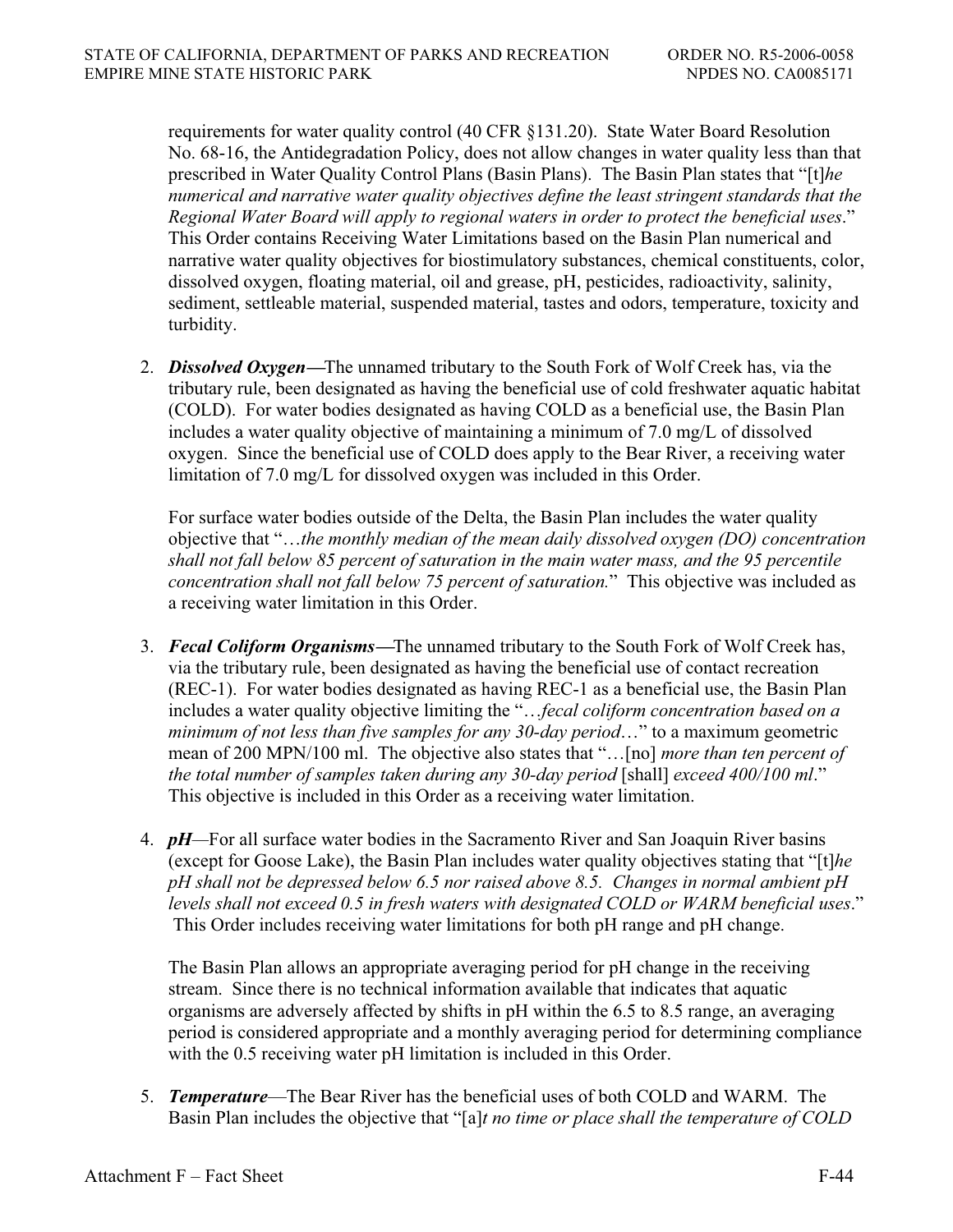*or WARM intrastate waters be increased more than 5ºF above natural receiving water temperature*." This Order includes a receiving water limitation based on this objective.

- 2. *Turbidity*—The Basin Plan includes the following objective: "*Increases in turbidity attributable to controllable water quality factors shall not exceed the following limits*:
	- *Where natural turbidity is between 0 and 5 Nephelometric Turbidity Units (NTUs), increases shall not exceed 1 NTU.*
	- *Where natural turbidity is between 5 and 10 NTUs, increases shall not exceed 20 percent.*
	- x *Where natural turbidity is between 50 and 100 NTUs, increases shall not exceed 10 NTU.*
	- Where natural turbidity is greater than 100 NTUs, increases shall not exceed 10 percent."

# B. **Groundwater—***Not Applicable*

# **VI. RATIONALE FOR MONITORING AND REPORTING REQUIREMENTS**

Section 122.48 of 40 CFR requires all NPDES permits to specify recording and reporting of monitoring results. Sections 13267 and 13383 of the California Water Code authorize the Water Boards to require technical and monitoring reports. The Monitoring and Reporting Program, Attachment E of this Order, establishes monitoring and reporting requirements to implement federal and state requirements. The following provides the rationale for the monitoring and reporting requirements contained in the Monitoring and Reporting Program for this facility.

# A. **Influent Monitoring—***Not Applicable*

# B. **Effluent Monitoring**

- 1. Pursuant to the requirements of 40 CFR  $\S 122.44(i)(2)$  effluent monitoring is required for all constituents with effluent limitations. Effluent monitoring is necessary to assess compliance with effluent limitations, assess the effectiveness of the treatment process, and to assess the impacts of the discharge on the receiving stream.
- 2. Flow data for the discharge are extremely limited and are insufficient for the calculation of mass loading limitations. This Order requires the Discharger to monitor flow, in part to develop a database sufficient to determine mass loading to the receiving stream.
- 3. This Order includes effluent monitoring requirements for other constituents of concern.
	- a. *Cyanide—*No data have been collected for cyanide in the discharge. The historic use of cyanide at the Empire Mine State Historic Park warrants monitoring of the discharge for cyanide.
	- b. *Chromium, Hexavalent (VI)* The Discharger did not provide any information regarding the levels of chromium III or chromium VI in the discharge. The Discharger did, however, provide data for total chromium in the effluent. Chromium can exist in eight valence states, ranging from  $-2$  to  $+6$ . Chromium III is the most stable valence state,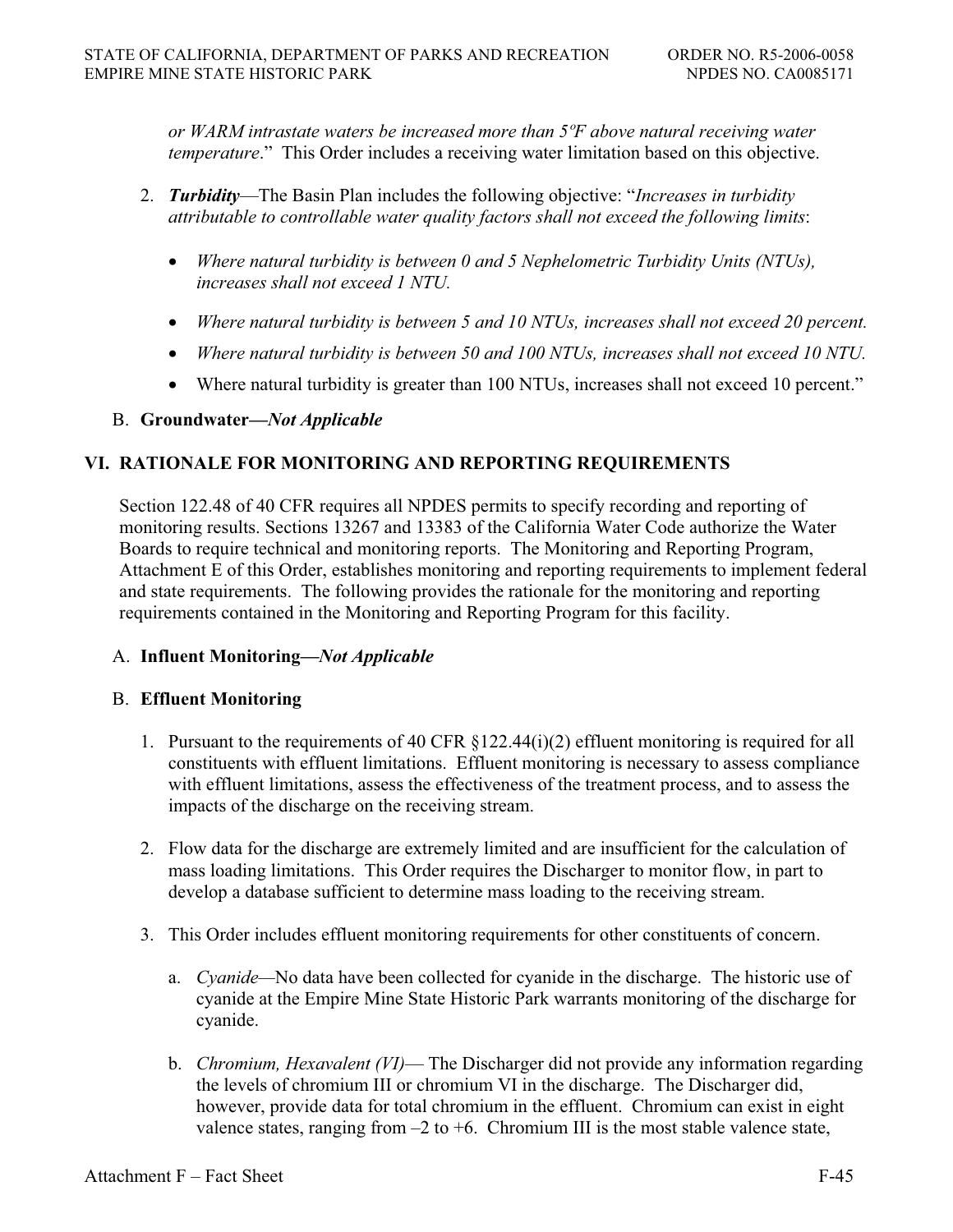followed by chromium VI. Total chromium in the effluent is likely to be in the chromium III state and total chromium data were used in determining the need for Effluent Limitations for chromium III. Although chromium III is the most stable valence state, chromium VI data are needed to calculate chromium III (difference between total recoverable chromium and chromium VI) in the discharge and to verify compliance with Effluent Limitations for chromium III. In addition, water quality standards exist for chromium VI. Information is necessary to determine if reasonable potential to cause or contribute to an exceedance of a water quality standard for chromium VI exists.

- c. *Methylmercury*—No data have been collected, nor water quality standards adopted, for methylmercury in the discharge or the receiving stream. Regional Water Board staff are preparing a TMDL for methylmercury in California's Central Valley. Data submitted for total recoverable mercury in the discharge indicate elevated mercury concentrations. Methylmercury in the discharge may also be elevated, particularly if the discharge is low in dissolved oxygen or was previously contained in a low-oxygen environment. This Order requires effluent monitoring for methylmercury to assess possible effects on the receiving waters and to assist in the development of the methylmercury TMDL.
- 4. This Order requires effluent monitoring for constituents that have not been detected above applicable water quality standards, but which are projected to exceed standards based on probability and statistics. For these constituents, projected MECs (maximum effluent concentration) were calculated based on projection methods contained in the USEPA Technical Support Document for Water Quality-Based Toxics Control [EPA/505/2-90-001]. The projected MEC (maximum effluent concentration) is determined by multiplying the observed MEC by a factor that accounts for statistical variation. The multiplying factor is determined (for 99% confidence level and 99% probability basis) using the number of results available and the coefficient of variation (standard deviation divided by the mean) of the sample results. In accordance with the SIP, non-detect results were counted as one-half the detection level when calculating the mean. The default coefficient of variation for constituents with fewer than ten samples and/or for which 80% or more of the sample results were non-detect is 0.6.

$$
p_n = (1 - confidence \ level)^{1/n} C_{99} = (2.326\sigma - 0.5\sigma^2) C_p = (z\sigma - 0.5\sigma^2)
$$

*where:*  $p_n =$  percentile represented by the highest concentration in the available data  $n =$  number of available samples

- $C_{99}$  = numerator for projection factor (desired confidence level)
- $C_p$  = denominator for projection factor (existing confidence level)

$$
\sigma^2 = ln(CV^2 + 1)
$$

- $CV =$  coefficient of variation; calculated as the standard deviation divided by the mean
	- $z =$  normal distribution value for  $p_n$  percentile
- $2.326 =$  normal distribution value for 99th percentile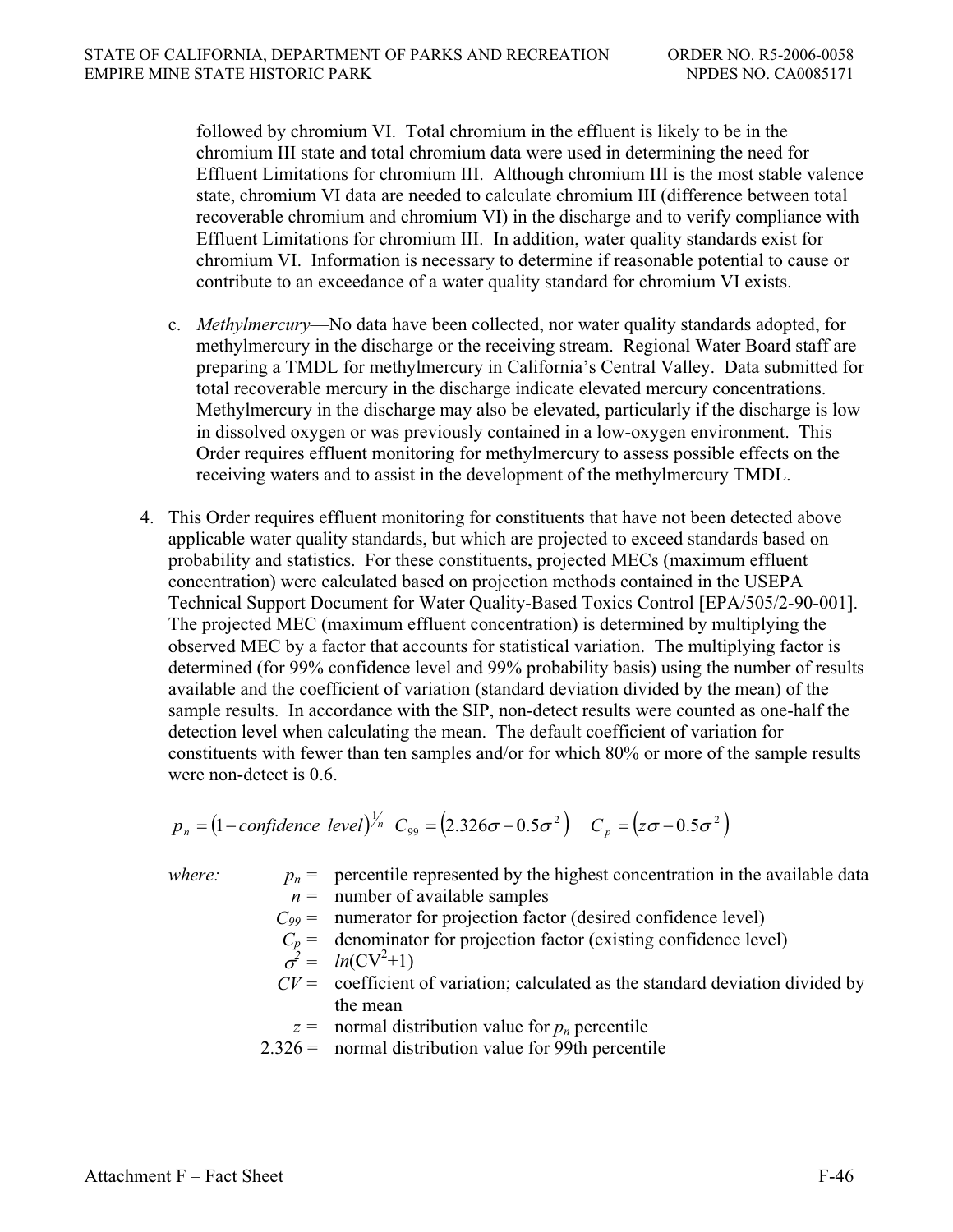The projected MEC is equal to the observed MEC multipled by  $C_{p_n}$  $\frac{C_{99}}{2}$ . Projected maximum effluent concentrations were compared to water quality standards

| <b>Constituent</b>                                   | <b>Observed</b><br><b>MEC</b><br>$(\mu g/L)$ | $p_n$  | $C_{99}$ | $\overline{\mathcal{L}}$ | $\sigma^2$ | $C_p$  | Projected<br><b>MEC</b><br>$(\mu g/L)$ | <b>Water Quality</b><br><b>Standard</b> |
|------------------------------------------------------|----------------------------------------------|--------|----------|--------------------------|------------|--------|----------------------------------------|-----------------------------------------|
| Beryllium,<br><b>Total Recoverable</b>               | 2.6                                          | 0.3981 | 3.114    | $-0.2582$                | 0.3075     | 0.7431 | 11                                     | (Primary MCL)                           |
| <b>Electrical Conductivity</b><br>$(\mu$ mhos/cm $)$ | 685                                          | 0.6813 | 1.953    | 0.4713                   | 0.0949     | 1.1027 | 1,210                                  | 700<br>(Agricultural Goal)              |
| Molybdenum,<br><b>Total Recoverable</b>              | 5.9                                          | 0.3981 | 3.114    | $-0.2582$                | 0.3075     | 0.7431 | 25                                     | 10<br>(Agricultural Goal)               |
| Selenium,<br><b>Total Recoverable</b>                | 2.1                                          | 0.3981 | 3.114    | $-0.2582$                | 0.3075     | 0.7431 | 8.8                                    | 5.0<br>(CTR)                            |
| Sulfate $(mg/L)$                                     | 161                                          | 0.5623 | 3.114    | 0.1569                   | 0.3075     | 0.9354 | 623                                    | 250<br>(Secondary MCL)                  |

Projected MECs and intermediate calculation values are shown in the following table.

# C. **Whole Effluent Toxicity Testing Requirements**

The Basin Plan states that "[a]*ll waters shall be maintained free of toxic substances in concentrations that produce detrimental physiological responses in human, plant, animal, or aquatic life. This objective applies regardless of whether the toxicity is caused by a single substance or the interactive effect of multiple substances*." The Basin Plan requires that "[a]*s a minimum, compliance with this objective…shall be evaluated with a 96-hour bioassay*." This Order requires both acute and chronic toxicity monitoring to evaluate compliance with this water quality objective.

The receiving surface water for the Empire Mine State Historic Park's Magenta Drain portal is an unnamed tributary to the South Fork of Wolf Creek, an inland surface water providing freshwater aquatic habitat. Beneficial uses of the unnamed tributary to the South Fork of Wolf Creek include warm freshwater habitat (WARM); cold freshwater habitat (COLD); warm and cold migration of aquatic organisms (MIGR); warm and cold spawning, reproduction, and/or early development (SPWN); and wildlife habitat (WILD). Given that the receiving stream has benefical uses of cold freshwater habitat, cold migration of aquatic organisms, and cold spawning, reproduction, and/or early development, it is appropriate to use a cold/warm-water species such as *O. mykiss* (rainbow trout) for aquatic toxicity bioassays.

USEPA has approved test methods for of *Pimephales promelas*, *Selenastrum capricornutum*, and *Ceriodaphnia dubia* for assessing chronic toxicity in freshwater organisms.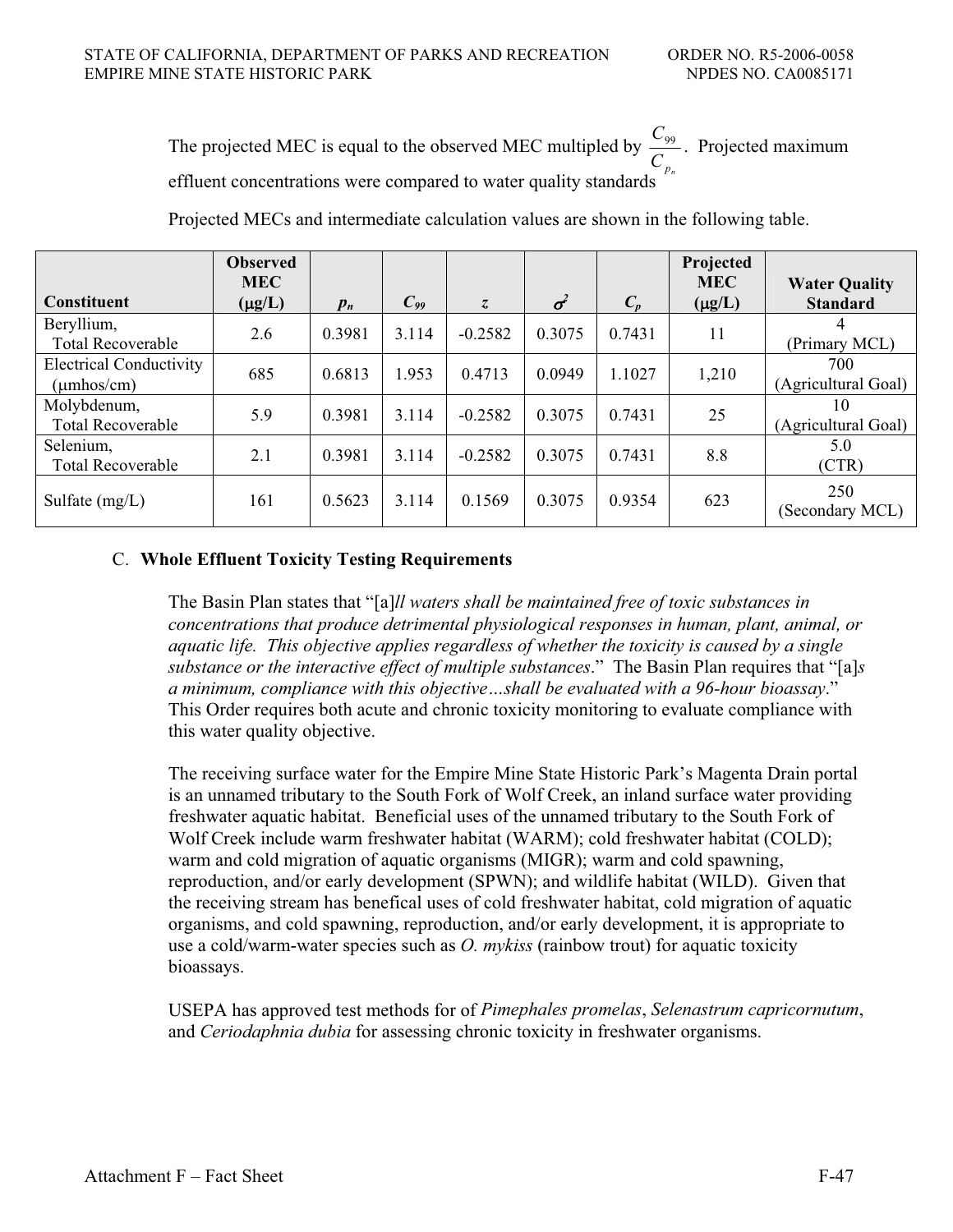# D. **Receiving Water Monitoring**

### 1. **Surface Water**

- a. Receiving water monitoring is necessary to assess compliance with receiving water limitations and to assess the impacts of the discharge on the receiving stream. Pursuant to CWC 13267, monitoring is required to assess water quality and to assess impacts to receiving streams.
- 2. **Groundwater—***Not Applicable*

### E. **Other Monitoring Requirements—***Not Applicable*

# **VII. RATIONALE FOR PROVISIONS**

### A. **Standard Provisions**

Standard Provisions, which in accordance with 40 CFR §§122.41 and 122.42, apply to all NPDES discharges and must be included in every NPDES permit, are provided in Attachment D to the Order.

Title 40 CFR Section  $122.41(a)(1)$  and (b) through (n) establish conditions that apply to all stateissued NPDES permits. These conditions must be incorporated into the permits either expressly or by reference. If incorporated by reference, a specific citation to the regulations must be included in the Order. 40 CFR Section 123.25(a)(12) allows the State to omit or modify conditions to impose more stringent requirements. In accordance with Section 123.25, this Order omits federal conditions that address enforcement authority specified in 40 CFR Sections  $122.41(i)$ (5) and (k)(2) because the enforcement authority under the CWC is more stringent. In lieu of these conditions, this Order incorporates by reference CWC section 13387(e).

### B. **Special Provisions**

### 1. **Reopener Provisions**

- a. **New Standards**. Upon adoption of any applicable water quality standard for receiving waters, including, but not limited to, a mercury total maximum daily load (TMDL), by the Regional Water Board or the State Water Board pursuant to the CWA and regulations adopted thereunder, this permit may be reopened and limitations based on the new standard added.
- b. **Constituent Study.** If, after review of the results of the study required in VI.C.2.a or routine monitoring required in the Monitoring and Reporting Program (Attachment E), it is determined that the discharge has reasonable potential to cause or contribute to an exceedance of a water quality objective, this Order may be reopened and effluent limitations added for the subject constituents.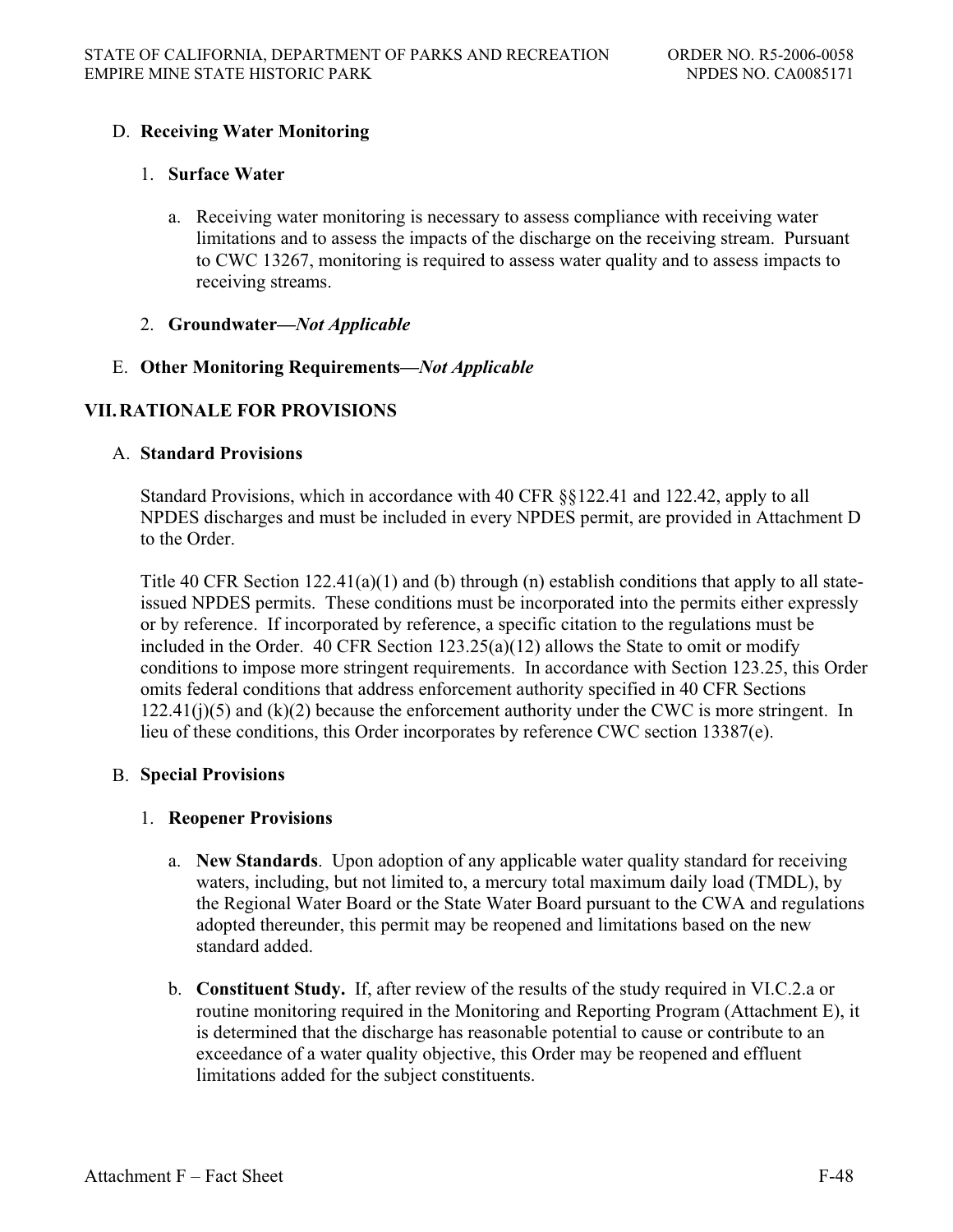- c. **Hardness.** This Order requires characterization of the receiving stream hardness and the discharge. If the results of the characterization indicate a different ambient hardness, this Order may be reopened and modified.
- d. **Salinity.** Various possible treatment techniques for the discharge have the potential to either increase or decrease the salinity of the effluent. If TDS in the discharge following implementation of any potential treatment techniques continues to exceed the Agricultural Water Quality Goal, this Order may be reopened and Effluent Limitations for TDS added.
- e. **Mass Limitations**. If a treatment system is designed on a mass-loading basis, this Order may be reopened and mass limitations added.
- f. **Whole Effluent Toxicity.** As a result of a Toxicity Reduction Evaluation (TRE), this Order may be reopened to include a chronic toxicity limitation, a new acute toxicity limitation, and/or a limitation for a specific toxicant identified in the TRE. Additionally, if a numeric chronic toxicity water quality objective is adopted by the State Water Board, this Order may be reopened to include a numeric chronic toxicity effluent limitation based on that objective.

### 2. **Special Studies and Additional Monitoring Requirements**

a. **Constituent Study.** On 2 March 2000, the State Water Resources Control Board adopted the *Policy for Implementation of Toxics Standards for Inland Surface Waters, Enclosed Bays, and Estuaries of California*, also known as the State Implementation Policy (SIP). The SIP established methods of evaluating receiving water criteria and developing effluent limitation in NPDES Permits for the priority pollutants contained in the U.S. Environmental Protection Agency's (USEPA) *California Toxics Rule* and portions of USEPA's *National Toxics Rule*. Section 1.2 of the SIP directs the Regional Water Board to require all NPDES dischargers, pursuant to California Water Code Section 13267, to submit data sufficient to (1) determine if priority pollutants require effluent limitations (reasonable potential analysis) and (2) calculate water quality-based effluent limitations. Further, Section 2.4 of the SIP requires that each discharger submit to the Regional Water Boards reports necessary to determine compliance with effluent limitations for priority pollutants in permits. Sections 2.4.1 through 2.4.4 of the SIP provide minimum standards for analyses and reporting. (Copies of the SIP may be obtained from the State Water Resources Control Board, or downloaded from http://www.waterboards.ca.gov/iswp/index.html) To implement the SIP, effluent and receiving water data are needed for all priority pollutants. Effluent and receiving water pH and hardness are required to evaluate the toxicity of certain priority pollutants (such a heavy metals) where the toxicity of the constituents varies with pH and/or hardness. Section 3 of the SIP prescribes mandatory monitoring of dioxin congeners.

In addition to the specific requirements of the SIP, the Regional Water Board is requiring the following monitoring needed for permit development: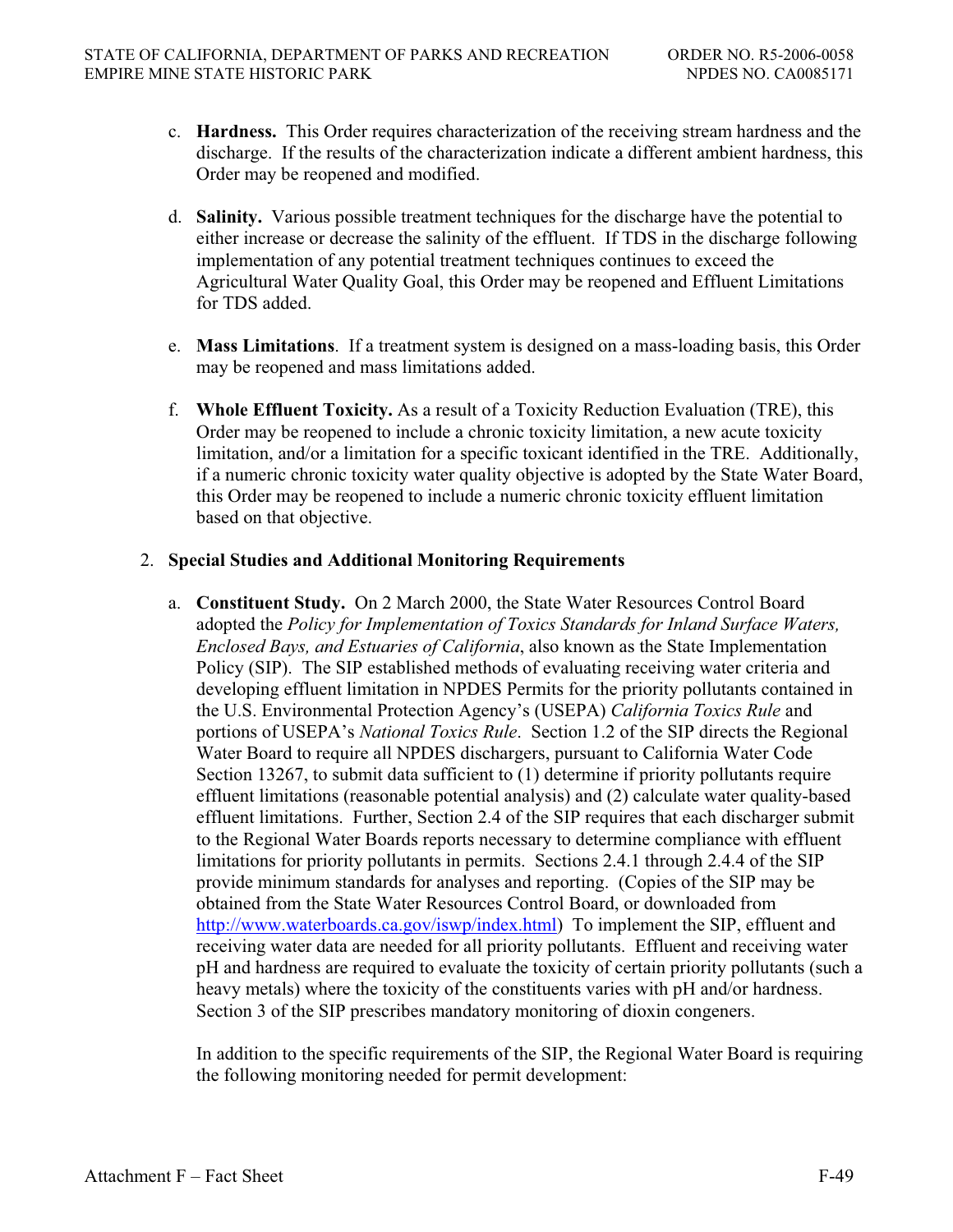- i. Drinking water constituents. Constituents for which drinking water Maximum Contaminant Levels (MCLs) have been prescribed in the California Code of Regulation are included in the *Water Quality Control Plan, Fourth Edition, for the Sacramento and San Joaquin River Basins* (Basin Plan). The Basin Plan defines virtually all surface waters within the Central Valley Region as having existing or potential beneficial uses for municipal and domestic supply. The Basin Plan further requires that, at a minimum, water designated for use as domestic or municipal supply shall not contain concentrations of chemical constituents in excess of the MCLs contained in the California Code of Regulations.
- ii. Effluent and receiving water temperature. This is both a concern for application of certain temperature-sensitive constituents, such as fluoride, and for compliance with the Basin Plan's thermal discharge requirements.
- iii. Effluent and receiving water hardness and pH. These are necessary because several of the CTR constituents are hardness or pH dependent.
- iv. Dioxin and furan sampling. Section 3 of the SIP has specific requirements for the collection of samples for analysis of dioxin and furan congeners, which are detailed in Attachment G. Briefly, dischargers classified as minor must collect and analyze one wet season and one dry season sample.

Pursuant to Section 13267 of the California Water Code, this Order includes a requirement for the Discharger to submit monitoring data for the effluent and receiving water as described in Attachment G.

- b. **Chronic Whole Effluent Toxicity.** The Basin Plan contains a narrative toxicity objective that states, "*All waters shall be maintained free of toxic substances in concentrations that produce detrimental physiological responses in human, plant, animal, or aquatic life*." (Basin Plan at III-8.00.) The Discharger shall conduct the chronic toxicity testing specified in the Monitoring and Reporting Program. If, after commencement of treatment of the discharge, the testing indicates that the discharge causes, has the reasonable potential to cause, or contributes to an in-stream excursion above the narrative water quality objective for toxicity, this Order requires the Discharger to initiate a Toxicity Identification Evaluation (TIE) to identify the causes of toxicity. Upon completion of the TIE, the Discharger is required to submit a workplan to conduct a Toxicity Reduction Evaluation (TRE) and, after Regional Water Board evaluation, conduct the TRE. This Order may be reopened and a chronic toxicity limitation included and/or a limitation for the specific toxicant identified in the TRE included. Additionally, if a chronic toxicity water quality objective is adopted by the State Water Board, this Order may be reopened and a limitation based on that objective included.
- c. **Regeneration and Sampling Schedule**. Many possible treatment processes for mine drainage discharges utilize absorption processes, which must be regenerated or replaced as the treatment process becomes saturated with pollutants. Pollutant "breakthrough" of the treatment process can be projected allowing for timely regeneration/replacement of the treatment process. Increased sampling should also be undertaken as the age of the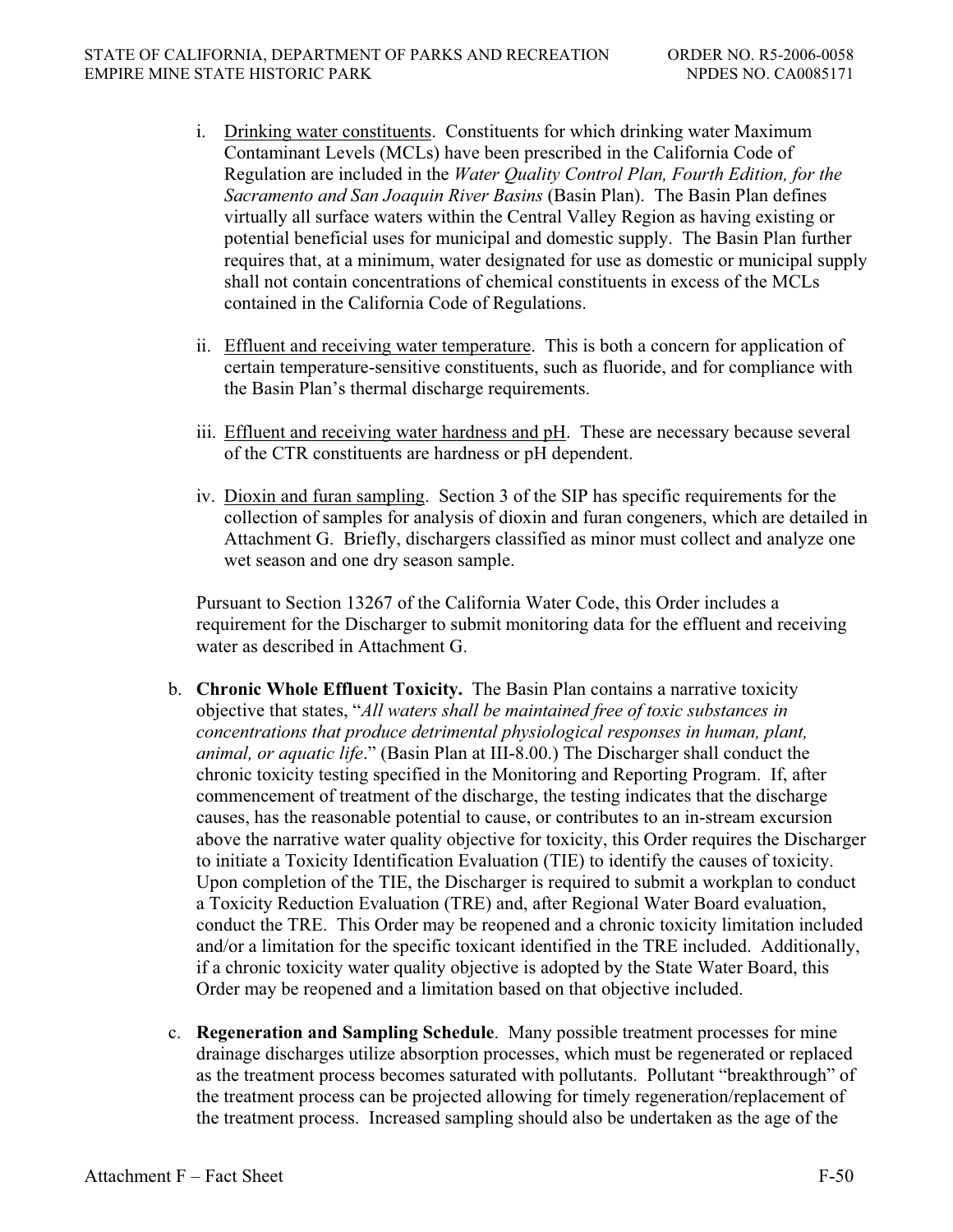treatment process approaches the regeneration/replacement point. The regeneration/replacement point should be established utilizing a factor of safety to assure there is no "breakthrough" of pollutants. If the Discharger utilizes a treatment process which must be periodically regenerated or replaced, this Order requires the Discharger to comply with the time schedule included in VI.C.2.c in preparing a treatment process regeneration/replacement schedule and a proposed pollutant sampling schedule.

Numerous guidance documents for conducting a TRE are available, as identified below:

- x Generalized Methodology for Conducting Industrial TREs*, (EPA/600/2-88/070), April 1989.*
- x *Methods for Aquatic Toxicity Identification Evaluations: Phase I Toxicity Characterization Procedures,* Second Edition, EPA 600/6-91/005F, February 1991.
- x *Toxicity Identification Evaluation: Characterization of Chronically Toxic Effluents, Phase I*, EPA 600/6-91/005F, May 1992.
- x *Methods for Aquatic Toxicity Identification Evaluations: Phase II Toxicity Identification Procedures for Samples Exhibiting Acute and Chronic Toxicity,*  Second Edition, EPA 600/R-92/080, September 1993.
- x *Methods for Aquatic Toxicity Identification Evaluations: Phase III Toxicity Confirmation Procedures for Samples Exhibiting Acute and Chronic Toxicity*, Second Edition, EPA 600/R-92/081, September 1993.
- x *Methods for Measuring the Acute Toxicity of Effluents and Receiving Waters to Freshwater and Marine Organisms*, Fifth Edition, EPA-821-R-02-012, October 2002.
- x *Short-term Methods for Estimating the Chronic Toxicity of Effluents and Receiving Waters to Freshwater Organisms*, Fourth Edition, EPA-821-R-02-013, October 2002.
- x *Technical Support Document for Water Quality-based Toxics Control, EPA/505/2- 90-001, March 1991*

# 3. **Best Management Practices and Pollution Prevention**

a. Storm water discharges from the Empire Mine State Historic Park are regulated under the General Permit for Discharges of Storm Water Associated with Industrial Activities (State Water Resources Control Board, Water Quality Order No. 97-03-DWQ, NPDES General Permit No. CAS000001). The Discharger's waste discharge identification (WDID) number for the storm water permit is 5S29I019611.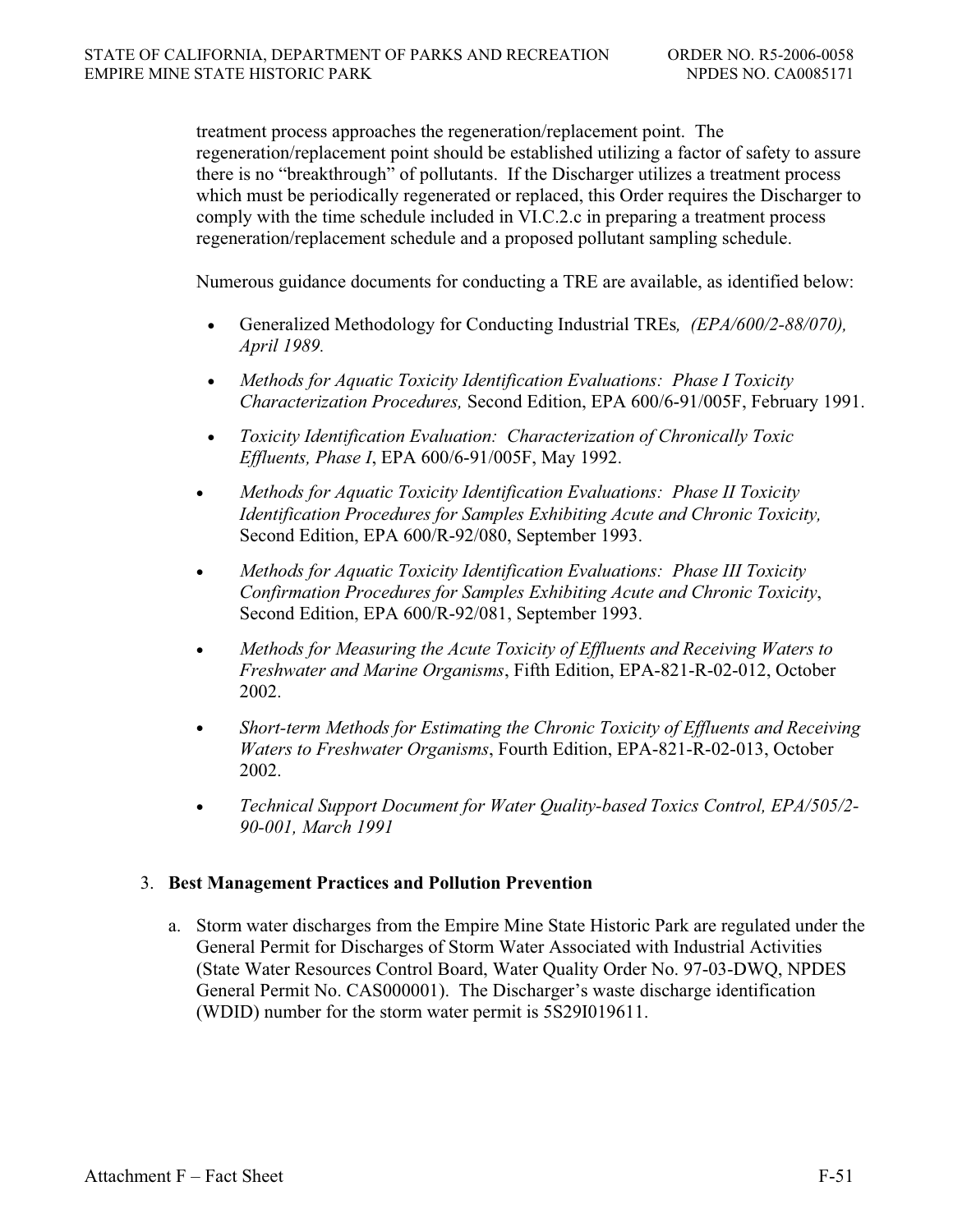### 4. **Construction, Operation, and Maintenance Specifications**

- a. This Order requires the treatment facilities to be designed, constructed, operated, and maintained to prevent inundation or washout due to floods with a 100-year return frequency.
- b. This Order, and the Monitoring and Reporting Program which is a part of this permit, requires that certain parameters be monitored on a continuous basis. If the treatment facility is not staffed on a full time basis, permit violations or system upsets could go undetected during periods when operations staff are not present. The Discharger is required to establish an electronic system for operator notification for continuous recording device alarms. For systems installed following permit adoption, the notification system shall be installed simultaneously.

### 5. **Special Provisions for Municipal Facilities (POTWs Only)—***Not Applicable*

### 6. **Other Special Provisions**

a. All technical reports required herein that involve planning, investigation, evaluation, or design, or other work requiring interpretation and proper application of engineering or geologic sciences, shall be prepared by or under the direction of persons registered to practice in California pursuant to California Business and Professions Code, Sections 6735, 7835, and 7835.1. To demonstrate compliance with Title 16, CCR, Sections 415 and 3065, all technical reports must contain a statement of the qualifications of the responsible registered professional(s). As required by these laws, completed technical reports must bear the signature(s) and seal(s) of the registered professional(s) in a manner such that all work can be clearly attributed to the professional responsible for the work.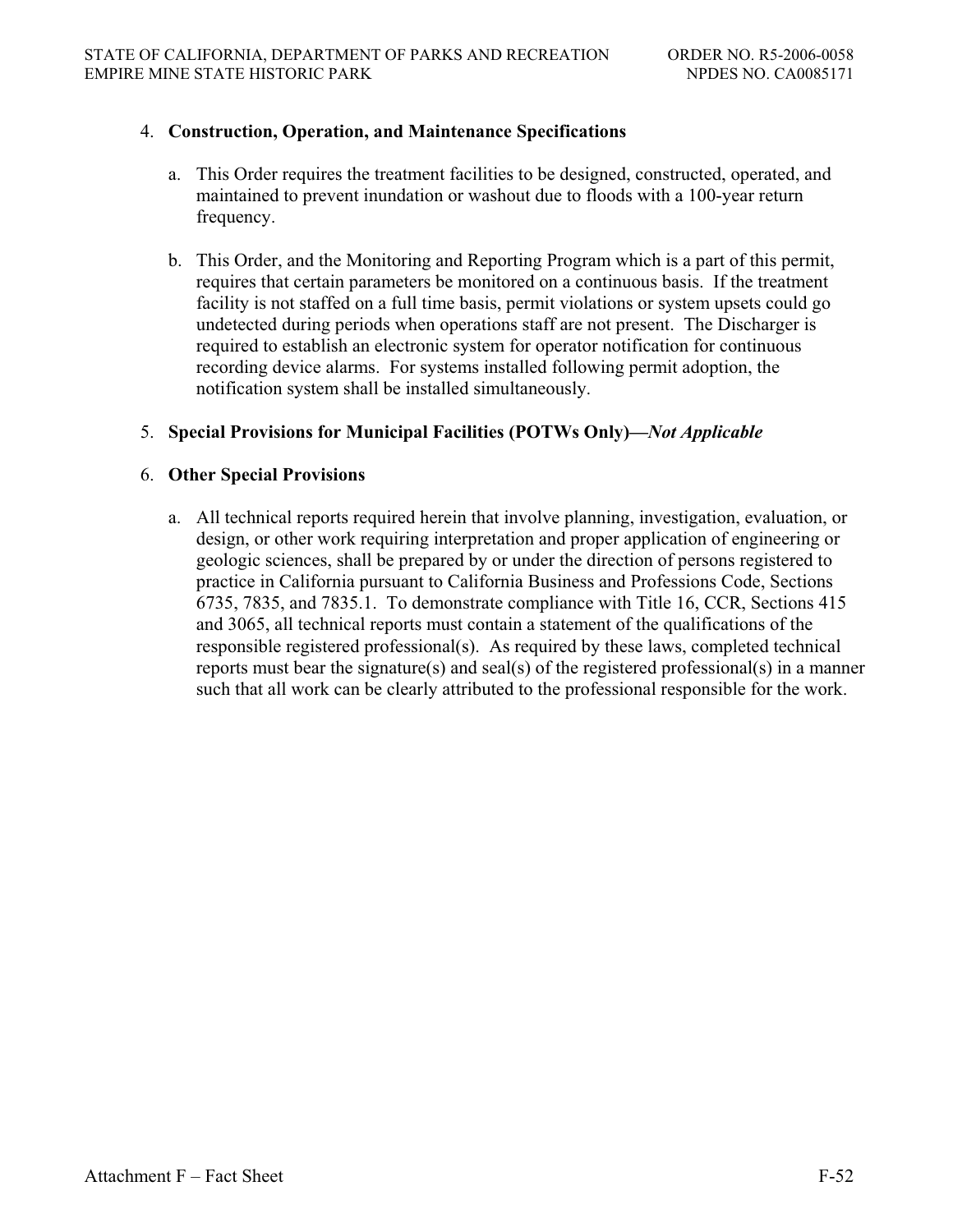- b. In the event the Discharger does not comply or will be unable to comply for any reason, with any prohibition or limitation contained in this Order, this Order requires the Discharger to notify the Regional Water Board by telephone (916) 464-3291 (or to the Regional Water Board staff engineer assigned to the facility) within 24 hours of having knowledge of such noncompliance, and shall confirm this notification in writing within five days, unless the Regional Water Board waives confirmation. The written notification shall include the information required by Federal Standard Provision V.E.1 [*40 CFR §122.41(l)(6)(i)*].
- c. Prior to making any change in the discharge point, place of use, or purpose of use of the wastewater, the Discharger must obtain approval of, or clearance from, the State Water Resources Control Board (Division of Water Rights).
- d. In the event of any change in control or ownership of land or waste discharge facilities presently owned or controlled by the Discharger, the Discharger shall notify the succeeding owner or operator of the existence of this Order by letter, a copy of which shall be immediately forwarded to this office.

To assume operation under this Order, the succeeding owner or operator must apply in writing to the Executive Officer requesting transfer of the Order. The request must contain the requesting entity's full legal name, the State of incorporation if a corporation, address and telephone number of the persons responsible for contact with the Regional Water Board and a statement. The statement shall comply with the signatory paragraph of Federal Standard Provision V.B.5 and state that the new owner or operator assumes full responsibility for compliance with this Order. Failure to submit the request shall be considered a discharge without requirements, a violation of the California Water Code. Transfer shall be approved or disapproved in writing by the Executive Officer.

# 7. **Compliance Schedules**

The use and location of compliances schedules in the permit depends on the Discharger's ability to comply and the source of the applied water quality criteria.

- a. For non-CTR-based Effluent Limitations, any necessary time schedules were generally included in the accompanying time schedule order.
- b. The SIP, at Section 2.1, states that "[b]*ased on an existing discharger's request and demonstration that it is infeasible for the discharger to achieve immediate compliance with a CTR criterion, or with an effluent limitation based on a CTR criterion, the RWQCB may establish a compliance schedule in an NPDES permit*."

The SIP further states that "[t]*he discharger shall submit to the RWQCB the following justification before compliance schedules may be authorized in a permit: (a) documentation that diligent efforts have been made to quantify pollutant levels in the discharge and the sources of the pollutant in the waste stream, and the results of those efforts; (b) documentation of source control and/or pollution minimization efforts currently underway or completed; (c) a proposed schedule for additional or future source*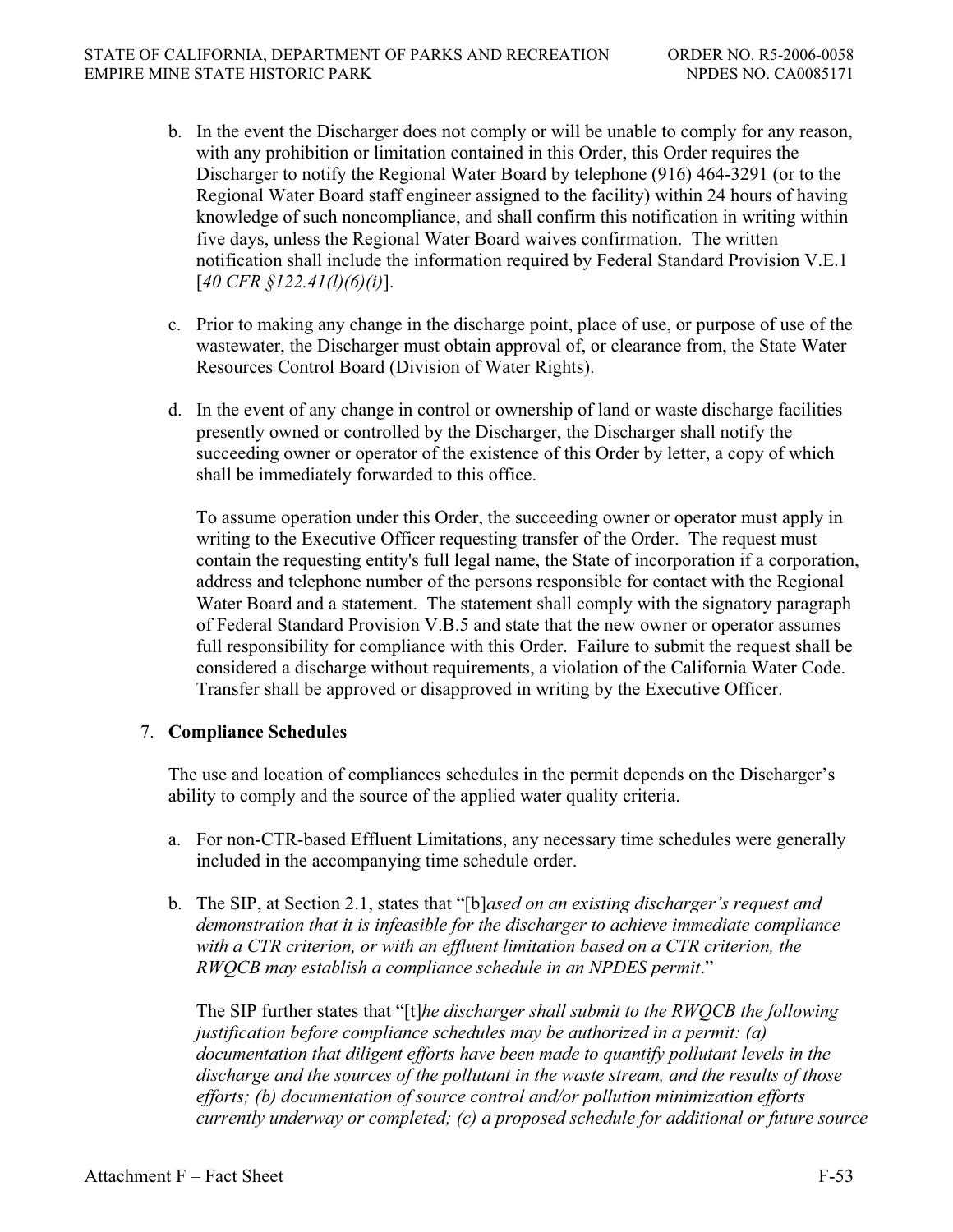*control measures, pollutant minimization actions, or waste treatment (i.e., facility upgrades); and (d) a demonstration that the proposed schedule is as short as practicable*."

c. **Cadmium, Chromium (III), Copper, Lead, Mercury, Nickel, Thallium, Zinc Compliance Schedule**. The Discharger submitted a request, and justification (dated 24 April 2006), for a compliance schedule for cadmium, chromium (III), copper, lead, mercury, nickel, thallium, and zinc. The compliance schedule justification included all items specified in Paragraph 3, items (a) through (d), of Section 2.1 of the SIP. This Order establishes a compliance schedule for the new, final, water quality-based effluent limitations for cadmium, chromium (III), copper, lead, mercury, nickel, thallium, and zinc and requires full compliance by **18 May 2010**. As this compliance schedule is greater than one year, this Order requires the Discharger to submit semi-annual progress reports on **31 May** and **30 November** of each year until the Discharger achieves compliance with the final water quality based effluent limitations for cadmium, chromium (III), copper, lead, mercury, nickel, thallium, and zinc.

# **VIII. PUBLIC PARTICIPATION**

The California Regional Water Quality Control Board, Central Valley Region (Regional Water Board) is considering the issuance of waste discharge requirements (WDRs) that will serve as a National Pollutant Discharge Elimination System (NPDES) permit for the Empire Mine State Park. As a step in the WDR adoption process, the Regional Water Board staff has developed tentative WDRs. The Regional Water Board encourages public participation in the WDR adoption process.

### **A. Notification of Interested Parties**

The Regional Water Board has notified the Discharger and interested agencies and persons of its intent to prescribe waste discharge requirements for the discharge and has provided them with an opportunity to submit their written comments and recommendations. A Notice of Public Hearing (NOPH) was prepared summarizing the project and Regional Water Board procedures. Notification was provided through direct mailing to agencies and known interested parties, posting of the NOPH at the Discharger's offices and the local post office and publication in the local newspaper.

#### **B. Written Comments**

The staff determinations are tentative. Interested persons are invited to submit written comments concerning these tentative WDRs. Comments should be submitted either in person or by mail to the Executive Office at the Regional Water Board at the address above on the cover page of this Order. To be fully responded to by staff and considered by the Regional Water Board, written comments should be received at the Regional Water Board offices by 5:00 p.m. on the date indicated in the transmittal letter for the proposed Order(s).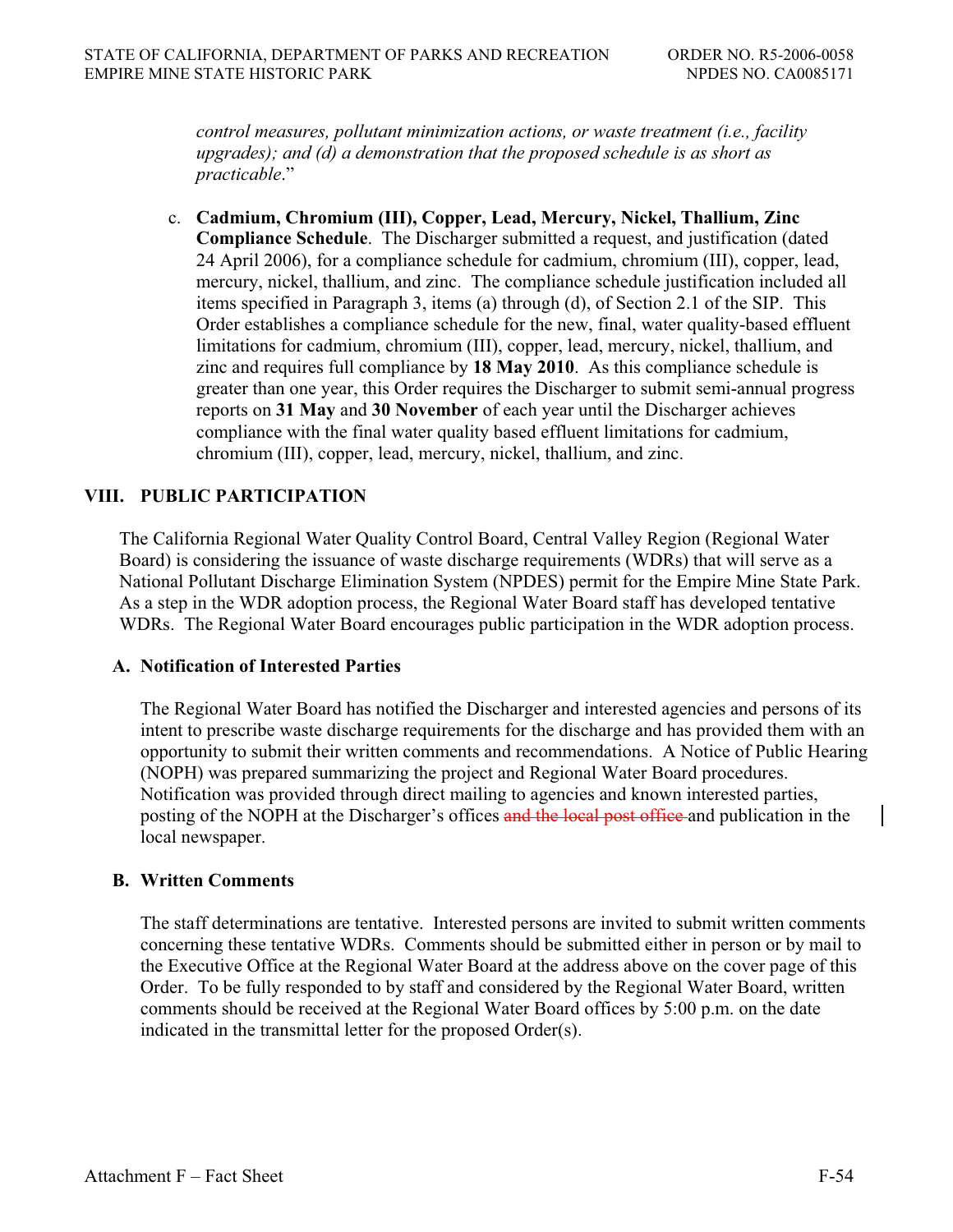# **C. Public Hearing**

The Regional Water Board will hold a public hearing on the tentative WDRs during its regular Board meeting on the following date and time and at the following location:

Date: 22/23 June 2006 Time: 8:30 a.m. Location: Central Valley Regional Water Quality Control Board, Sacramento Office 11020 Sun Center Drive, #200 Rancho Cordova, CA 95670

Interested persons are invited to attend. At the public hearing, the Regional Water Board will hear testimony, if any, pertinent to the discharge, WDRs, and permit. Oral testimony will be heard; however, for accuracy of the record, important testimony should be in writing.

Please be aware that dates and venues may change. Our web address is http://www.waterboards.ca.gov/centralvalley where you can access the current agenda for changes in dates and locations.

### **D. Waste Discharge Requirements Petitions**

Any aggrieved person may petition the State Water Resources Control Board to review the decision of the Regional Water Board regarding the final WDRs. The petition must be submitted within 30 days of the Regional Water Board's action to the following address:

State Water Resources Control Board Office of Chief Counsel P.O. Box 100, 1001 I Street Sacramento, CA 95812-0100

# **E. Information and Copying**

The Report of Waste Discharge (RWD), related documents, tentative effluent limitations and special provisions, comments received, and other information are on file and may be inspected at the address above at any time between 8:30 a.m. and 4:45 p.m., Monday through Friday. Copying of documents may be arranged through the Regional Water Board by calling (916) 464-4645.

# **F. Register of Interested Persons**

Any person interested in being placed on the mailing list for information regarding the WDRs and NPDES permit should contact the Regional Water Board, reference this facility, and provide a name, address, and phone number.

# **G. Additional Information**

Requests for additional information or questions regarding this order should be directed to Melissa Hall at (916) 464-4757.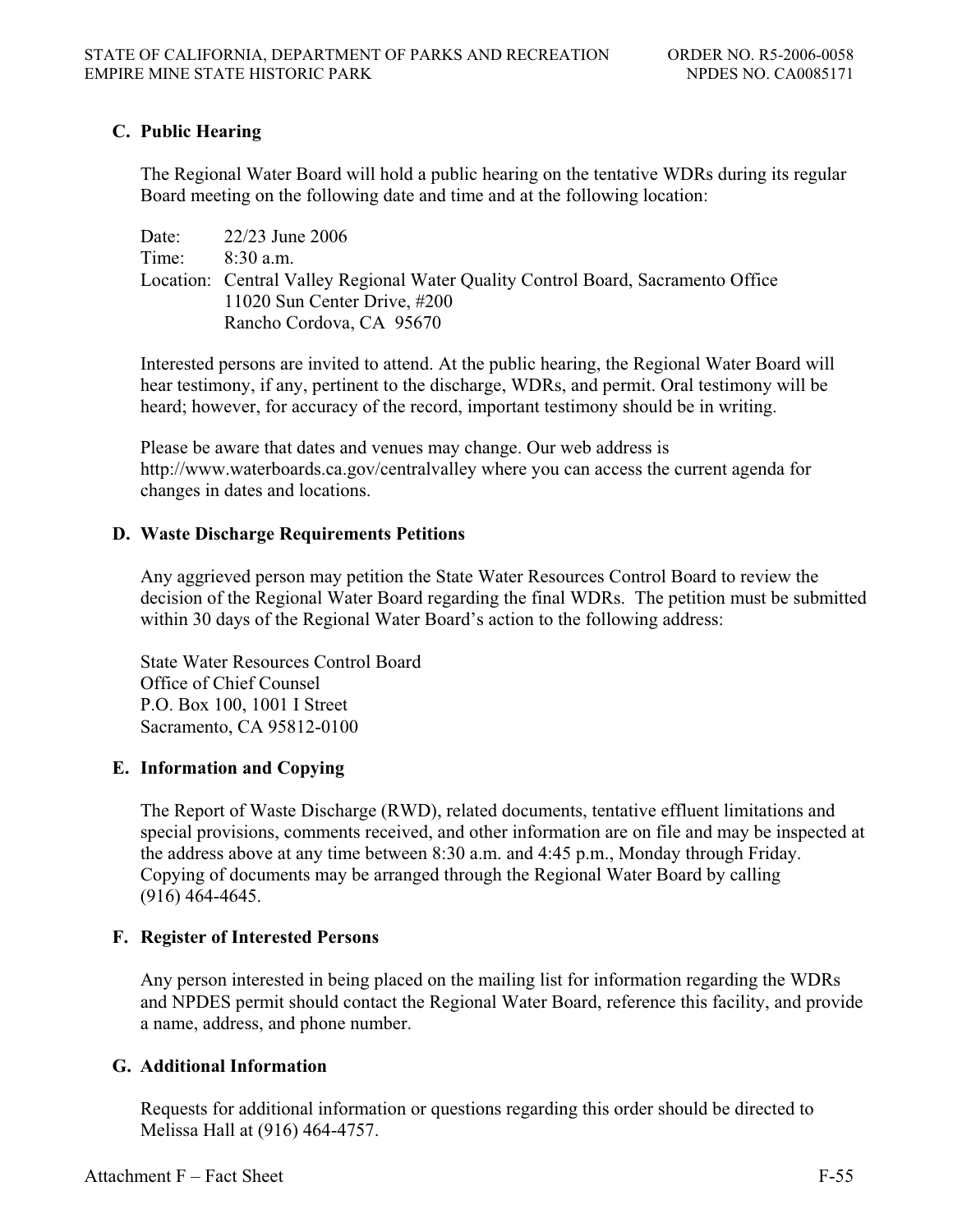# **Attachment G – Constituent Study**

### **I. SAMPLING FREQUENCY AND NUMBER OF SAMPLES**

Samples shall be collected from the effluent and upstream receiving water and analyzed for the constituents listed in Attachment G, section II, to provide the indicated number of valid sample results by the submittal due date. Sampling frequency shall be adjusted so that the appropriate number of samples is collected by the due date and so that the sampling is representative of the wastewater discharge.

| <b>Constituent/Sample</b><br>Type <sup>1</sup> | Frequency   | <b>Timeframe</b><br>(years) | <b>Total</b><br>Number of |
|------------------------------------------------|-------------|-----------------------------|---------------------------|
|                                                |             |                             | <b>Samples</b>            |
| Volatile                                       | Quarterly   |                             | 4                         |
| Organics/grab                                  |             |                             |                           |
| Semi-Volatile                                  | Quarterly   |                             | $\overline{4}$            |
| Organics/grab or                               |             |                             |                           |
| composite                                      |             |                             |                           |
| Inorganics/grab or                             | Quarterly   |                             | $\overline{4}$            |
| composite                                      |             |                             |                           |
| Pesticides &                                   | Quarterly   |                             | $\overline{4}$            |
| PCBs/grab or                                   |             |                             |                           |
| composite                                      |             |                             |                           |
| Other                                          | Quarterly   |                             | $\overline{4}$            |
| Constituents <sup>2</sup> /grab                |             |                             |                           |
| or composite                                   |             |                             |                           |
| Discharge Flow <sup>3</sup>                    | Monthly     |                             | 12                        |
| Dioxins/grab or                                | Semi-annual |                             | $\overline{2}$            |
| composite                                      |             |                             |                           |

 $\overline{a}$ 

<sup>&</sup>lt;sup>1</sup> The effluent sampling station and the upstream receiving water station specified in the NPDES Permit Monitoring and Reporting Program should be used.

<sup>&</sup>lt;sup>2</sup> See list in Attachment G, section II.

**<sup>3</sup>** Discharge Flow. Discharge flow should be recorded and reported for each day of sample collection.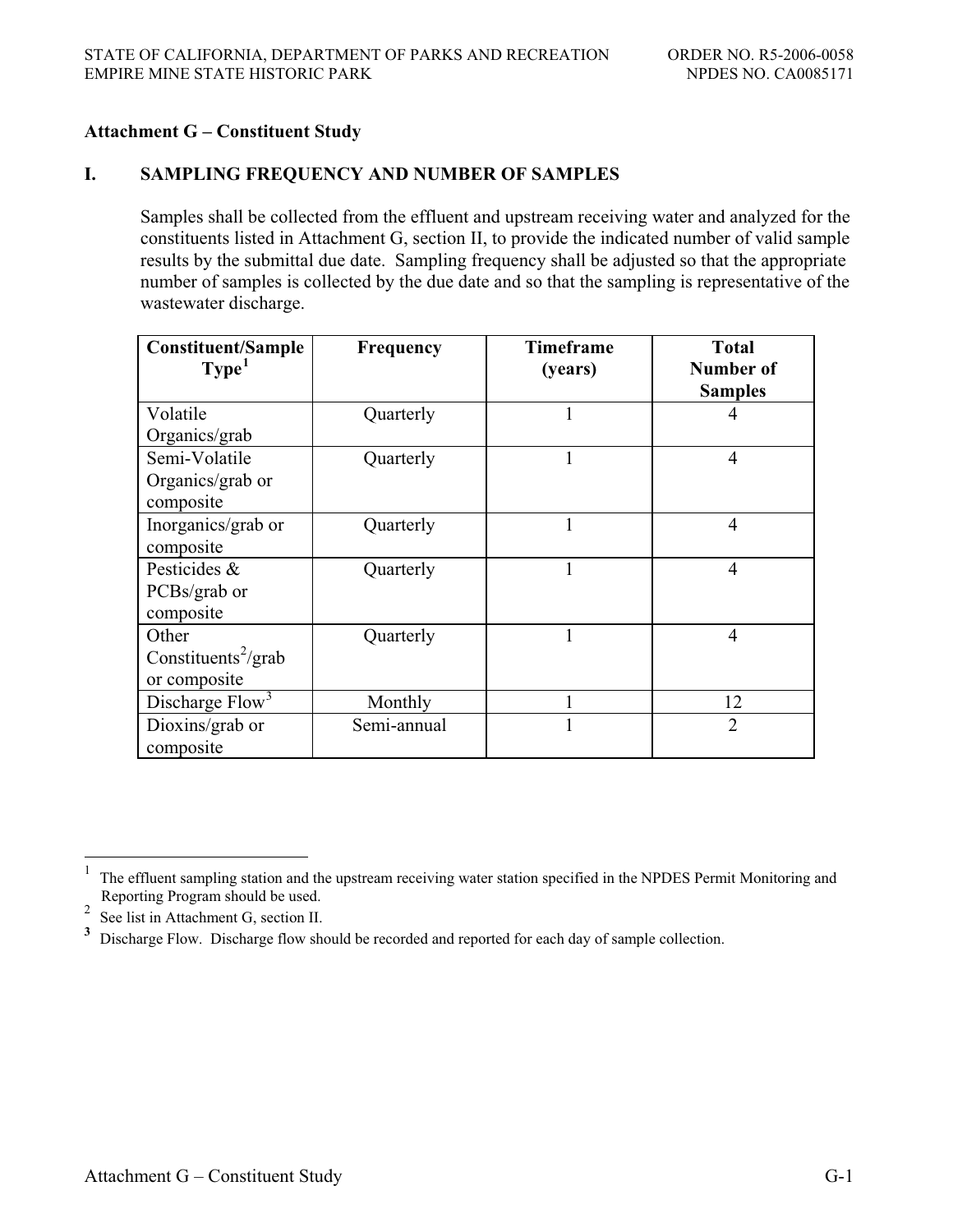### **II. DIOXIN AND FURAN SAMPLING**

Section 3 of the SIP requires that each NPDES discharger conduct sampling and analysis of dioxin and dibenzofuran congeners.

- **A.** The required number and frequency of sampling are once during dry weather and once during wet weather for one year, for a total of two samples.
- **B.** Each sample shall be analyzed for the seventeen congeners listed in the table below. High Resolution GCMS Method 8290, or another method capable of individually quantifying the congeners to an equivalent detection level, shall be used for the analyses.
- **C.** Sampling shall start during winter 2006/2007 and all analyses shall be completed and submitted by **30 November 2007**. Sample results shall be submitted along with routine monitoring reports as soon as the laboratory results are available.
- **D.** For each sample the discharger shall report:
	- 1. The measured or estimated concentration of each of the seventeen congeners
	- 2. The quantifiable limit of the test (as determined by procedures in Section 2.4.3, No. 5 of the SIP)
	- 3. The Method Detection Level (MDL) for the test
	- 4. The TCDD equivalent concentration for each analysis calculated by multiplying the concentration of each congener by the Toxicity Equivalency Factor (TEF) in the following table, and summing the resultant products to determine the equivalent toxicity of the sample expressed as 2,3,7,8-TCDD.

| Congener               | TEF    | Congener               | TEF    |
|------------------------|--------|------------------------|--------|
| 2,3,7,8TetraCDD        |        | 2,3,4,7,8-PentaCDF     | 0.5    |
| 1,2,3,7,8-PentaCDD     | 1.0    | 1,2,3,4,7,8-HexaCDF    | 0.1    |
| 1,2,3,4,7,8-HexaCDD    | 0.1    | 1,2,3,6,7,8-HexaCDF    | 0.1    |
| 1,2,3,6,7,8-HexaCDD    | 0.1    | 1,2,3,7,8,9-HexaCDF    | 0.1    |
| 1,2,3,7,8,9-HexaCDD    | 0.1    | 2,3,4,6,7,8-HexaCDF    | 0.1    |
| 1,2,3,4,6,7,8-HeptaCDD | 0.01   | 1,2,3,4,6,7,8-HeptaCDF | 0.01   |
| OctaCDD                | 0.0001 | 1,2,3,4,7,8,9-HeptaCDF | 0.01   |
| 2,3,7,8-TetraCDF       | 0.1    | OctaCDF                | 0.0001 |
| 1,2,3,7,8-PentaCDF     | 0.05   |                        |        |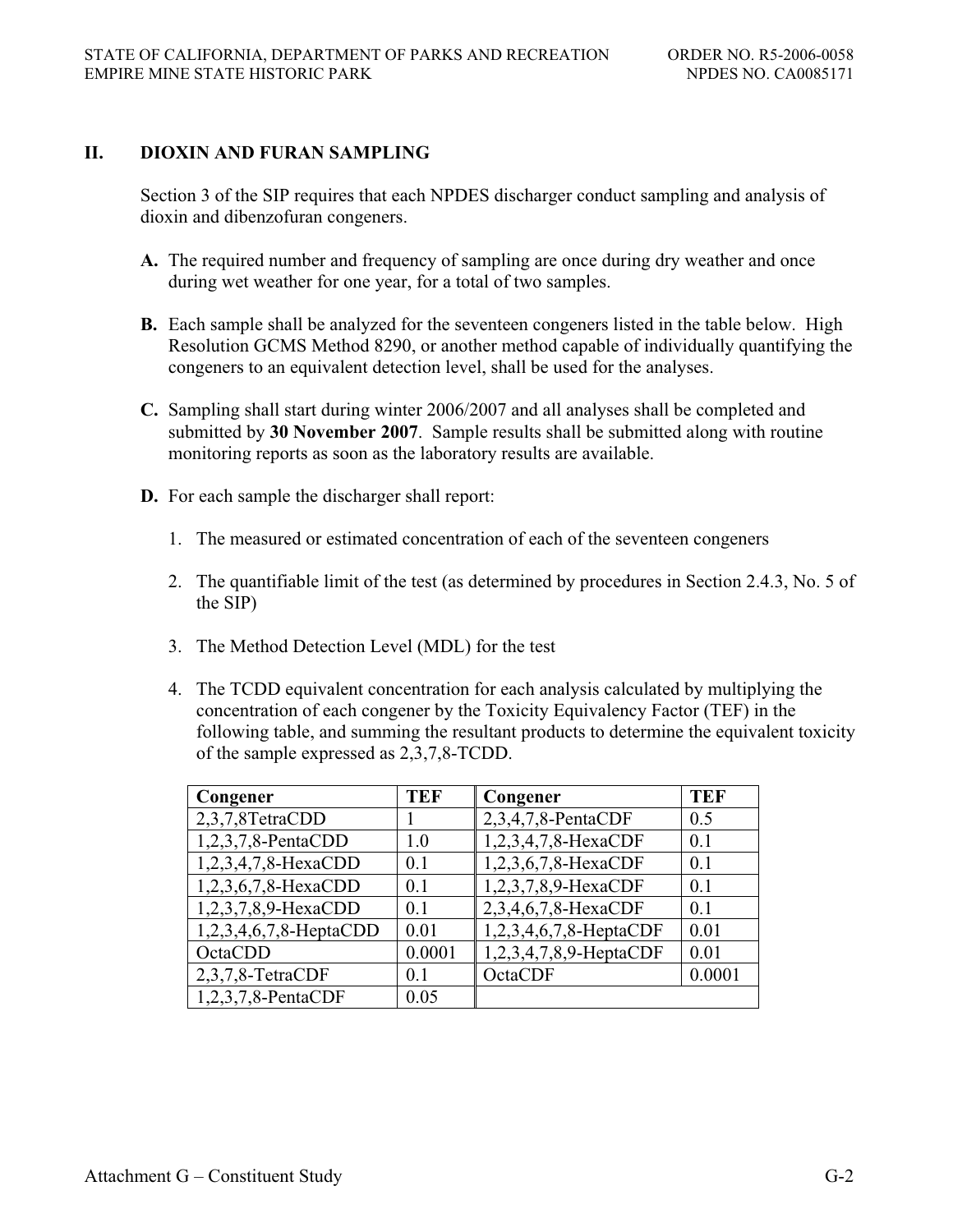# **III. REPORTING REQUIREMENTS**

- **A. Laboratory Requirements**. The laboratory analyzing the monitoring samples shall be certified by the Department of Health Services in accordance with the provisions of Water Code Section 13176 and must include quality assurance/quality control data with their reports.
- **B. Criterion Quantitation Limit (CQL)**. The criterion quantitation limits will be equal to or lower than the minimum levels (MLs) in Appendix 4 of the *Policy for Implementation of Toxics Standards for Inland Surface Waters, Enclosed Bays, and Estuaries of California* (Copies of the SIP may be obtained from the State Water Resources Control Board, or downloaded from http://www.waterboards.ca.gov/iswp/index.html) or the detection limits for purposes of reporting (DLRs) published by the Department of Health Services (http://www.dhs.ca.gov/ps/ddwem/chemicals/DLR/dlrindex.htm) which is below the controlling water quality criterion concentrations summarized in Attachment G, section II of this Order.
- **C. Method Detection Limit (MDL)**. The method detection limit for the laboratory shall be determined by the procedure found in 40 Code of Federal Regulations (CFR) Part 136, Appendix B (revised as of 14 May 1999).
- **D. Reporting Limit (RL).** The reporting limit for the laboratory. This is the lowest quantifiable concentration that the laboratory can determine. Ideally, the RL should be equal to or lower than the CQL to meet the purposes of this monitoring.
- **E. Reporting Protocols**. The results of analytical determinations for the presence of chemical constituents in a sample shall use the following reporting protocols:
	- 1. Sample results greater than or equal to the reported RL shall be reported as measured by the laboratory (*i.e*., the measured chemical concentration in the sample).
	- 2. Sample results less than the report RL, but greater than or equal to the laboratory's MDL, shall be reported as "Detected, but Not Quantified," or DNQ. The estimated chemical concentration of the sample shall also be reported.
	- 3. For the purposes of data collection, the laboratory shall write the estimated chemical concentration next to DNQ as well as the words "Estimated Concentration" (may be shortened to "Est. Conc."). The laboratory, if such information is available, may include numerical estimates of the data quantity for the reported result. Numerical estimates of data quality may be percent accuracy  $(\pm a$  percentage of the reported value), numerical ranges (low to high), or any other means considered appropriate by the laboratory.
	- 4. Sample results that are less than the laboratory's MDL shall be reported as "Not Detected" or ND.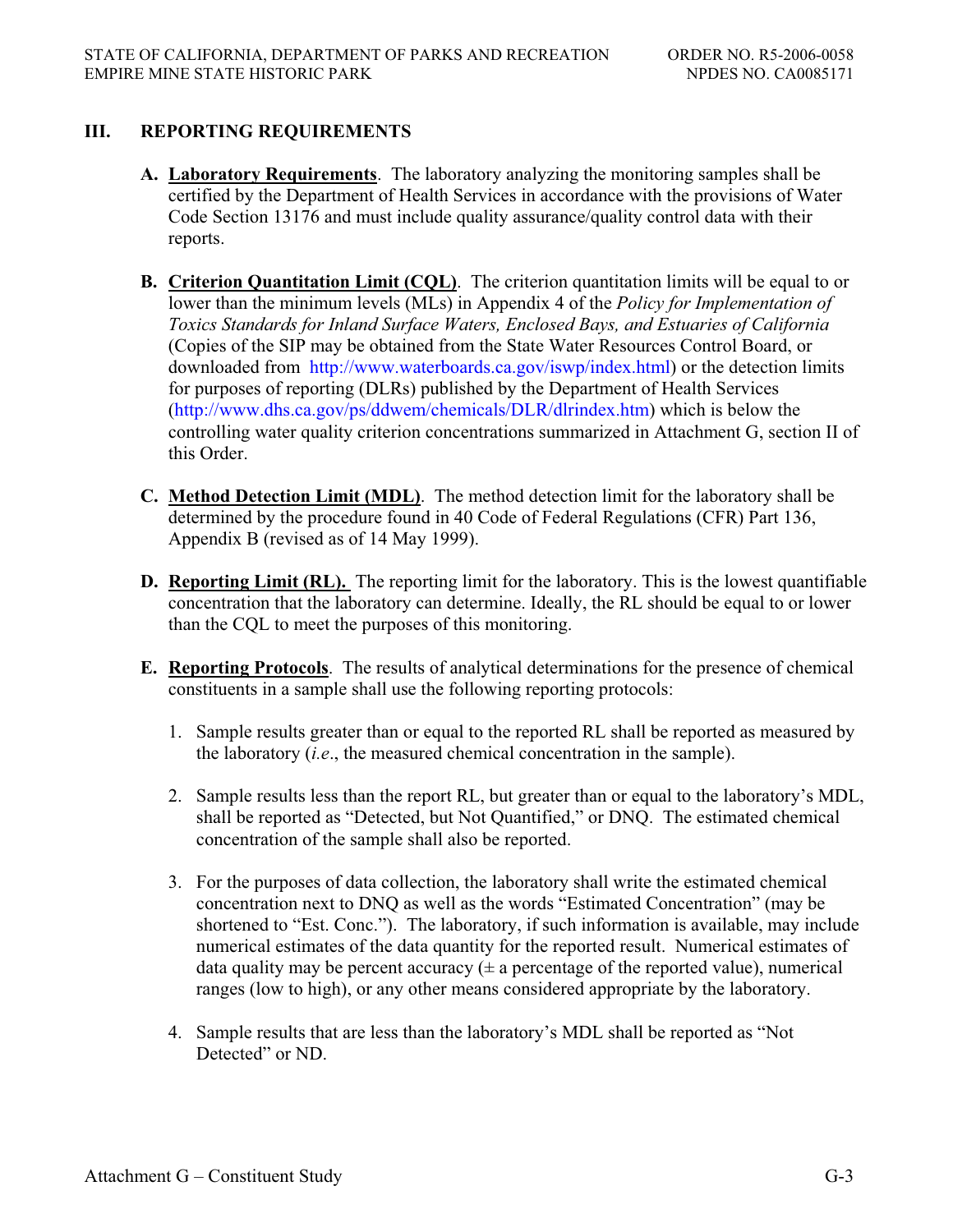- **F. Data Format**. The monitoring report shall contain the following information for each pollutant:
	- 1. The name of the constituent.
	- 2. Sampling location.
	- 3. The date the sample was collected.
	- 4. The time the sample was collected.
	- 5. The date the sample was analyzed. For organic analyses, the extraction date will also be indicated to assure that hold times are not exceeded for prepared samples.
	- 6. The analytical method utilized.
	- 7. The measured or estimated concentration.
	- 8. The required Criterion Quantitation Limit (CQL).
	- 9. The laboratory's current Method Detection Limit (MDL), as determined by the procedure found in 40 CFR Part 136, Appendix B (revised as of 14 May 1999).
	- 10. The laboratory's lowest reporting limit (RL).
	- 11. Any additional comments.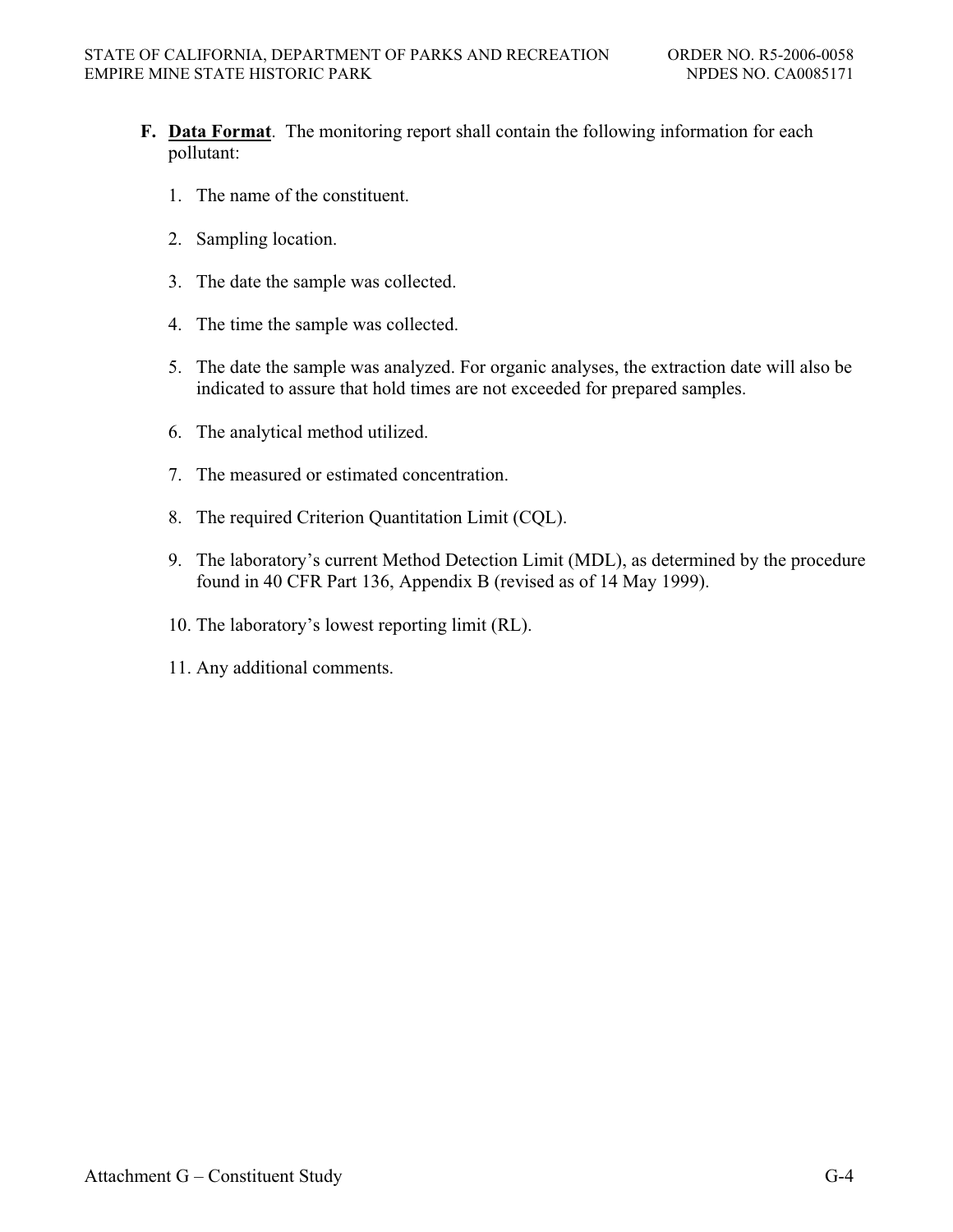#### **IV. CONSTITUENTS TO BE MONITORED**

|            |                                       |                   | <b>Controlling Water Quality Criterion for</b> |                      |                     |                       |
|------------|---------------------------------------|-------------------|------------------------------------------------|----------------------|---------------------|-----------------------|
|            |                                       |                   | <b>Surface Waters</b>                          | Criterion            | <b>Criterion</b>    |                       |
|            |                                       |                   |                                                | <b>Concentration</b> | <b>Ouantitation</b> |                       |
| <b>CTR</b> |                                       |                   |                                                | (ug/L or noted)      | Limit (ug/L or      | <b>Suggested Test</b> |
| #          | <b>Constituent</b>                    | <b>CAS Number</b> | <b>Basis</b>                                   | (1)                  | noted)              | <b>Methods</b>        |
|            | <b>VOLATILE ORGANICS</b>              |                   |                                                |                      |                     |                       |
| 28         | 1.1-Dichloroethane                    | 75343             | Primary MCL                                    | 5                    |                     | <b>EPA 8260B</b>      |
| 30         | 1,1-Dichloroethene                    | 75354             | <b>National Toxics Rule</b>                    | 0.057                | 0.5                 | <b>EPA 8260B</b>      |
| 41         | 1,1,1-Trichloroethane                 | 71556             | Primary MCL                                    | 200                  | $\overline{2}$      | <b>EPA 8260B</b>      |
| 42         | 1.1.2-Trichloroethane                 | 79005             | <b>National Toxics Rule</b>                    | 0.6                  | 0.5                 | <b>EPA 8260B</b>      |
| 37         | 1,1,2,2-Tetrachloroethane             | 79345             | <b>National Toxics Rule</b>                    | 0.17                 | 0.5                 | <b>EPA 8260B</b>      |
| 75         | 1,2-Dichlorobenzene                   | 95501             | Taste & Odor                                   | 10                   | $\overline{2}$      | <b>EPA 8260B</b>      |
| 29         | 1,2-Dichloroethane                    | 107062            | <b>National Toxics Rule</b>                    | 0.38                 | 0.5                 | <b>EPA 8260B</b>      |
|            | cis-1,2-Dichloroethene                | 156592            | Primary MCL                                    | 6                    | 0.5                 | <b>EPA 8260B</b>      |
| 31         | 1,2-Dichloropropane                   | 78875             | Calif. Toxics Rule                             | 0.52                 | 0.5                 | <b>EPA 8260B</b>      |
| 101        | 1,2,4-Trichlorobenzene                | 120821            | Public Health Goal                             | 5                    | 5                   | <b>EPA 8260B</b>      |
| 76         | 1,3-Dichlorobenzene                   | 541731            | Taste & Odor                                   | 10                   | $\overline{2}$      | <b>EPA 8260B</b>      |
| 32         | 1,3-Dichloropropene                   | 542756            | Primary MCL                                    | 0.5                  | 0.5                 | <b>EPA 8260B</b>      |
| 77         | 1,4-Dichlorobenzene                   | 106467            | Primary MCL                                    | 5                    | $\overline{2}$      | <b>EPA 8260B</b>      |
| 17         | Acrolein                              | 107028            | <b>Aquatic Toxicity</b>                        | 21                   | 5                   | <b>EPA 8260B</b>      |
| 18         | Acrylonitrile                         | 107131            | <b>National Toxics Rule</b>                    | 0.059                | $\overline{c}$      | <b>EPA 8260B</b>      |
| 19         | Benzene                               | 71432             | Primary MCL                                    | 1                    | 0.5                 | <b>EPA 8260B</b>      |
| 20         | <b>Bromoform</b>                      | 75252             | Calif. Toxics Rule                             | 4.3                  | $\overline{2}$      | <b>EPA 8260B</b>      |
| 34         | Bromomethane                          | 74839             | Calif. Toxics Rule                             | 48                   | $\overline{2}$      | <b>EPA 8260B</b>      |
| 21         | Carbon tetrachloride                  | 56235             | <b>National Toxics Rule</b>                    | 0.25                 | 0.5                 | <b>EPA 8260B</b>      |
| 22         | Chlorobenzene (mono chlorobenzene)    | 108907            | Taste & Odor                                   | 50                   | $\overline{2}$      | <b>EPA 8260B</b>      |
| 24         | Chloroethane                          | 75003             | Taste & Odor                                   | 16                   | $\overline{2}$      | <b>EPA 8260B</b>      |
| 25         | 2- Chloroethyl vinyl ether            | 110758            | <b>Aquatic Toxicity</b>                        | 122(3)               | 1                   | <b>EPA 8260B</b>      |
| 26         | Chloroform                            | 67663             | <b>OEHHA Cancer Risk</b>                       | 1.1                  | 0.5                 | <b>EPA 8260B</b>      |
| 35         | Chloromethane                         | 74873             | <b>USEPA Health Advisory</b>                   | 3                    | 2.0                 | <b>EPA 8260B</b>      |
| 23         | Dibromochloromethane                  | 124481            | Calif. Toxics Rule                             | 0.41                 | 0.5                 | <b>EPA 8260B</b>      |
| 27         | Dichlorobromomethane                  | 75274             | Calif. Toxics Rule                             | 0.56                 | 0.5                 | <b>EPA 8260B</b>      |
| 36         | Dichloromethane                       | 75092             | Calif. Toxics Rule                             | 4.7                  | $\overline{2}$      | <b>EPA 8260B</b>      |
| 33         | Ethylbenzene                          | 100414            | Taste & Odor                                   | 29                   | $\overline{2}$      | <b>EPA 8260B</b>      |
| 88         | Hexachlorobenzene                     | 118741            | Calif. Toxics Rule                             | 0.00075              | 1                   | <b>EPA 8260B</b>      |
| 89         | Hexachlorobutadiene                   | 87683             | <b>National Toxics Rule</b>                    | 0.44                 | $\mathbf{1}$        | <b>EPA 8260B</b>      |
| 91         | Hexachloroethane                      | 67721             | <b>National Toxics Rule</b>                    | 1.9                  | 1                   | <b>EPA 8260B</b>      |
| 94         | Naphthalene                           | 91203             | <b>USEPA IRIS</b>                              | 14                   | 10                  | <b>EPA 8260B</b>      |
| 38         | Tetrachloroethene                     | 127184            | <b>National Toxics Rule</b>                    | 0.8                  | 0.5                 | <b>EPA 8260B</b>      |
| 39         | Toluene                               | 108883            | Taste & Odor                                   | 42                   | 2                   | <b>EPA 8260B</b>      |
| 40         | trans-1,2-Dichloroethylene            | 156605            | Primary MCL                                    | 10                   |                     | <b>EPA 8260B</b>      |
| 43         | Trichloroethene                       | 79016             | <b>National Toxics Rule</b>                    | 2.7                  | 2                   | <b>EPA 8260B</b>      |
| 44         | Vinyl chloride                        | 75014             | Primary MCL                                    | 0.5                  | 0.5                 | <b>EPA 8260B</b>      |
|            | Methyl-tert-butyl ether (MTBE)        | 1634044           | Secondary MCL                                  | 5                    | 3                   | <b>EPA 8260B</b>      |
|            | Trichlorofluoromethane                | 75694             | Primary MCL                                    | 150                  | 5                   | <b>EPA 8260B</b>      |
|            | 1,1,2-Trichloro-1,2,2-Trifluoroethane | 76131             | Primary MCL                                    | 1200                 | 10                  | <b>EPA 8260B</b>      |
|            | Styrene                               | 100425            | Taste & Odor                                   | 11                   | 0.5                 | <b>EPA 8260B</b>      |
|            | Xylenes                               | 1330207           | Taste & Odor                                   | 17                   | 0.5                 | <b>EPA 8260B</b>      |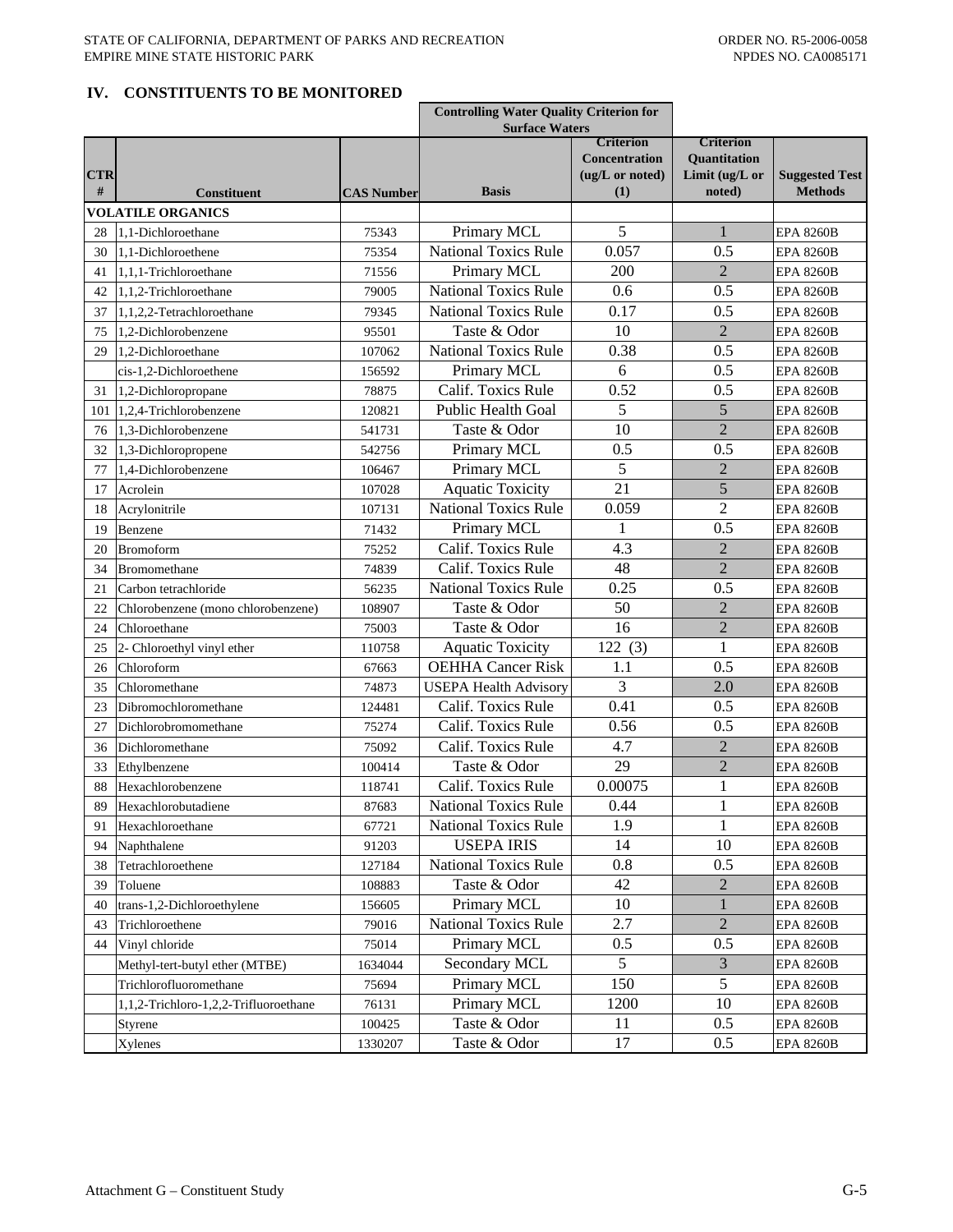|            |                                                  |                   | <b>Controlling Water Quality Criterion for</b>             |                      |                                         |                                      |
|------------|--------------------------------------------------|-------------------|------------------------------------------------------------|----------------------|-----------------------------------------|--------------------------------------|
|            |                                                  |                   | <b>Surface Waters</b><br><b>Criterion</b>                  |                      |                                         |                                      |
|            |                                                  |                   |                                                            | <b>Concentration</b> | <b>Criterion</b><br><b>Ouantitation</b> |                                      |
| <b>CTR</b> |                                                  |                   |                                                            | (ug/L or noted)      | Limit (ug/L or                          | <b>Suggested Test</b>                |
| #          | <b>Constituent</b>                               | <b>CAS Number</b> | <b>Basis</b>                                               | (1)                  | noted)                                  | <b>Methods</b>                       |
|            | <b>SEMI-VOLATILE ORGANICS</b>                    |                   |                                                            |                      |                                         |                                      |
| 60         | 1.2-Benzanthracene                               | 56553             | Calif. Toxics Rule                                         | 0.0044               | 5                                       | <b>EPA 8270C</b>                     |
| 85         | 1,2-Diphenylhydrazine                            | 122667            | <b>National Toxics Rule</b>                                | 0.04                 | 1                                       | <b>EPA 8270C</b>                     |
| 45         | 2-Chlorophenol                                   | 95578             | Taste and Odor                                             | 0.1                  | $\overline{c}$                          | <b>EPA 8270C</b>                     |
| 46         | 2,4-Dichlorophenol                               | 120832            | Taste and Odor                                             | 0.3                  | $\mathbf{1}$                            | <b>EPA 8270C</b>                     |
| 47         | 2,4-Dimethylphenol                               | 105679            | Calif. Toxics Rule                                         | 540                  | $\overline{c}$                          | <b>EPA 8270C</b>                     |
| 49         | 2,4-Dinitrophenol                                | 51285             | <b>National Toxics Rule</b>                                | 70                   | 5                                       | <b>EPA 8270C</b>                     |
| 82         | 2,4-Dinitrotoluene                               | 121142            | <b>National Toxics Rule</b>                                | 0.11                 | 5                                       | <b>EPA 8270C</b>                     |
| 55         | 2,4,6-Trichlorophenol                            | 88062             | Taste and Odor                                             | $\overline{2}$       | 10                                      | <b>EPA 8270C</b>                     |
| 83         | 2,6-Dinitrotoluene                               | 606202            | <b>USEPA IRIS</b>                                          | 0.05                 | 5                                       | <b>EPA 8270C</b>                     |
| 50         | 2-Nitrophenol                                    | 25154557          | <b>Aquatic Toxicity</b>                                    | 150(5)               | 10                                      | <b>EPA 8270C</b>                     |
| 71         | 2-Chloronaphthalene                              | 91587             | <b>Aquatic Toxicity</b>                                    | 1600(6)              | 10                                      | <b>EPA 8270C</b>                     |
| 78         | 3,3'-Dichlorobenzidine                           | 91941             | <b>National Toxics Rule</b>                                | 0.04                 | 5                                       | <b>EPA 8270C</b>                     |
| 62         | 3.4-Benzofluoranthene                            | 205992            | Calif. Toxics Rule                                         | 0.0044               | 10                                      | <b>EPA 8270C</b>                     |
| 52         | 4-Chloro-3-methylphenol                          | 59507             | <b>Aquatic Toxicity</b>                                    | 30                   | 5                                       | <b>EPA 8270C</b>                     |
| 48         | 4,6-Dinitro-2-methylphenol                       | 534521            | <b>National Toxics Rule</b>                                | 13.4                 | 10                                      | <b>EPA 8270C</b>                     |
| 51         | 4-Nitrophenol                                    | 100027            | <b>USEPA Health Advisory</b>                               | 60                   | 10                                      | <b>EPA 8270C</b>                     |
| 69         | 4-Bromophenyl phenyl ether                       | 101553            | <b>Aquatic Toxicity</b>                                    | 122                  | 10                                      | <b>EPA 8270C</b>                     |
| 72         | 4-Chlorophenyl phenyl ether                      | 7005723           | <b>Aquatic Toxicity</b>                                    | 122(3)               | 5                                       | <b>EPA 8270C</b>                     |
| 56         | Acenaphthene                                     | 83329             | Taste and Odor                                             | 20                   | 1                                       | <b>EPA 8270C</b>                     |
| 57         | Acenaphthylene                                   | 208968            | No Criteria Available                                      |                      | 10                                      | <b>EPA 8270C</b>                     |
| 58         | Anthracene                                       | 120127            | Calif. Toxics Rule                                         | 9,600                | 10                                      | <b>EPA 8270C</b>                     |
| 59         | Benzidine                                        | 92875             | <b>National Toxics Rule</b>                                | 0.00012              | 5                                       | <b>EPA 8270C</b>                     |
| 61         | Benzo(a)pyrene (3,4-Benzopyrene)                 | 50328             | Calif. Toxics Rule                                         | 0.0044               | $\overline{2}$                          | <b>EPA 8270C</b>                     |
| 63         | Benzo(g,h,i)perylene                             | 191242            | No Criteria Available                                      |                      | 5                                       | <b>EPA 8270C</b>                     |
| 64         | Benzo(k)fluoranthene                             | 207089            | Calif. Toxics Rule                                         | 0.0044               | $\overline{2}$                          | <b>EPA 8270C</b>                     |
| 65         | Bis(2-chloroethoxy) methane                      | 111911            | No Criteria Available                                      |                      | 5                                       | <b>EPA 8270C</b>                     |
| 66         | Bis(2-chloroethyl) ether                         | 111444            | <b>National Toxics Rule</b>                                | 0.031                | 1                                       | <b>EPA 8270C</b>                     |
| 67         | Bis(2-chloroisopropyl) ether                     | 39638329          | <b>Aquatic Toxicity</b>                                    | 122(3)               | 10                                      | <b>EPA 8270C</b>                     |
| 68         | Bis(2-ethylhexyl) phthalate                      | 117817            | <b>National Toxics Rule</b>                                | 1.8                  | 5                                       | <b>EPA 8270C</b>                     |
| 70         | Butyl benzyl phthalate                           | 85687             | <b>Aquatic Toxicity</b>                                    | 3(7)                 | 10                                      | <b>EPA 8270C</b>                     |
| 73         | Chrysene                                         | 218019            | Calif. Toxics Rule                                         | 0.0044               | 5                                       | <b>EPA 8270C</b>                     |
| 81         | Di-n-butylphthalate                              | 84742             | <b>Aquatic Toxicity</b>                                    | 3(7)                 | 10                                      | <b>EPA 8270C</b>                     |
| 84         | Di-n-octylphthalate                              | 117840            | <b>Aquatic Toxicity</b>                                    | 3(7)                 | 10                                      | <b>EPA 8270C</b>                     |
| 74         | Dibenzo(a,h)-anthracene                          | 53703             | Calif. Toxics Rule                                         | 0.0044               | 0.1                                     | <b>EPA 8270C</b>                     |
| 79         | Diethyl phthalate                                | 84662             | <b>Aquatic Toxicity</b>                                    | 3(7)                 | 2                                       | <b>EPA 8270C</b>                     |
| 80         | Dimethyl phthalate                               | 131113            | <b>Aquatic Toxicity</b>                                    | 3(7)                 | 2                                       | <b>EPA 8270C</b>                     |
| 86         | Fluoranthene                                     | 206440            | Calif. Toxics Rule                                         | 300                  | 10                                      | <b>EPA 8270C</b>                     |
| 87         | Fluorene                                         | 86737             | Calif. Toxics Rule                                         | 1300                 | 10                                      | <b>EPA 8270C</b>                     |
| 90         | Hexachlorocyclopentadiene                        | 77474             | Taste and Odor                                             | 1                    | 5                                       | <b>EPA 8270C</b>                     |
| 92         | $Indeno(1,2,3-c,d)pyrene$                        | 193395            | Calif. Toxics Rule                                         | 0.0044               | 0.05                                    | <b>EPA 8270C</b>                     |
| 93         | Isophorone                                       | 78591             | <b>National Toxics Rule</b>                                | 8.4                  | 1                                       | <b>EPA 8270C</b>                     |
| 98         | N-Nitrosodiphenylamine<br>N-Nitrosodimethylamine | 86306<br>62759    | <b>National Toxics Rule</b><br><b>National Toxics Rule</b> | 5<br>0.00069         | 5                                       | <b>EPA 8270C</b><br><b>EPA 8270C</b> |
| 96         |                                                  |                   |                                                            |                      | 5                                       |                                      |
| 97         | N-Nitrosodi-n-propylamine                        | 621647            | Calif. Toxics Rule                                         | 0.005<br>17          | 10                                      | <b>EPA 8270C</b>                     |
| 95         | Nitrobenzene                                     | 98953             | <b>National Toxics Rule</b><br>Calif. Toxics Rule          | 0.28                 |                                         | <b>EPA 8270C</b>                     |
| 53         | Pentachlorophenol                                | 87865             | No Criteria Available                                      |                      | 5                                       | <b>EPA 8270C</b>                     |
| 99<br>54   | Phenanthrene<br>Phenol                           | 85018<br>108952   | Taste and Odor                                             | 5                    | 1                                       | <b>EPA 8270C</b><br><b>EPA 8270C</b> |
| 100        | Pyrene                                           | 129000            | Calif. Toxics Rule                                         | 960                  | 10                                      | <b>EPA 8270C</b>                     |
|            |                                                  |                   |                                                            |                      |                                         |                                      |

**INORGANICS**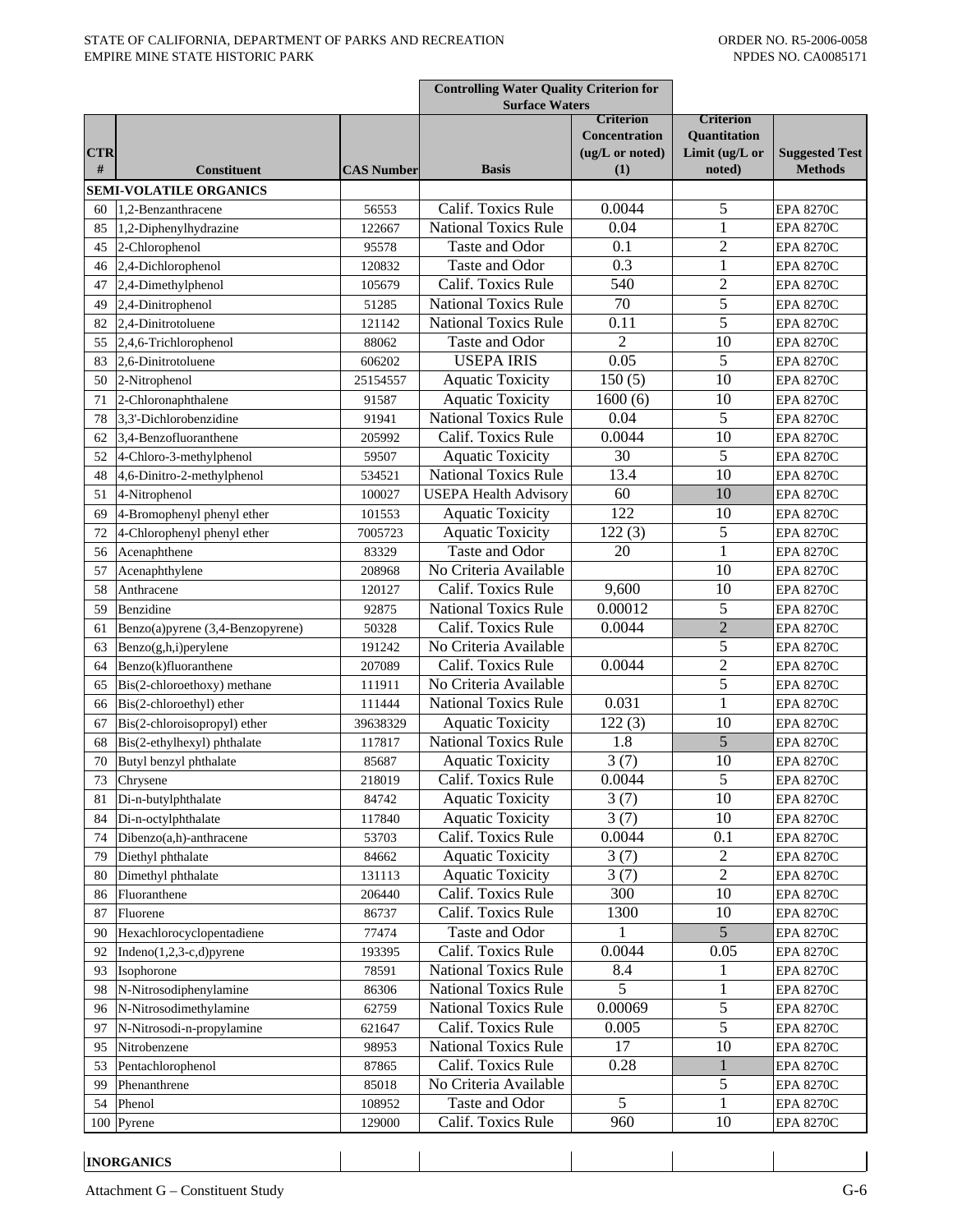|                 |                                                               |                   | <b>Controlling Water Quality Criterion for</b><br><b>Surface Waters</b> |                                                                    |                                                                     |                                         |
|-----------------|---------------------------------------------------------------|-------------------|-------------------------------------------------------------------------|--------------------------------------------------------------------|---------------------------------------------------------------------|-----------------------------------------|
| <b>CTR</b><br># | <b>Constituent</b>                                            | <b>CAS Number</b> | <b>Basis</b>                                                            | <b>Criterion</b><br><b>Concentration</b><br>(ug/L or noted)<br>(1) | <b>Criterion</b><br><b>Ouantitation</b><br>Limit (ug/L or<br>noted) | <b>Suggested Test</b><br><b>Methods</b> |
|                 | Aluminum                                                      | 7429905           | <b>Ambient Water Quality</b>                                            | 87                                                                 | 50                                                                  | EPA 6020/200.8                          |
| 1               | Antimony                                                      | 7440360           | Primary MCL                                                             | 6                                                                  | 5                                                                   | EPA 6020/200.8                          |
| $\overline{2}$  | Arsenic                                                       | 7440382           | <b>Ambient Water Quality</b>                                            | 0.018                                                              | 1                                                                   | EPA 6020/Hydride                        |
|                 |                                                               |                   | National Toxics Rule/                                                   |                                                                    | $0.2$ MFL                                                           | EPA/600/R-                              |
| 15              | Asbestos                                                      | 1332214           | Primary MCL                                                             | 7 MFL                                                              | $>10$ um                                                            | 93/116(PCM)                             |
|                 | Barium                                                        | 7440393           | <b>Basin Plan Objective</b>                                             | 100                                                                | 100                                                                 | EPA 6020/200.8                          |
| 3               | Beryllium                                                     | 7440417           | Primary MCL                                                             | 4                                                                  | 1                                                                   | EPA 6020/200.8                          |
| 4               | Cadmium                                                       | 7440439           | Public Health Goal                                                      | 0.07                                                               | 0.25                                                                | EPA 1638/200.8                          |
| 5a              | Chromium (total)                                              | 7440473           | Primary MCL                                                             | 50                                                                 | 2                                                                   | EPA 6020/200.8                          |
| 5b              | Chromium (VI)                                                 | 18540299          | Public Health Goal                                                      | 0.2                                                                | 5                                                                   | EPA 7199/<br>1636                       |
| 6               | Copper                                                        | 7440508           | <b>National Toxics Rule</b>                                             | 4.1(2)                                                             | 0.5                                                                 | EPA 6020/200.8                          |
| 14              | Cyanide                                                       | 57125             | <b>National Toxics Rule</b>                                             | 5.2                                                                | 5                                                                   | <b>EPA 9012A</b>                        |
|                 | Fluoride                                                      | 7782414           | Public Health Goal                                                      | 1000                                                               | 100                                                                 | <b>EPA 300</b>                          |
|                 | Iron                                                          | 7439896           | Secondary MCL                                                           | 300                                                                | 100                                                                 | EPA 6020/200.8                          |
| $\overline{7}$  | Lead                                                          | 7439921           | Calif. Toxics Rule                                                      | 0.92(2)                                                            | 0.5                                                                 | EPA 1638                                |
| 8               | Mercury                                                       | 7439976           | <b>TMDL Development</b>                                                 |                                                                    | 0.0005(11)                                                          | EPA 1669/1631                           |
|                 |                                                               |                   |                                                                         |                                                                    |                                                                     | <b>EPA</b>                              |
|                 | Methylmercury                                                 | 22967926          | <b>TMDL</b> Development                                                 |                                                                    | 0.00002(11)                                                         | 1669/1630/1631                          |
|                 |                                                               |                   | Secondary MCL/Basin                                                     |                                                                    |                                                                     |                                         |
|                 | Manganese                                                     | 7439965           | Plan Objective                                                          | 50                                                                 | 20                                                                  | EPA 6020/200.8                          |
| 9               | Nickel                                                        | 7440020           | Calif. Toxics Rule                                                      | 24(2)                                                              | 5                                                                   | EPA 6020/200.8                          |
| 10              | Selenium                                                      | 7782492           | Calif. Toxics Rule                                                      | 5(8)                                                               | 5                                                                   | EPA 6020/200.8                          |
| 11              | Silver                                                        | 7440224           | Calif. Toxics Rule                                                      | 0.71(2)                                                            | 1                                                                   | EPA 6020/200.8                          |
| 12              | Thallium                                                      | 7440280           | <b>National Toxics Rule</b>                                             | 1.7                                                                | 1                                                                   | EPA 6020/200.8                          |
|                 | Tributyltin                                                   | 688733            | <b>Ambient Water Quality</b>                                            | 0.063                                                              | 0.06                                                                | EV-024/025                              |
|                 |                                                               |                   | Calif. Toxics Rule/                                                     |                                                                    |                                                                     |                                         |
| 13              | Zinc                                                          | 7440666           | Basin Plan Objective                                                    | 54/16(2)                                                           | 10                                                                  | EPA 6020/200.8                          |
|                 |                                                               |                   |                                                                         |                                                                    |                                                                     |                                         |
|                 | <b>PESTICIDES - PCBs</b><br>110 $ 4,4$ -DDD                   | 72548             | Calif. Toxics Rule                                                      | 0.00083                                                            | 0.05                                                                | <b>EPA 8081A</b>                        |
|                 |                                                               | 72559             | Calif. Toxics Rule                                                      | 0.00059                                                            | 0.05                                                                |                                         |
|                 | 109 4,4'-DDE<br>108 4,4'-DDT                                  | 50293             | Calif. Toxics Rule                                                      | 0.00059                                                            | 0.01                                                                | EPA 8081A<br><b>EPA 8081A</b>           |
|                 |                                                               | 959988            | <b>National Toxics Rule</b>                                             | 0.056(9)                                                           | 0.02                                                                | <b>EPA 8081A</b>                        |
|                 | 112 alpha-Endosulfan<br>103 alpha-Hexachlorocyclohexane (BHC) | 319846            | Calif. Toxics Rule                                                      | 0.0039                                                             | 0.01                                                                |                                         |
|                 | Alachlor                                                      | 15972608          | Primary MCL                                                             | 2                                                                  | 1                                                                   | EPA 8081A<br>EPA 8081A                  |
|                 | 102 Aldrin                                                    | 309002            | Calif. Toxics Rule                                                      | 0.00013                                                            | 0.005                                                               | <b>EPA 8081A</b>                        |
|                 | 113 beta-Endosulfan                                           | 33213659          | Calif. Toxics Rule                                                      | 0.056(9)                                                           | 0.01                                                                | EPA 8081A                               |
| 104             | beta-Hexachlorocyclohexane                                    | 319857            | Calif. Toxics Rule                                                      | 0.014                                                              | 0.005                                                               | <b>EPA 8081A</b>                        |
| 107             | Chlordane                                                     | 57749             | Calif. Toxics Rule                                                      | 0.00057                                                            | 0.1                                                                 | <b>EPA 8081A</b>                        |
| 106             | delta-Hexachlorocyclohexane                                   | 319868            | No Criteria Available                                                   |                                                                    | 0.005                                                               | EPA 8081A                               |
| 111             | Dieldrin                                                      | 60571             | Calif. Toxics Rule                                                      | 0.00014                                                            | 0.01                                                                | EPA 8081A                               |
| 114             | Endosulfan sulfate                                            | 1031078           | <b>Ambient Water Quality</b>                                            | 0.056                                                              | 0.05                                                                | EPA 8081A                               |
|                 | 115 Endrin                                                    | 72208             | Calif. Toxics Rule                                                      | 0.036                                                              | 0.01                                                                | EPA 8081A                               |
|                 | 116 Endrin Aldehyde                                           | 7421934           | Calif. Toxics Rule                                                      | 0.76                                                               | 0.01                                                                | EPA 8081A                               |
|                 | 117 Heptachlor                                                | 76448             | Calif. Toxics Rule                                                      | 0.00021                                                            | 0.01                                                                | EPA 8081A                               |
|                 | 118 Heptachlor Epoxide                                        | 1024573           | Calif. Toxics Rule                                                      | 0.0001                                                             | 0.01                                                                | EPA 8081A                               |
| 105             | Lindane (gamma-Hexachlorocyclohexane)                         | 58899             | Calif. Toxics Rule                                                      | 0.019                                                              | 0.02                                                                | EPA 8081A                               |
|                 | 119 PCB-1016                                                  | 12674112          | Calif. Toxics Rule                                                      | 0.00017(10)                                                        | 0.5                                                                 | EPA 8082                                |
| 120             | PCB-1221                                                      | 11104282          | Calif. Toxics Rule                                                      | 0.00017(10)                                                        | 0.5                                                                 | <b>EPA 8082</b>                         |
|                 | 121 PCB-1232                                                  | 11141165          | Calif. Toxics Rule                                                      | 0.00017(10)                                                        | 0.5                                                                 | <b>EPA 8082</b>                         |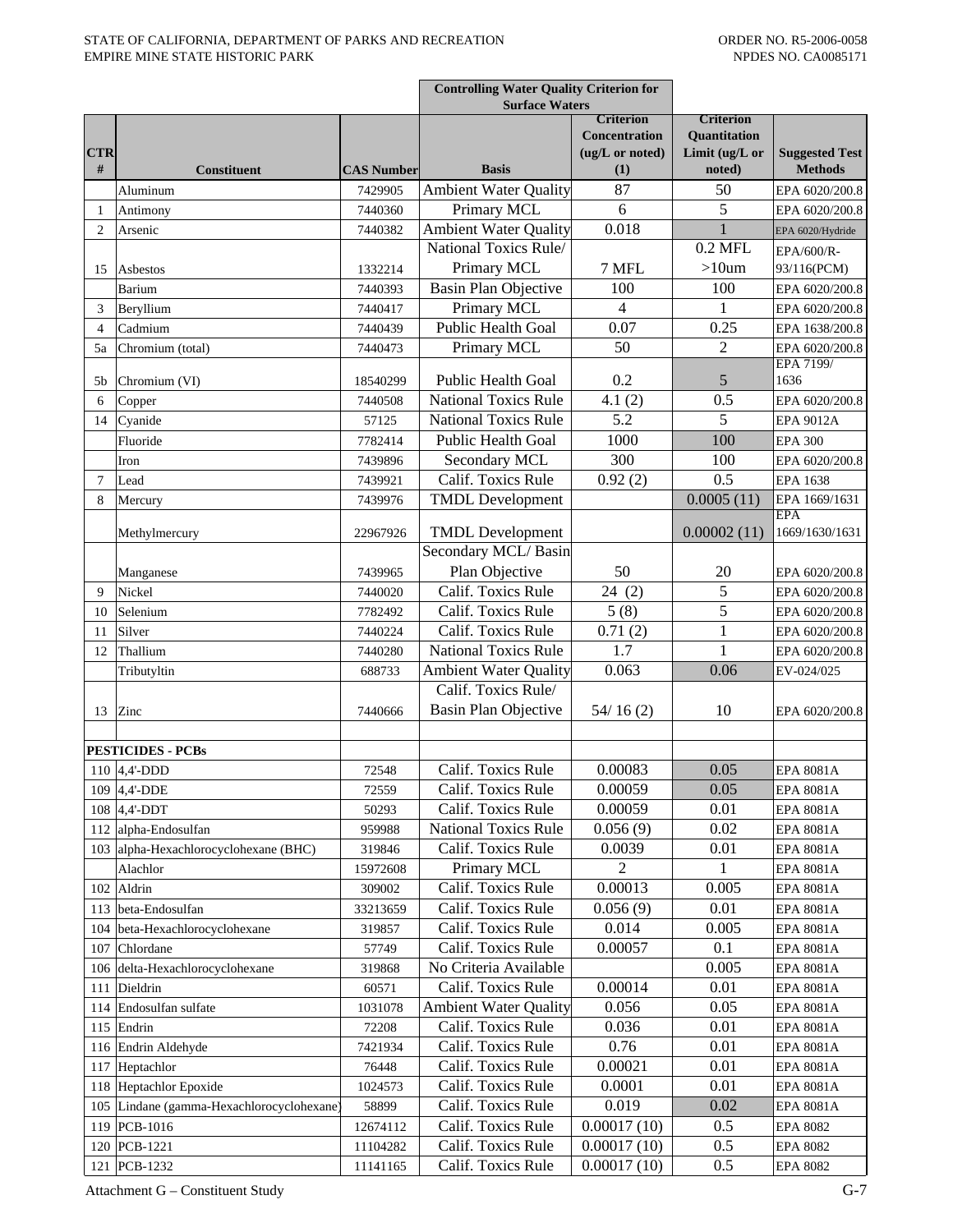|                 |                                    |                   | <b>Controlling Water Quality Criterion for</b><br><b>Surface Waters</b> |                                                                    |                                                                     |                                         |
|-----------------|------------------------------------|-------------------|-------------------------------------------------------------------------|--------------------------------------------------------------------|---------------------------------------------------------------------|-----------------------------------------|
| <b>CTR</b><br># | <b>Constituent</b>                 | <b>CAS Number</b> | <b>Basis</b>                                                            | <b>Criterion</b><br><b>Concentration</b><br>(ug/L or noted)<br>(1) | <b>Criterion</b><br><b>Ouantitation</b><br>Limit (ug/L or<br>noted) | <b>Suggested Test</b><br><b>Methods</b> |
|                 | 122 PCB-1242                       | 53469219          | Calif. Toxics Rule                                                      | 0.00017(10)                                                        | 0.5                                                                 | <b>EPA 8082</b>                         |
|                 | 123 PCB-1248                       | 12672296          | Calif. Toxics Rule                                                      | 0.00017(10)                                                        | 0.5                                                                 | <b>EPA 8082</b>                         |
|                 | 124 PCB-1254                       | 11097691          | Calif. Toxics Rule                                                      | 0.00017(10)                                                        | 0.5                                                                 | <b>EPA 8082</b>                         |
|                 | 125 PCB-1260                       | 11096825          | Calif. Toxics Rule                                                      | 0.00017(10)                                                        | 0.5                                                                 | <b>EPA 8082</b>                         |
|                 | 126 Toxaphene                      | 8001352           | Calif. Toxics Rule                                                      | 0.0002                                                             | 0.5                                                                 | <b>EPA 8081A</b>                        |
|                 | Atrazine                           | 1912249           | <b>Public Health Goal</b>                                               | 0.15                                                               | 1                                                                   | <b>EPA 8141A</b>                        |
|                 | Bentazon                           | 25057890          | Primary MCL                                                             | 18                                                                 | $\overline{c}$                                                      | EPA 643/<br>515.2                       |
|                 | Carbofuran                         | 1563662           | <b>CDFG Hazard Assess.</b>                                              | 0.5                                                                | 5                                                                   | <b>EPA 8318</b>                         |
|                 | $2,4-D$                            | 94757             | Primary MCL                                                             | 70                                                                 | 10                                                                  | <b>EPA 8151A</b>                        |
|                 | Dalapon                            | 75990             | <b>Ambient Water Quality</b>                                            | 110                                                                | 10                                                                  | <b>EPA 8151A</b>                        |
|                 | 1,2-Dibromo-3-chloropropane (DBCP) | 96128             | <b>Public Health Goal</b>                                               | 0.0017                                                             | 0.01                                                                | <b>EPA 8260B</b>                        |
|                 | Di(2-ethylhexyl)adipate            | 103231            | <b>USEPA IRIS</b>                                                       | 30                                                                 | 5                                                                   | <b>EPA 8270C</b>                        |
|                 | Dinoseb                            | 88857             | Primary MCL                                                             | $\overline{7}$                                                     | $\overline{2}$                                                      | <b>EPA 8151A</b>                        |
|                 | Diquat                             | 85007             | <b>Ambient Water Quality</b>                                            | 0.5                                                                | 4                                                                   | EPA 8340/<br>549.1/HPLC                 |
|                 | Endothal                           | 145733            | Primary MCL                                                             | 100                                                                | 45                                                                  | EPA 548.1                               |
|                 | Ethylene Dibromide                 | 106934            | <b>OEHHA Cancer Risk</b>                                                | 0.0097                                                             | 0.02                                                                | EPA 8260B/<br>504<br>HPLC/              |
|                 | Glyphosate                         | 1071836           | Primary MCL                                                             | 700                                                                | 25                                                                  | <b>EPA 547</b>                          |
|                 | Methoxychlor                       | 72435             | <b>Public Health Goal</b>                                               | 30                                                                 | 10                                                                  | <b>EPA 8081A</b>                        |
|                 | Molinate (Ordram)                  | 2212671           | <b>CDFG Hazard Assess.</b>                                              | 13                                                                 | $\overline{c}$                                                      | <b>EPA 634</b>                          |
|                 | Oxamyl                             | 23135220          | <b>Public Health Goal</b>                                               | 50                                                                 | 20                                                                  | EPA 8318/<br>632                        |
|                 | Picloram                           | 1918021           | Primary MCL                                                             | 500                                                                | 1                                                                   | <b>EPA 8151A</b>                        |
|                 | Simazine (Princep)                 | 122349            | <b>USEPA IRIS</b>                                                       | 3.4                                                                | $\overline{4}$                                                      | <b>EPA 8141A</b>                        |
|                 | Thiobencarb                        | 28249776          | Basin Plan Objective/<br>Secondary MCL                                  | $\mathbf{1}$                                                       | 1                                                                   | HPLC/<br><b>EPA 639</b>                 |
|                 | 16 2,3,7,8-TCDD (Dioxin)           | 1746016           | Calif. Toxics Rule                                                      | 1.30E-08                                                           | 5.00E-06                                                            | EPA 8290<br>(HRGC) MS                   |
|                 | $2,4,5$ -TP (Silvex)               | 93765             | <b>Ambient Water Quality</b>                                            | 10                                                                 | 1                                                                   | <b>EPA 8151A</b>                        |
|                 |                                    |                   |                                                                         |                                                                    |                                                                     |                                         |